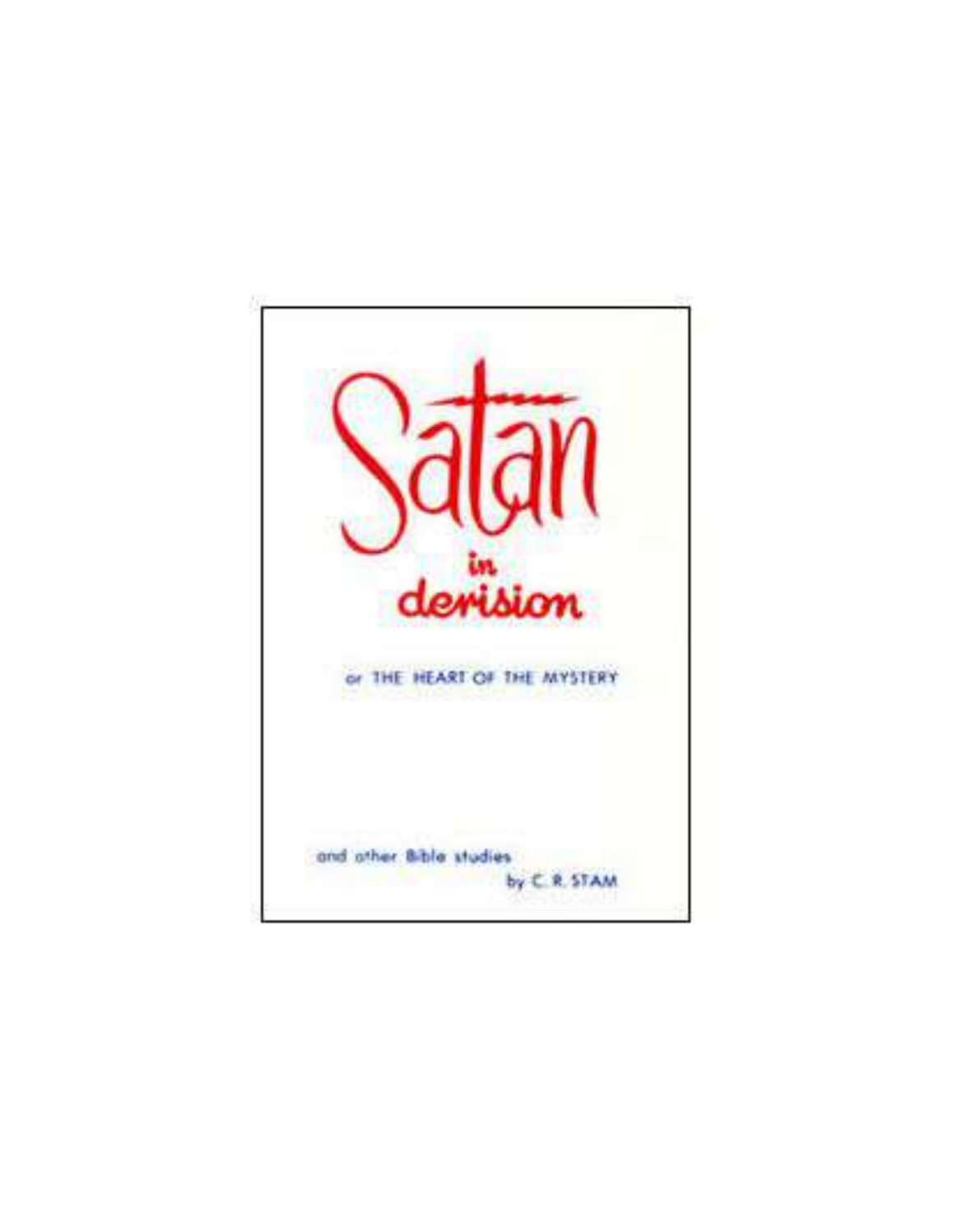## *Satan In Derision*

or

# THE HEART OF THE **MYSTERY**

## And Other Bible Studies

*by*

CORNELIUS R. STAM *Teacher:* BIBLE TIME *Editor:* BEREAN SEARCHLIGHT *President:* BEREAN BIBLE SOCIETY

> *Copyright*, *1972* By CORNELIUS R. STAM

> > *Third Printing*

#### **ACKNOWLEDGMENTS**

Our sincere thanks to Miss Sarah Louise Browne, of West Lafayette, Indiana, who typed all the copy for *Satan in Derision*, and to the proofreaders and others who have helped to bring the volume to completion.

> Jacket artwork: kindness of Messrs. Walter and Kenneth Scott Advertisers Engraving Company, Cincinnati, Ohio

> > WORZALLA PUBLISHING CO. STEVENS POINT, WISCONSIN PRINTED IN U.S.A.

This is a duplication of the book titled: Satan In Derision or THE HEART OF THE MYSTERY , authored by Cornelius R. Stam. This duplication has been done with permission from Berean Bible Society N112 W17761 Mequon Road, Germantown, WI 53022.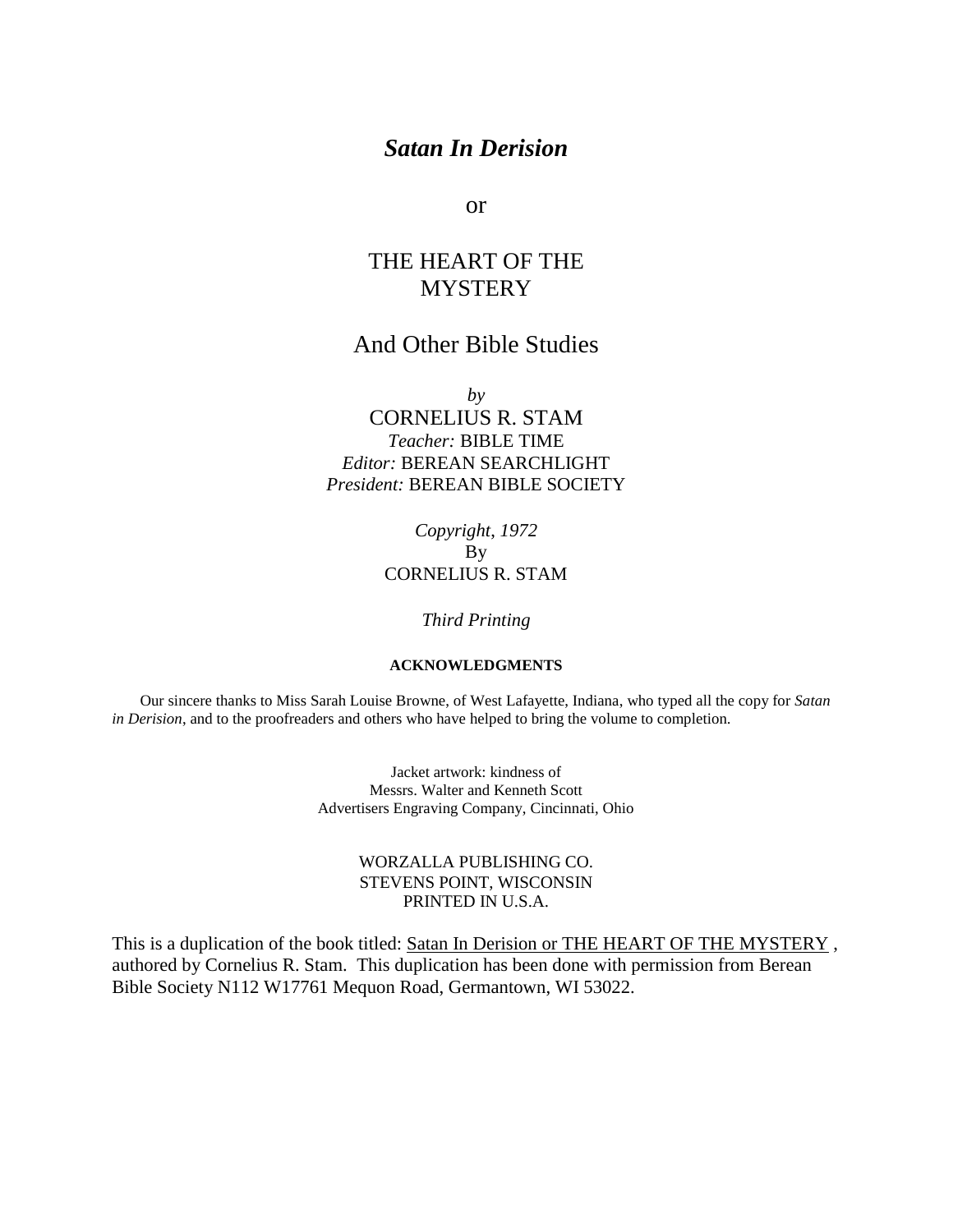## **CONTENTS**

| <b>PAGE</b>                                          |     |
|------------------------------------------------------|-----|
|                                                      |     |
| <b>Satan in Derision</b>                             |     |
| Murder, Manslaughter And the Mystery                 |     |
| <b>Re-thinking Isaiah Fifty-three</b>                |     |
| The Baptism of the Priest                            |     |
| The Rending of the Veil                              |     |
| <b>Two Hungry People</b>                             |     |
| <b>The Haunted House</b>                             |     |
| <b>Jesus Christ, Cornerstone and Stumbling Block</b> |     |
| <b>Three Times When the Lord Wouldn't Answer</b>     |     |
| <b>I Heard a Voice</b>                               | .65 |
| It Was Added                                         |     |
| From Glory to Glory                                  |     |
| <b>The Trouble at Antioch</b>                        |     |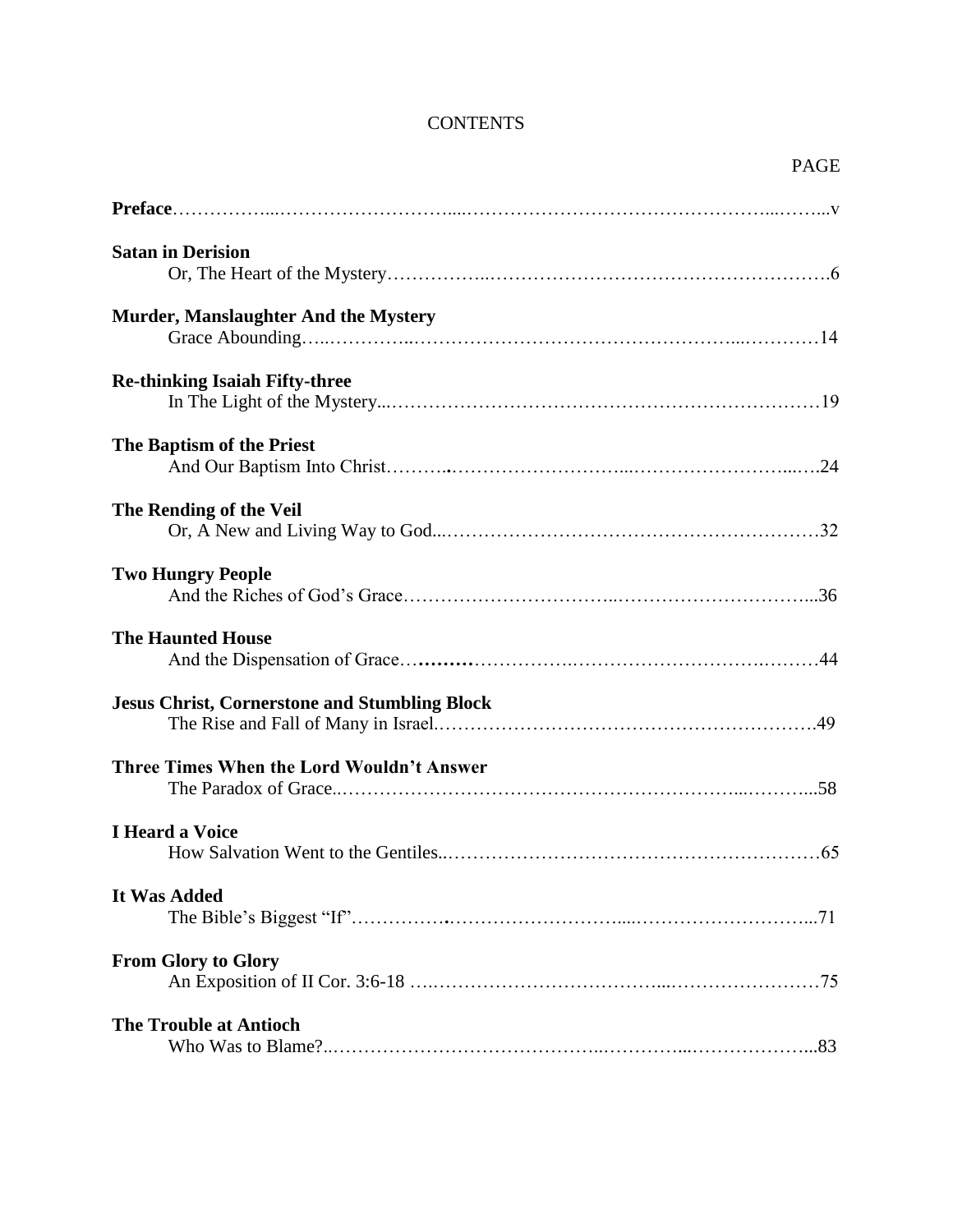| The Man Who Fell Asleep in Church |  |
|-----------------------------------|--|
|                                   |  |
|                                   |  |
| <b>That Precious Deposit</b>      |  |
|                                   |  |
| <b>Buying Up the Time</b>         |  |
|                                   |  |
|                                   |  |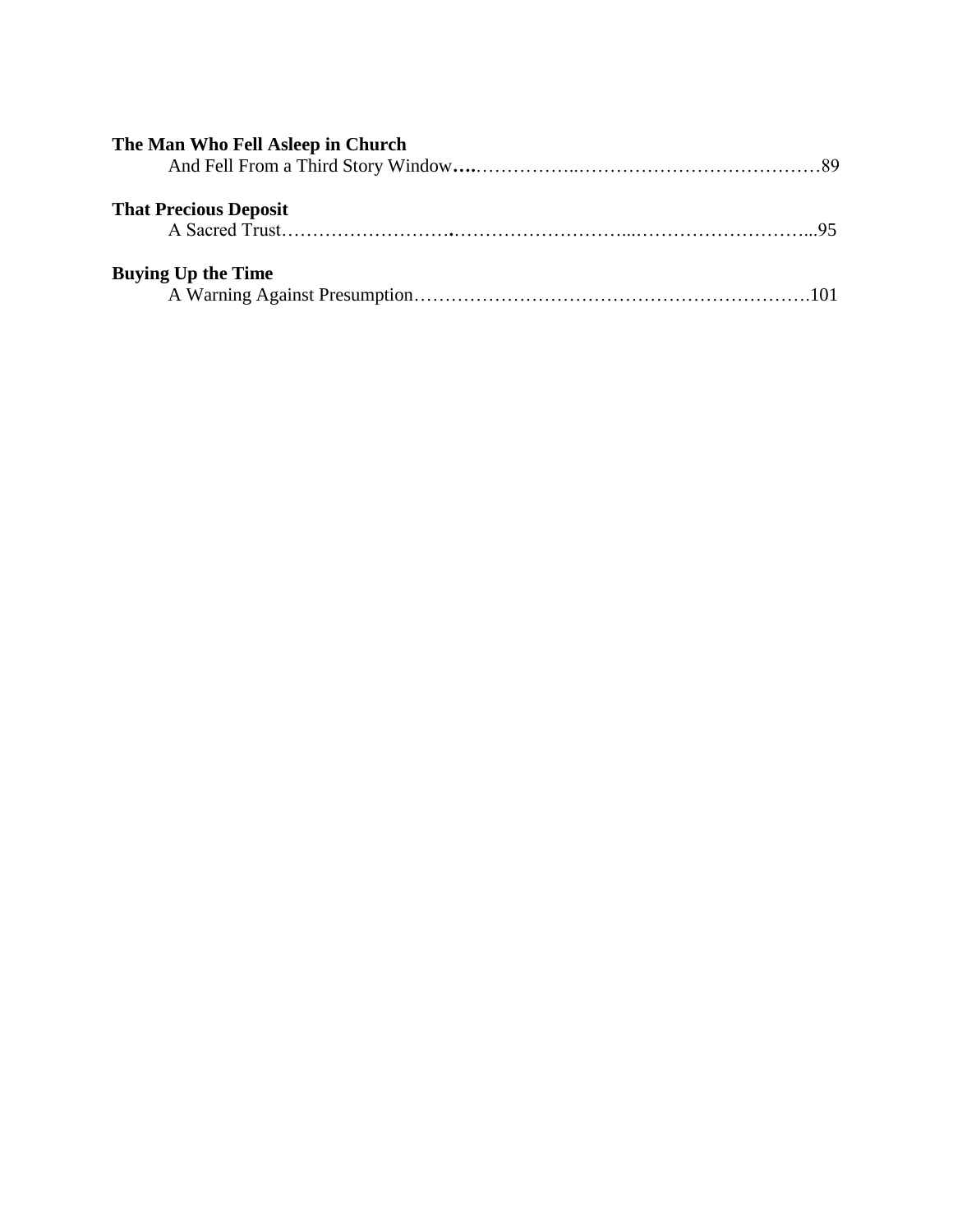#### **PREFACE**

Among the articles contained in bygone issues of the *Berean Searchlight* are some that drew particular attention and which many of our readers have asked us to publish in booklet form. There is a limit, however, to how long we should allow our list of booklets to become. We have felt, therefore, that it would be better to include these in larger volumes, each volume containing articles along the same general line. Thus our readers could have in their libraries, one volume on, let's say, *The Great Commission and Paul's Apostleship*, another on *The Rapture and the Lord's Return to Reign* and others on *The Ministries of John the Baptist, Christ, and the Twelve, Water Baptism, The Lord's Supper, The Mystery, et al.*

This present volume, *Satan in Derision*, has mainly to do with "the mystery" revealed through Paul, and contains articles by the author going back more than thirty years, articles which most of our present readers have not yet read.

Some of these articles have been slightly revised to bring them up to date and to avoid duplication, but the doctrinal and dispensational teachings contained in each remain the same.

It has been a great blessing to the author to work on this volume and to enjoy again those blessed truths which the Lord opened his eyes to see and his heart to receive many years ago.

We make no claim to special spiritual insight. Indeed we acknowledge that apart from enlightening grace we would be blind indeed to the things of God. On the other hand, we will never cease to praise God for the day when "the eyes" of our "understanding" were first opened to see the glories of "the mystery" revealed by our glorified Lord to and through the Apostle Paul, that sacred secret that explains so many seeming discrepancies, solves so many needless problems and answers so many objections raised by unbelievers against the truth of the Word of God.

And now it is our earnest prayer that *you*, beloved reader, may also rejoice as the Holy Spirit blesses these truths to *your* heart.

—Cornelius R. Stam

*Chicago, Illinois May 29, 1972*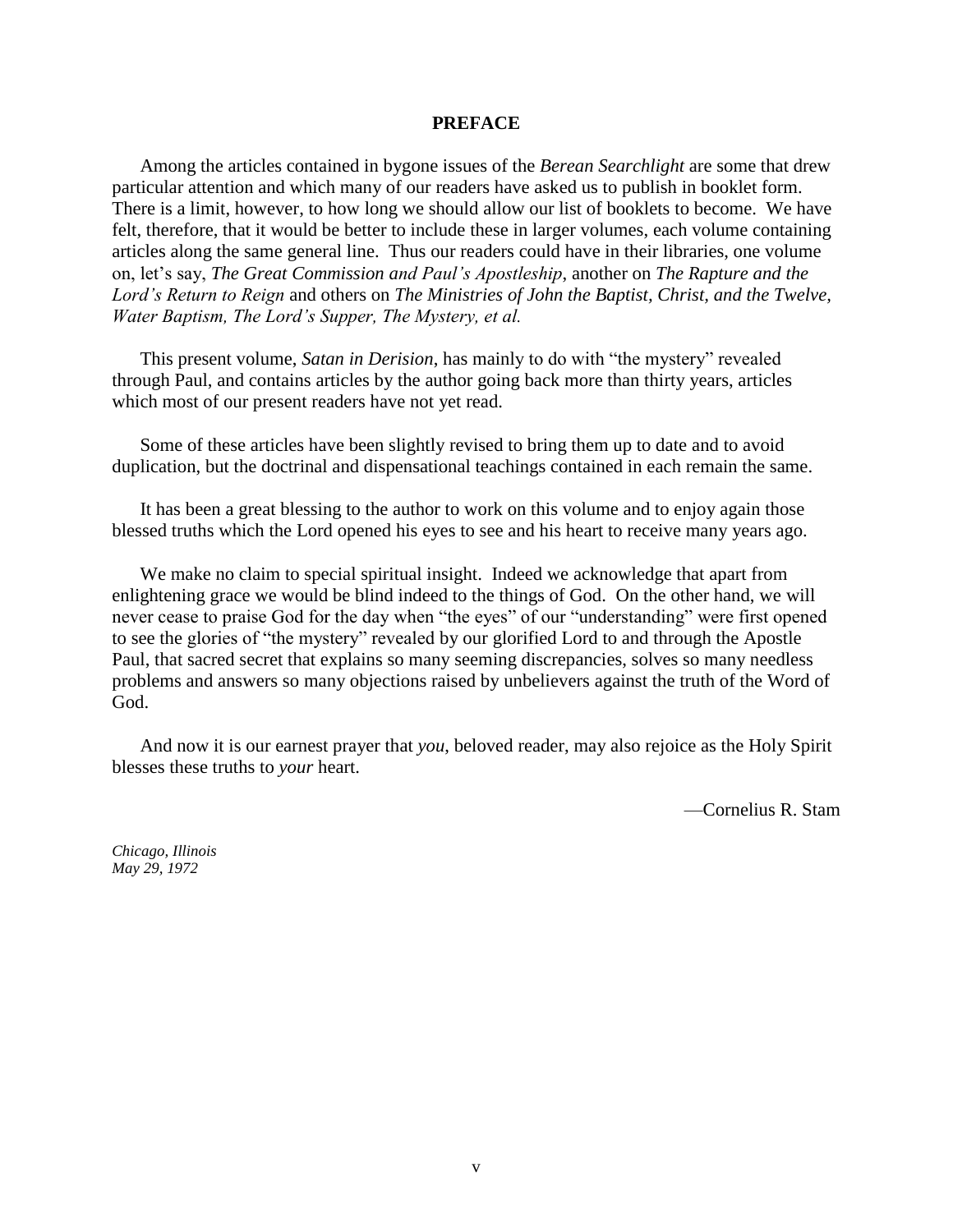## Satan in Derision or **THE HEART OF THE MYSTERY**

What is the heart of the wonderful mystery which our glorified Lord revealed to Paul? The dispensation of grace? The Body of Christ? Our position and blessings in the heavenlies? Our baptism into Christ?

Before deciding, let us first consider a narrative of ancient Bible times—the story of one of the Pharaohs of Egypt.

## **EGYPT AND ITS GLORY**

How much God could have told us about ancient Egypt and its mighty Pharaohs! What exciting information He could have given us with regard to the Sphinx and the Pyramids—especially the Great Pyramid of Gizeh!

This last structure is a marvel of geometry, astronomy and engineering. Covering an area of more than 13 acres, and rising to a height of 481 feet, it has stood for more than 4,000 years. Classical writers have united in giving it first place among "The Seven Wonders of the World."

It is evident that the Great Pyramid was carefully designed before its erection, for not only is it a permanent record of the basic geometrical facts; it is also a living proof that the ancients had an amazing knowledge of astronomy. The Great Pyramid is a sort of astronomical observatory which proves that its designers knew, among other things, that the earth is spheroid, that it rotates on an axis, that it travels an orbit around the sun and that the sun, along with our universe, travels an orbit of its own.

As to its construction, the greatest engineers still wonder how the ancients erected it, or how we could erect one today.

Little wonder that Acts 7:22 refers to "all the wisdom of the Egyptians," and little wonder that Joseph A. Seiss calls the Great Pyramid "the oldest and greatest existing monument of intellectual man."<sup>1</sup>

#### **ISRAEL IN EGYPT**

But God did not write the Bible merely to interest us or to satisfy our curiosity, for He passes over all this history to deal with a group of seventy souls, the children of Jacob, who had come from Canaan to Egypt to be with Joseph, their brother (Ex. 1:5).

God had a promise to fulfill to this company of sojourners, and in Ex. 1:7 we find Him beginning to carry out this promise:

**"And the children of Israel were fruitful,**

**"and increased abundantly,**

**"and multiplied,**

<sup>1</sup> *Miracle in Stone*, p. 3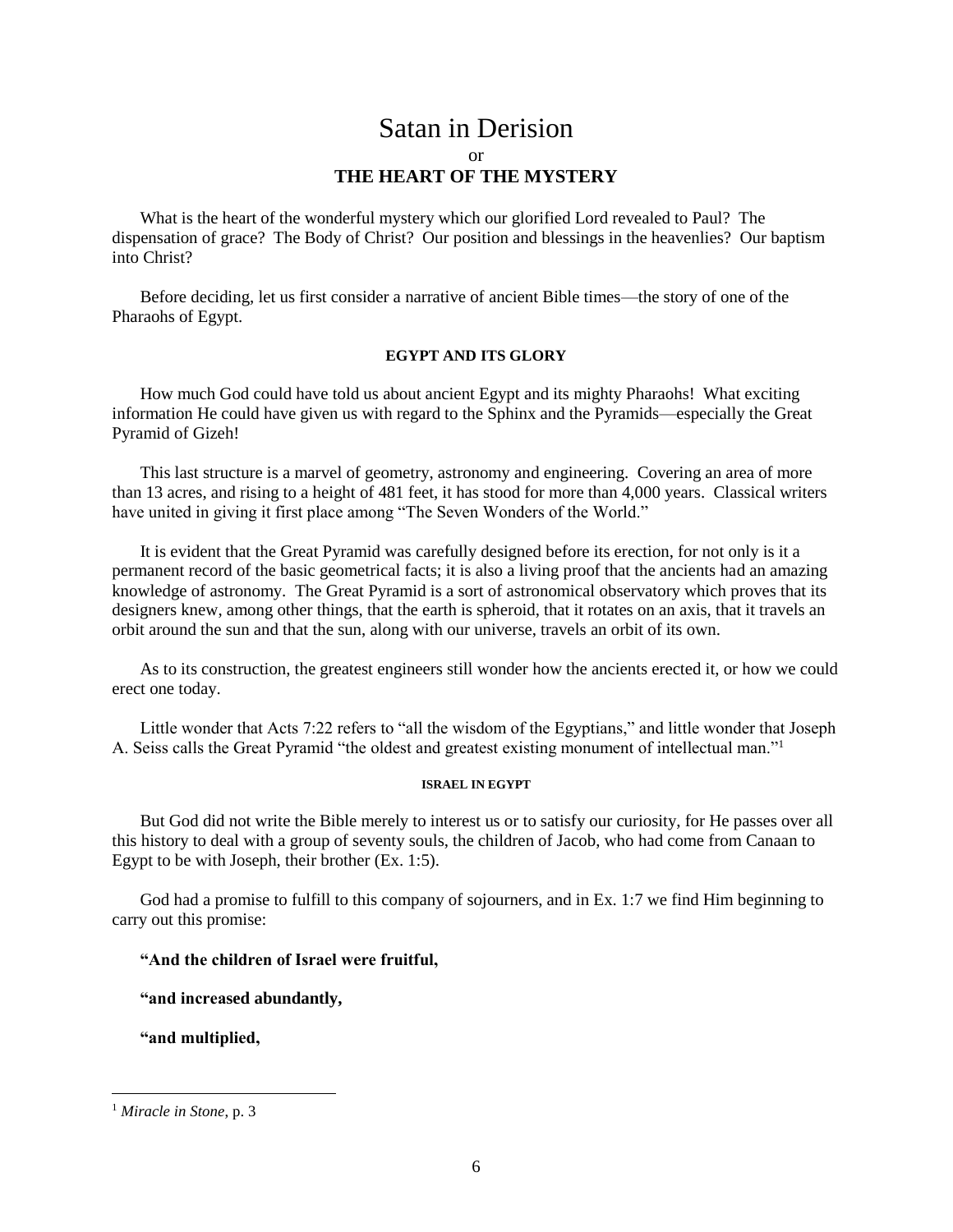#### **"and waxed exceeding mighty,**

### **"and the land was filled with them."<sup>2</sup>**

#### **A NEW KING**

It was after Joseph had long passed from the scene and the children of Israel had become a great multitude in Egypt, that "there arose up a new king over Egypt, which knew not Joseph" (Ex. 1:8).

This new king could not help knowing *about* Joseph, of course, but he did not recognize or show respect to the great savior of Egypt.<sup>3</sup> He did not, like that king, Ahasuerus, ask whether anything had been done to honor the benefactor of his nation. Rather, like Belshazzar, the last of the Chaldean rulers, this Pharaoh had been flattered and pampered and patronized until there was no character left, only ignorance and arrogance.

#### **PHARAOH'S "WISDOM"**

Alarmed at the rapid increase of the Israelites among his people, this ruler felt challenged to "deal wisely with them" (Ex. 1:10). The measures he took, however, were masterpieces of stupidity utterly unworthy of one who had "all the wisdom of the Egyptians" at his disposal.

## *Blunder No. 1:*

**"Therefore they did set over them taskmasters to afflict them with their burdens. And they built for Pharaoh treasure cities, Pithom and Raamses.**

## **"But the more they afflicted them, the more they multiplied and grew" (Ex. 1:11, 12).**

Of course! While the Egyptians enjoyed prosperity and luxury and became flabby and soft, their slaves, the Israelites, grew stronger every day from the toil and the burdens they were forced to bear, much as the soldier's basic training strengthens him physically, and often mentally.

Pharaoh had complained: *"The people of the children of Israel are more and mightier than we,"* but here he was doing the very thing that was bound to strengthen them and cause them to further "multiply and grow."

When his subjects saw the results of his folly they actually pursued the same course more vigorously!<sup>4</sup> The record seems incredible, as we read on:

## **"…and they were grieved because of the children of Israel.**

## **"And the Egyptians made the children of Israel to serve with rigor:**

**"And they made their lives bitter with hard bondage, in mortar, and in brick, and in all manner of service in the field; all their service, wherein they made them serve, was with rigor" (Vers. 12- 14).**

<sup>&</sup>lt;sup>2</sup> In this passage we have "the figure of the many ands" (Polysyndeton), used to convey strong emphasis.

<sup>3</sup> See Gen. 41:33-57.

<sup>4</sup> Doubtless in response to Pharaoh's orders.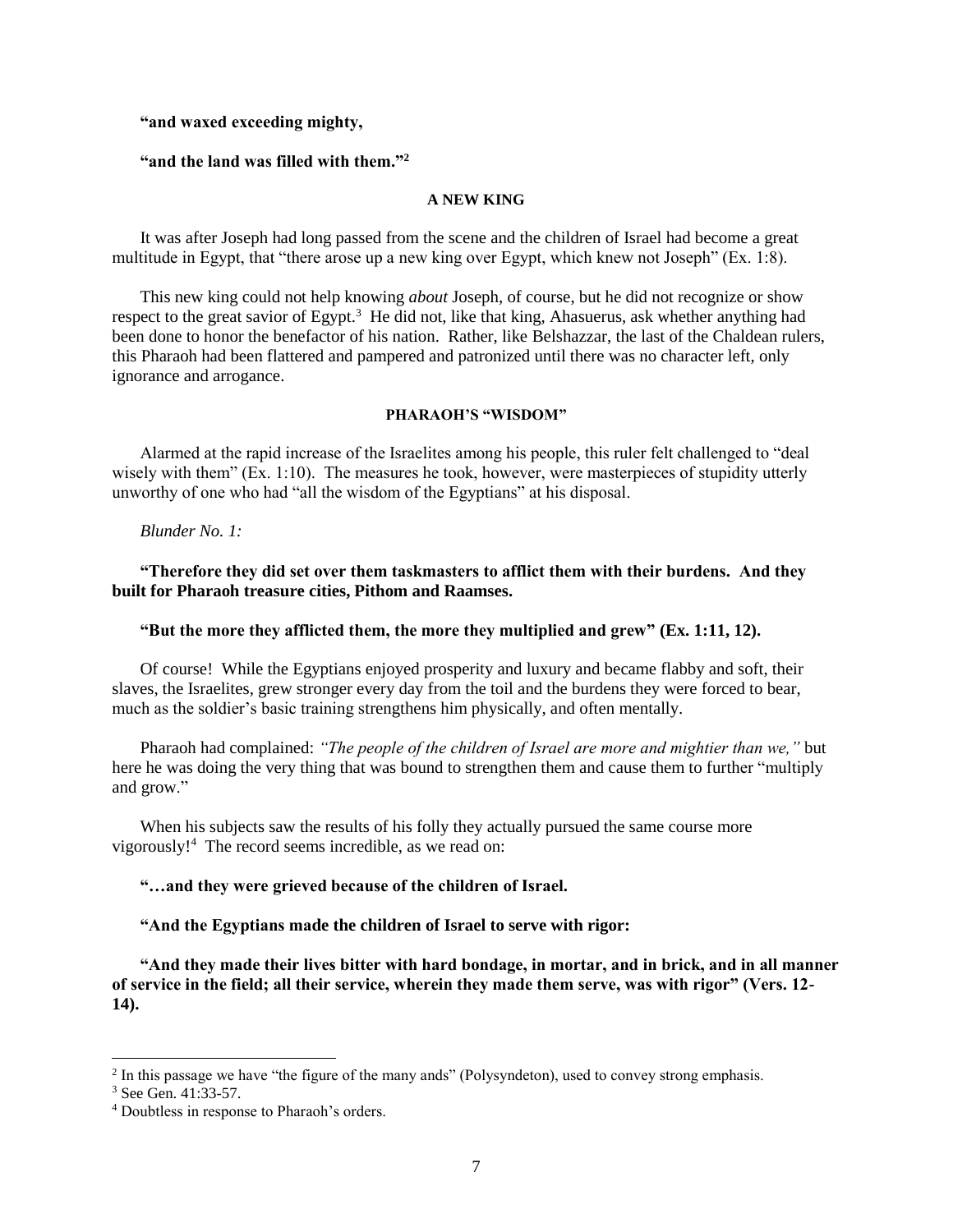The course Pharaoh had taken was bound to produce three results: It would unquestionably toughen the Israelites, and embitter them further, and unite them as a mighty force against the Egyptians.

*Blunder No. 2:*

But Pharaoh had another plan—if anything, more ill-advised than the first.

## **"And the king of Egypt spoke to the Hebrew midwives, of which the name of one was Shiphrah, and the name of the other was Puah: 5**

## **"And he said, when ye do the office of a midwife to the Hebrew women, and see them upon the stools, if it be a son, then ye shall kill him: but if it be a daughter, then she shall live" (Ex. 1:15, 16).**

What fools "great" men can be! For three obvious reasons this plan, like its predecessor, was doomed to failure. Did this "wise" king forget that women have hearts? And these were *Hebrew* women! Would they kill Hebrew children? Moreover, they were *God-fearing* women. Did Pharaoh expect them to embark on a widespread campaign to murder babies for him! Thus the record goes on to say:

## **"But the midwives feared God, and did not as the king of Egypt commanded them, but saved the men children alive" (Ver. 17).**

For this Pharaoh called them to account, but they explained:

## **"…the Hebrew women are not as the Egyptian women; for they are lively, and are delivered ere the midwives come in unto them" (Ver. 19).**

This was doubtless true, and it appears that Pharaoh must have accepted the explanation. Moreover, "God dealt well with the midwives," so that we read again: *"and the people multiplied, and waxed very mighty"* (Ver. 20).

But God dealt even better with the midwives for jeopardizing their lives in this way, for "He made them houses" (Ver. 21), i.e., He made them fruitful, so that they became the mothers of great households.

*Blunder No. 3:*

And now in desperation Pharaoh issues a decree as brutal and bestial as it is foolish.

## **"And Pharaoh charged all his people, saying: Every son that is born [to the Israelites] ye shall cast into the river, and every daughter ye shall save alive" (Ex. 1:22).**

The folly of such a decree is immediately seen in (1) the extreme improbability that it would be generally obeyed, and (2) the certainty that if it were obeyed it would incite active rebellion by a people who were already "more and mightier" than the Egyptians and bitterly resented them.

The most hardened of soldiers are slow to harm a child. How, then, did Pharaoh expect his subjects generally to begin killing children? But the very issuing of such an edict was certain to have an awful rebound.

<sup>5</sup> Evidently the two chief midwives.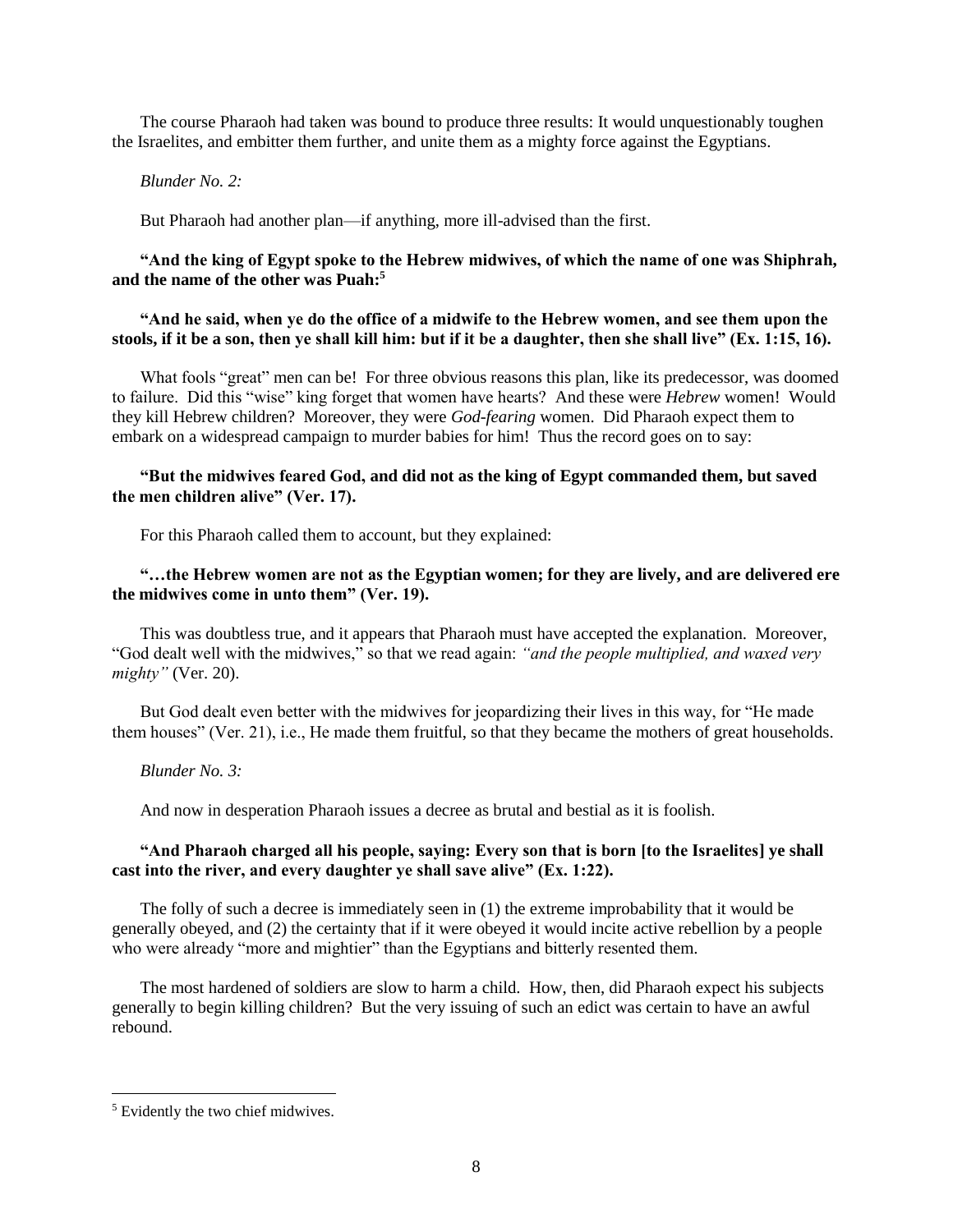#### **A NEW KING**

#### **A BRAVE COUPLE**

As though proud Pharaoh could not make a great enough fool of himself, God now stepped in to help him. Not that God had not overruled in all that had transpired thus far, but at this point He set a most ingenious trap for Pharaoh, with a crying babe as bait!

In Exodus 2 we get our first glimpse of Amram and Jochebed, though they had been married for some years (Ex. 6:20) and already had two children, Miriam and Aaron. A brave couple, these two, to raise a family in times like these. And now that a child had been born to them under Pharaoh's awful decree, we might have expected that, like our Hebrew couples of their day, they would defy the cruel edict. Theirs was the courage of faith, for Heb. 11:23 declared:

### **"By faith Moses, when he was born, was hid three months of his parents, because they saw he was a proper child; and they were not afraid of the king's commandment."**

Amram and Jochebed may have had many a fear for the child's life, but they did not hesitate to defy "the king's commandment" to preserve his life. First Jochebed hid him for three months, and when he became too old to hide, she "cast him into the river," but oh, so gently!

#### **A TRUE PSYCHOLOGIST**

## **"…she took for him an ark of bulrushes, and daubed it with slime and with pitch, and put the child therein; and she laid it in the flags by the river's brink.**

#### **"And his sister stood afar off, to wit what would be done to him" (Ex. 2:3, 4).**

Why Jochebed took this course is not difficult to learn. She surely did not leave the child there for just anyone to find. Obviously she put the ark, or basket, in a spot where Pharaoh's daughter might find it. This brave Hebrew mother was a better psychologist than the great Egyptian Pharaoh. She knew that *Egyptian* women *did* have hearts! And the record shows that she was right.

## **"And the daughter of Pharaoh came down to wash herself at the river; and her maidens walked along by the river's side; and when she saw the ark among the flags, she sent her maid to fetch it.**

## **"And when she had opened it, she saw the child: and, behold, the babe wept. And she had compassion on him, and said, This is one of the Hebrews' children" (Vers. 5, 6).**

Of course! Princess or no, Pharaoh's daughter was a woman, and her heart went out, not only to the weeping child, but to the mother who had so ingeniously sought to preserve its life.

#### **A PLANT**

Is it not amazing that Moses' sister just happened to be around! Happened? We may be certain that Jochebed drilled little Miriam again and again and again in just how to act and what to say and do when the Princess found the baby. That mother, we may be sure, did not rest until Miriam had gotten it all just right. And she was rewarded, for the Scripture narrative relates how Miriam stepped out, as if from nowhere, to suggest that it might be well to get "a nurse of the Hebrew women" to nurse the child for a while; she just happened to know one!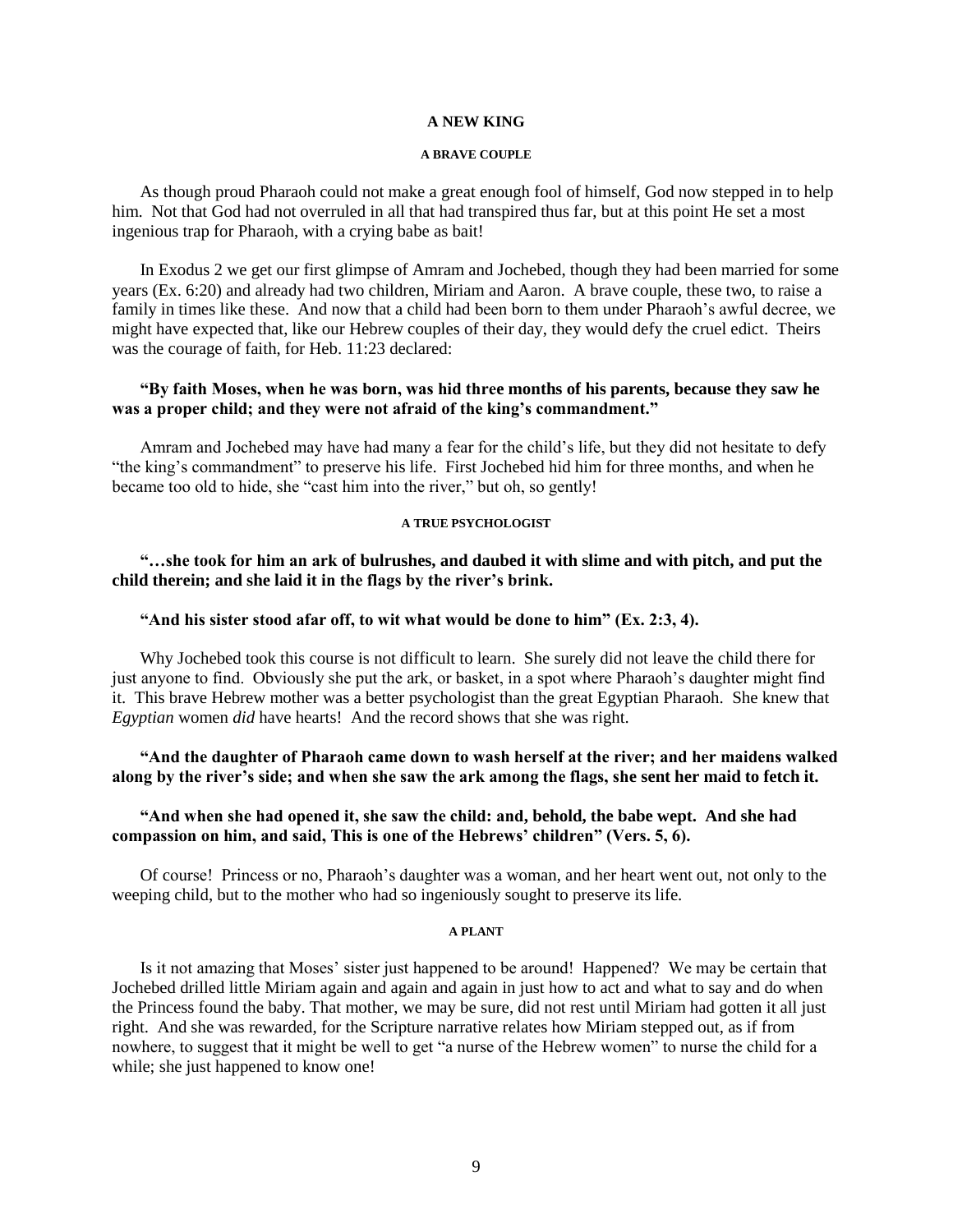**"And Pharaoh's daughter said to her, Go. And the maid went and called the child's mother. (Ver. 8).**

Praise Jehovah! It had worked! And now for a bonus!

#### **A BONUS**

## **"And Pharaoh's daughter said to her [Moses' mother], Take this child away, and nurse it for me, and I will give thee thy wages…" (Ver. 9).**

Wages! Jochebed hadn't thought of that, we may feel sure. What self-restraint she must have had to exercise as, time after time, she went to report to the Princess, to show how her foundling was doing in the care of his nurse! What laughter and glee there must have been in that Hebrew home each time Jochebed returned with her "wages"! Who would have thought that the child's mother would have been paid a royal salary to nurse her own son!

#### **THE SON OF PHARAOH'S DAUGHTER**

At length the time came when the lad must be turned over to the Princess, but not, we may be sure, until Moses had been firmly grounded in the faith of his fathers. Then, and not until then, did he become "the son of Pharaoh's daughter."

#### **"And she called his name Moses…Because I drew him out of the water" (Ver. 10).**

Little did this great Princess know that we would be writing and speaking about Moses today; that his name and deeds and writings would become topics of interest and discussion over all the world and for millenniums to come.

#### **THE TRAP SPRUNG**

Neither did the Princess know that ere long Moses would become Israel's great deliverer, for God had used the baby's tears to induce Pharaoh to raise, support and educate, in his own palace, the very one who, under God, was to accomplish what he dreaded most.

## **"Surely the wrath of man shall praise Thee: the remainder of wrath shalt Thou restrain" (Psa. 76:10)**

## **"…For it is written: He taketh the wise in their own craftiness" (I Cor. 3:19).**

## **PHARAOH AND SATAN**

We have seen the great Pharaoh taken in his own craftiness, so that God used him as the instrument in His hand to accomplish the very thing the proud ruler was determined to prevent.

Pharaoh had used every stratagem to keep Israel from becoming so strong as to escape his grasp. He had taken the most drastic measures lest the males in the captive nation should multiply to the extent that they might rise and "get them up out of the land." But God used the tears of a helpless babe to beguile the great ruler into rearing and training Israel's great deliverer in His own royal palace!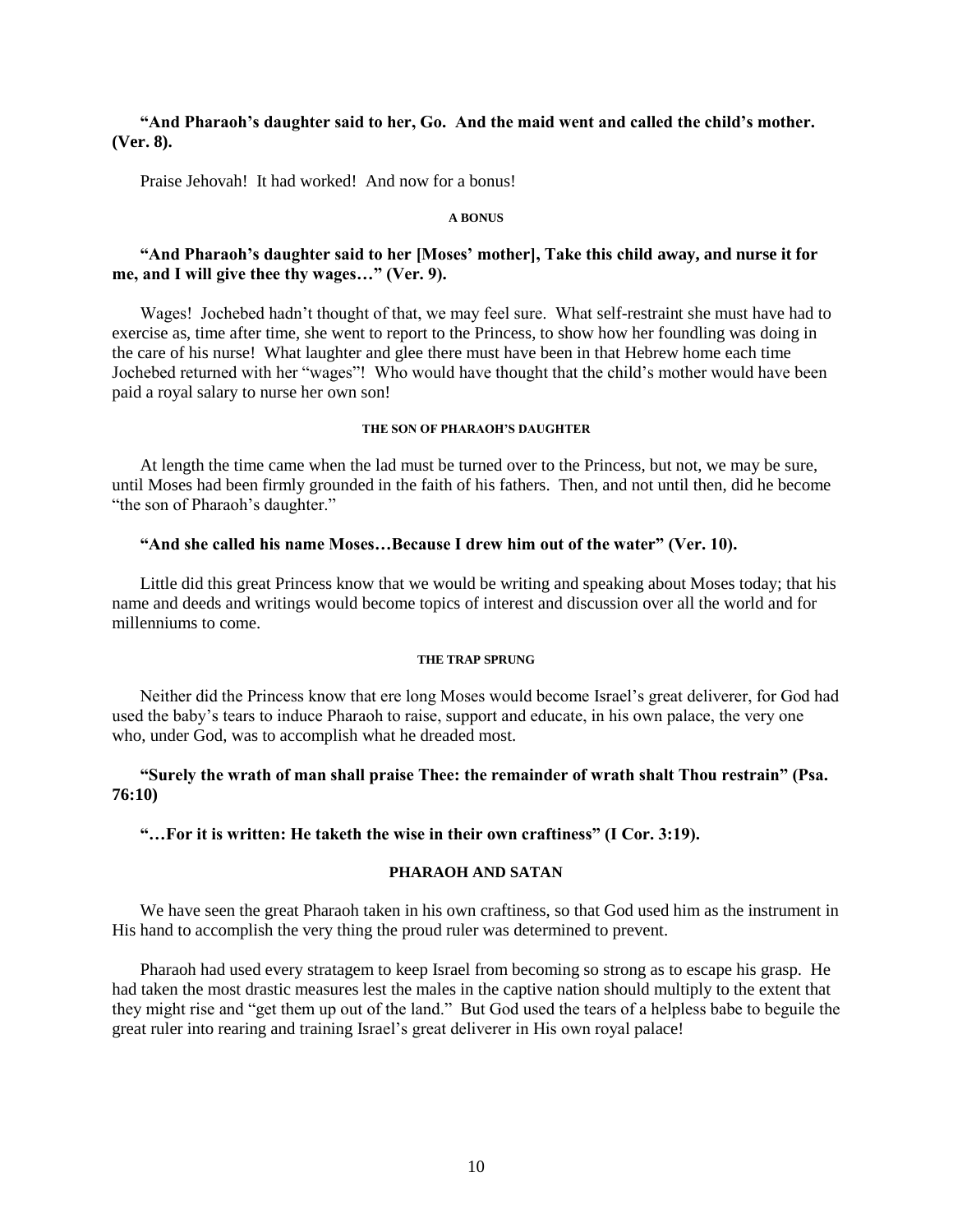But Pharaoh is the familiar type of Satan, the world's cruel slave-master. As Pharaoh schemed to keep Israel in his grasp, so Satan, ever since the fall, has done all in his power to keep his hold upon mankind. Indeed some of Pharaoh's outrages against Israel were inspired by Satan, in his efforts to retain his control over fallen man. But God took Satan too in his own craftiness, using His proud adversary to bring about His own eternal purpose. In this connection we quote here from our book, *Things That Differ.*

#### **SATAN'S APPARENT VICTORY**

"Satan had, of course, worked long behind the scenes to prevent the coming of the Redeemer. He had opposed it by seeking the destruction of all the Hebrew male children in Egypt (Ex. 1:16, 22), by seeking the annihilation of the whole nation by Pharaoh (Ex. 14), by seeking to wipe out all the seed royal through Athaliah (II Chron. 22:10), by seeking the destruction of the race again through Haman (Esth. 3:12, 13).

"When the deceiver was overruled in these and other attempts on Christ, and the Lord after all appeared on earth, Satan redoubled his efforts to destroy Him. When but an infant, Herod sought the young child's life (Matt. 2); at Nazareth, His neighbors tried to throw Him over a cliff (Luke 4:29); a fierce storm on Galilee would have engulfed Him (Mark 4:37), etc.

"Finally it seemed Satan was winning. He had succeeded in turning Israel's rulers against Christ (John 7:48), then the masses (Matt. 13:13-15), then many of His own disciples (John 6:66, 67) and finally even one of the twelve apostles (Matt. 26:14-16).

"Some suppose that Satan sought to prevent the crucifixion, but we must not presume that Satan understood how the cross would accomplish his defeat and our redemption. We read distinctly that 'Satan entered into' Judas (John 13:27). Satan thought that the crucifixion of Christ would destroy Him. How he must have congratulated himself on his success as our Lord died in shame and disgrace on Calvary's cross!" (*Things That Differ*, Pp. 72, 73).

If ever Satan seemed to be really triumphant, it seemed so now, as the heavens were draped in blackness for three hours and the people returned to their homes in consternation, smiting their breasts (Luke 23:44, 48). How the angelic hosts must have looked on in wonder! Michael and his angels would have fought to prevent this (Matt. 26:53), but now the devil and his angels could boast to each other: *"He is dead! He is Dead!"*

#### **SATAN'S DEFEAT**

Ah, but Satan, like Pharaoh of old, was to be "taken in his own craftiness" and he and all his hosts were to find that their great "victory" was in fact their utter and ignominious defeat.

Imagine how Satan was held up to angelic ridicule as our Lord arose from the dead and the twelve, the one hundred and twenty, yes, and the "more than five hundred brethren" went everywhere, crying from the house tops: *"He is alive! He is alive!"* Diabolos, the great accuser, must already have read his ultimate doom in the resurrection of the One he had induced wicked men to crucify.

But if this was distressing and embarrassing to Satan, he was still to sustain a much greater shock, for imagine his dismay when he discovered that he had tricked himself by crucifying Christ—that God had actually paid for man's sin by the death of Christ so that He might save the chief of sinners and send him forth to offer *"redemption through His blood, the forgiveness of sins, according to the riches of His grace"!* (Eph. 1:7).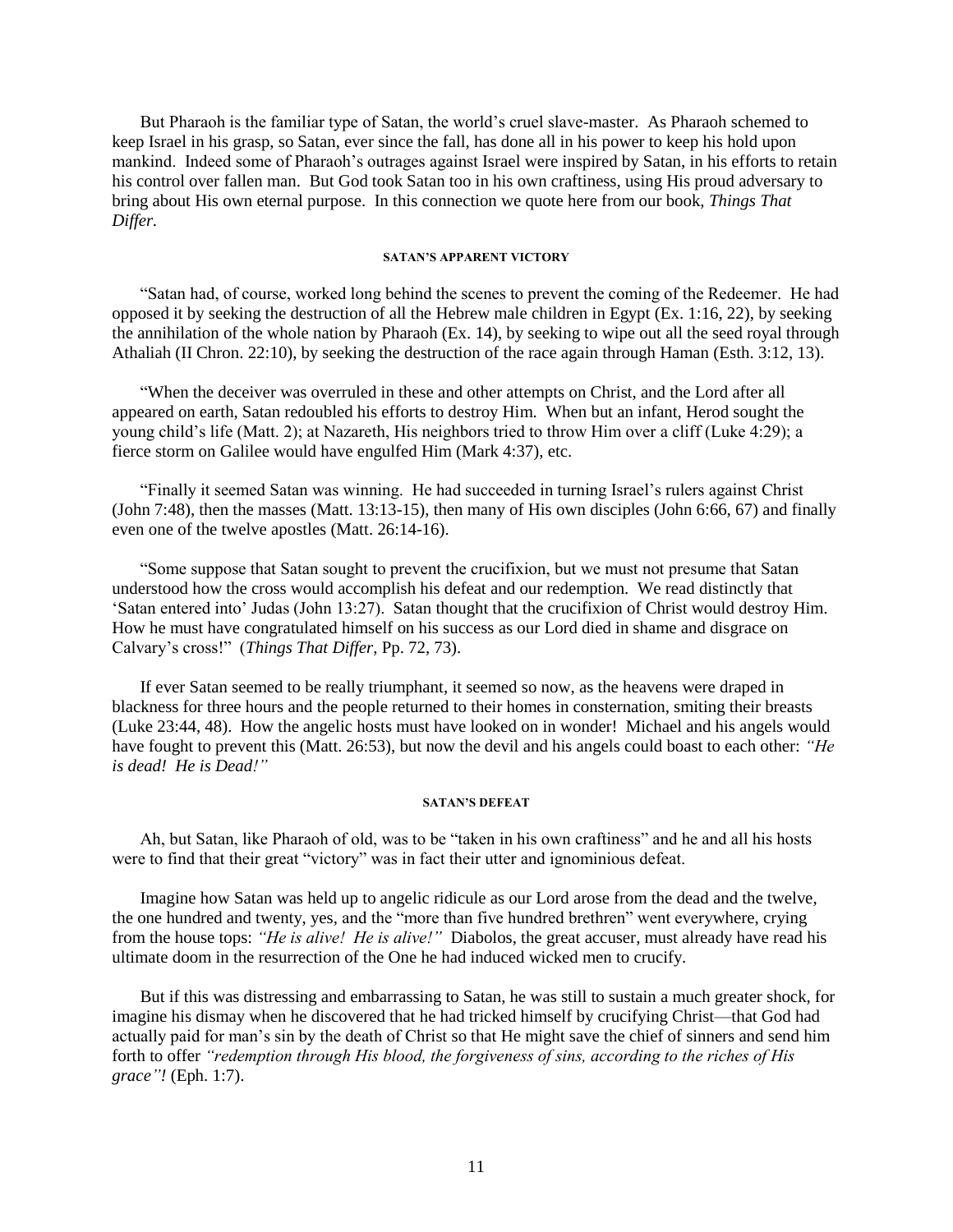Thus Satan reached the climax of his career of deception when he deceived himself at Calvary.

#### **THE HEART OF THE MYSTERY**

Let us now return to our original question: What is the heart of the wonderful mystery which our glorified Lord revealed to Paul? Is it the dispensation of grace? The truth about the Body of Christ? Our position in the heavenlies? Our baptism into Christ by the Spirit? No, the *heart* of the mystery is *Calvary*, God's reply to Satan and His amazing disposal of Satan's opposition by using it to further His own eternal purpose.

Does some reader object that the cross was predicted in Old Testament prophecy and therefore cannot be any part of the mystery revealed to Paul? Ah, but prophecy and the mystery *both* center in the cross.<sup>6</sup>

"We must be careful not to assume that predictions concerning the crucifixion are the same as 'the preaching of the cross' or that 'the preaching of the cross' has nothing to do with the mystery simply because the crucifixion itself was prophesied.

"Predictions concerning the death of Christ are to be found in numerous Old Testament passages as well as in the four records of our Lord's earthly ministry, but never were the merits of Christ's death proclaimed as the ground of salvation until Paul. The difficulty is that so much has been read into these passages which is not there." (Ibid., p. 74).

True, the cross was prophesied, but not the cross *as Paul preached it.* Even as late as Pentecost the cross was a matter of shame to be repented of (Acts 2:22, 23, 36-38), but with Paul it was a matter for great boasting (Gal. 6:14; cf. Col. 2:14, 15; Heb. 1:3; 2:14, 15; 10:11-14).

It was after Israel had turned a deaf ear to Peter's call to repentance that God unfolded a plan He had kept secret from eternity past.

Saving the leader of Israel's and the world's, rebellion against Christ, He sent him forth as both the herald and the living example of the riches of His love and grace.

Compare I Tim. 1:13-16 with Rom. 5:20, 21 and see how Paul was representative as "the chief of sinners" to whom "the grace of our Lord was exceeding abundant." Surely for the world, as for Paul, *"where sin abounded, grace did much more abound."*

Paul was sent to proclaim "the gospel [good news] of the grace of God," with all that this included: forgiveness, justification, reconciliation, baptism into Christ and His Body, a position and all spiritual blessings in the heavenlies—all according to the riches of God's grace, apart from religion or works. All this and more is included in "the dispensation of the grace of God," the "mystery," made known by revelation to and through the Apostle Paul (Eph. 3:1-4).

But all this is based upon Calvary. God had held Satan in derision, for now Paul, the chief of sinners, saved by grace, could proclaim the crucifixion of Christ to all the world *as glad news.*

The "mystery," then, concerns the over-abounding grace of God to man through the shed blood of Christ. Thus in the great Pauline message everything centers in the cross.

<sup>6</sup> See the writer's book, *The Two-fold Purpose of God.*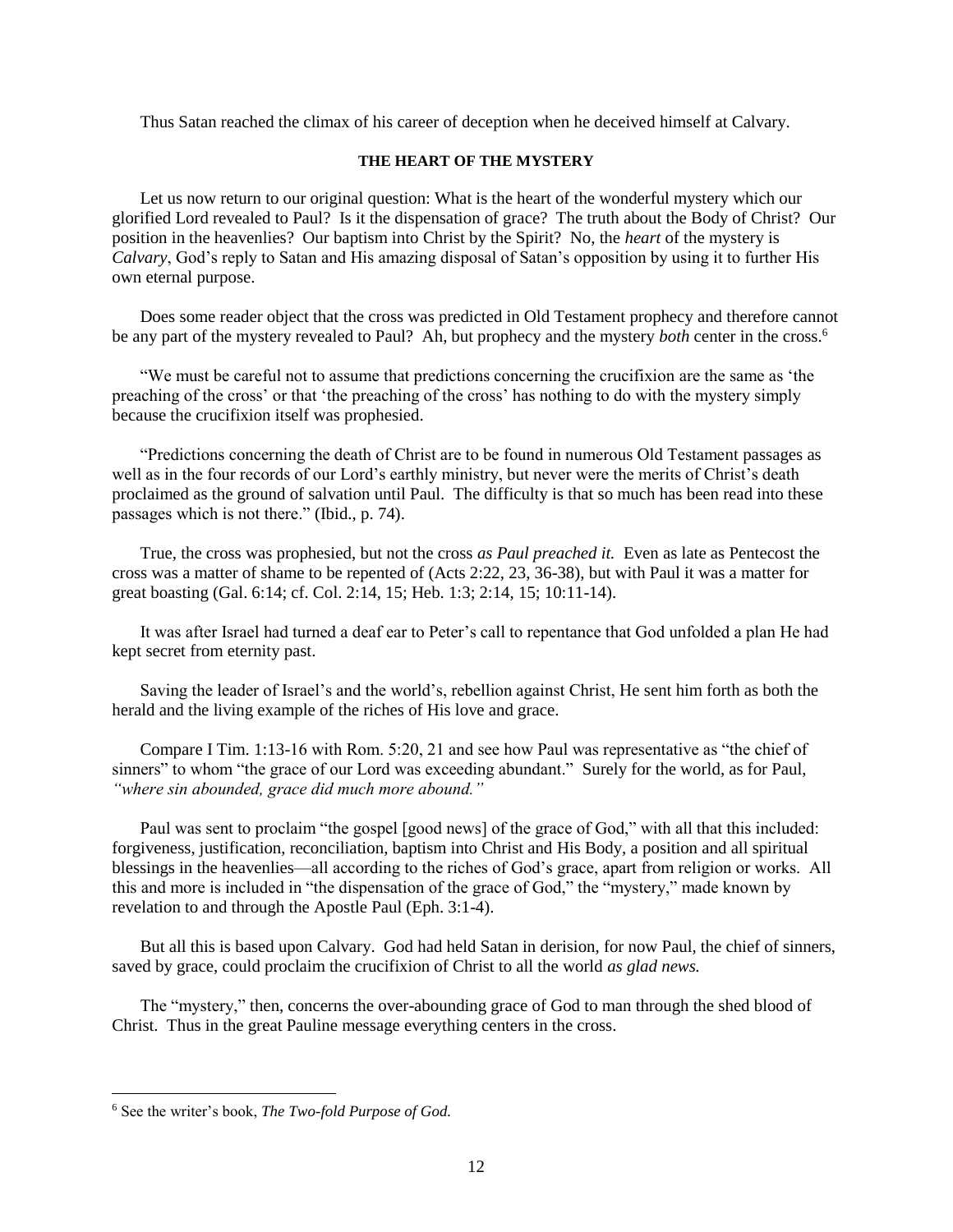"According to Paul's epistles *'we have redemption through His blood'* (Eph. 1:7), *we are 'justified by His blood'* (Rom. 5:9), *'reconciled to God by the death of His Son'* (Rom. 5:10), *'made nigh by the blood of Christ'* (Eph. 2:13) and *'made the righteousness of God in Him'* because *'God hath made Him to be sin for us'* (II Cor. 5:21).

"*The covenant of the law was abolished by the cross* (Col. 2:14), *the curse of the law was removed by the cross* (Gal. 3:13), *the 'middle wall of partition' was broken down by the cross* (Eph. 2:14, 15), and *believing Jews and Gentiles are reconciled to God in one body by the cross* (Eph. 2:16)" (Ibid., Pp. 71, 72).

In the light of all this it is not strange that Satan hates and opposes the message of grace, the preaching of the cross as Paul proclaimed it, more bitterly than he hated or opposed the prophetic program. Nor is it strange that it is God's purpose:

## **"…that now unto the principalities and powers in heavenly places might be known BY THE CHURCH the manifold wisdom of God" (Eph. 3:10).**

Our safety is sealed by the blood of Christ and Satan is a defeated foe. We need not fear him, but, strengthened in the Lord and in the power of His might, and clothed with His "whole armour," we can withstand him. And as we proclaim the grace that flows from Calvary, Satan and his hosts will see demonstrated in us the fact that the cross was their undoing.

**"To the intent that now unto the principalities and powers in heavenly places might be known by the Church the manifold wisdom of God" (Eph. 3:10).**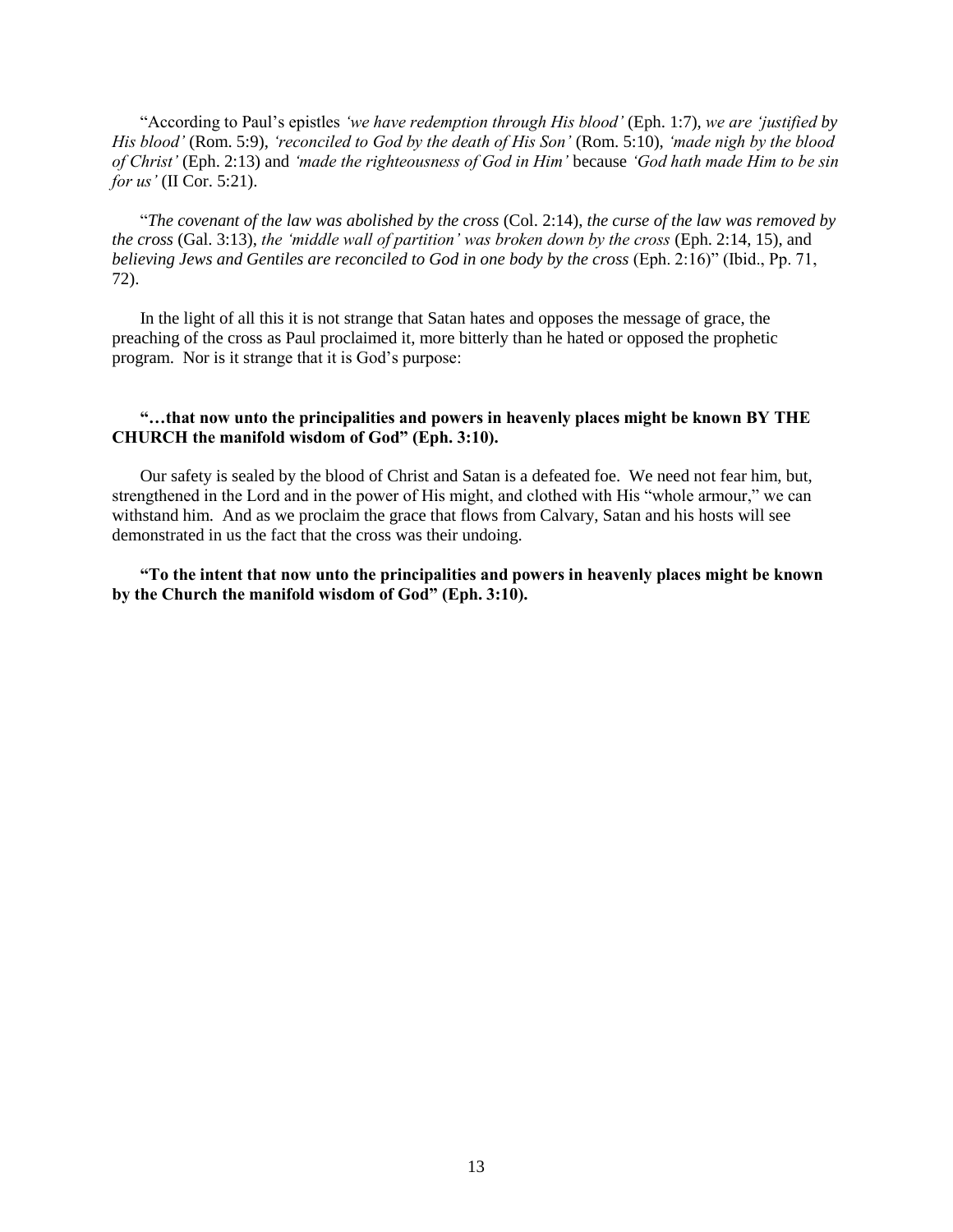# Murder, Manslaughter And the Mystery **GRACE ABOUNDING**

In the nature of the case, most murder stories are called "murder mysteries," and the question which keeps the reader occupied until almost the end is: Who did it?

The greatest murder mystery of all time, with the most amazing ending—an ending which no one could possibly have foreseen—is told by God Himself.

#### **MURDER AND MANSLAUGHTER**

God's Word has much to say about both murder and manslaughter.

Along with Israel's moral law God gave His people a civil code—a code on which the laws of Great Britain and the United States, have since been largely based.

This code contained clear statutes dealing with the manslayer (one who killed another accidentally) and the murderer (one who killed another intentionally).

Gracious provisions were made for the manslayer in Israel. In his distress he could flee from "the avenger of blood" to the nearest "city of refuge"—there were six scattered throughout Palestine—and could remain there safely until the judges had tried his case (Num. 35:12). If then found innocent of murderous intent his life was spared and he could remain in the city of refuge as long as the officiating high priest lived (Num. 35:25).

But the cities of refuge were for the manslayer only (Deut. 19:4; Josh. 20:3). The person found guilty of murder was turned out of the city to pay for his crime by death.

God's laws concerning murder were severe and inflexible. Three times in Num. 35 alone He says: *"The murderer shall surely be put to death"* (Vers. 16, 17, 18). In Deut. 19:13 He says:

## **"THINE EYE SHALL NOT PITY HIM, but thou shalt put away the guilt of innocent blood from Israel, that it may go well with thee."**

This is by no means the only passage in which God warns Israel *not to pity the murderer, lest murder be lightly thought of and the land be "filled with blood."*

#### **THE MURDER OF CHRIST**

Let us now consider all this in connection with Israel's trial and crucifixion of Christ.

Matt. 26:3, 4 tells how the Sanhedrin assembled together at the high priest's palace "and consulted that they might take Jesus by subtilty, and kill Him." Think of it! The supreme court of the land planning the death of an alleged criminal!

Next we learn from Lu. 22:3-5 how Judas went to the chief priests (who exerted the strongest influence in the Sanhedrin) and discussed with them the betrayal of Christ: *"and they were glad, and covenanted to give him money."*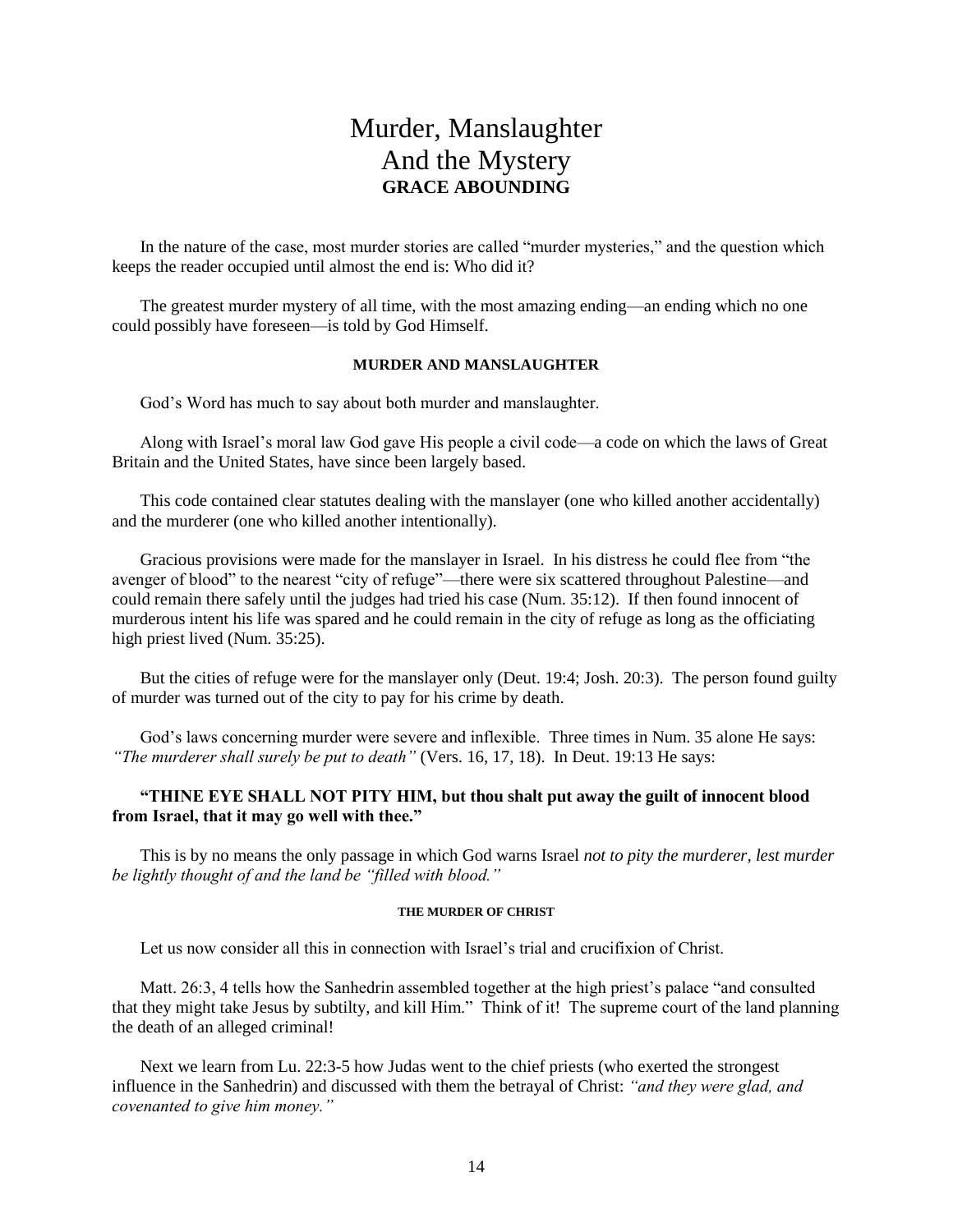Next, at a so-called "trial," we actually find the Sanhedrin seeking false witness against Christ to use as "evidence" for His conviction (Matt. 26:59). And after they had condemned the Lord to death, they had another meeting to insure, if possible, His conviction and execution by Pilate, the Gentile (Matt. 27:1, 2).

Meantime, Judas, tortured by a guilty conscience, returned to the council with the betrayal money, confessing that he had betrayed "innocent blood," but the jurors replied: "What is that to us? See thou to that," with the result that Judas "cast down the pieces of silver in the temple, and departed, and went and hanged himself." (Matt. 27:3-5).

Then came the awful trial before Pontius Pilate, the false accusations and the blood-curdling cries: *"Away with Him, away with Him; give us Barabbas."*

But would they take the blame for executing one in whom the governor could find no fault? Indeed they would, for as Pilate washed his hands in protest they cried:

### **"His blood be on us, and on our children" (Matt. 27:25).**

As Luke describes the scene:

## **"…they were instant with loud voices, requiring that He might be crucified. And the voices of them and of the chief priests prevailed**.

#### **"And Pilate gave sentence that it should be as they required" (Lu. 23:23, 24).**

In the light of all this could the execution of Christ on Calvary be considered anything less than premeditated murder?

Little wonder our Lord, in one of His prophetic parables, called His rejectors "those murderers" and predicted that God would "burn up their city" (Matt. 22:7).

#### **THROUGH IGNORANCE YE DID IT**

Against this black background we find Peter declaring to a company of Jewish hearers:

## **"And now, brethren, I wot [realize] that through ignorance ye did it, as did also your rulers" (Acts 3:17).**

And with this he actually offers them the return of Christ and "the times of refreshing" if they will repent (See Vers. 18-21).

What! Will he now excuse his Lord's murderers? Will he pronounce them innocent? No, but he will offer them *repentance* and *forgiveness* on the grounds of ignorance.

We must not forget that our Lord Himself had prayed from the cross:

#### **"Father, forgive them for they know not what they do" (Luke 23:34).**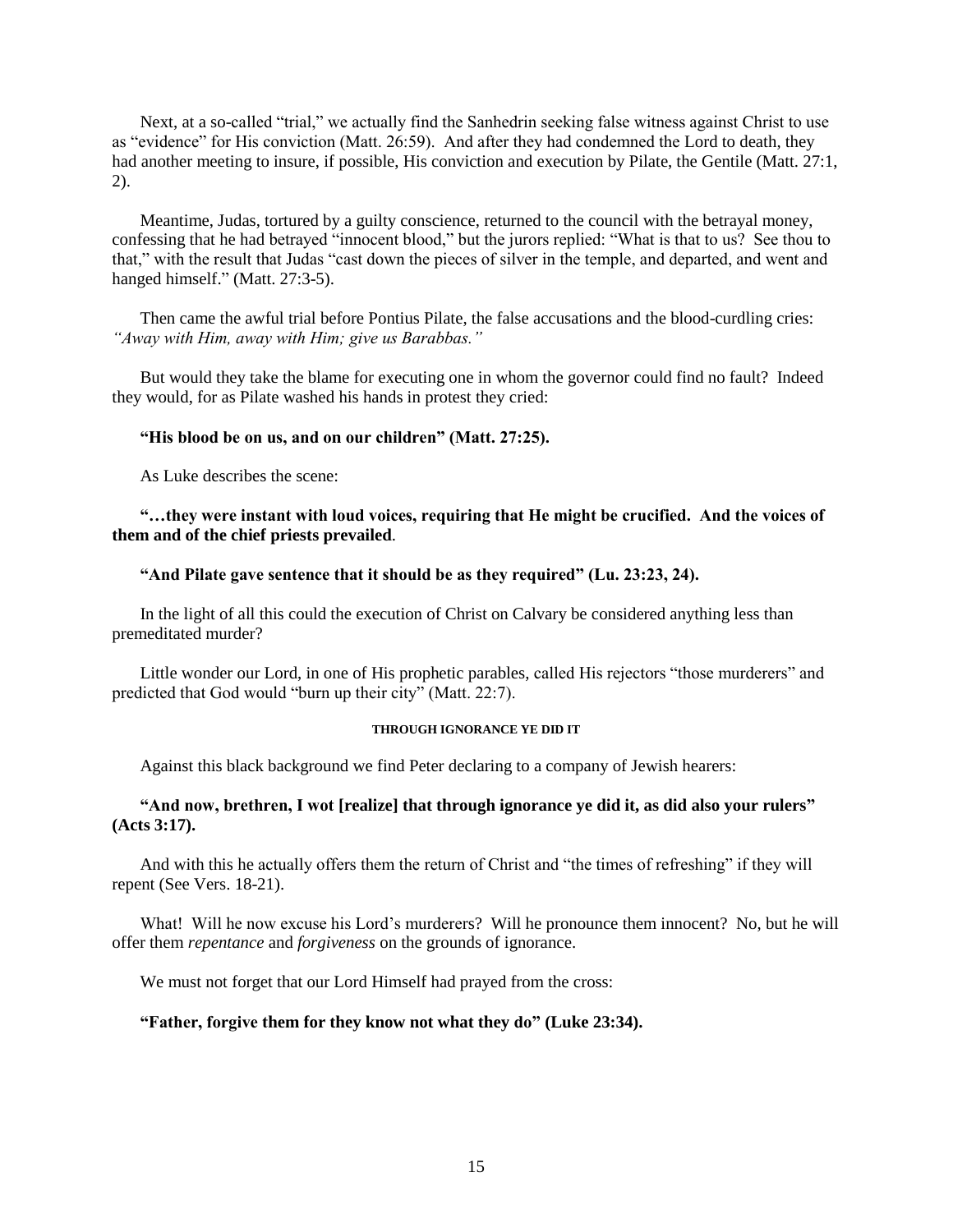To be sure, they were guilty of murder in the first degree. They had deliberately slain an innocent Person. But they did not yet understand whom it was that they were crucifying. True, they *could* have known, and *should* have known, but the fact remains that *they did not know.* Our Lord Himself had said to the rulers:

### **"When ye have lifted up the Son of man, then shall ye know that I am He" (John 8:28).**

The Apostle Paul adds to this the declaration that *"had they known…they would not have crucified the Lord of glory"* (I Cor. 2:8).

Thus in response to our Lord's prayer on the cross, the charge was changed from murder to manslaughter on the basis that while they knew that they were killing an innocent Person, they did not know whom it was they were killing, and had they known this things might [theoretically] have turned out differently. In grace this technicality was used in their favor.

## **CHRIST ISRAEL'S REFUGE**

Apprehending our Lord's apostles, shortly after Pentecost, the high priest complained:

## **"Ye have filled Jerusalem with your doctrine, and intend to bring this man's blood upon us" (Acts 5:28).**

The apostles might well have reminded the high priest of Israel's response to Pilate's plea, but instead they said, of Christ:

## **"Him hath God exalted with His right hand to be a Prince and a Savior, for to give repentance to Israel, and forgiveness of sins" (Ver. 31).**

The crucified, risen, exalted Christ had become Israel's City of Refuge. The very One whom they had murdered now stood ready to receive and protect them! He Himself had pleaded that the charge might be changed from murder to manslaughter!

The ancient cities of refuge were placed so as to be accessible to all Israel. Roads were built throughout Canaan to bring them within the reach of all. Along these roads ancient historians tell us, were signposts marked: *"Flee!"*

Yet these cities were no more accessible to the guilty nation than was Christ, their Prince and Savior, now exalted *"to give repentance to Israel, and forgiveness of sins."*

And, should they flee to Him for refuge, how long would they be safe? Forever!

The manslayer could remain safe in the city of refuge *"until the death of the high priest"* (Num. 35:25). This was but typical of Christ, who is represented by both the city and the high priest. When will this great High Priest die? Let Heb. 7:23-25 answer:

**"And they truly were many priests, because they were not suffered to continue by reason of death:**

**"But this man, because He continueth ever, hath an unchangeable priesthood.**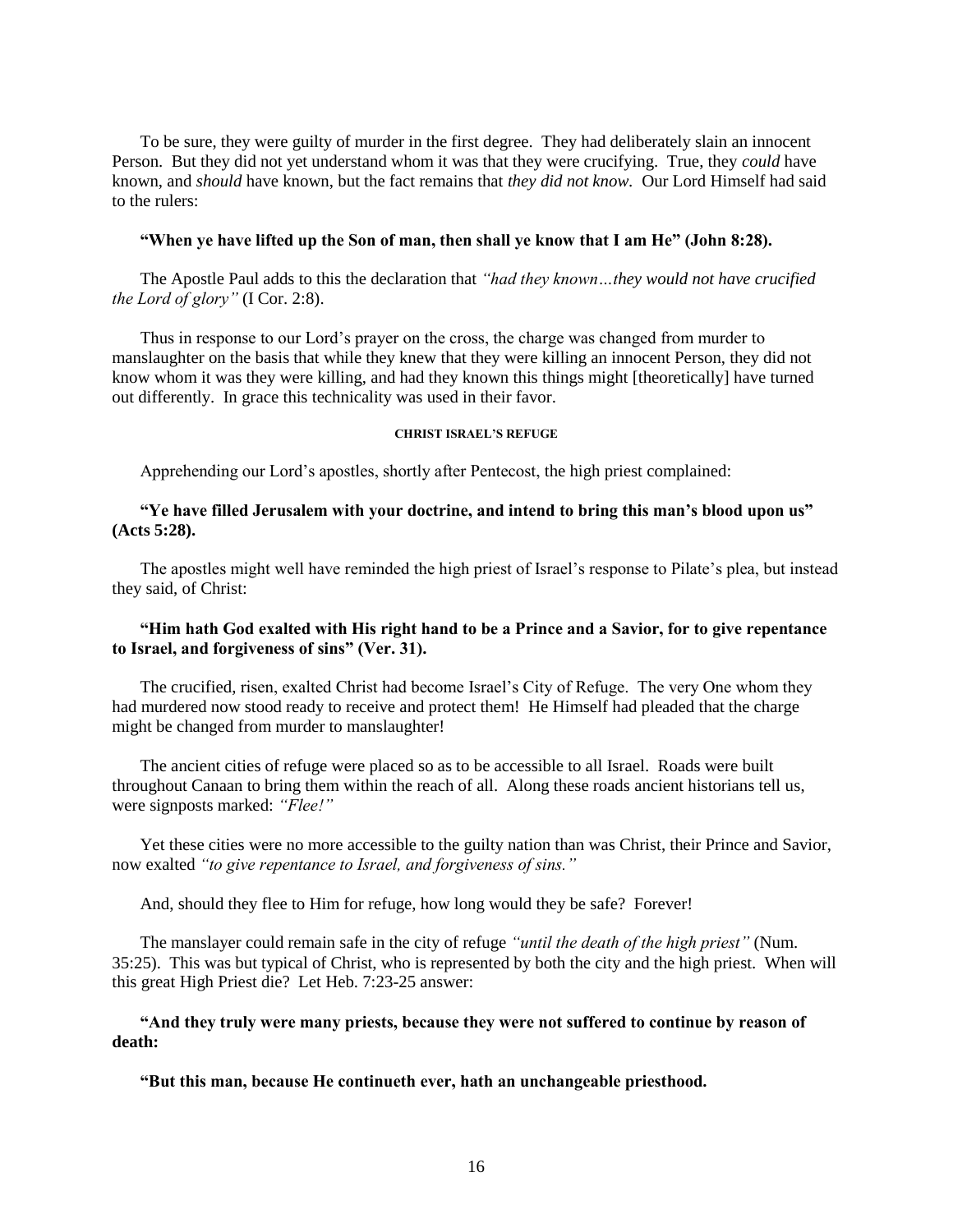#### **"Wherefore He is able also to save them to the uttermost that come unto God by Him, seeing He ever liveth to make intercession for them."**

Thus the people of Israel could have found—and some did find—an everlasting refuge in the very One they had slain.

This is why, in His great commission to the eleven, our Lord gave the loving instruction to begin at Jerusalem (Lu. 24:47; Acts 1:8).

Contrary to the unscriptural tradition which begins the present dispensation and the Body of Christ with that "great commission," our Lord plainly showed here that He was not yet ready to set Israel aside.

As Israel's divine City of Refuge He was again offering salvation to His people, and saying: *"Him that cometh unto Me I will in no wise cast out"* (John 6:37).

#### **THE MYSTERY**

But is not Christ also *our* City of Refuge"? Yes, but more—much more.

It is true that we too have slain a man "unawares," for our sins helped to nail Him to Calvary's tree. We must confess with Paul that we were enemies against Christ, though, like him, we can also say: "I did it ignorantly in unbelief" (I Tim. 1:13).

But let us proceed with Paul's words here:

## **"And the grace of our Lord was exceeding abundant with faith and love which is in Christ Jesus.**

**"This is a faithful saying, and worthy of all acceptation, that Christ Jesus came into the world to save sinners; of whom I am chief.**

**"Howbeit for this cause I obtained mercy, that in me first Jesus Christ might show forth all longsuffering, for a pattern to them which should hereafter believe on Him to life everlasting" (I Tim. 1:14-16).**

Note, here it is not even a question of whether murder or manslaughter should be the charge.

Another change is made. The "*You* did it," of early Acts is changed to the "*He* did it" of Paul's epistles. This "*He* did it," proclaimed as a message, is part of the great mystery and dispensation of grace.

Never does Paul deal with the degree of man's guilt in offering salvation. Rather he proclaims God's grace in "the preaching of the cross."

**"God commendeth His love toward us in that while we were yet sinners Christ died for us" (Rom. 5:8).**

**"To the praise of the glory of His grace, wherein He hath made us accepted in the beloved [one].**

**"In whom we have redemption through His blood, the forgiveness of sins according to the riches of His grace;**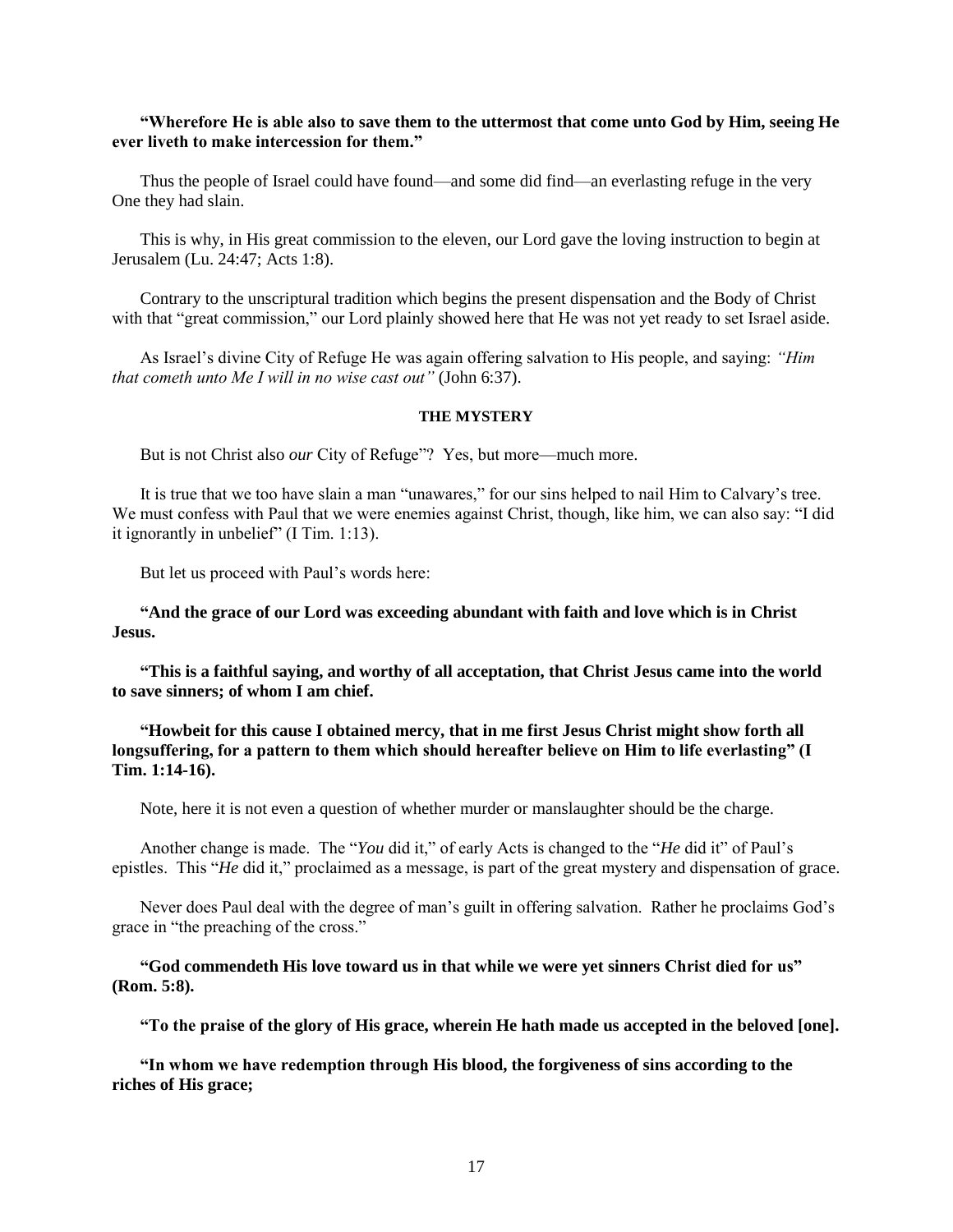**"Wherein He hath abounded toward us…" (Eph. 1:6-8).**

**"And you, that were sometime [Lit., "at one time"] alienated and enemies in your mind by wicked works, yet now hath He reconciled,**

## **"In the body of His flesh, through death, to present you holy and unblameable and unreproveable in His sight" (Col. 1:21, 22).**

How many more such passages we could cite from Paul's epistles!

#### **WHO DID IT?**

Israel did it. We did it. Yet God does not even charge us with our dreadful crime. "*I* did it," says the Father. "*I* did it," says the Son.

**"For God hath made Him to be sin for us [Him] who knew no sin; that we might be made the righteousness of God in Him" (II Cor. 5:21).**

**"[Christ]…when he had by Himself purged our sins, sat down on the right hand of the Majesty on high" (Heb. 1:3).**

And Peter, having learned of this further revelation from "our beloved brother Paul," later added his testimony:

**"For Christ also hath once suffered for sins, the Just for the unjust, that He might bring us to God…" (I Pet. 3:18).**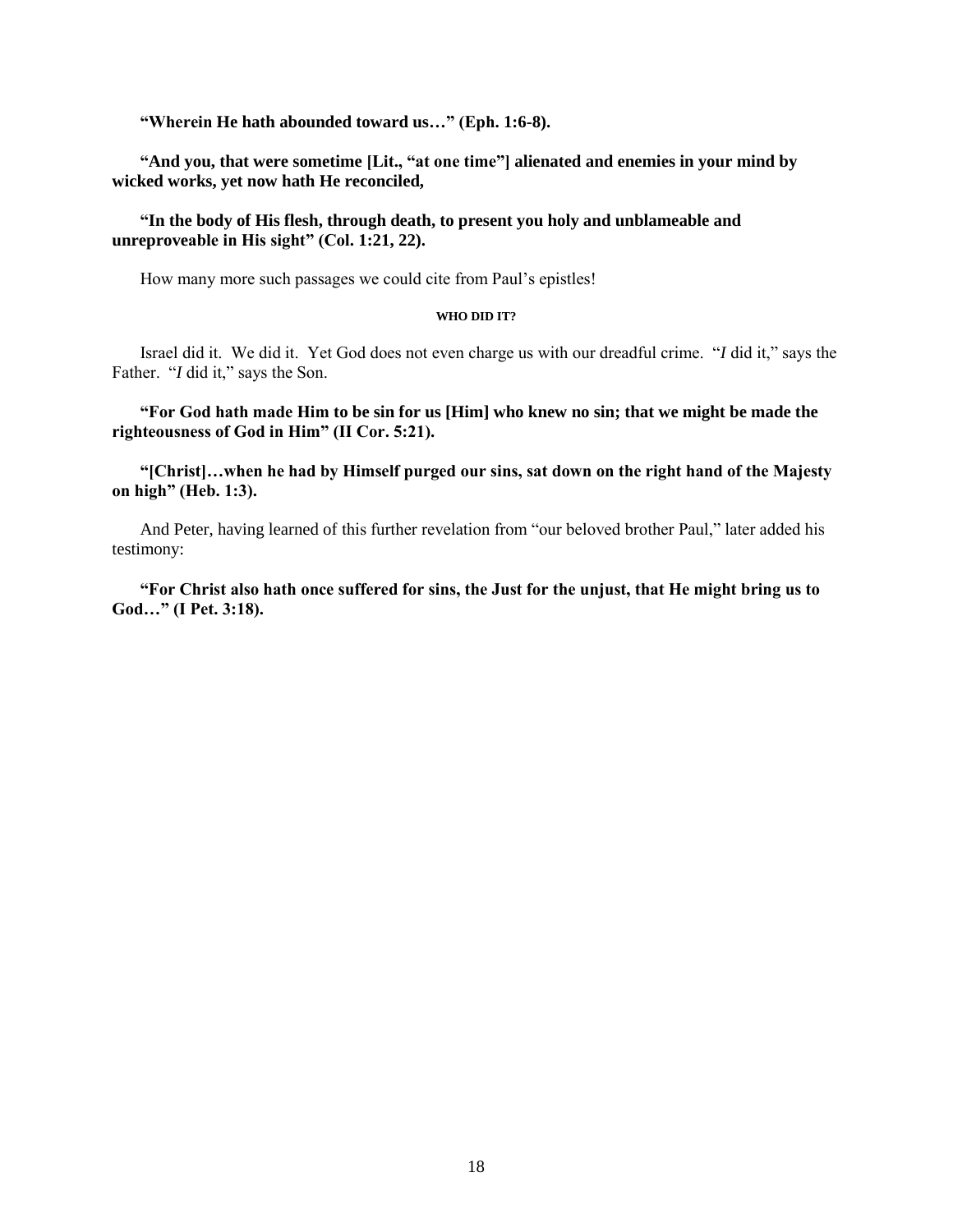## Re-thinking Isaiah Fifty-three **IN THE LIGHT OF THE MYSTERY**

It is nothing short of amazing that more than seven centuries before Christ anyone could have described in such minute detail the humiliation, suffering and death of Christ, along with a prophecy about His subsequent exaltation.

Any honest person, knowing the details of our Lord's suffering and death, and then reading Isaiah 52:13 through 53:12, will hasten to acknowledge that the description fits one Person, and one only: the Lord Jesus Christ. Indeed, it is as if Isaiah had personally witnessed His life and death when he penned this well-known passage.

Yet it would be at least misleading to call this passage "the gospel in Isaiah," as some have done. One writer goes so far as to declare: "The gospel is here as clearly presented as anywhere in the Pauline epistles." This is far from correct and it ignores the principle of progressive revelation, which a comparison of Isaiah 53 with Paul's epistles would certainly emphasize.

We can *now* see that the Spirit's subject in Isaiah 53 was Christ, but no one would have guessed it at the time. As with other Old Testament prophecies about Christ, veiled language was purposely employed.<sup>7</sup> Purposely, we say, for (1) God would thus render impossible any claim that man had fulfilled His predictions for Him, (2) the full meaning of the cross was part of a mystery not to be revealed until "due time" through Paul (I Tim. 2:5-7; Rom. 3:24-26), and (3) He would thus give future generations of believers the joy of looking back and exclaiming: *"He had it in mind all the while!"*

We rejoice that the dispensation of grace was not some hastily-devised plan, drawn up in view of man's rejection of Christ. On the contrary, it was God's *"eternal purpose,"* hidden in His heart of love from "before the beginning of the world," and such passages as Isaiah 53 prove this, though they say not a word about the purpose itself.

With this in mind let us now examine the passage again to find exactly what information it gave to those who read it before possessing the knowledge that we do about Christ and His finished work.

#### **OF WHOM SPEAKETH THE PROPHET THIS?**

Ethiopia's treasurer, evidently a proselyte to Judaism, had gone to Jerusalem to worship and was now returning to his native country. Obviously he was also deeply sincere, for we find him pondering over a scroll containing Isaiah 53 as he rides along in his chariot. In response to his spiritual hunger God sends the evangelist Philip to instruct him. When Philip overtakes him he introduces himself to the prince with the question: *"Understandest thou what thou readest?"* to which the prince replies: *"How can I, except some man should guide me?"* and with this he invites Philip to sit with him in his chariot to give him what help he can (Acts 8:26-34).

<sup>7</sup> There is not a single passage in all the Old Testament Scriptures which actually *says* that Messiah, or the Son of God, would die on a cross for the sins of mankind, though they do depict Messiah's suffering and the glory that should follow.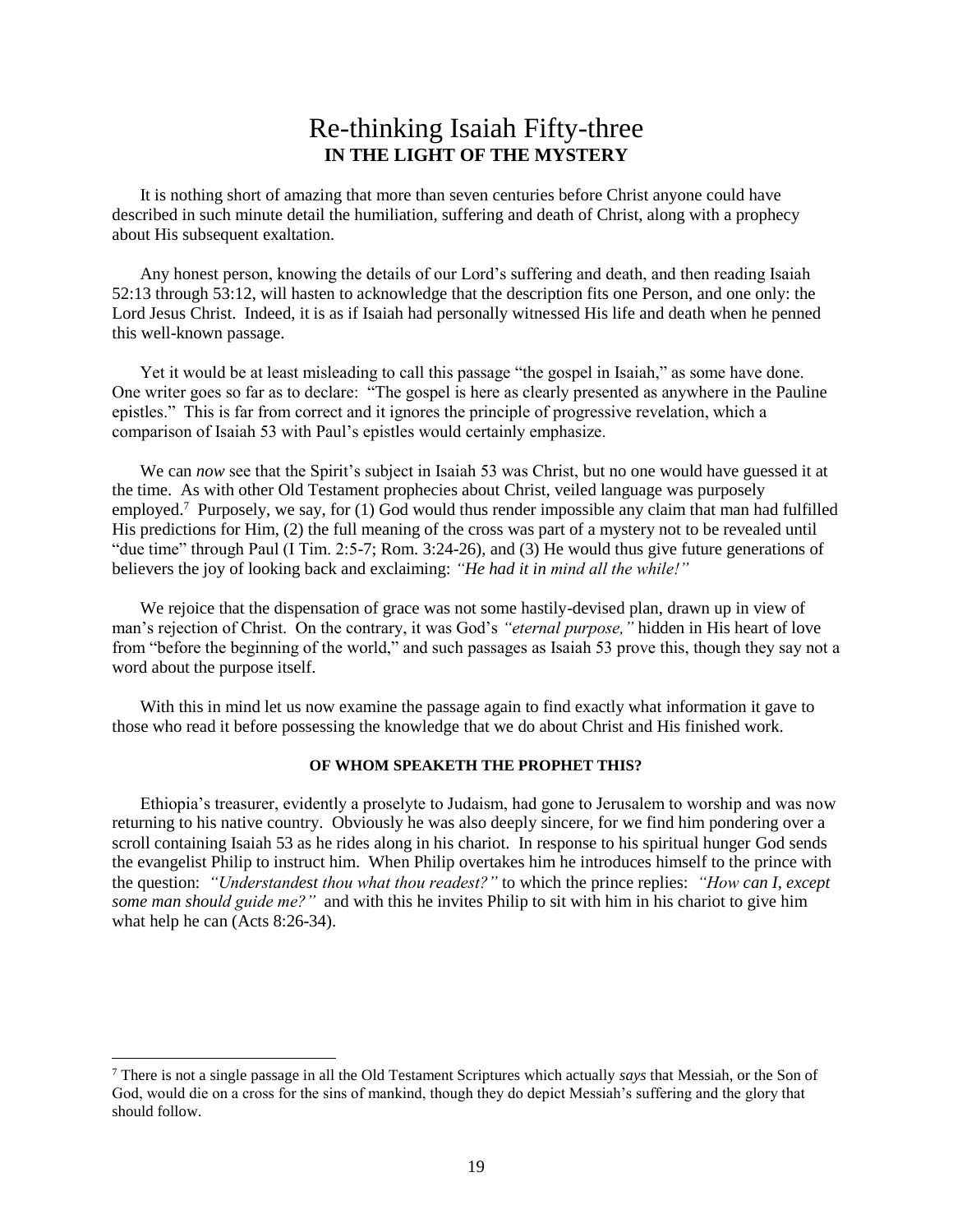The prince's first question about the passage was: *"Of whom speaketh the prophet this? Of himself, or of some other man?"* (Acts 8:34). Many a present-day believer would say of this prince: "How blind!" Actually, however, this was an intelligent question, for the passage does not say to whom it refers, and this Ethiopian prince had not, evidently, been with the minority of Messianic believers at Jerusalem who had now learned the answer.

The words *"My righteous servant"* (Isa. 53:11) come nearest to identifying the subject of the passage, but other servants of God have been identified in this way. And as to this servant "justifying many" by "his knowledge," how could this Ethiopian of the year 34 A.D. be expected to read the truth of Paul's Roman epistle into this passage?

His question, then, was basic; the first that should be asked about the passage. And the next is equally important:

## **FOR WHOM WAS THIS SERVANT TO SUFFER AND DIE?**

The sixth verse of our passage reads thus:

## **"All we like sheep have gone astray; we have turned every one to his own way; and the Lord hath laid on Him the iniquity of us all."**

We once heard a radio evangelist comment on this verse as follows: "Notice that this verse begins and ends with the word *'all.' All,* of course, means everybody; you, me, everybody. Now if we'll go in at the first 'all' as lost sheep, we'll come out at the last 'all,' with our sins forgiven."

But the evangelist had misinterpreted the verse, for the terms "all *we*" and "*us* all" do *not* mean everybody. If I say that "*we* all," or "all of *us*" are going on an outing, I do not mean that the whole world is going! Clearly Isaiah spoke as a Hebrew prophet when he used the terms "*all we*" and "*us all.*" This passage, then does not present Christ bearing the sins of all mankind. Should the reader still question this he has but to glance down at Verse 8, which closes with the declaration:

#### **"For the transgression of my people was He stricken."**

All this harmonizes with divine revelation thus far, for Jer. 50:6 says: *"My people hath been lost sheep,"* and many Old Testament passeges agree with this. Indeed, we even find our Lord, years later, still declaring: *"I am not sent but unto the lost sheep of the house of Israel"* (Matt. 15:24) and instructing His apostles:

### **"…Go not into the way of the Gentiles, and into any city of the Samaritans enter ye not: but go rather to the lost sheep of the house of Israel" (Matt. 10:5, 6).**

This is not to deny, of course, that we Gentiles too have gone astray—and worse. It is simply to insist that Christ's death for *us* is not contemplated in Isaiah 53, even though the circumstances are similar.

A third important question which should be asked about this passage is: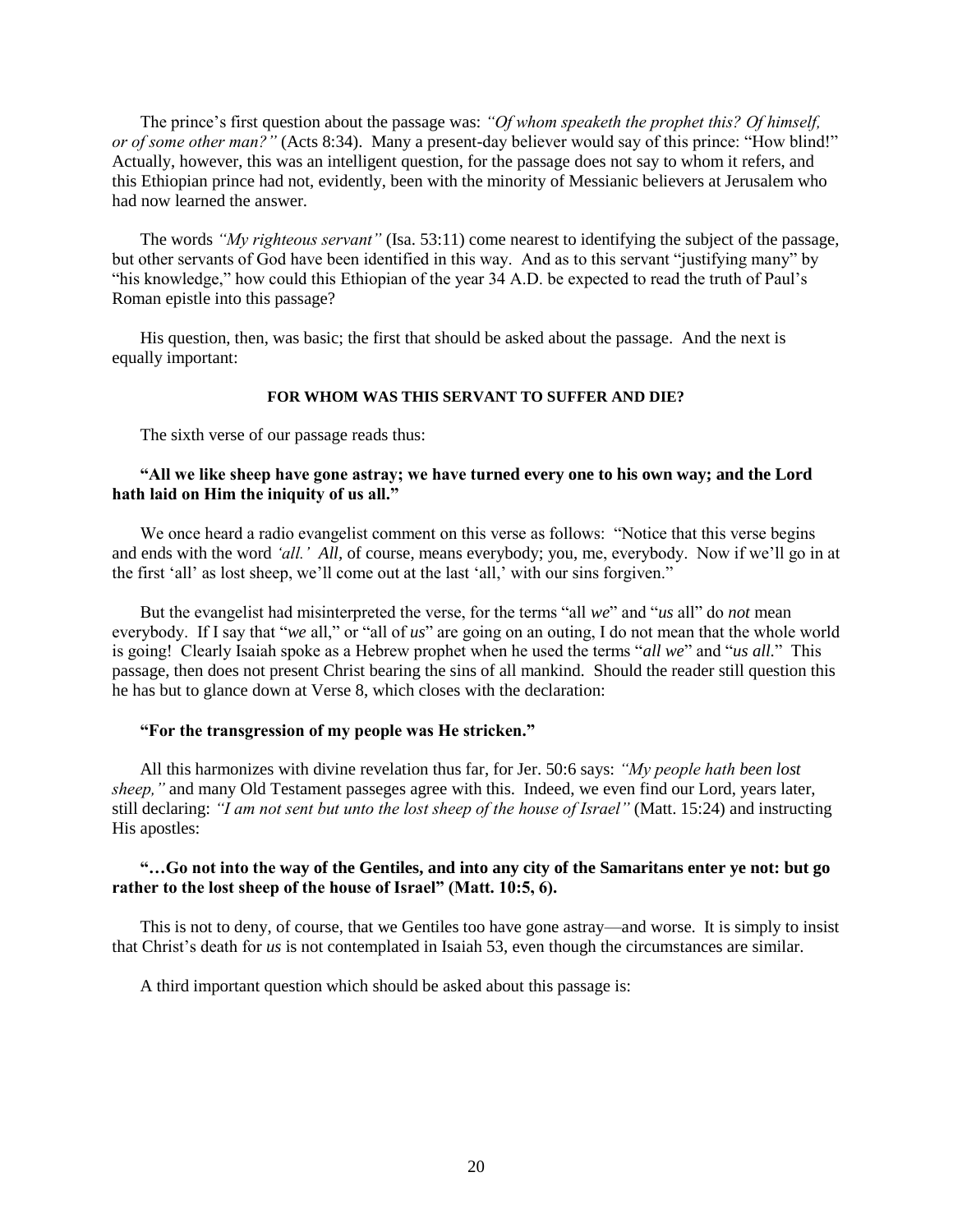## **IN WHAT SENSE DOES ISAIAH SPEAK OF THIS SERVANT'S DEATH?**

Anyone reading Isaiah 53 with an open mind must notice in its opening verses a tone of disappointment and frustration. Who will believe the prophet's report? Who will see "the arm of the Lord" (His power) in the appearance of this "servant"? He will appear as "a tender plant and as a shoot out of a dry ground." He will have "no form nor comeliness…no beauty that we should desire Him." He will be "despised and rejected...a man of sorrows and acquainted with grief." Men will "hide their faces" from Him" and "esteem Him not."

Dress a man in gorgeous robes; place him on a throne in a palace with a thousand rooms, and pilgrims will come from the uttermost parts of the earth for the honor of kissing his toe! But who wants this one who is so unattractive? Who wants a "man of sorrows"? He will live rejected of men and will die the same.

We say all this to point out the fact that while many untaught believers consider substitution the very acme of Christian truth, it is actually but the very beginning.

Substitution in itself is not necessarily a glad theme. If we knew that one of our acquaintances was bearing the blame and penalty for what another had done, we would probably be outraged and would demand that the truth be told. And this is the sense in which Isaiah depicts the substitutionary sufferings of the "servant." "He is suffering," cries Isaiah, "but *we* are the guilty ones. Surely the Lord, who willed it so, will vindicate and reward Him."

In this connection we should further observe that our Lord is presented as a Victim in Isaiah 53. He is a voluntary Victim, to be sure (Cf. John 10:17, 18) but a Victim nevertheless. He is "brought as a lamb to the slaughter, and as a sheep before her shearers is dumb, so He openeth not His mouth" (Isa. 53:7). It is only *after* thus having laid down His life in humble submission that He is seen as a Victor.

### **THE PREACHING OF THE CROSS BY PAUL**

How much more glorious a light did the cross take on in "the gospel of the grace of God," proclaimed "in due time" by the Apostle Paul! Then, and not until then, was God's eternal purpose in the cross manifested. In II Tim. 1:9-11 the apostle says of God:

**"Who hath saved us, and called us with an holy calling, not according to our works, but according to His own purpose and grace, which was given us in Christ Jesus before the world began,**

**"But is now made manifest by<sup>8</sup> the appearing of our Savior Jesus Christ, who hath abolished death, and hath brought life and immortality to light through the gospel:**

## **"Whereunto I am appointed a preacher…."**

Nor is this good news confined to the people of Israel, for the apostle now says of God:

### **"Who will have all men to be saved, and to come unto the knowledge of the truth.**

## **"For there is one God, and one mediator between God and men, the man Christ Jesus;**

 $8$  Not "at."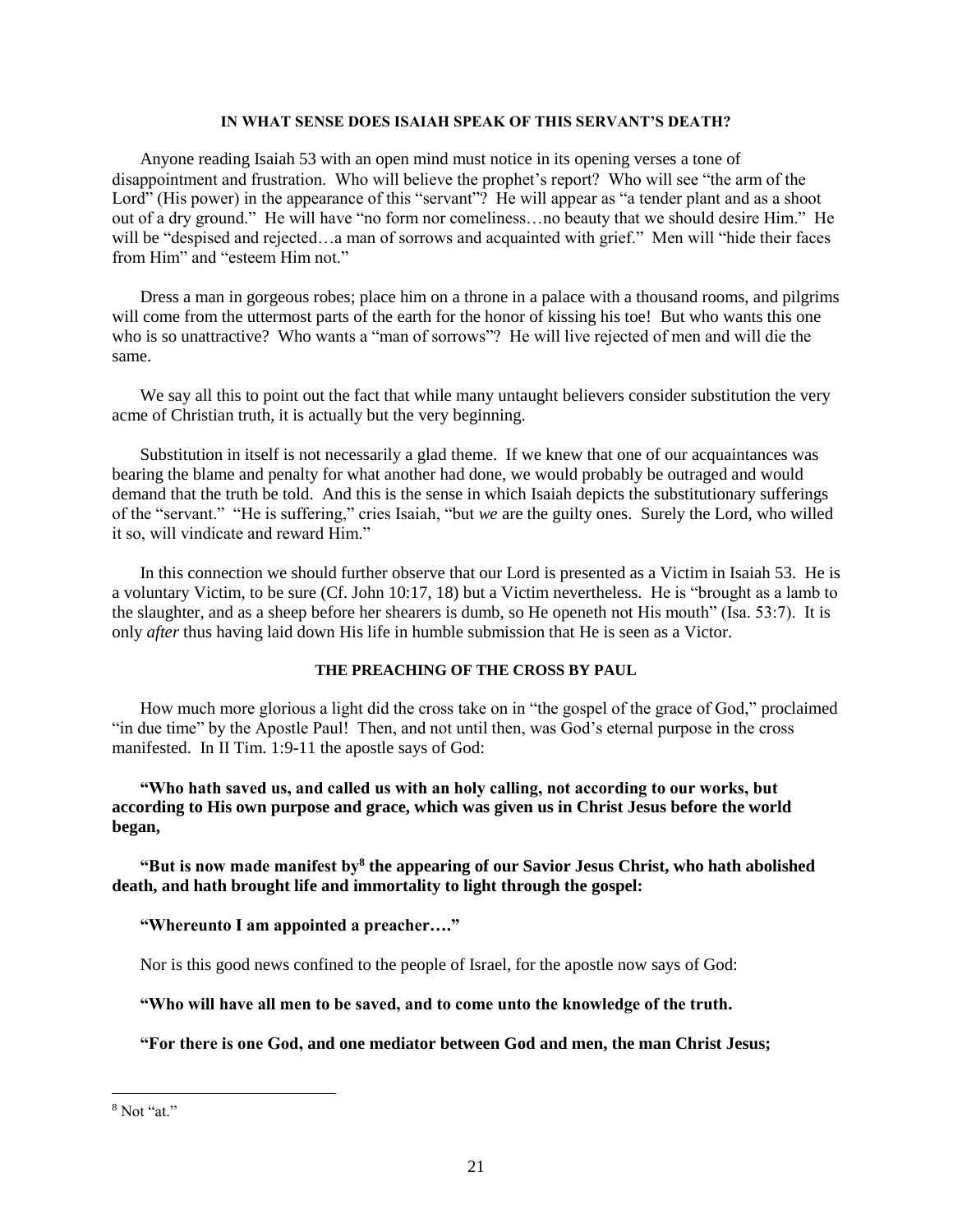**"Who gave Himself a ransom for all, to be testified in due time.** 

## **"Whereunto I am ordained a preacher, and an apostle, (I speak the truth in Christ and lie not;) a teacher of the Gentiles in faith and verity" (I Tim. 2:4-7).**

Furthermore, we now advance from the truth of substitution to that of *identification*. Christ represented me and identified Himself with me at the cross by an act of His will. And when I, by an act of my will, 9 look to Calvary and say: "That is not His death He is dying; He had no 'wages of sin' to pay; He is dying my death," in that moment, by faith, I am identified with Him; "crucified with Christ" (Gal. 2:20) "baptized into His death"—into Himself! Thus the apostle exclaims:

## **"Know ye not that so many of us as were baptized into Jesus Christ were baptized into His death?" (Rom. 6:3).**

The place where the sinner becomes one with Christ is ever the cross. There is no other place. He is baptized into Christ by being baptized into His death. This is the baptism of the present dispensation and the believer who comprehends it is infinitely blessed.

Finally, in the Pauline epistles our Lord is no longer presented as a Victim, but as the Victor, not only *over* death, or *after* death, but *in* death. *His death itself is seen as a victory, a glorious accomplishment.*

In Heb. 1:3, for example, men are not doing anything to Him. *He* is doing something. There we are told that *"when He had by Himself purged our sins [He] sat down…."* He had accomplished "by Himself" a work which He had come to do.

Nor does Hebrews depict Him as being offered in sacrifice. He offers the sacrifice:

## **"But this Man, after He had offered one sacrifice for sins for ever, sat down on the right hand of God;**

#### **"For by one offering He hath perfected for ever them that are sanctified" (Heb. 10:12, 14).**

In Heb. 2:14 the apostle touches upon another phrase of this same glorious truth. There he declares that our Lord became a partaker of flesh and blood:

#### **"That through death He might destroy him that had the power of death, that is, the devil."**

Thus too, Col. 2:14, 15 depicts Him, not nailed to a cross, but rather, by His death, nailing the law to the cross and gloriously triumphing over Satan and his hosts "in it" (i.e., the cross):

## **"Blotting out the handwriting of ordinances that was against us, which was contrary to us, and took it out of the way, nailing it to His cross;**

**"And having spoiled<sup>10</sup> principalities and powers, He made a shew of them openly, triumphing over them in it."**

 $\overline{a}$ 

<sup>&</sup>lt;sup>9</sup> Inwrought, of course, by the Holy Spirit.

<sup>&</sup>lt;sup>10</sup> Lit., "made spoil of."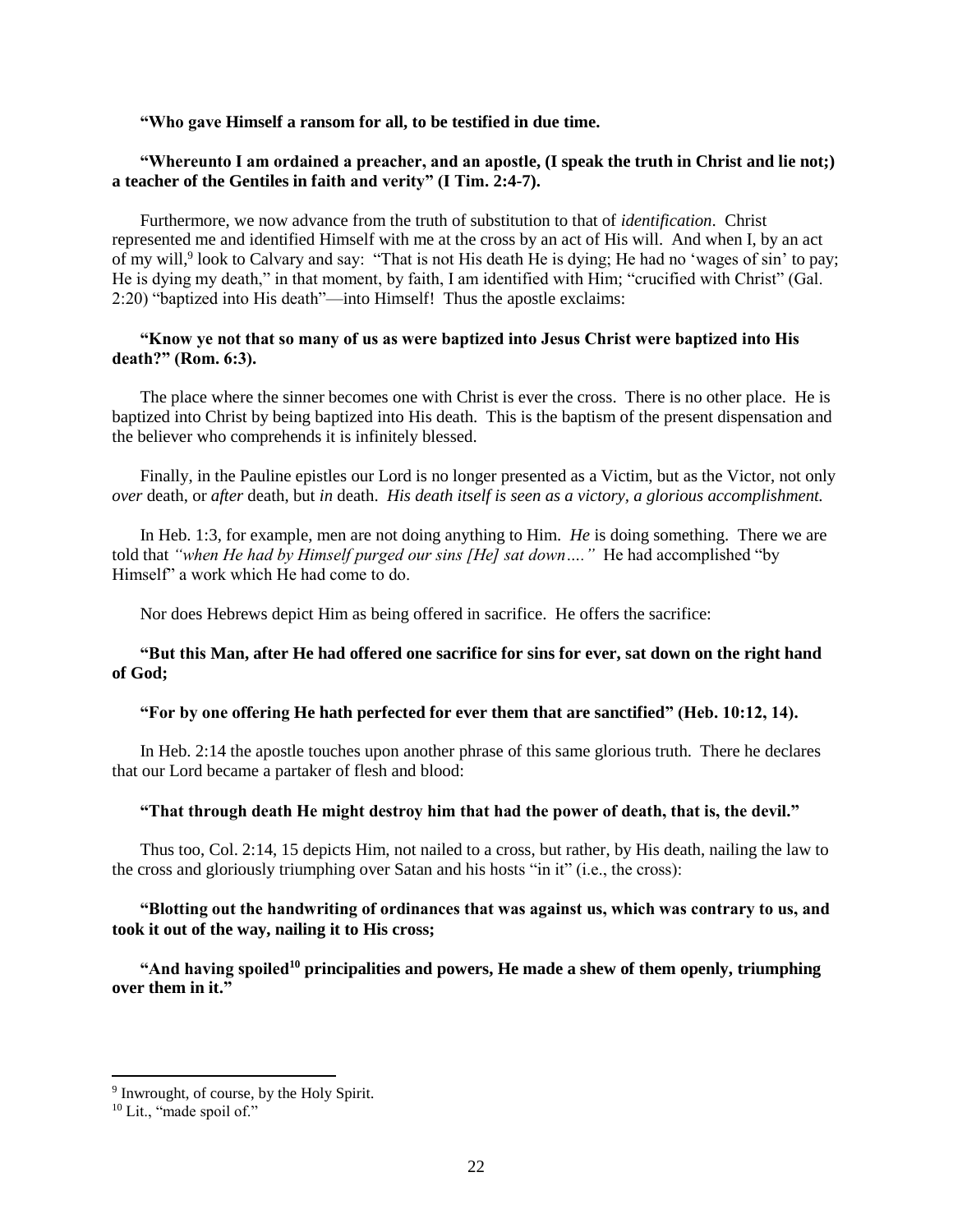*How glorious!* Little wonder the apostle calls his "preaching of the cross" the gospel, or good news, *"of the glory of Christ!"* Little wonder he exclaims: *"God forbid that I should glory, save in the cross of our Lord Jesus Christ"* (Gal. 6:14). And little wonder that "the god of this age," always our Lord's archenemy, seeks to blind the lost….

# **"lest the light of the gospel of the glory of Christ<sup>11</sup>…should shine unto them" (II Cor. 4:4).**

This is the glorious good news which Paul by inspiration calls "my gospel"—a great advance over Isaiah 53. Indeed, an examination of Isaiah 53 in its light shows how infinitely grand was God's secret, eternal purpose in the Christ of Calvary and how richly the humblest believer in this dispensation is blessed in Christ.

<sup>&</sup>lt;sup>11</sup> Not "the glorious gospel of Christ."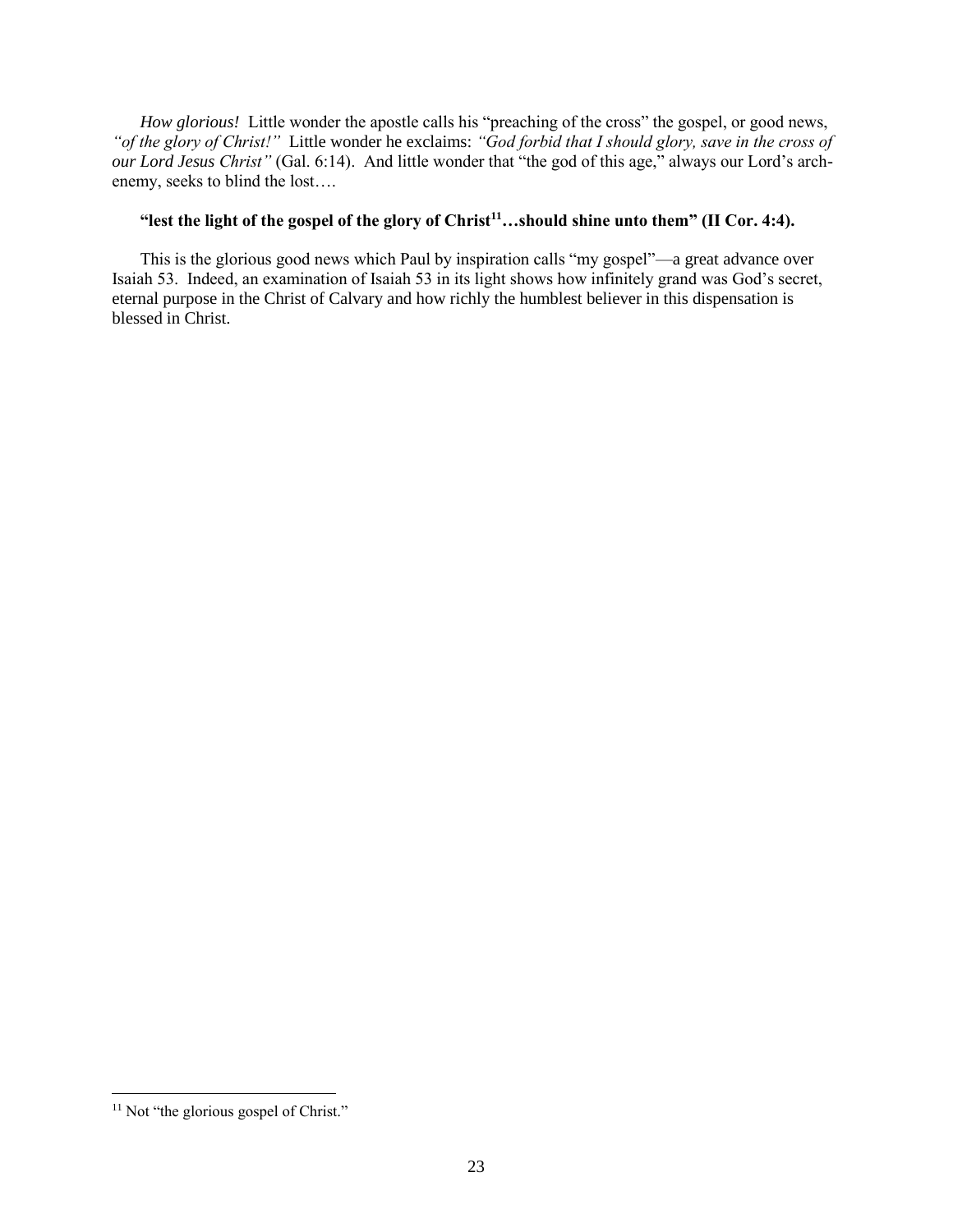## The Baptism of the Priest and **OUR BAPTISM INTO CHRIST**

In the book of Exodus there are two passages which should be prayerfully considered by those who hold to the practice of water baptism:

**Ex. 29:1, 4: "And this is the thing that thou shalt do unto them to hallow them, to minister unto Me in the priest's office…."**

**"AARON AND HIS SONS thou shalt bring unto the door of the tabernacle of the congregation and shalt wash them with water."**

**Ex. 19:5, 6: "Now therefore, if ye will obey My voice indeed, and keep My covenant, then ye shall be a peculiar treasure unto Me above all people: for all the earth is Mine:**

**"And ye shall be unto Me A KINGDOM OF PRIESTS and an holy nation. These are the words which thou shalt speak unto the children of Israel."**

Before we consider the relation of these passages to each other, let us see how the former passage effects the basic arguments of those who hold to water baptism for the present "dispensation of the grace of God."

## **THE ARGUMENT FOR INFANT BAPTISM**

How often have the champions of infant baptism argued that while circumcision was an Old Testament ordinance, baptism is a New Testament ordinance, and baptism has taken the place of circumcision!

The fact is that no part of this statement is strictly true, for while the first two assertions are at least misleading, the last is devoid of any semblance of truth.

#### **IS CIRCUMCISION AN OLD TESTAMENT ORDINANCE?**

Circumcision was incorporated into the Mosaic law about 1500 B.C., but *it had been ordained by God some four hundred years before that and continued in force after the New Covenant was made at Calvary.*

Circumcision was instituted under the Abrahamic Covenant, not the Mosaic. In Gen. 17:14, four centuries before the law, we read that "the uncircumcised man child" should be cut off from God's people. Some of our readers may be surprised to learn that Genesis has far more to say about circumcision than all the other books of Moses put together, and Genesis, strictly speaking, does not belong to the "Old Testament [Lit., Covenant]." The Old Testament, or old Covenant, is, of course, found in Exodus 20 but the first command of the Mosaic law regarding circumcision is not reached until Leviticus 12.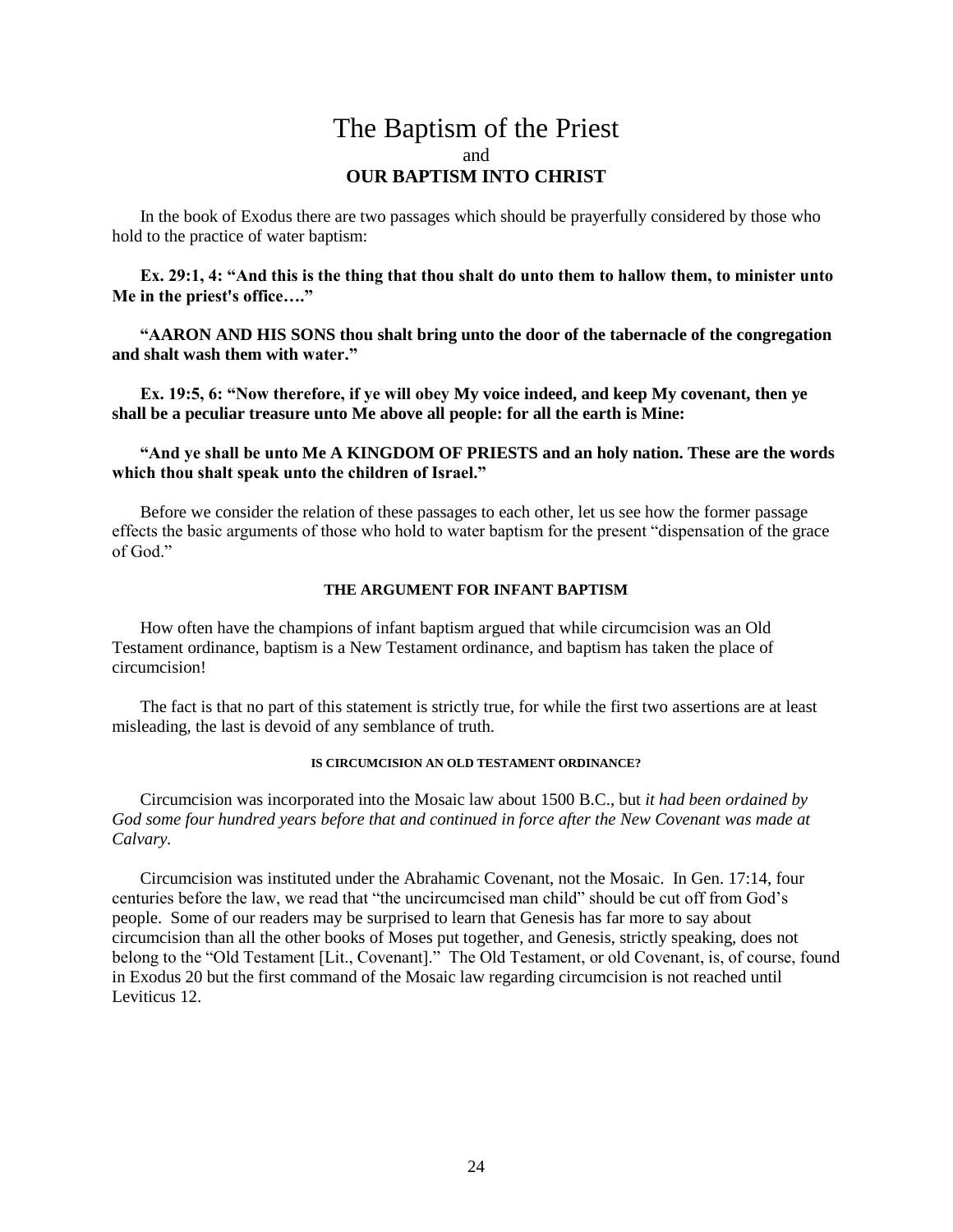#### **IS BAPTISM A NEW TESTAMENT ORDINANCE?**

Even if it could be established that water baptism began with John the Baptist, it would still be incorrect to call it a New Testament ordinance, for John's baptism was carried on under the Old Covenant, not the New. The New covenant was not instituted until the last Passover (See Matt. 26:28).

But water baptism did not begin with John. It began many centuries before. Our Pedobaptist friends agree that water baptism symbolizes washing, not burial. Where do they get this from? They get it from such Scriptures as Heb. 6:2 and 9:10, where the washings of the Old Testament are called baptisms (Gr., *baptismois*).

Why, then, do they call baptism "a New Testament ordinance"? Surely not because persons were first baptized under John, for in the passage we are considering we have a clear case of the baptism or washing of persons. Nor is there any indication that the people of John's day were surprised at seeing the baptism ceremony practiced, as though it were something new to them. Indeed it is evident that they were familiar with the ceremony and expected it to be practiced more widely at Messiah's coming, for in John 1:25 we read:

## **"And they asked him, and said unto him, Why baptizes thou then, if thou be not that Christ, nor Elias, neither that prophet?"**

True, as in the case of circumcision, water baptism was also practiced after the institution of the New Covenant, but this does not make it "a New Testament ordinance."

#### **DOES BAPTISM TAKE THE PLACE OF CIRCUMCISION?**

It is difficult to imagine where such a theory could have originated, for it is not supported by a single line of Scripture. Yet it has become the traditional belief of multitudes, including many Bible-believing fundamentalists.

It is clear from the Scriptures that the baptisms of the Old Covenant had to do only with circumcised seed of Abraham, and when John appeared, baptizing the thousands of Israel, circumcision, of course, also remained in full force. There is no hint of baptism taking its place. Indeed, only those of the Circumcision were eligible for baptism. Nor was there any change in this association of water baptism with circumcision until after the raising up of Paul with whom *both* circumcision and water baptism were gradually set aside.

This brings us to the writings of Paul, to whom God's program for this present age was committed:

In his epistle to the Galatians, for example, he says:

**"Behold, I Paul say unto you, that if ye be circumcised, Christ shall profit you nothing" (Gal. 5:2).**

**"And I, brethren, if I yet preach circumcision, why do I yet suffer persecution? Then is the offence of the cross ceased" (Gal. 5:11).**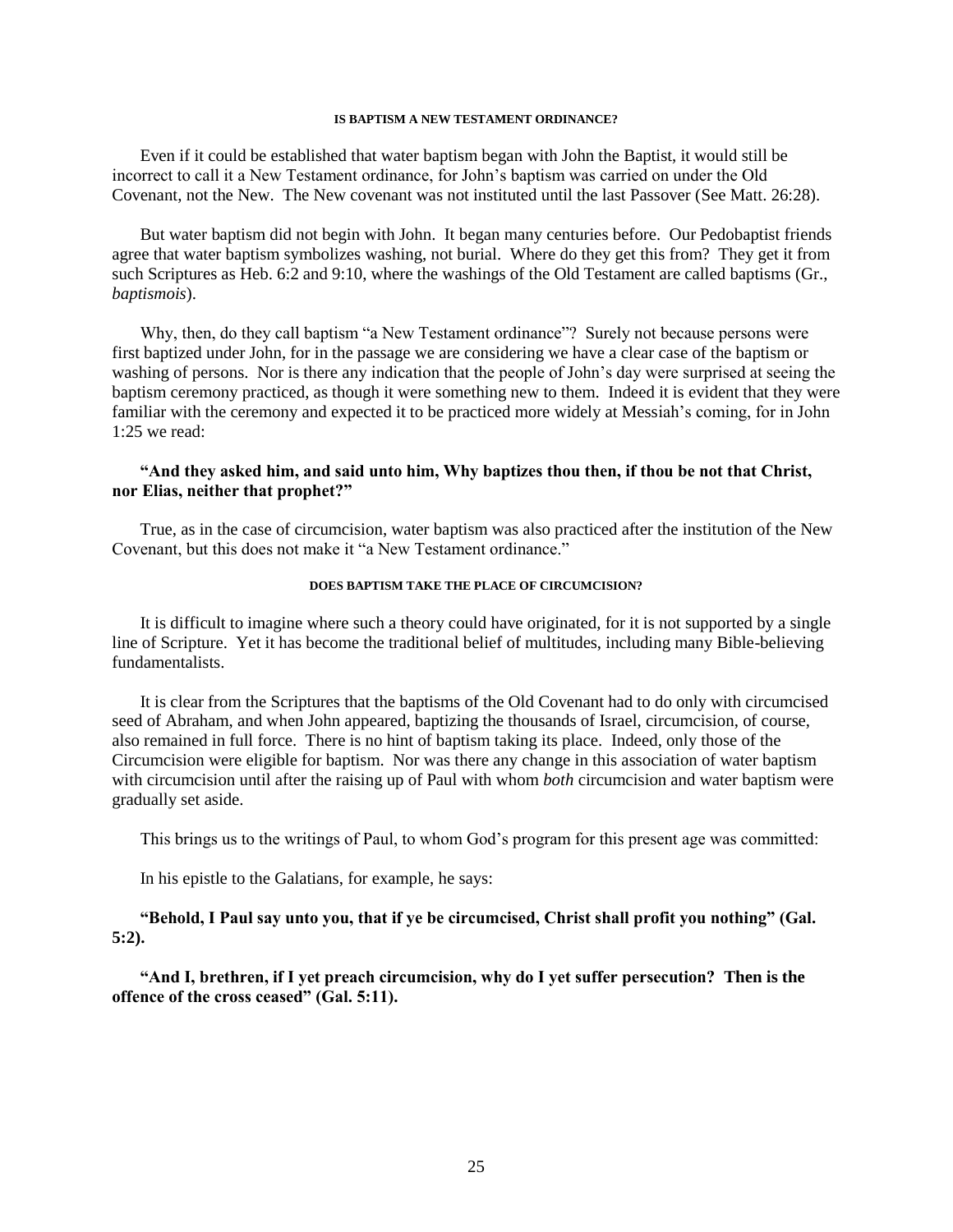**"As many as desire to make a fair show in the flesh, they constrain you to be circumcised; only lest they should suffer persecution for the cross of Christ....**

**"But God forbid that I should glory, save in the cross of our Lord Jesus Christ, by whom the world is crucified unto me, and I unto the world.** 

**"For in Christ Jesus neither circumcision availeth anything, nor uncircumcision, but a new creature" (Gal. 6:12-15).**

After reading such Scriptures shall we take another physical requirement and put it in the place of circumcision?

The argument of Paul to the Galatians here stands in striking contrast to that of our Reformed and Presbyterian brethren.

Their argument: Not circumcision, but baptism.

Paul's argument: *Not circumcision, but Christ!*

This great truth our brethren have missed. Agreeing that it would be most unscriptural, especially in the light of Galatians, to practice circumcision as a religious ordinance today, they have actually taken water baptism and substituted it as "an ordinance of the Church"!

But why was circumcision done away? *Because Christ is enough!* Then why, we ask, should water baptism be substituted?

#### **THE ARGUMENT FOR IMMERSION OF BELIEVERS**

Fundamentalists who hold to "believers' baptism" generally agree with the Pedobaptists that baptism began with John the Baptist, although many believe that it changed its significance after Calvary with our Lord's great commission to the eleven.

Their contention is that the word *baptizo* means "to dip," that water baptism speaks of burial with Christ, and that therefore "immersion" alone is the Scriptural mode.

Failing to bear in mind that there are many baptisms in Scripture beside water baptism, many conclude that Paul's declarations that "we are buried with Him by baptism into death" (Rom. 6:4), and that "we are buried with Him in baptism" (Col. 2:12), must mean that we are buried with Him in *water* baptism.

#### **DOES WATER BAPTISM SYMBOLIZE BURIAL?**

Nowhere in Scripture is water baptism either called burial or made to symbolize it. On the contrary, it is consistently used as a symbol of *washing*.

Nothing could be clearer than the fact that the water ceremonies of the Old Testament are called baptisms (Gr., *baptismois*) in Hebrews 6:2; 9:10 and other New Testament Scriptures. So plain is its meaning that our translators have rendered the same original word "baptisms" in Heb. 6:2 and "washings" in Heb. 9:10.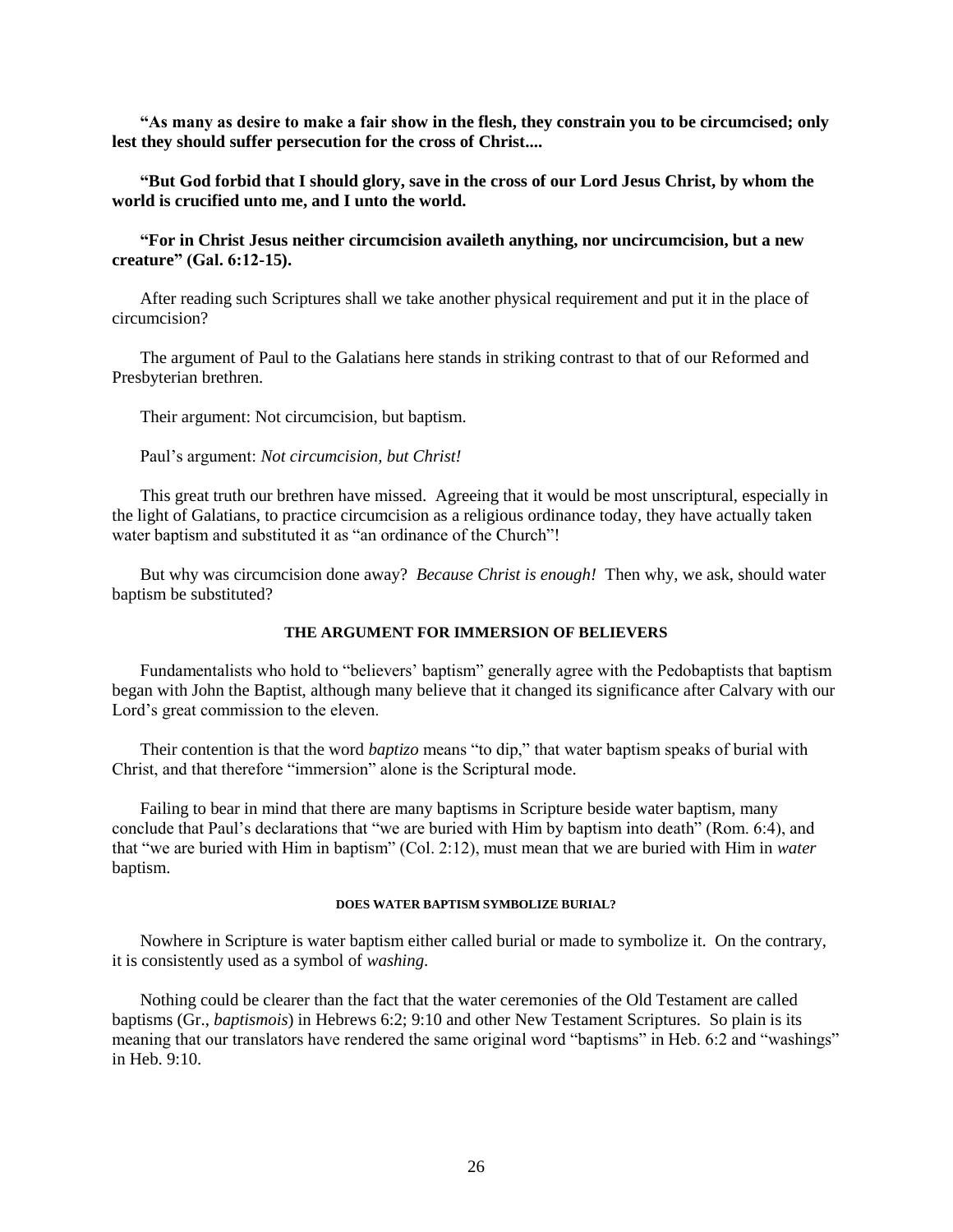In Mark 7:1-8 we have even greater evidence that water baptism speaks of washings rather than of burial. Here the Holy Spirit in the original Greek, not our translators, uses a synonym to fix the meaning of the word. Referring to "the washing of cups and pots, brazen vessels and of tables," this passage thrice employs the word *baptizo* or *baptismos* and thrice the word *nipto* (to wash, or rinse). Could there be clearer proof that these baptisms were considered washings, or to put it conversely, that the washings of the Old Testament were baptisms?

And this agrees with the sense of the passage. When Mark says: "Except they baptize they eat not," he does not mean, "Except they *bury* they eat not," but, "Except they *wash* they eat not," just as it is translated for us in the *King James Version*. The "baptism of cups, and pots, brazen vessels, and of tables," in this passage, surely does not refer to the *burial* of these items but to their ceremonial *washing*, just as we have it translated for us.

So with the priests to be inducted into office in Ex. 29. They were not buried. They were washed: *"Thou shalt wash them with water."* This is one of the baptisms referred to in Heb. 9:10.

And so with water baptism in the Gospels and the Acts. When John the Baptist cried: "Repent and be baptized for the remission of sins," he did not mean: "Repent and be *buried*"; he meant: "Repent and be *cleansed*,"—of which baptism with water was symbolic. (Compare here Matt. 3:6 and I John 1:9).

When Ananias said to Saul of Tarsus: "Arise and be baptized," he did not mean, "Arise and be *buried*," for his whole statement reads: "Arise and be baptized, and *wash away thy sins*, calling on the name of the Lord" (Acts 22:16).

In spite of these and other facts, some immersionists will still go on "teaching for doctrines the commandments of men" and making the Word of God of none effect by their traditions, but let us be true Bereans, searching the Scriptures daily whether these things are so.

Some years ago we ran a "Wanted Column" in the *Berean Searchlight*. Among the ads were the following:

Wanted: A Presbyterian who can *prove* infant baptism *from the Scriptures*.

Wanted: A Baptist who can *prove* baptism by immersion *from the Scriptures*.

Wanted: A Presbyterian who can *prove from the Scriptures* that water baptism has taken the place of circumcision.

Replies: There were *none*, for there is *not one line of Scripture teaching any of these theories*. 12 They are all the *conclusions* of theologians. But the Church today seems as prone as Israel of old, to prefer the teachings of its "fathers" to the plain Word of God.

#### **THE BAPTISM OF THE PRIEST**

Let us turn back now to the book of Exodus and see the harmonious development of the subject of water baptism throughout the Scriptures.

<sup>12</sup> On this subject see the author's booklet: *Just Asking*.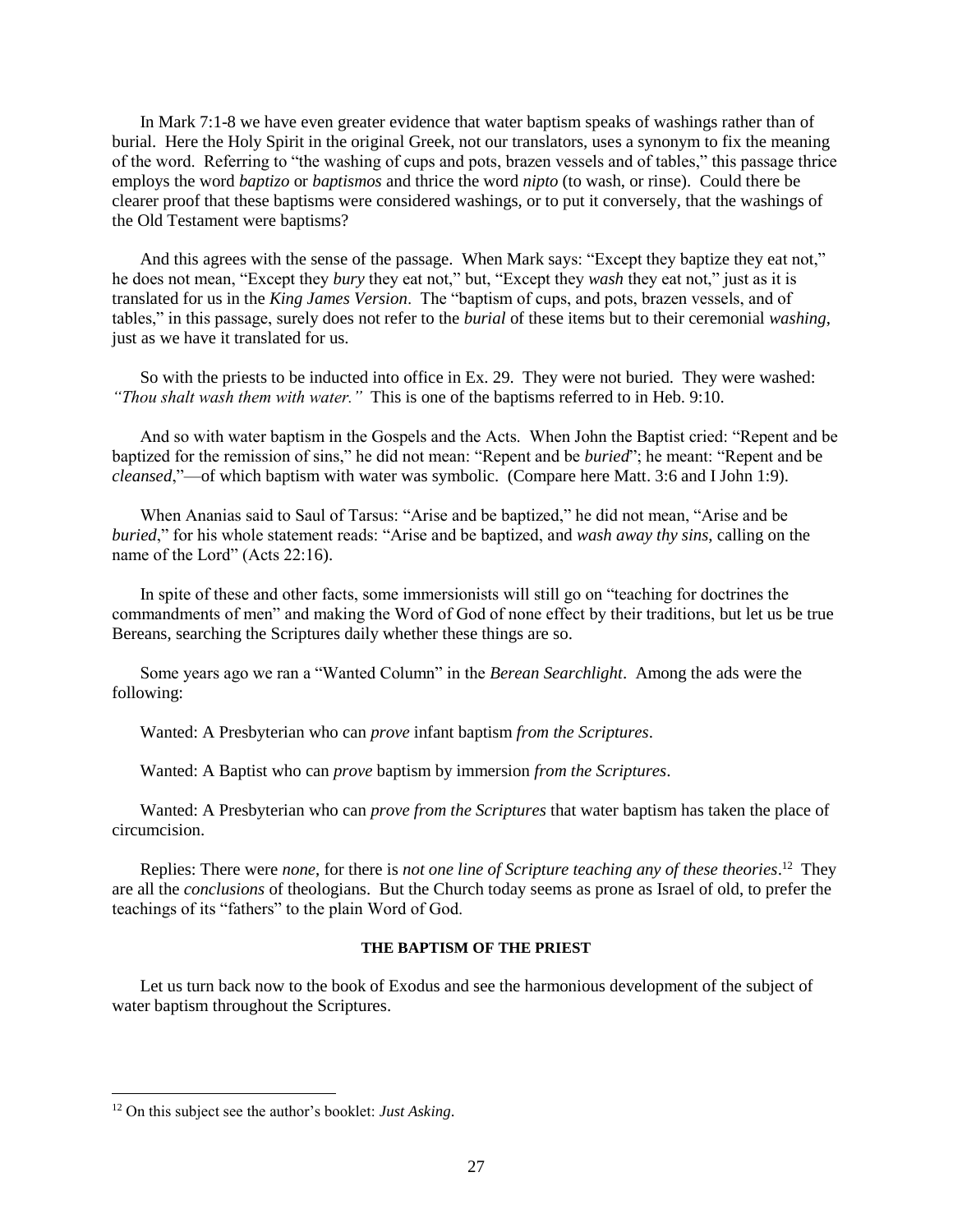As we have seen, water baptism did not begin with John the Baptist. People, as well as things, were baptized in Old Testament times. Among the persons to be baptized the priest stood foremost. At his induction into the priestly office he was to be washed with water before proceeding with the rest of the consecration ceremonies. Later he was to be attired in gorgeous robes to minister before the Lord, but first must come the cleansing.

## **"And Aaron and his sons thou shalt bring unto the door of the tabernacle of the congregation, and shalt wash them with water" (Ex. 29:4).**

Later, of course, there was to be the daily cleansing of hands and feet at the laver (Ex. 30:19), but this initial cleansing of the whole body was of primary importance and reminds us of our Lord's words to Peter:

#### **"He that is washed needeth not save to wash his feet, but is clean every whit…." (John 13:10).**

#### **ISRAEL TO BECOME A KINGDOM OF PRIESTS**

Those who are somewhat acquainted with the Old Testament Scriptures will no doubt remember that the priests were a holy (separated) group, chosen from the people of Israel to minister before God in the tabernacle, and later in the temple.

How striking then, to read in Ex. 19:5, 6—the very heart of the Mosaic Covenant—the following words of God to Israel:

## **"Now therefore, if ye will obey My voice indeed, and keep My covenant, then ye shall be a peculiar treasure unto Me above all people: for all the earth is Mine:**

## **"And ye shall be unto Me a kingdom of priests, and an holy nation…."**

This is God's stated purpose concerning Israel. As the sons of Aaron were the priests through whom the people of Israel could approach God, so the people of Israel will one day be a kingdom of priests, an holy nation, through whom the Gentile nations will draw nigh to God. This they were to seek to attain to under the Old Covenant (Ex. 19:5, 6), and this they will attain to by God's grace under the New Covenant (Jer. 31:31-34).

This is what Isaiah refers to when he says:

### **"But ye shall be named the Priests of the Lord: men shall call you the Ministers of our God…." (Isa. 61:6).**

All this, of course, will take place in the kingdom reign of Christ, when Israel is saved and the nations find salvation and blessing through her instrumentality.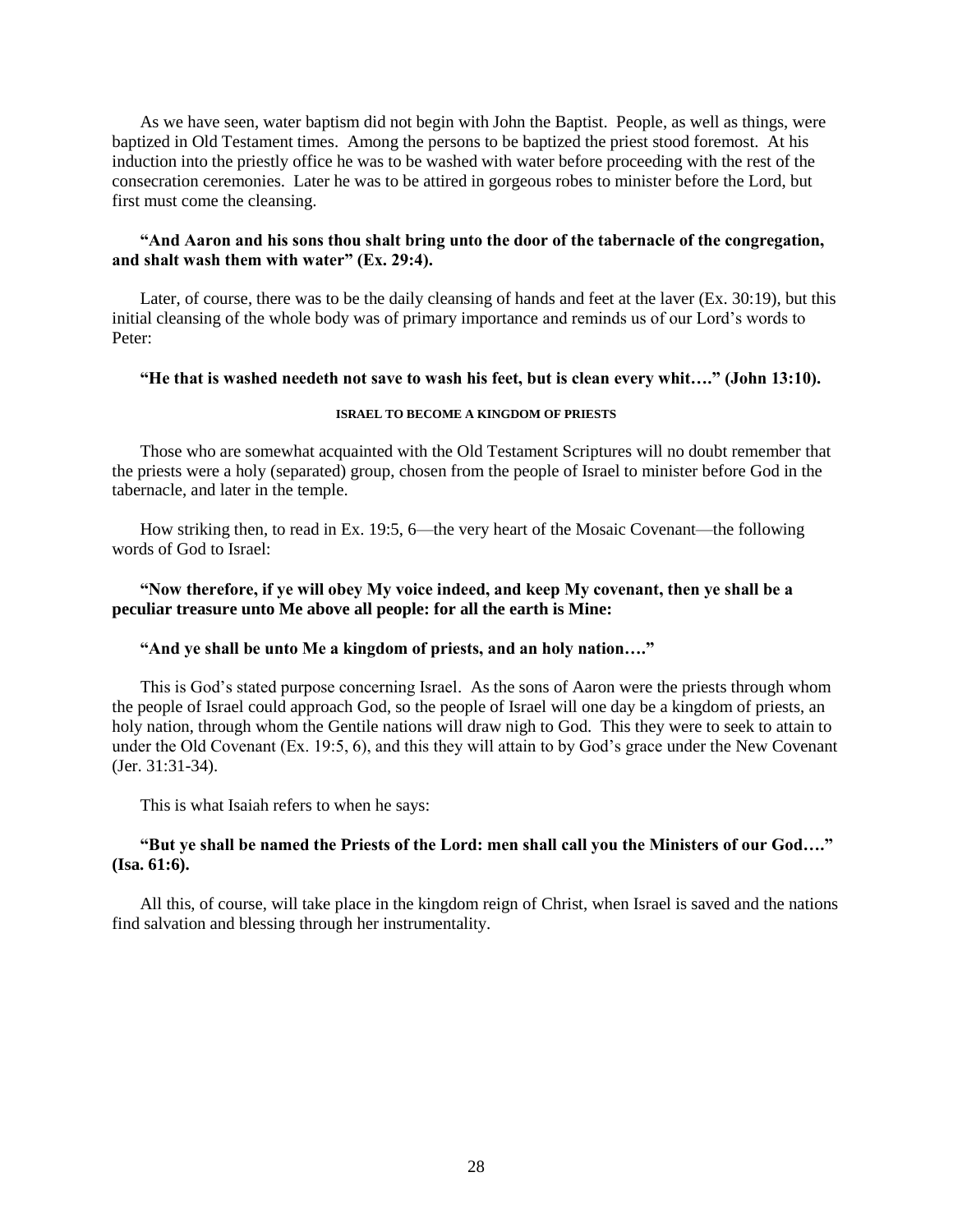## **THE SIGNIFICANCE OF JOHN'S BAPTISM**

It is not strange, then, to find that the forerunner of the King is John *the Baptist*, for if the people of Israel are to become "a kingdom of priests" they must be baptized at their consecration to the priestly office. First must come the cleansing; then the service.

Hence we read concerning John's ministry:

### **"In those days came John the Baptist, preaching in the wilderness of Judaea,**

**"And saying, Repent ye: for the kingdom of heaven is at hand" (Matt. 3:1, 2).**

### **"John did baptize in the wilderness, and preach the baptism of repentance for the remission of sins" (Mark 1:4).**

Note, however, that John only proclaimed the kingdom "at hand." He did not yet *offer* it for their acceptance. Israel had failed under the Old Covenant, but the blood of the New Covenant was soon to be shed and then the kingdom with its "times of refreshing" would actually be offered to them. And it *was* offered, as we find in Acts 2:29, 30 and 3:19-21. The nucleus of the coming kingdom is to be found in the group of Jewish believers which our Lord called the "little flock" (Luke 12:32) and which, together with those added at Pentecost, actually practiced the kingdom program. Years later, Peter, assuring those dispersed by persecution that God had not given up His prophesied purpose, wrote to them:

## **"But ye are a chosen generation, a royal priesthood, an holy nation, a peculiar people; that ye should show forth the praises of Him who hath called you out of darkness into His marvelous light" (I Pet. 2:9).**

### **WATER BAPTISM AFTER CALVARY**

But where does the baptism of Gentiles under the "Great Commission" come in?

Here it becomes necessary to note that the priests were not the only persons to be baptized under the Mosaic law. There were also the unclean as, for example, the lepers. Physical healing was not enough to admit them back into the camp of Israel. Having been considered ceremonially unclean they must now be ceremonially cleansed. Not until the leper had been baptized with water was he pronounced clean.

#### **"…also he shall wash his flesh in water, and he shall be clean" (Lev. 14:9).**

We have but to remember that Gentiles were considered "unclean" (Acts 10) to see the connection, for when our Lord sent the eleven forth after His resurrection, He sent them to "teach *all nations*, baptizing them" (Matt. 28:19).

Thus the people of Israel were baptized so that they might minister before God as His priests, while the Gentiles, as the unclean, were baptized for acceptance into His favor. Really, the baptism of Israelites was a confession that they, like the Gentiles, needed cleansing, just as the baptism of the priest was confession that he too was unworthy to minister in the things of God. The difference was one of position.

We know, of course, that Israel rejected her great opportunity to become the channel of blessing to all nations and that the kingdom has since been held in abeyance. But the time will come when the nation will be regathered from the remote corners of the earth. Then shall be brought to pass the prophecy of Rev. 5:9, 10: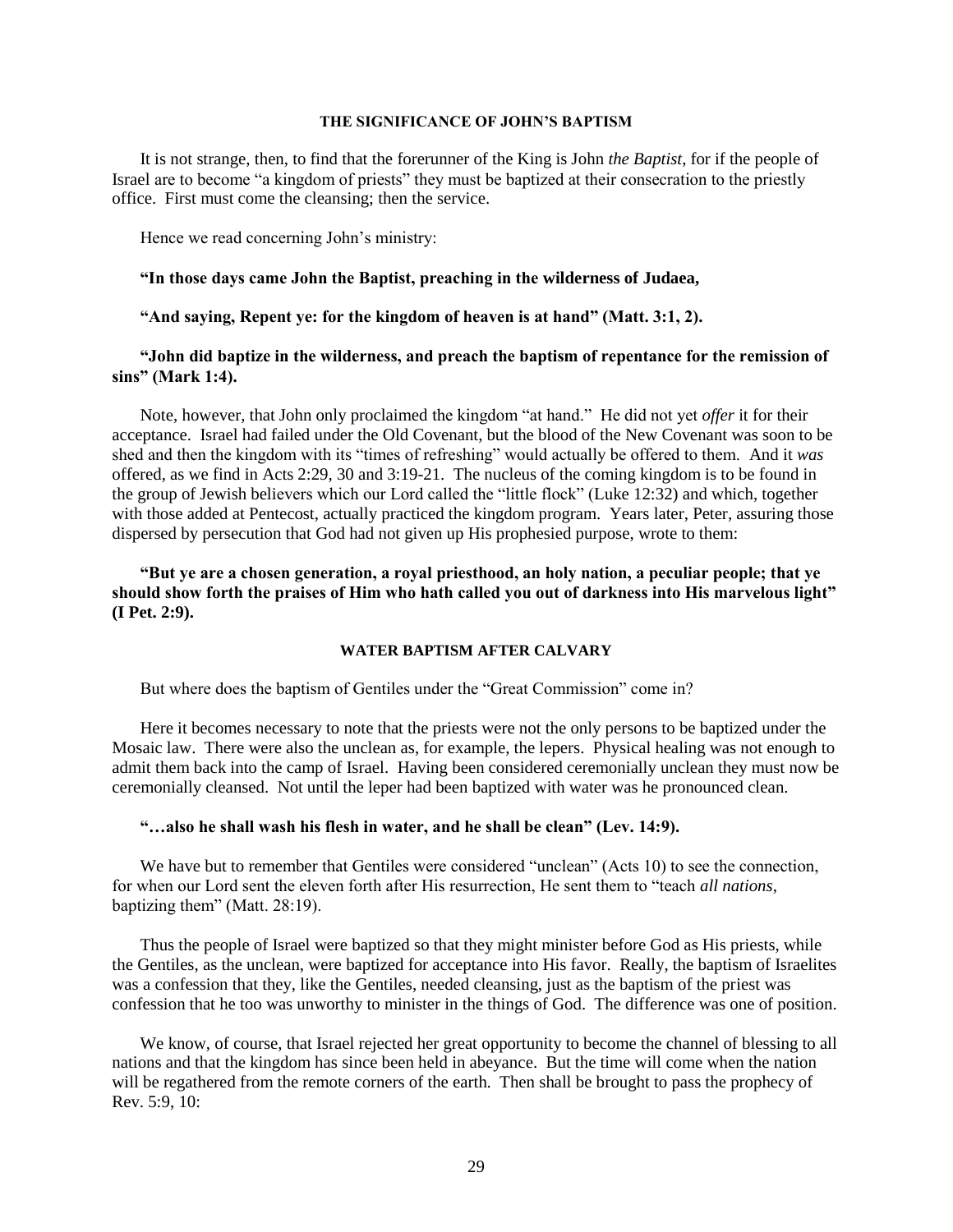**"…Thou are worthy to take the book, and to open the seals thereof: for Thou was slain, and hast redeemed us to God by Thy blood out of every kindred, and tongue, and people, and nation;**

#### **"And hast made us onto our God kings and priests: and we shall reign on the earth."**

This prophecy is certainly not being brought to fulfillment today.

#### **THE DISPENSATION OF GRACE**

It was when Israel of old rejected her great opportunity, that God raised up Paul, that other apostle, and sent him forth with *"the gospel of the grace of God"* (Acts 20:24).

Under this program there is no priestly nation exalted above other nations. Indeed God has no special nation on earth today. Even Israel, for the present is "*Lo-ammi: not* My people" (Hos. 1:9).

**"For God hath concluded them all in unbelief, that He might have mercy upon all" (Rom. 11:32).**

**"For there is no difference between the Jew and the Greek: for the same Lord over all is rich unto all that call upon Him.**

**"For whosoever shall call upon the name of the Lord shall be saved" (Rom. 10:12, 13).**

God is now reconciling both Jews and Gentiles to Himself in one body, wholly and solely through the merits of Christ, and giving them a position in the heavenlies in Christ at His own right hand.

## **Eph. 2:16-18: "And that He might reconcile both unto God in one body by the cross, having slain the enmity thereby:**

**"And came and preached peace to you which were afar off, and to them that were nigh.**

#### **"For through Him we both have access by one Spirit unto the Father."**

Here there is no room for baptism performed by hands any more than for physical circumcision. We are God's dear children, not by virtue of any human ceremony, but by virtue of our position in Christ, *"for ye are all the children of God by faith in Christ Jesus"* (Gal. 3:26).

**"To the praise of the glory of His grace, wherein He hath made us accepted in the beloved [one]" (Eph. 1:6).**

**"And ye are complete in Him, which is the head of all principality and power:**

**"In whom also ye are circumcised with the circumcision made without hands, in putting off the body of the sins of the flesh by the circumcision of Christ:**

**"Buried with Him in baptism, wherein also ye are risen with Him through the faith of the operation of God, who hath raised Him from the dead" (Col. 2:10-12).** 

To Saul of Tarsus, Ananias said: *"Arise and be baptized, and wash away thy sins, calling on the name of the Lord"* (Acts 22:16).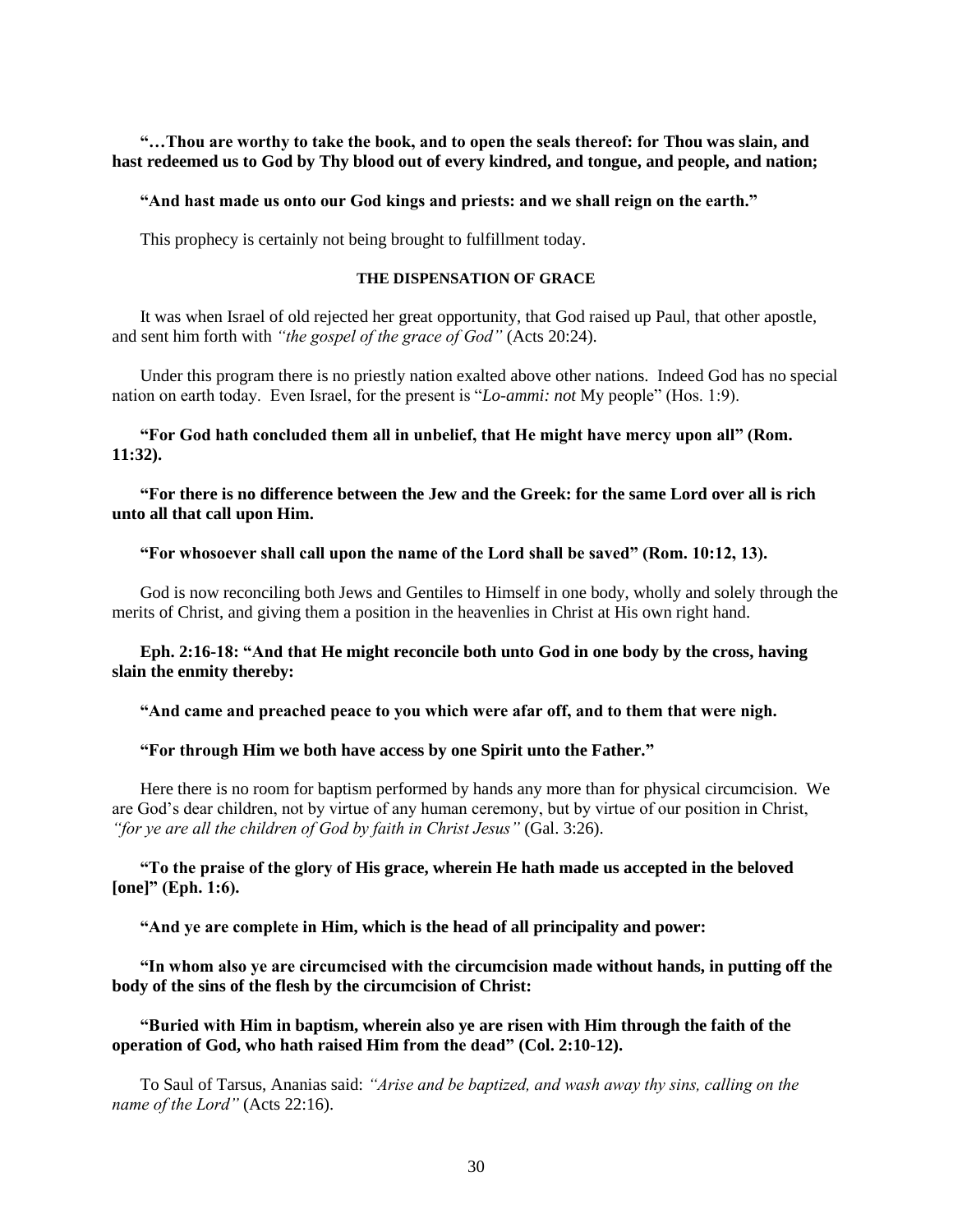But years later, when Saul had become Paul, he wrote to the Corinthians, and to us:

## **"…But ye ARE washed, but ye ARE sanctified, but ye ARE justified in the name of the Lord Jesus, and by the Spirit of our God" (I Cor. 6:11).**

Hallelujah!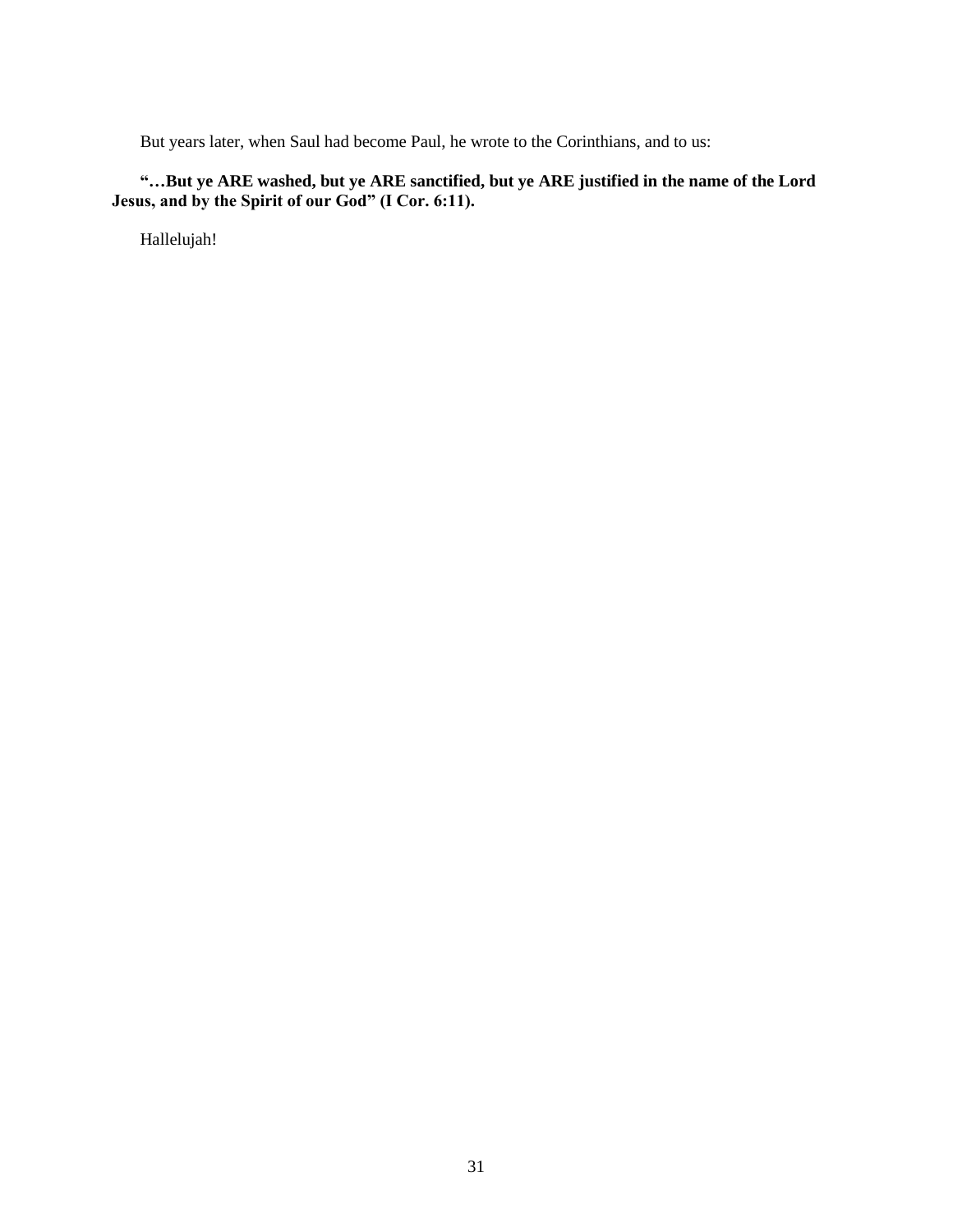## The Rending of the Veil or **"A NEW AND LIVING WAY" TO GOD**

**"And thou shalt make a vail of blue, and purple, and scarlet, and fine twined linen of cunning work; with cherubims shall it be made.**

**"And thou shalt hang it upon four pillars….**

**"…that thou mayest bring in thither within the vail the ark of the testimony; and the vail shall divide unto you between the holy place and the most holy."**

**—Ex. 26:31-33.**

The "most holy place" in the tabernacle of old was separated from the rest of the tabernacle by a heavy woven curtain or drape, called a "veil" in the *Authorized Version.*

Outside this "veil" was the "holy place," with its golden lampstand, its golden table of showbread and its golden altar, but inside was the ark, or coffin, $13$  of the covenant (the law), covered with a "mercy seat," where God met with His people once each year through their high priest. (See Ex. 25:10, 16, 17, 21, 22; Lev. 16:2; Heb. 9:7).

#### **THE SIGNIFICANCE OF THE VEIL**

The "most holy place," or "holiest of all," or "holy of holies," as it is variously called, was thus closed off from the rest of the tabernacle because here God had chosen to take up His residence on earth, the shekinah cloud hovering above to proclaim the divine presence (Ex. 40:34).

Fallen human beings could not, of course, enter casually into the presence of a holy God. Even the high priest could not do this. On the contrary, he could enter only once each year, on a prescribed day, in a prescribed manner, and that "not without blood, which he offered for himself, and for the errors of the people:

**"But into the second went the high priest alone once every year, not without blood, which he offered for himself, and for the errors of the people:** 

**The Holy Ghost this signifying, that the way into THE HOLIEST OF ALL [i.e., into the presence of God] was not yet made manifest, while as the first tabernacle was yet standing" (Heb. 9:7, 8).**

#### **THE TEMPLE OF CHRIST'S DAY**

We have already seen that the glory of the divine presence filled the most holy place of the original tabernacle (Ex. 40:34). The same is true of the temple later built by Solomon (II Chron. 5:14) and perhaps also of the rebuilt temple, completed and dedicated still later, under Ezra and his colleagues (Ezra 6:15, 16).

<sup>&</sup>lt;sup>13</sup> The same Hebrew word is rendered "coffin" in Gen. 50:26.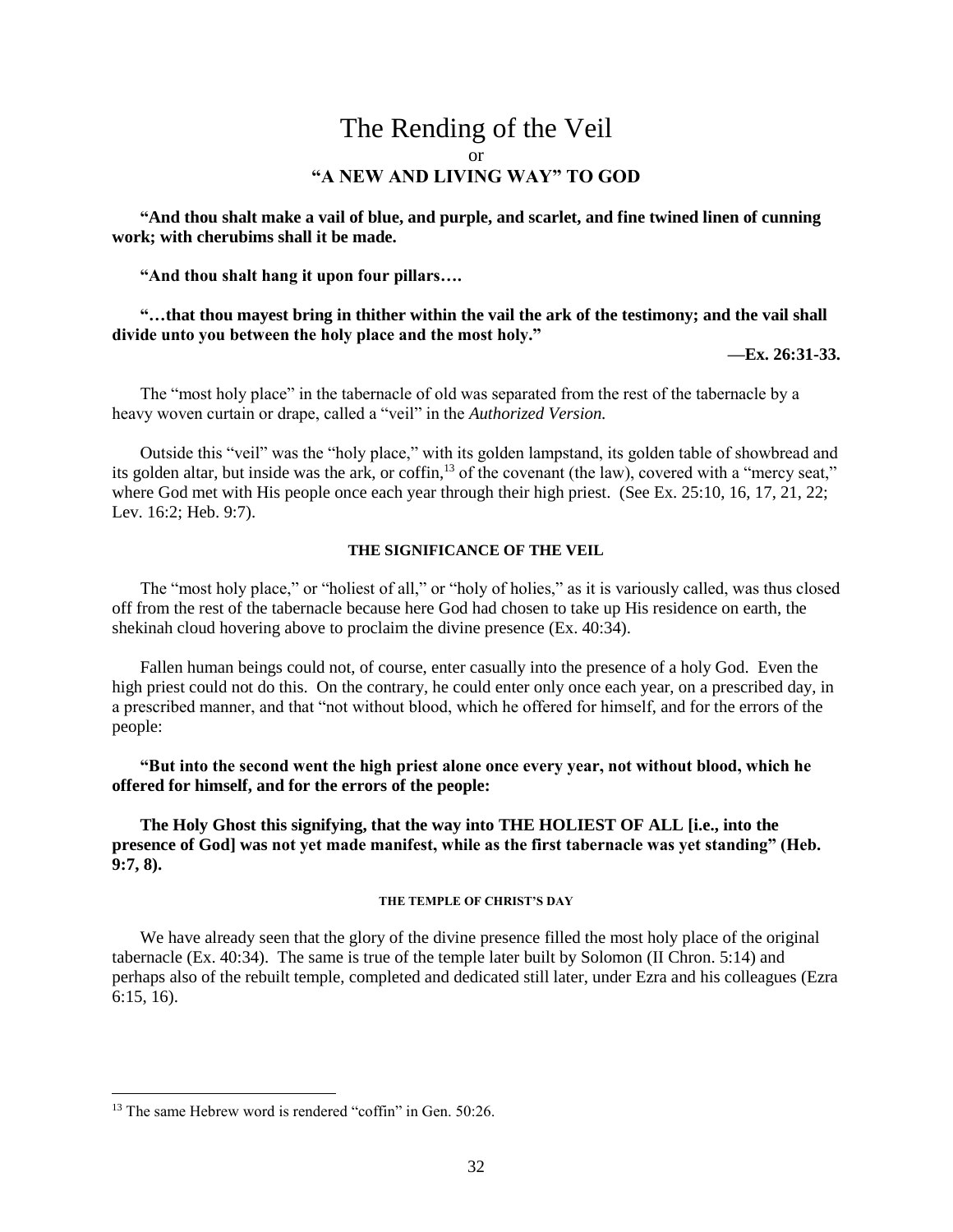But again the temple was destroyed, and it was not until about 20 B.C. that Herod the Great undertook to rebuild Israel's temple again. That God ever honored this temple with His presence is extremely doubtful. First, its builder was a usurper on the throne of Israel; an Idumean, outside the royal line of David. Second, Israel had so seriously defected from God and His Word, that the "feast of Jehovah" had to be called mere "feasts of the Jews" and the divinely established religion, "the Jews' religion" (John 2:13; 5:1; Gal. 1:14). The temple, which should have inspired Israel to become the world's benefactor (Isa. 56:6, 7) had now become "a den of thieves" (Mark 11:17).

#### **THE RENDING OF THE VEIL**

The "veil" of Herod's temple is said by Josephus to have been so heavy that two teams of oxen, whipped and pulling from either side, could not have torn it. It must have caused great consternation, therefore, when:

## **"…behold, the veil of the temple was rent in twain from the top to the bottom; and the earth did quake, and the rocks rent" (Matt. 27:51).**

*"From the top to the bottom"!* God himself had rent the veil. Why? What was this act intended to signify?

Much as we thank God for Dr. C. I. Scofield, we believe that he erred in answering this question, as do all who anticipate revelation and suppose that the cross, the "great commission" or Pentecost—or, in some general way, all three—mark the beginning of the present dispensation.

Over Matthew's record of the rending of the veil, the *Scofield Reference Bible* <sup>14</sup>carries this title: "The Dispensation of Law Ends," while a note at the bottom of the page reads, in part: "The rending of that veil…signified that a 'new and living way' was opened for all believers into the presence of God…." Another note, under Ex. 26:31, reads thus: "…. Rent by an unseen hand when Christ died (Matt. 27:51), thus giving instant access to God to all who come by faith in Him, it was the end of all legality; the way to God was open…."

But how can this be?

If the rending of the veil of Herod's temple gave "instant access to God," would this not imply that God henceforth was to be found in the open sanctuary of that temple?

And if this event marked the historical end of the dispensation of law and the beginning of the dispensation of grace, should we not expect to find some more explicit revelation of this at that time than the rending of the veil in the temple?

The disciples at Pentecost and for some time after certainly did not consider the dispensation of the law ended, nor did God give them any revelation to this effect. They practically lived in the temple in those days. Ananias, who baptized Saul, was commended as a "devout man according to the law" (Acts 22:12) and as late as Acts 21:20, 21 we find the Jews of Judaea still "all zealous of the law."

<sup>14</sup> The original *Scofield Reference Bible*.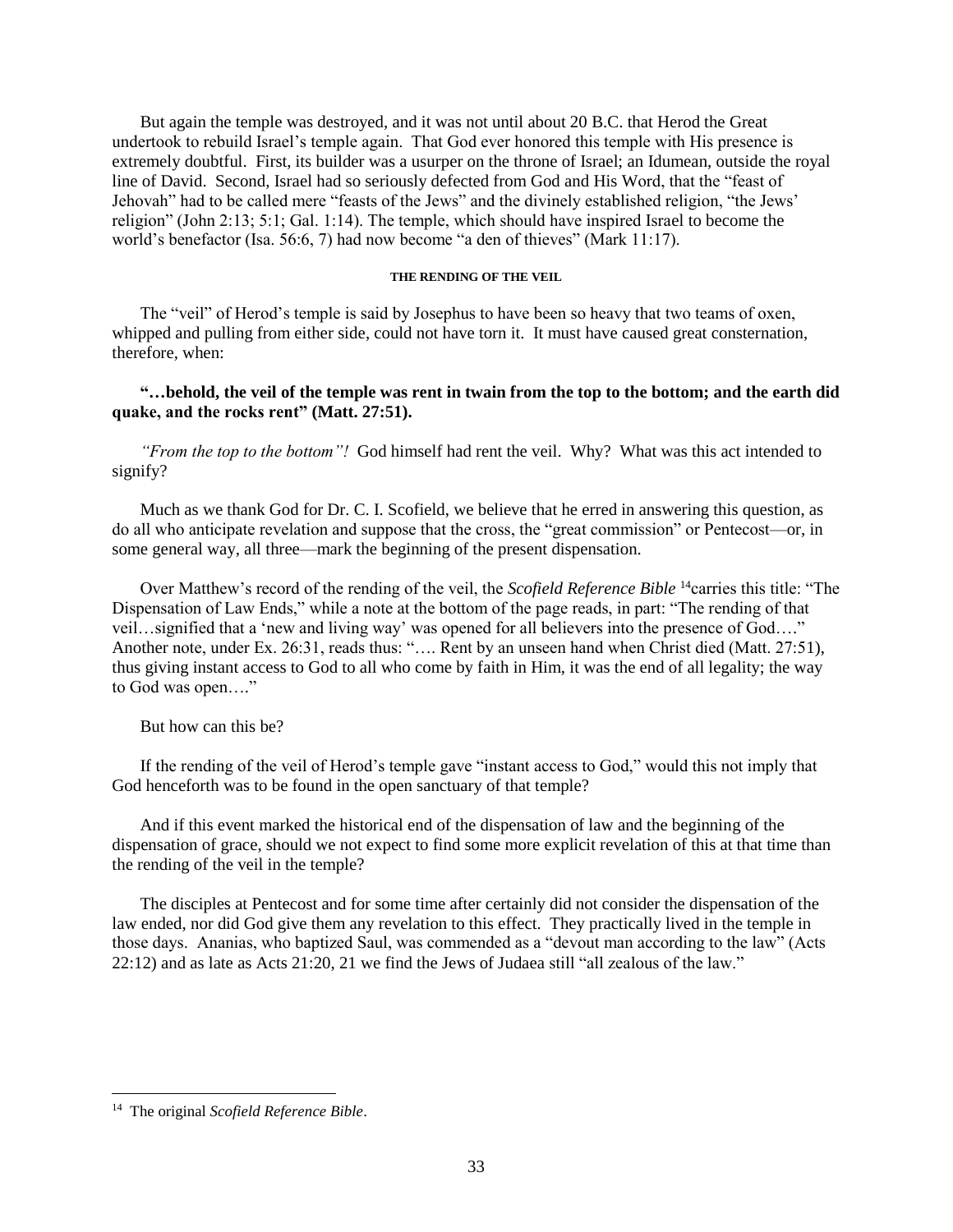Dr. Scofield himself, in the footnote last referred to, goes on to say: "It is deeply significant that the priests must have patched together again the veil that God had rent, for the temple services went on yet for nearly forty years." But he failed to note that the twelve, "all filled with the Holy Spirit," took part in the temple worship also (Acts 2:4, 46; 3:1; etc.) so careful were these Spirit-filled men not to start a sect separate from Judaism.

This confusion on the part of Dr. Scofield and others is what comes from anticipating revelation and reading Paul's writings into the Gospels and the Acts.

What, then, did the rending of the veil signify at the time it happened?

### **THE SIGNIFICANCE TO ISRAEL AT THAT TIME**

When the veil was rent from top to bottom, what did the priests see; what did they think? Did they see the glory of God? Did they think: "Now we are all free to enter into His presence"? Did God show them that the death of Christ at Calvary had abolished the law with its condemnation? Indeed not.

As that great curtain was rent and fell apart they could only view it as a judgment from God. And that judgment revealed the fact that the "most holy place," which should have housed the divine Presence, had been forsaken by God and had become a barren empty place. The glory had long ago departed.

No other place had yet been appointed for the worship of God, and this is why the apostles and disciples continued to worship there, but be it noted that it was in this very temple that the apostles called upon Israel to repent, be baptized for the remission of sins, and accept the Messiah they had crucified—a very different message from that which many fundamentalists erroneously read into their words.

#### **THE SIGNIFICANCE TO US NOW**

True, it was *by* the cross that the dispensation of the law was brought to an end, but when Dr. Scofield taught that it ended *at* the cross, he erred. Not until some time later did Paul, that *other* apostle, arise to proclaim by divine revelation:

#### **"But now the righteousness of God without the law is manifested…" (Rom. 3:21).**

Not until Paul do we hear "the gospel of the grace of God," that glad good news in which God offers salvation by grace, through faith, without the works of the law—indeed, in which He *rejects* works for salvation (Rom. 4:5).

It is not until Paul that we find the great change from: "*You* did it. *Repent* and be saved," to "*God* did it. *Believe* and be saved." And with this revelation a new significance is attached to the rent veil.

The apostle points to the earthly tabernacle as *"a figure for the time then present,"* and the prohibition against free entry into the holiest, as symbolic of the fact that "the way into the [true] holiest [in heaven] was *not yet* made manifest" (Heb. 9:8, 9). Why? Because Christ's death for sin had not yet been proclaimed as a message. Now that the "due time" had come to "testify" this through Paul (I Tim. 2:6, 7) the open way was manifested. The rent veil had taken on a new and grand significance.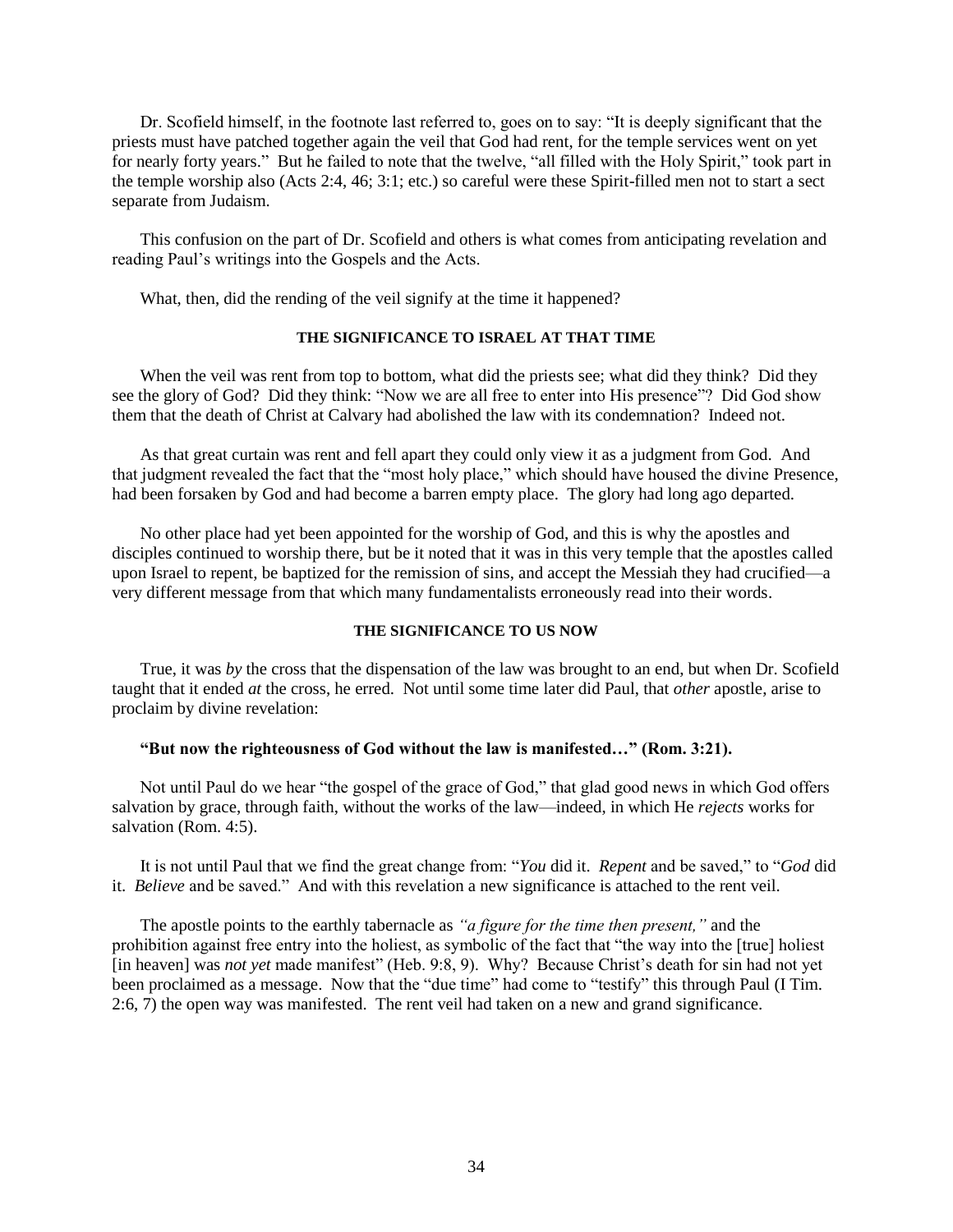Thus the apostle proclaims the glorious message:

#### **"Having therefore, brethren, boldness to enter into the holiest BY THE BLOOD OF JESUS,**

## **"A NEW AND LIVING WAY,<sup>15</sup> which He hath consecrated for us, through the veil, THAT IS TO SAY HIS FLESH….**

## **"Let us draw near with a true heart, in full assurance of faith…" (Heb. 10:19-22).**

Let us thank God that in His infinite grace He has rent this Veil also:

## **"God hath made Him to be sin for us, who knew no sin; that we might be made the righteousness of God in Him" (II Cor. 5:21).**

Let us not, then, seek to patch it up again, going back under law, entangling ourselves again with the yoke of bondage, as though Christ had not paid the full penalty for sin to open the way to God for us.

Let us rather rejoice that in place of the fearsome and disappointing sight which the priests of old saw as the veil in the temple was rent, we see a broad way opened into the presence of God and especially "consecrated" to our use! That "new and living way": the glorious, all-sufficient work of redemption wrought for us by our blessed Lord at Calvary, where His body was torn and His blood poured out in our behalf.

 $\overline{a}$ 

<sup>&</sup>lt;sup>15</sup> Neither *Stephens'* nor *Nestle's* texts contain the second "by." The "blood of Jesus" is the "new and living way" by which we enter into "the holiest."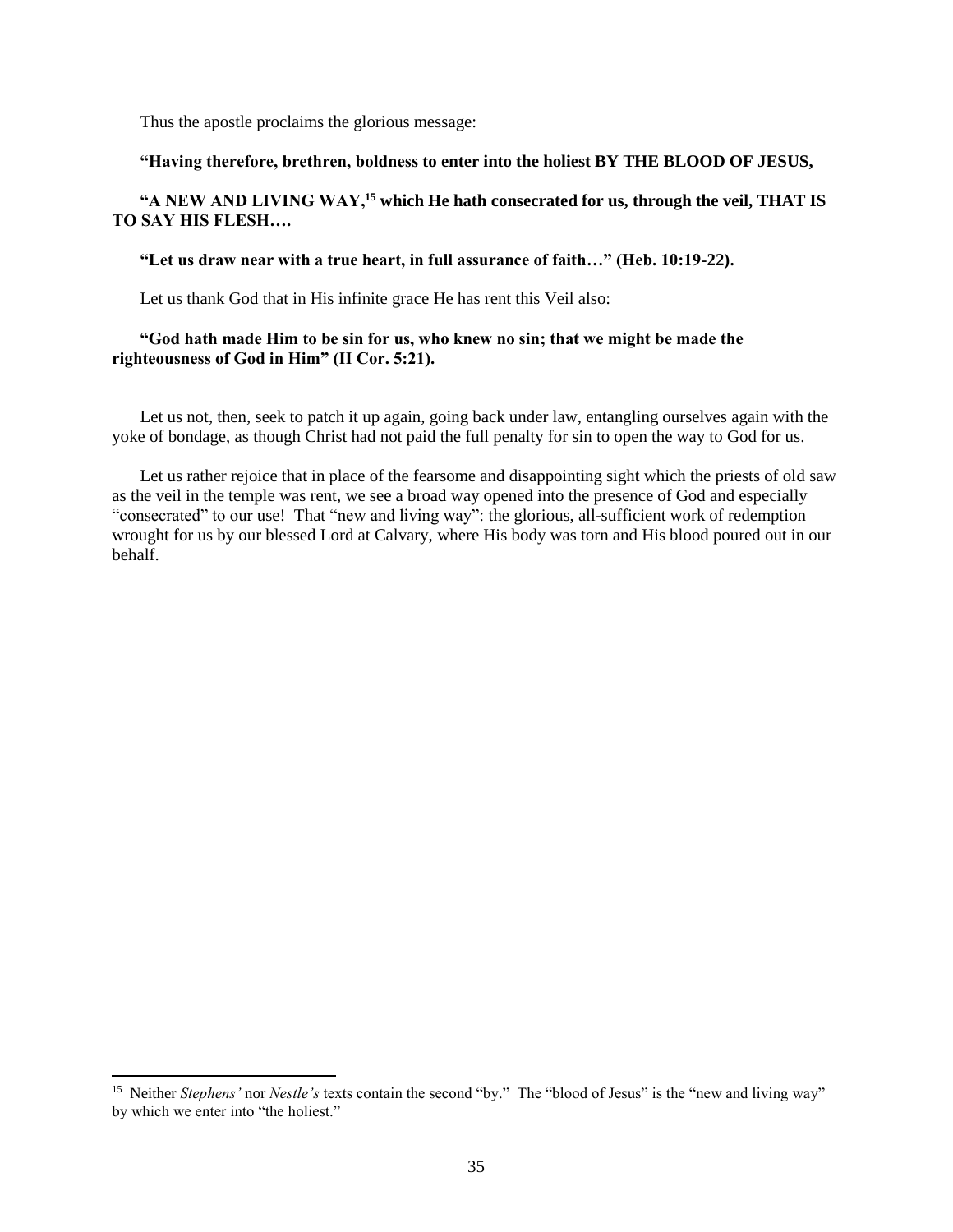## Two Hungry People **AND THE RICHES OF GOD'S GRACE**

#### **OUR LORD AND THE BARREN FIG TREE**

**"Now in the morning as He returned into the city, He hungered.**

**"And when He saw a fig tree in the way, He came to it, and found nothing thereon, but leaves only, and said unto it, Let no fruit grow on thee henceforward for ever. And presently the fig tree withered away."**

**—Matthew 21:18, 19.**

Why did our Lord curse the barren fig tree?

Mark tells us distinctly that "the time of figs was not yet," but even if it had been the season for figs, is a tree to be blamed for not bearing fruit? And where is the man with such lack of self-control that he will curse a tree for not bearing fruit out of season?

Perhaps it is needless to point out that the whole story is symbolic—even our Lord's hunger. The fig tree is a familiar symbol of national Israel and the Lord had been hungering for fruit from His labors among the favored people.

When the Pharisees and Sadducees had come to John's baptism, hoping to become the leaders of a popular movement, John had called them a "generation of vipers" and had sent them back saying: *"Bring forth therefore fruits meet for repentance"* (Matt. 3:8).

This is what the Lord had sought for so earnestly too. His hunger as He approached the fig tree was symbolic of the hunger that filled His heart for fruit in Israel and His reaction at finding no figs illustrates His disappointment at the spiritual barrenness of Israel.

True, "the time of figs was not yet"—Israel's conversion was still future and our Lord knew it, but this in no way excused them for their unbelief, nor did it mitigate His sorrow over their attitude toward Him.

See, in the words He uttered shortly before His crucifixion, how He loved them and how deeply they had wounded Him!

**Matt. 23:37: "O Jerusalem, Jerusalem, thou that killest the prophets, and stonest them which are sent unto thee, how often would I have gathered thy children together, even as a hen gathereth her chickens under her wings, and ye would not!"**

**Luke 19:41-44: "And when He was come near, He beheld the city, and wept over it,**

**"Saying, If thou hadst known, even thou, at least in this thy day, the things which belong unto thy peace! but now they are hid from thine eyes.**

**"For the days shall come upon thee, that thine enemies shall cast a trench about thee, and compass thee round, and keep thee in on every side,**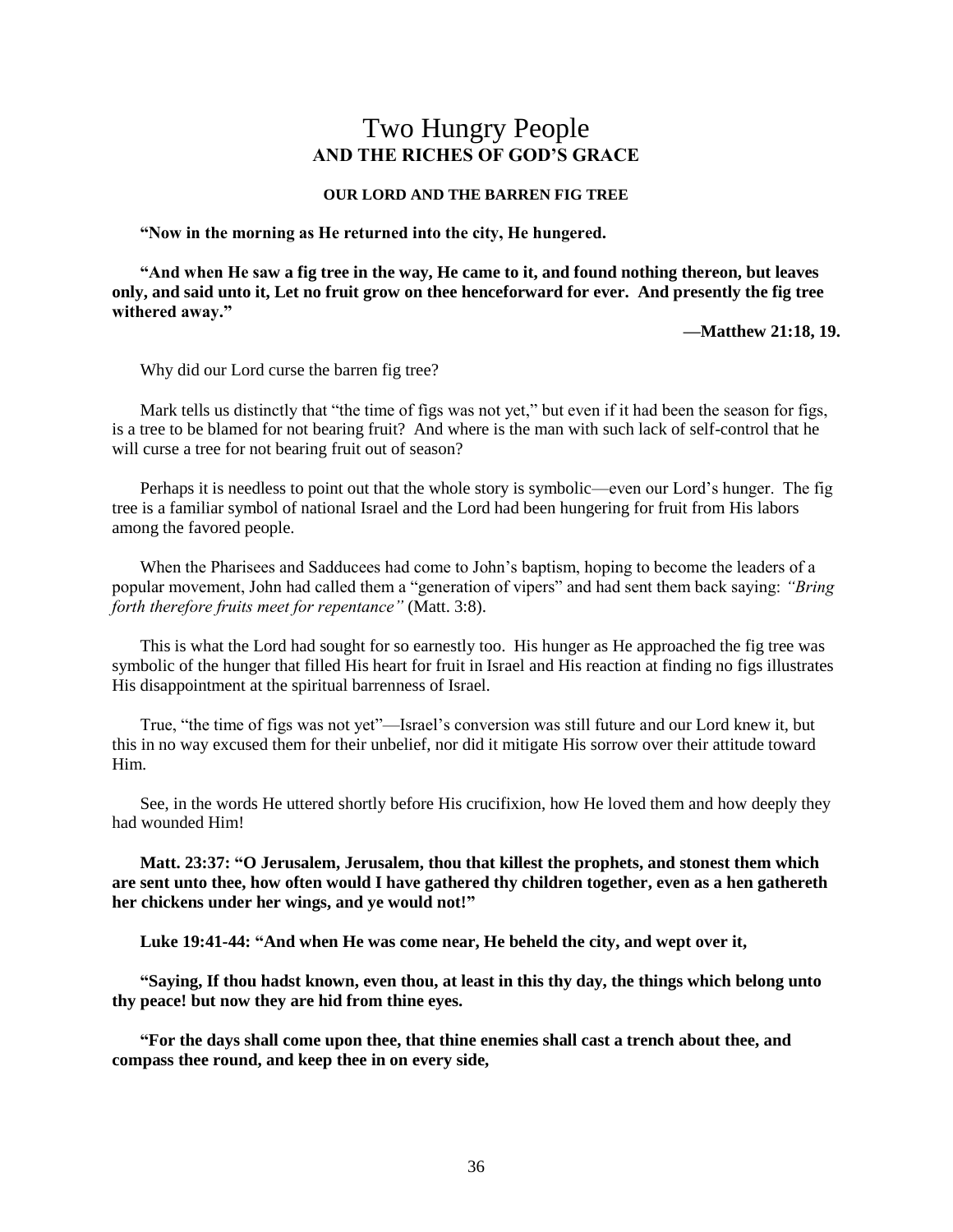# **"And shall lay thee even with the ground, and thy children within thee; and they shall not leave in thee one stone upon another; because thou knewest not the time of thy visitation."**

How His heart had hungered for the fruit in Israel! And now they were about to crucify Him as a criminal. It is only in the light of these facts that we can explain His cursing of the fig tree.

#### **ISRAEL'S SECOND CHANCE**

But this heart-hunger is further emphasized in Luke 13 where the Lord uses the figure of the fig tree in one of His parables, and again fruit is sought in vain.

National Israel, like the barren fig tree, was to be cursed and would wither away, but in this parable we find a hint that this would not take place immediately—that the judgment would be delayed and mercy prolonged.

**"He spake also this parable; A certain man had a fig tree planted in his vineyard; and he came and sought fruit thereon, and found none.**

**"Then said he unto the dresser of his vineyard, Behold, these three years I come seeking fruit on this fig tree, and find none: cut it down; why cumbereth it the ground?**

**"And he answering said unto him, Lord, let it alone this year also, till I shall dig about it, and dung it:**

#### **"And if it bear fruit, well: and if not, then after that thou shalt cut it down."**

**—Luke 13:6-9.**

Some believe that these three years refer to the ministries of John the Baptist (Matt. 3:1, 2), the Lord Jesus (Matt. 4:17) and Peter (Acts 3:19-21), and that the added year refers to Paul's ministry among the Jews.

This view, however, leaves questions which to us seem insurmountable. Paul may indeed have wished for fruit from national Israel and did seek it among individual Israelites, but the casting away of national Israel had already begun with the raising up of Paul. Indeed the raising up of Paul itself was a sign of her setting aside and of God's purpose to usher in a new dispensation.

Israel's leaders had committed the unpardonable sin. They had resisted and blasphemed the Holy Spirit. They had imprisoned, beaten and killed Spirit-filled men whom God had sent to call them to repentance. And now Paul, upon his return to Jerusalem after his conversion, is told:

# **"Make haste, and get thee quickly out of Jerusalem: for they will not receive thy testimony concerning Me" (Acts 22:18).**

God is here concluding them in unbelief (Rom. 11:32) and wherever Paul goes from Jerusalem to Rome, the apostle finds this conclusion justified, for on every hand the Jews as a people, resist and blaspheme the Spirit-filled apostle.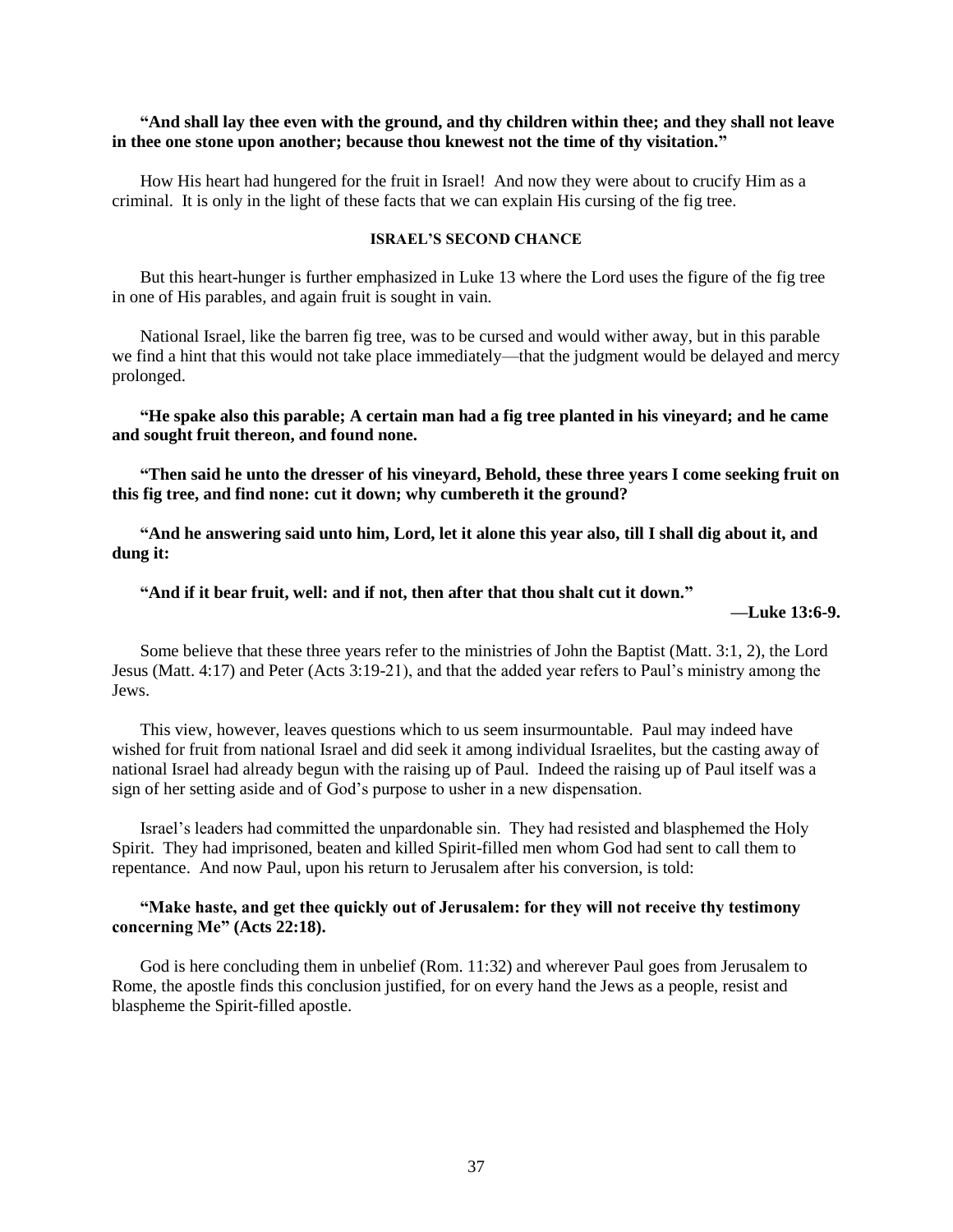Peter's ministry, then, had to do with the rise of Israel, her acceptance of Christ and His return to reign, but Paul's had to do with the *fall* of Israel, the *rejection* of Christ and His continued *absence*. Though confirming Peter's testimony as to Messiah's royal claims, Paul never once offered the kingdom so far as the record is concerned. It is clear that God sent him "to the Jew first" principally that Israel might be without excuse when the judgment finally fell.

We believe, therefore, that the three years in this parable refer, not to three different ministries, but to *three years*—the three years of our Lord's earthly ministry, and that the added year refers to the Pentecostal ministry of Peter and the eleven. The dresser's plea, "Let it alone this year also," reminds us of our Lord's cry on the cross: *"Father forgive them; for they know not what they do"* (Luke 23:34). And we know that our Lord's prayer was answered and national Israel *was* given another chance to bear fruit.

But still the nation remained barren. It was probably about a year later that Stephen was stoned and Saul of Tarsus began his fierce and relentless persecution against the Pentecostal Church. Israel, the nation, even under the influence of Pentecostal power, had failed to bring forth fruit. It had finally become necessary to cut the tree down. But this brings us to the story of another hungry person.

#### **PETER ON THE HOUSETOP OF JOPPA**

**"On the morrow, as they went on their journey, and drew nigh unto the city, Peter went up upon the housetop to pray about the sixth hour:**

**"And he became very hungry, and would have eaten: but while they made ready, he fell into a trance,**

**"And saw heaven opened, and a certain vessel descending unto him, as it had been a great sheet knit at the four corners, and let down to the earth:**

**"Wherein were all manner of fourfooted beasts of the earth, and wild beasts, and creeping things, and fowls of the air.**

**"And there came a voice to him, Rise, Peter; kill, and eat.**

**"But Peter said, Not so, Lord; for I have never eaten anything that is common or unclean.**

**"And the voice spake unto him again the second time, What God hath cleansed, that call not thou common.**

**"This was done thrice: and the vessel was received up again into heaven."**

**—Acts 10:9-16.**

We are not left in doubt as to the meaning of Peter's vision.

The unclean creatures, as the rest of the story indicates, represented the Gentiles. Peter had thus far refrained from keeping company with them but, as he himself says, it was through this vision that *"God hath showed me that I should not call any man common or unclean"* (Acts 10:28).

As in the story of our Lord and the fig tree, however, it is Peter's hunger that is generally left out of the interpretation of the passage.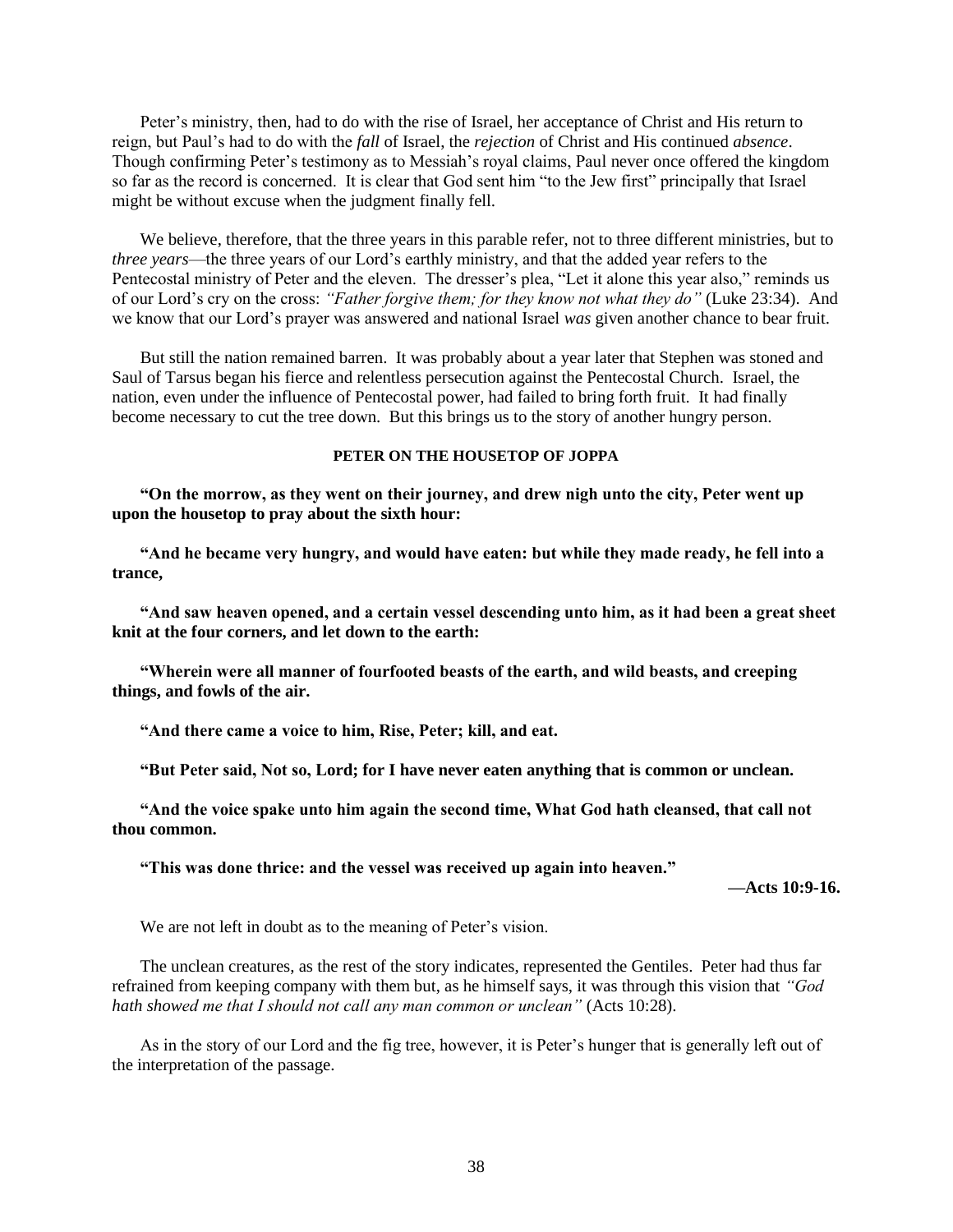We read that Peter was "very hungry, and would have eaten." He would have eaten pork chops if it had not been unlawful! Indeed, the account of the vision suggests the possibility that he would rather have eaten pork chops than anything else, for as he fell into a trance there appeared before him all manner of creatures which to him were ceremonially "unclean," and he was actually given permission to "kill, and eat!" Now, if these "unclean" creatures were significant and the permission to eat was significant, was not Peter's hunger significant too?

#### **THE JEW FIRST**

Before considering the significance of Peter's hunger let us ask a few questions:

Why did our Lord say, while on earth: *"I am not sent but unto the lost sheep of the house of Israel?"* (Matt. 15:24). Why did He say to His apostles: "*Go not into the way of the Gentiles, and into any city of the Samaritans enter ye not; but go rather to the lost sheep of the house of Israel"?* (Matt. 10:5, 6). Was it because God did not wish Gentiles to be saved? Surely not. Scores of Scriptures testify to the contrary.

Why then did our Lord confine His ministry to the house of Israel and instruct His apostles to do the same? Simply because it was God's revealed plan to bless the nations *through Israel*, and Joel's prophecy was to be fulfilled when "that great and notable day of the Lord" should be ushered in. (See Acts 2:20, 21).

According to God's prophetic program as outlined in the Old Testament the salvation of the Gentiles was to be brought about through Israel with Messiah as King. Israel was to become "a kingdom of priests" and the Gentiles were to find God through her (Ex. 19:6, cf. Jer. 31:31-33; Isa. 61:6). This is why we read in Rom. 15:8,9:

# **"Now I say that Jesus Christ was a minister of the circumcision for the truth of God, to confirm the promises made unto the fathers: and that the Gentiles might glorify God for his mercy…."**

This is also why we read in Isa. 60:1-3:

**"Arise, shine; for thy light is come, and the glory of the Lord is risen upon thee.** 

**"For, behold, the darkness shall cover the earth, and gross darkness the people: But the Lord shall arise upon thee, and His glory shall be seen upon thee.**

#### **"And the Gentiles shall come to thy light, and kings to the brightness of thy rising."**

This is why our Lord confined His earthly ministry almost exclusively to the nation Israel and why, in the so-called "great commission," He instructed the eleven that *"repentance and remission of sins should be preached in His name among all nations, beginning at Jerusalem*" (Luke 24:47). This is why, in the Acts record of the same great commission, we read:

# **"But ye shall receive power, after that the Holy Ghost is come upon you; and ye shall be witnesses unto me both in Jerusalem, and in all Judaea, and in Samaria, and unto the uttermost part of the earth" (Acts 1:8).**

The reason the apostles were instructed to begin at Jerusalem is the same reason why our Lord confined His earthly ministry to the lost sheep of the house of Israel. From the Abrahamic covenant right down to the end of Malachi it had been clearly revealed that it was God's purpose that blessing should flow through Israel to the nations; from Jerusalem to the ends of the earth.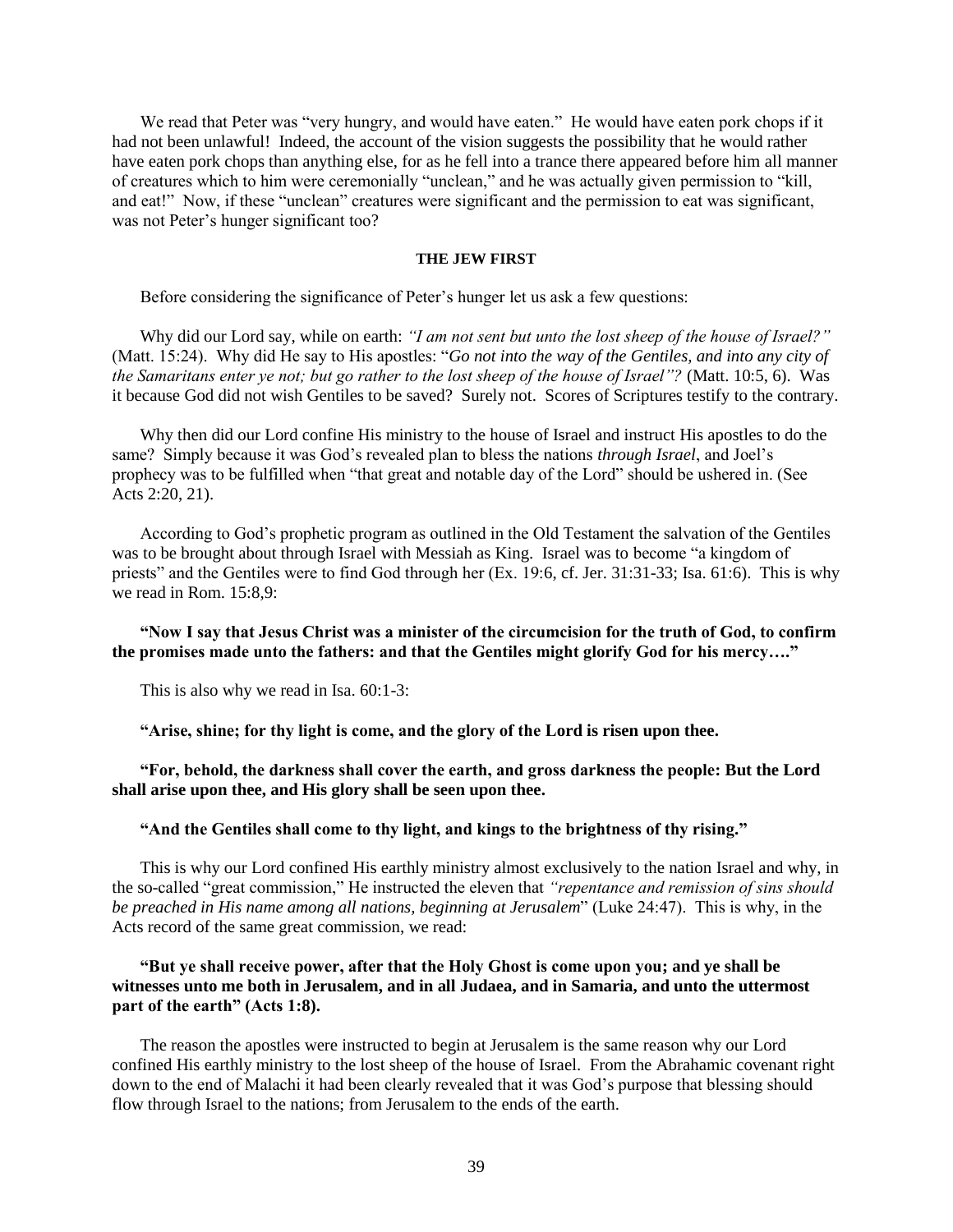But Israel would not accept Christ. The apostles had pleaded with them in vain. The carrying out of the "great commission" was at a standstill. The twelve never got past Jerusalem, so far as the Scriptures are concerned. Their headquarters remained there throughout the period covered by the book of Acts.

The Pentecostal believers, indeed, had gone out from Jerusalem into Judaea and Samaria, but not because the "great commission" had commanded it. They had been *driven* there by persecution. Furthermore, "they were all scattered abroad throughout the regions of Judaea and Samaria, *except the apostles,*" the very ones who had been commissioned to go to Jerusalem, Judaea, Samaria and the uttermost part of the earth! (Acts 8:1).

Were the apostles then unfaithful? No indeed! The reason the multitude had fled was the same reason the apostles had to stay. Jerusalem had not yet turned to Christ. The apostles' work there was not yet done. The "great persecution against the church which was at Jerusalem" was indication enough of this. The work of the "great commission" was not progressing. It had stalled.

#### **PETER'S HUNGER**

Here is the spiritual significance of Peter's hunger. He had gone to the housetop *to pray*. His *heart* was hungry, as the Scriptures clearly indicate. He was longing for Israel to repent. He was eager that the "great commission" might get under way so that the good news of Christ and His kingdom might be sent to all nations. He was hungering that the Gentiles too might hear the gospel.

Some suppose that the apostles were prejudiced against the salvation of the Gentiles, but this cannot be so in light of Acts 11:17-23 and 15:3, where we find those of the Circumcision rejoicing in the salvation of the Gentiles.

Consider the early chapters of the book of Acts and see Peter's heart-hunger as he cries to the "men of Israel":

**"Ye are the children of the prophets, and of the covenant which God made with our fathers, saying unto Abraham, And in thy seed shall all the kindreds of the earth be blessed.**

# **"Unto you first God, having raised up his Son Jesus, sent Him to bless you, in turning away every one of you from his iniquities" (Acts 3:25, 26).**

If Peter's vision means anything it means that he was hungering for the conversion of the Gentiles that the good news of our Lord's coming kingdom might go to them—as he prayed there on Joppa's housetop. Why would not Israel accept Messiah? Why, could not the program go on? Why should obstinate religious leaders be permitted to hinder the blessing of the world?

# **PETER'S HUNGER SATISFIED**

But as he falls into a trance—what is this?

**"Rise, Peter, kill, and eat."**

**"But Peter said, Not so, Lord…."**

**"And the voice spake … What God hath cleansed, that call not thou common."**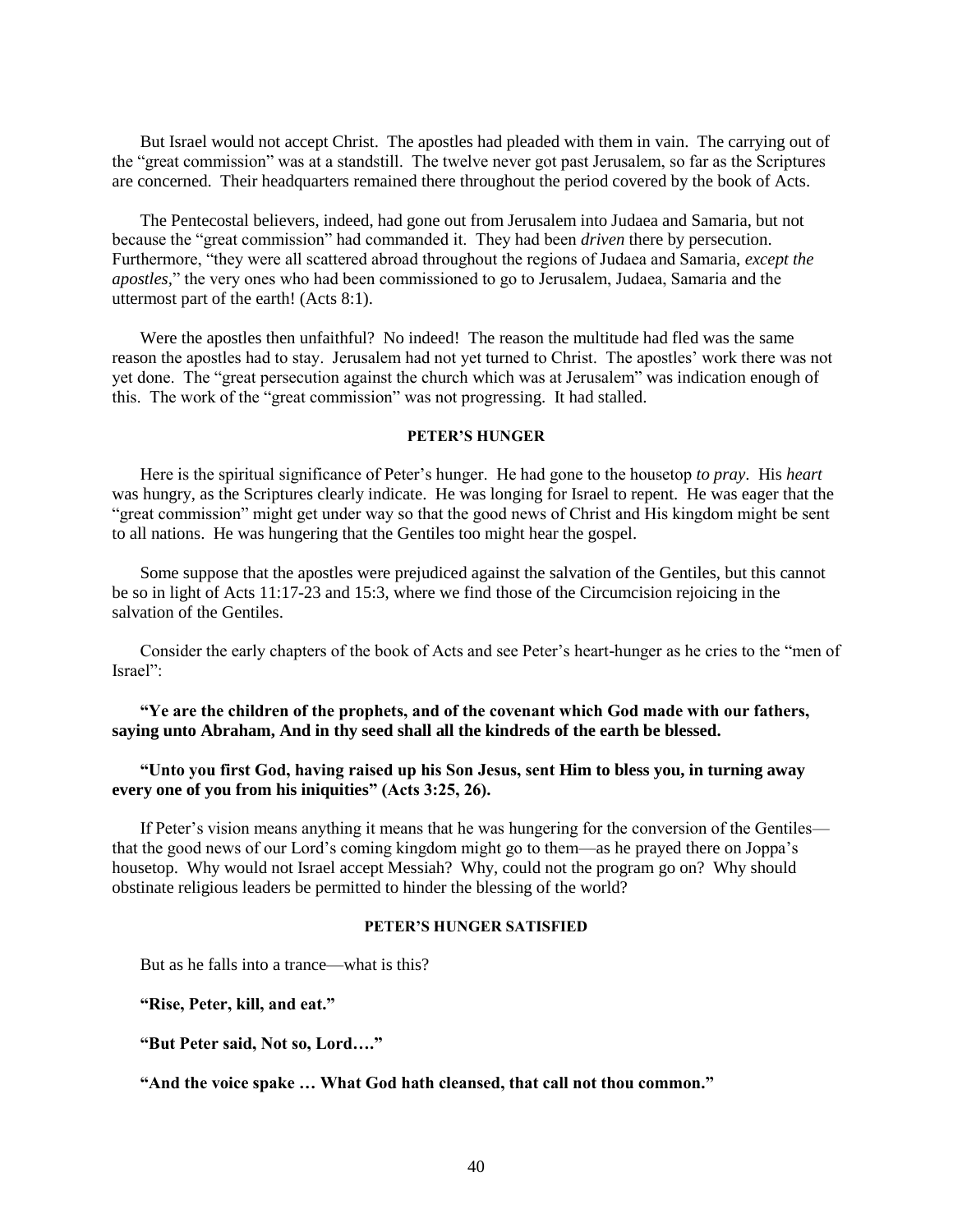And the next thing Peter is instructed to go to a company of Gentiles, "nothing doubting" (Acts 11:12).

This is not to imply that he understood the reason for the command, but merely that it was indeed God's will that he should go, whether or not he understood. As he said to Cornelius: *"Therefore came I unto you without gainsaying,"* and to the other apostles at Jerusalem: *"What was I, that I could withstand God?"* (Acts 10:29; 11:17).

Peter did not understand God's secret purpose concerning the Gentiles, nor did he preach the mystery to them. Nevertheless, though he knew it not, this was one of the first steps in the unfolding of the mystery. Those who doubt this should consider the following facts:

1. Peter was sent to these Gentiles *after* the conversion and commission of Saul.

2. He was sent *before* Paul began his ministry among the Gentiles as recorded in Acts 13:2, 3.

3. We know of no Old Testament prophecy which indicates that the Gentiles should be saved through Israel's *fall*, yet this is clearly the case with Cornelius, even though Peter may still have hoped for Israel's repentance and salvation.

4. This is *the only recorded case* of Peter's ministering to Gentiles. It was apparently the divine preparation for Paul's subsequent ministry to the Gentiles in connection with Israel's fall.

5. Here *for the first time* God puts "no difference between us [Jews] and them [Gentiles]" (Acts 15:9).

6. *Apart from this experience Paul probably never could have convinced Peter and the other apostles that God was going to the Gentiles while Israel still remained in unbelief.*

7. It was *on the basis of this experience* that the church at Jerusalem recognized the Gentile believers as brethren in Christ (Acts 15).

8. It was *on the basis of this experience* that Peter was later rebuked at Antioch. He knew that Jewish and Gentile believers, even then, were one in Christ (Acts 15:7-11; Gal. 2:7-12; 3:26-29), even though God allowed them to go on with two programs until the final sentence of blindness was pronounced upon Israel (Acts 21:20, 25; 28:28).

9. Had Peter been permitted to finish his discourse at Cornelius' house he would no doubt have closed with an appeal similar to that of Acts 2:38. That is what he had been commissioned to preach (Mark 16:15, 16; Luke 24:47). *But he was interrupted. "While Peter yet spake these words*, the Holy Ghost fell on all them which heard the Word. *And they of the circumcision which believed were astonished…"* (Acts 10:44, 45). There had been a change in the program.

Thus while Peter did not preach, nor even know God's secret purpose, the mystery, his mission to the Gentiles was nevertheless a step in the unfolding of that purpose. The mystery must always stand in contrast to prophecy; it is the unfolding of God's secret, eternal purpose *in overruling the seeming failure of prophecy.*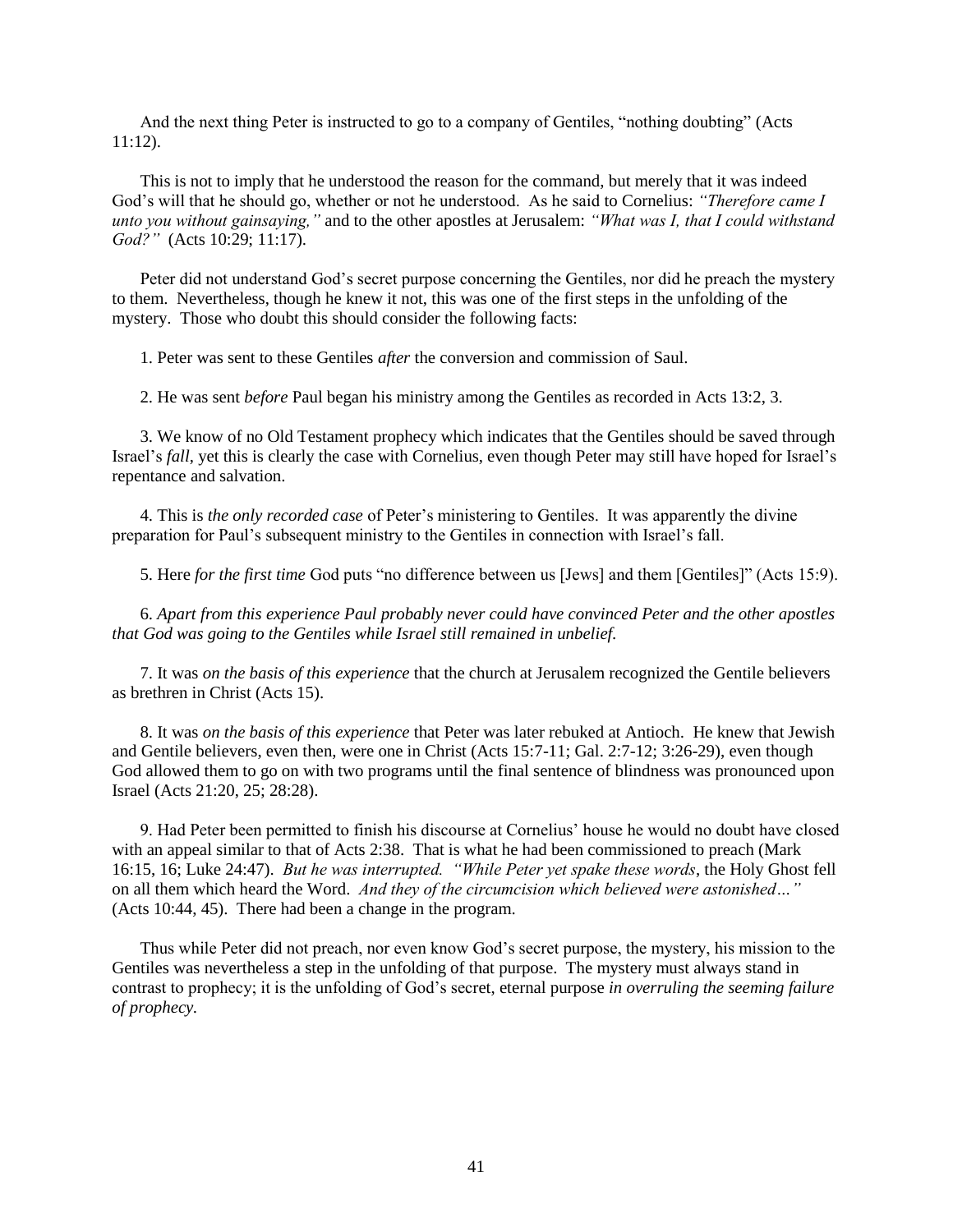#### **THE MINISTRY OF PAUL**

If our Lord hungered for fruit in Israel; if Peter hungered that Israel might accept Messiah so that through her the Gentiles might find salvation, God hungered for all this too. God delights in mercy. This is why, *delaying* the judgment that was to have fallen upon Israel for her rejection of Christ, He saved Saul, the leader of the rebellion, and made him the example and apostle of His grace.

It will be readily seen that Paul's message differed vastly from Peter's Pentecostal message. God was now to send salvation to the Gentiles in spite of, yes through, Israel's *unbelief, not* according to prophecy, but *"according to His own purpose and grace, which was given us in Christ Jesus before the world began"* (II Tim. 1:9).

This secret, eternal purpose is most fully unfolded in the prison epistles of Paul, but the foundations are laid in his earlier epistles.

Compare Rom. 11:32 with Eph. 2:16:

**"For God hath concluded them all in unbelief, that He might have mercy upon all."**

# **"And that He might reconcile both unto God in one body by the cross, having slain the enmity thereby."**

If the mystery is the reconciling of believing Jews and Gentiles to God in one body, then we have the basic elements of this glorious truth in the early as well as in the later epistles of Paul.

**"For there is no difference between the Jew and the Greek: for the same Lord over all is rich unto all that call upon Him.**

**"For whosoever shall call upon the name of the Lord shall be saved" (Rom. 10:12, 13).**

**"For by one Spirit are we all baptized into one body, whether we be Jews or Gentiles…" (I Cor. 12:13).**

**"For as many of you as have been baptized into Christ have put on Christ.**

**"There is neither Jew nor Greek…ye are all one in Christ Jesus" (Gal. 3:27, 28).**

**"Wherefore henceforth know we no man after the flesh: yea, though we have known Christ after the flesh, yet now henceforth know we Him no more.**

**"Therefore if any man be in Christ, he is a new creature: old things are passed away; behold, all things are become new.**

**"And all things are of God, who hath reconciled us to Himself by Jesus Christ, and hath given to us the ministry of reconciliation" (II Cor. 5:16-18).**

**"And you, that were sometime alienated and enemies in your mind by wicked works, yet now hath He reconciled,**

**"In the body of His flesh through death, to present you holy and unblameable and unreproveable in His sight" (Col. 1:21, 22).**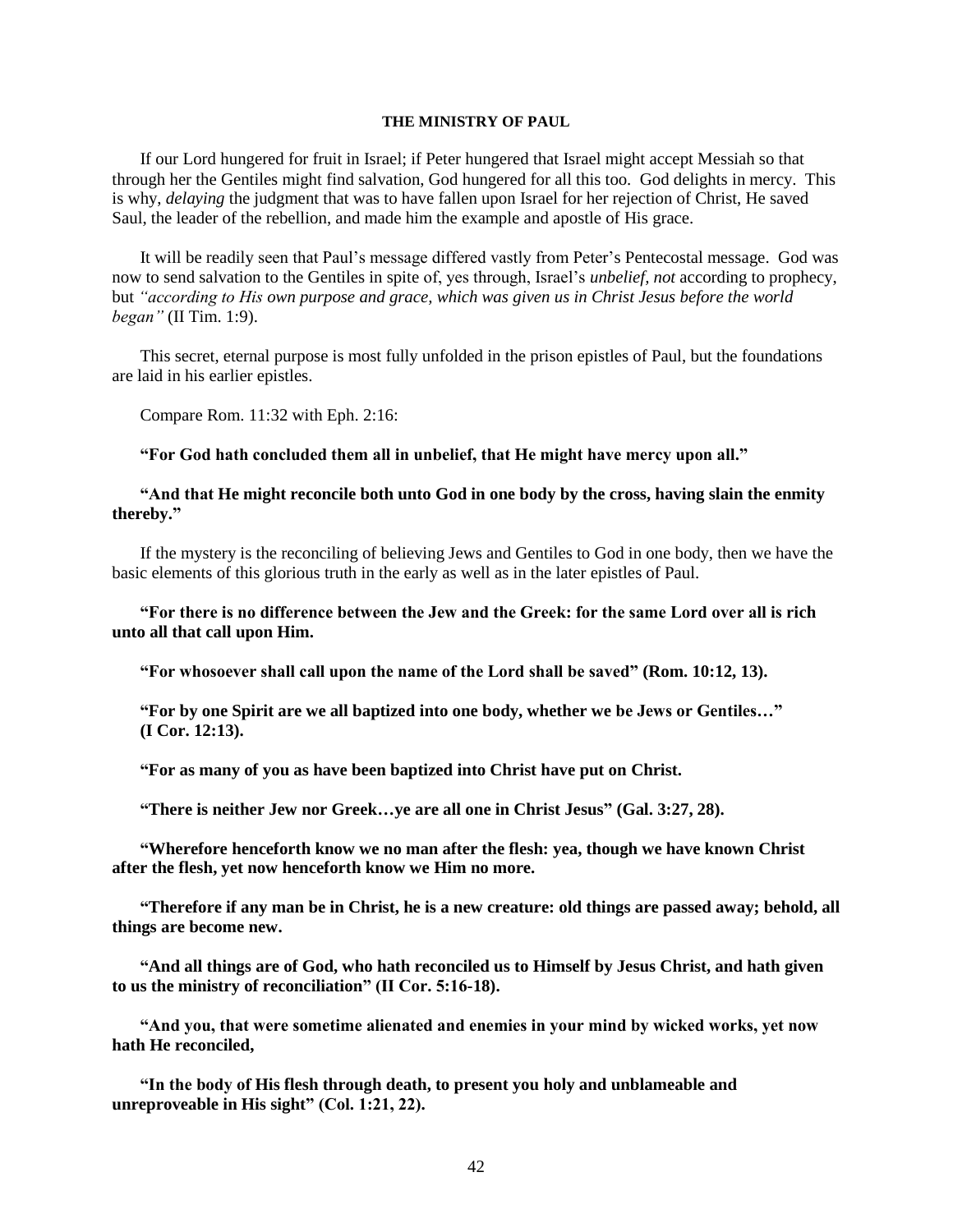**"To the praise of the glory of His grace, wherein He hath made us accepted in the Beloved" (Eph. 1:6).**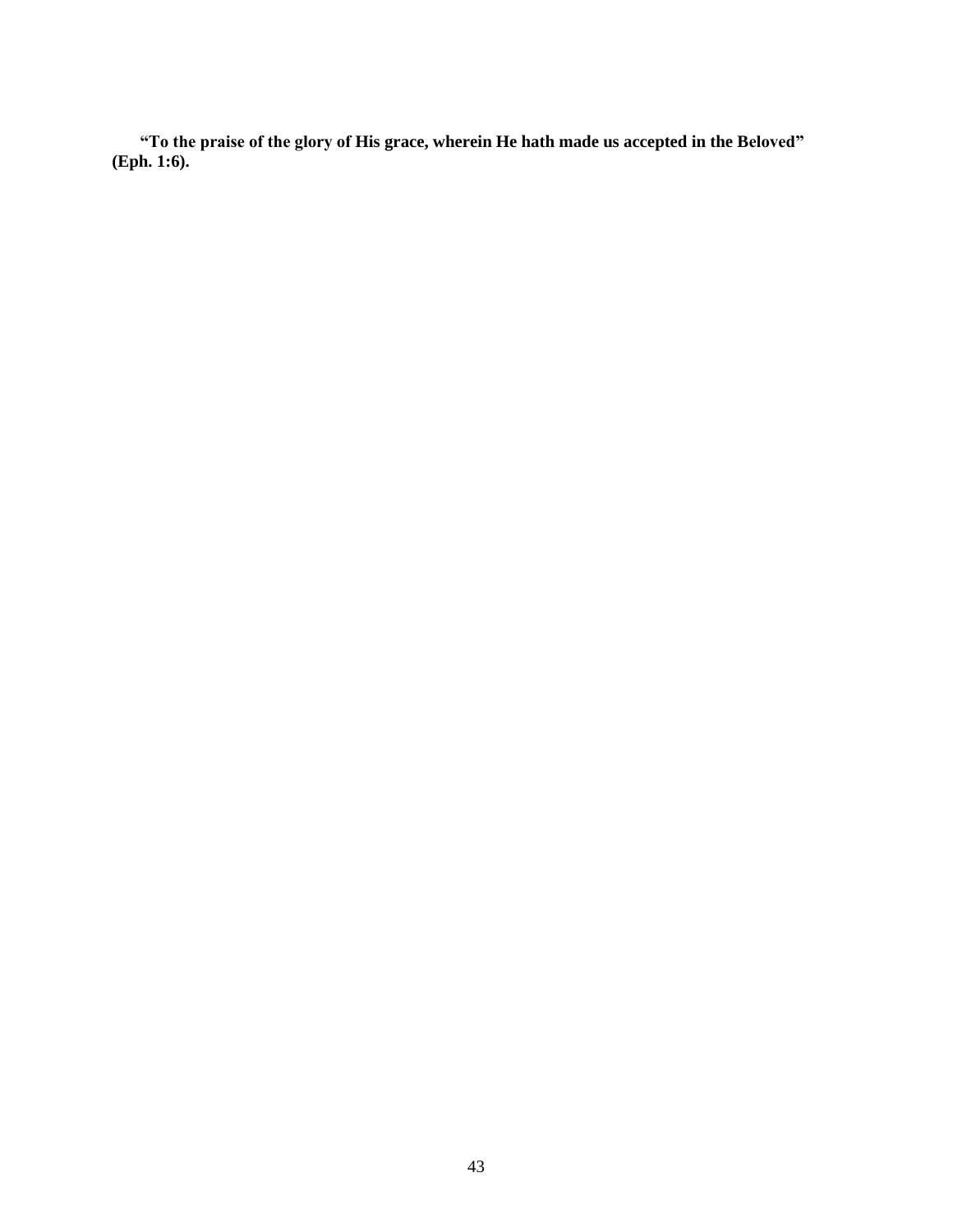# The Haunted House **AND THE DISPENSATION OF GRACE**

**"When the unclean spirit is gone out of a man, he walketh through dry places, seeking rest, and findeth none.**

**"Then he saith, I will return into my house from whence I came out; and when he is come, he findeth it empty, swept, and garnished.**

**"Then goeth he, and taketh with himself seven other spirits more wicked than himself, and they enter in and dwell there: and the last state of that man is worse than the first. Even so shall it be also unto this wicked generation."**

**—Matt. 12:43-45.**

Much has been written on this puzzling passage of Scripture, but most of it has been in the way of application, and application is generally easier than interpretation. It is far easier to draw spiritual lessons from this passage than to explain, for example, just what our Lord meant when He said: *"Even so shall it be also unto this wicked generation."*

#### **A POPULAR APPLICATION**

As to application, this passage certainly teaches the danger of reformation without Christ. A man may hear the gospel—the knowledge of Christ may drive the evil spirit out, so to speak—he may stop his wickedness, clean house, even adorn it and still be worse off than he was at first. He may stop his blasphemy and immorality and speak kind words and do good deeds instead, but this is not enough. Christ Himself must fill that empty life. If He does not take the evil spirit's place, the "swept and garnished" house is just the place for more and greater trouble.

How many sinners have swept and garnished their houses only to invite something seven-fold worse! The poor, fallen creature who thinks he has overcome his sins and made something of himself invariably falls harder the second time, or becomes a smug, self-righteous man, which is worse. Cleaning house is not enough. Christ Himself must enter in, received by faith.

But all this is merely an application, a lesson we might draw from the passage. What is the interpretation? What was our Lord particularly warning these Hebrew leaders of? What did He mean when He said: *"Even so shall it be also unto this wicked generation?"*

#### **A POPULAR INTERPRETATION**

One of the most familiar interpretations is that our Lord referred to the spirit of idolatry which had been cast out of Israel by the Babylonian captivity. Since that time they had never again worshipped idols as such. But true worship of God had not displaced this idolatry, so that the Lord now warned Israel that they were ripe for worse evils, having in mind the return of idolatry, seven times worse, in the worship of Antichrist.

This interpretation has never fully satisfied us for several reasons: 1. Idolatry is not exactly demon possession. 2. This interpretation does not account for the restlessness of the evil spirit. 3. It does not harmonize with the context, for our Lord had not been discussing idolatry.

Let us look at the whole picture again and see what further light we might find.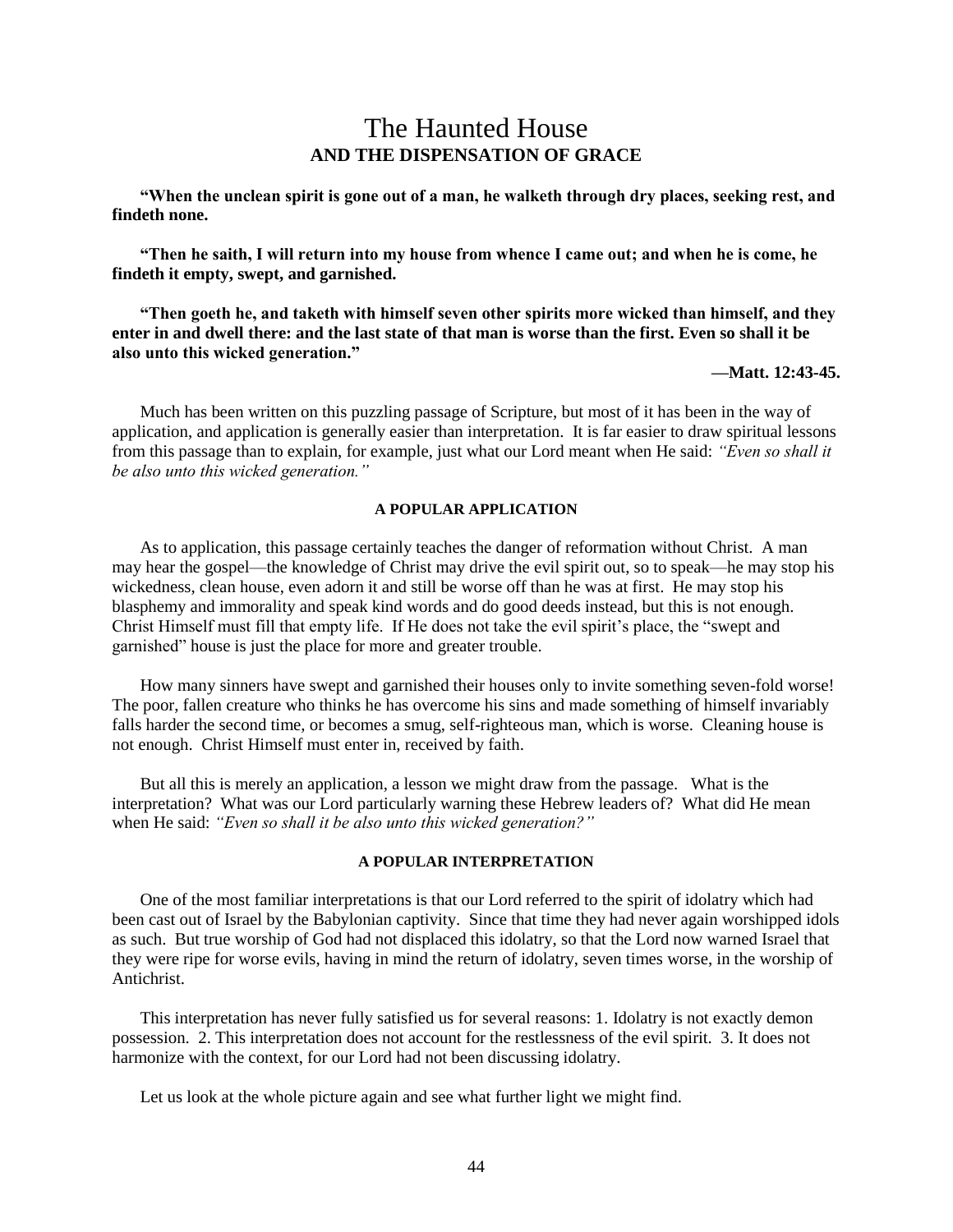#### **DEMON POSSESSION**

When our Lord came preaching the gospel of the kingdom there was a great epidemic of demon possession. It seems clear that these demons sought to possess human bodies to use them as vehicles for their sins. So loathe were they to be disembodied that on one occasion they even requested the privilege of entering into swine.

Some of these demons were more wicked than others. We read of the one in this passage: "*Then goeth he and taketh with himself seven other spirits more wicked than himself"* (Ver. 45).

In Matt. 17:21 our Lord Himself said of a certain demon: "This kind goeth not out but by prayer and fasting."

In Luke 8:2 we find that seven demons had been cast out of Mary Magdalene. Whether or not it is altogether just to associate her former life with impurity, as is so often done, this much is clear, that demons in Scripture are constantly described by such words as wicked, evil, foul, unclean [impure], etc. Probably they were guilty of all kinds of sin.

In the context of the passage before us it is important to notice that these demons were representatives of Beelzebub, the prince of demons. (See Matt. 12:25 and 27). Beelzebub is none other than Satan, for in answer to the Pharisees' charge that Christ cast out demons by Beelzebub their prince, our Lord answered. "If Satan cast out Satan he is divided against himself. How shall then his kingdom stand?" (Ver. 26). And to this He added: "But if I cast out devils [demons] by the Spirit of God, then the kingdom of God is come unto you" (Ver. 28).

So then it was the kingdom of God against the kingdom of Satan, the kingdom of heaven against the kingdom of hell. Our Lord was backing up His words with works. As He preached the good news of the kingdom he cast out demons, and every demon cast out spoke to the ultimate casting out of Satan himself by Christ, God's anointed.

This exactly agrees with the stated purpose of Christ's coming in I John 3:8 and Heb. 2:14.

**"…for this purpose the Son of God was manifested, that He might destroy the works of the devil."**

# **"Forasmuch then as the children are partakers of flesh and blood, He also Himself likewise took part of the same; that through death He might destroy him that had the power of death, that is, the devil."**

Satan had wrested the authority from Adam and had ruined the world, but Christ had now been manifested to cast him out and destroy him.

How was our Lord to accomplish this? "*Through death."* And when? In the shadow of the cross we find Him saying: *"Now shall the prince of this world be cast out"* (John 12:31). True, the cross would not yet spell Satan's *complete destruction*—neither did the casting out of the demon in our passage, for he returned to his house and brought others with him. But Calvary *was* Satan's undoing.

At Calvary Christ did for Israel—and Israel represented the world—what had been done for the demon-possessed man. He cast out Satan, stripping him of his rights, guaranteeing his ultimate destruction and proclaiming His own right to reign.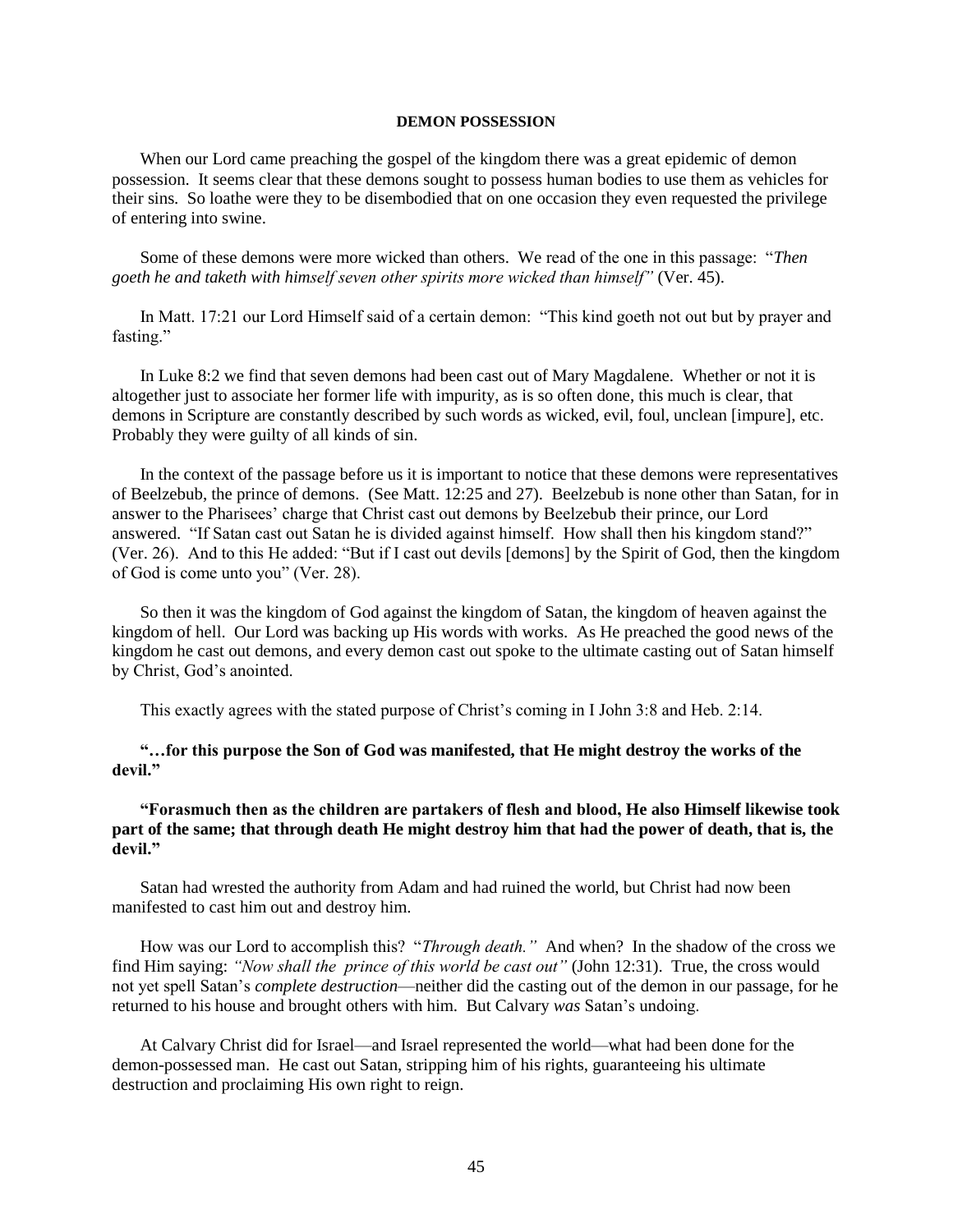It cannot be too strongly emphasized that "through death" Christ defeated Satan and his hosts. Referring to the crucifixion of Christ, Paul declares:

# **"Having spoiled principalities and powers, He made a show of them openly, triumphing over them in it" (Col. 2:15).**

Since the death of Christ Satan has had no claim whatever to the title, "prince of this world." Do you ask why he then controls the course of this world? It is because this age worships him as its god (II Cor. 4:4). Christ has stripped him of his rights but the people want him! They actually go on serving this wicked tyrant. They do not want a change in government. They have so long suffered and died for the glory of their rulers that they are too blind to recognize the love of the Ruler who suffered and died for them, to bring *them* to glory! Much less can they understand how His death was any display of power or how it could redeem for man his God-given authority.

Yes, Christ stripped Satan of his claims, but the people want him. Satan rules only by the permission of God and the will of the people, for while God "worketh all things after the counsel of His own will" it is also a fact the He made man in His own image, with a heart and a mind and a will, and God does not merely manipulate man or mechanically force him to obey. Man's stubborn, disobedient will will yet bring him to the place where he will be branded with the mark of the Beast and forced to worship Antichrist.

But let us get back to our passage. Our Lord said: *"Even so shall it be also unto this wicked generation."*

# **SO SHALL IT BE TO THIS GENERATION**

The nations had long been alienated from God and for centuries only Israel sustained a covenant relationship to Him. Israel, as it were, represented the world before God. But as the Gentiles "did not like [wish] to retain God in their knowledge," so Israel too, even now, was turning against God and His Anointed.

Satan was cast out for Israel at Calvary, and the resurrected Christ was offered to them as King. Peter declared that Christ was raised from the dead to sit on the throne of David (Acts 2:30, 31). He declared that if Israel would repent "the times of refreshing" would come and God would "send Jesus Christ" back to earth (Acts 3:19, 20).

But alas, Israel rejected the One who had cast out their oppressor for them! As they had closed their eyes to the powerful demonstrations of His earthly ministry, so now they closed their eyes to the resurrection itself and its demonstration of His power over death and the devil.

Satan was cast out but Christ was not accepted, and Israel (and the world with her) became a vacant house, open to far worse evils. Even to this day, the world, and especially Israel, remains a vacant house, haunted by Satan, who will surely return to impose a seven-fold tyranny.

Our Lord said: *"I am come in My Father's name and ye receive Me not: if another shall come in his own name, him ye will receive"* (John 5:43). And such an one will come in his own name. Paul tells about him in II Thes. 2:3, 4: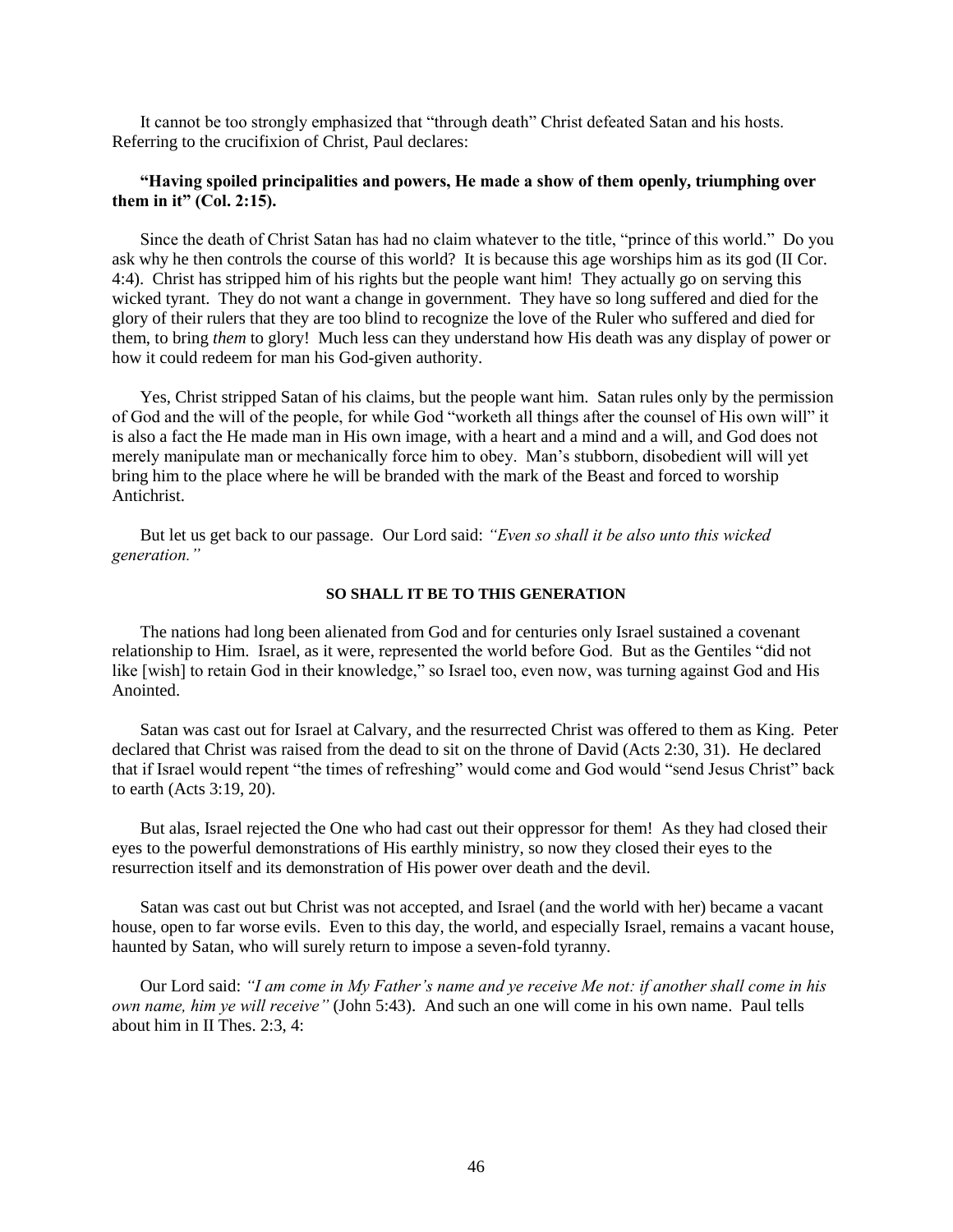**"Let no man deceive you by any means: for that day [the Day of the Lord] shall not come, except there come a falling away<sup>16</sup> first, and that man of sin be revealed, the son of perdition;**

# **"Who opposeth and exalteth himself above all that is called God or that is worshipped; so that he as God sitteth in the temple of God, shewing himself that he is God."**

In the Book of Revelation the dreadful picture is still more fully unfolded. There Antichrist is associated with none other than Satan himself, who is cast out "into the earth" and comes down "having great wrath because he knoweth that he hath but a short time" (Rev. 12:8, 12).

Thus Israel brings upon herself, and the world with her, the fierce wrath of God. Before the lesson is learned no one less than Satan incarnate sits in the Holy Place of the temple and infernal hosts hold sway while sin and blasphemy hasten death and judgment. Christ has been rejected for Antichrist and this is the result. Surely the last state of "this generation" will be worse than the first.

We emphasize our Lord's designation, "this generation." The word "generation" in the original means breed, progeny, product, offspring, and is used to denote a class or type of people. Our Lord used it in this sense when He spoke of "an evil generation," "a sinful generation," "a wicked generation," "an adulterous generation," "a faithless generation," "a perverse generation." Our Lord and John the Baptist both called these very Hebrew leaders "a generation of vipers" and Peter at Pentecost pleaded: "Save yourselves from this untoward generation" (Acts 2:40).

#### **THE AGE OF GRACE**

*"This present evil age"!* (Gal. 1:4). How significant the phrase! Yet it is also the age of grace! *"Where sin abounded grace did much more abound"* (Rom. 5:20). Satan has been cast out and individuals may receive Christ into their hearts by faith.

**"He was in the world, and the world was made by Him, and the world knew Him not.**

**"He came unto His own, and His own received Him not.**

# **"But as many as received Him, to them gave He power to become the sons of God, even to them that believe on His name" (John 1:10-12).**

Those who take their stand with the rejected Christ are *"translated…into the kingdom of [God's] dear Son"* (Col. 1:13), *"being justified freely by His grace through the redemption that is in Christ Jesus"* (Rom. 3:24).

Thank God, those who trust Christ today escape the fate of "this generation," *"for God hath not appointed us to wrath, but to obtain salvation by our Lord Jesus Christ. Who died for us that whether we wake or sleep we should live together with Him"* (I Thes. 5:9, 10).

This world, and particularly Israel, is still a vacant, haunted house. "This generation" is ripe for Antichrist and the worship of Satan. A new generation must be born, and will be. A nation shall be born in a day! (Isa. 66:8). When regenerated Israel receives Christ as King then shall the promise be fulfilled (filled full) which God made to Abraham saying:

 $\overline{\phantom{a}}$ 

<sup>&</sup>lt;sup>16</sup> Lit., "the departure."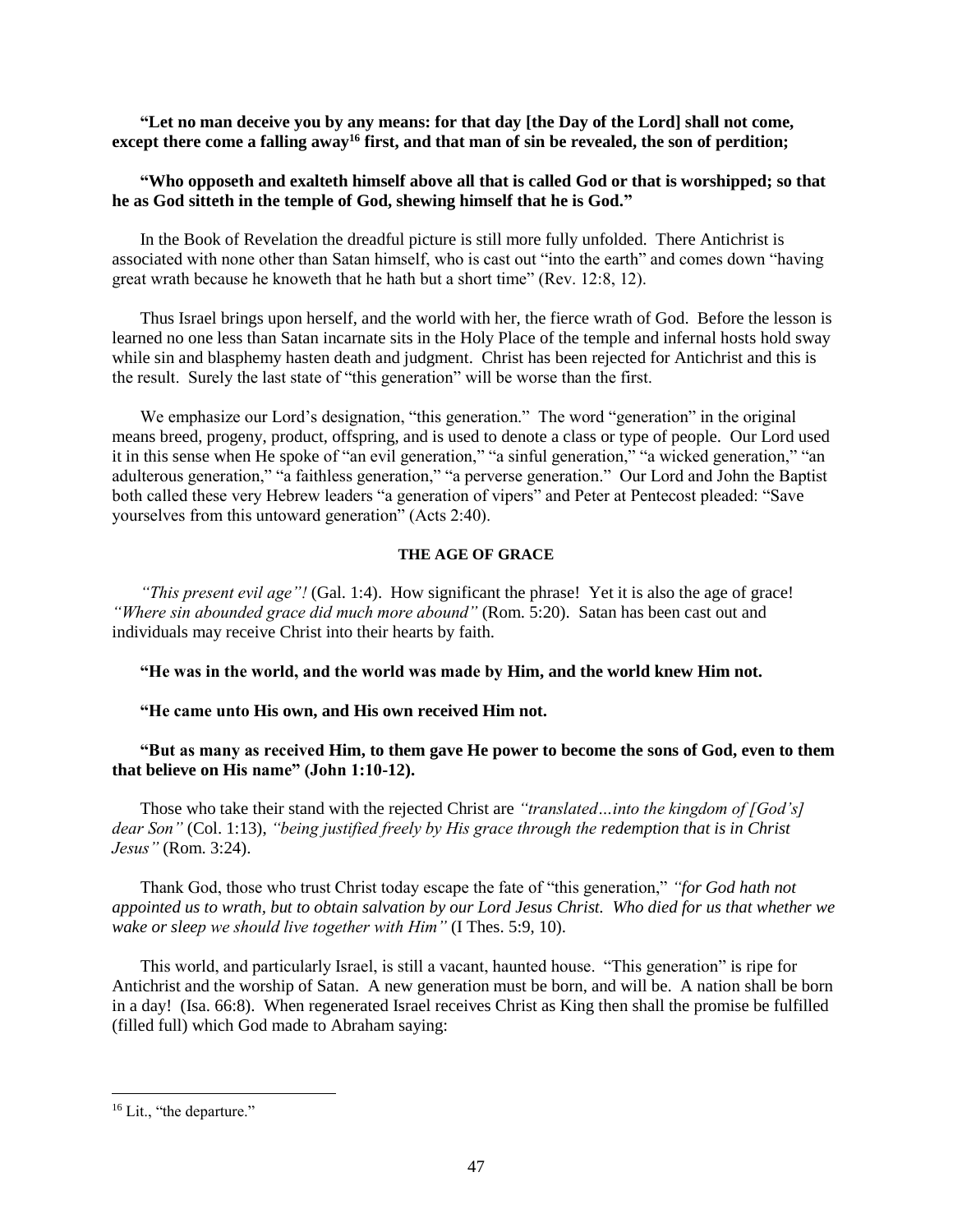**"And I will make thy seed to multiply as the stars of heaven, and will give unto thy seed all these countries; and in thy seed shall all the nations of the earth be blessed" (Gen. 26:4).**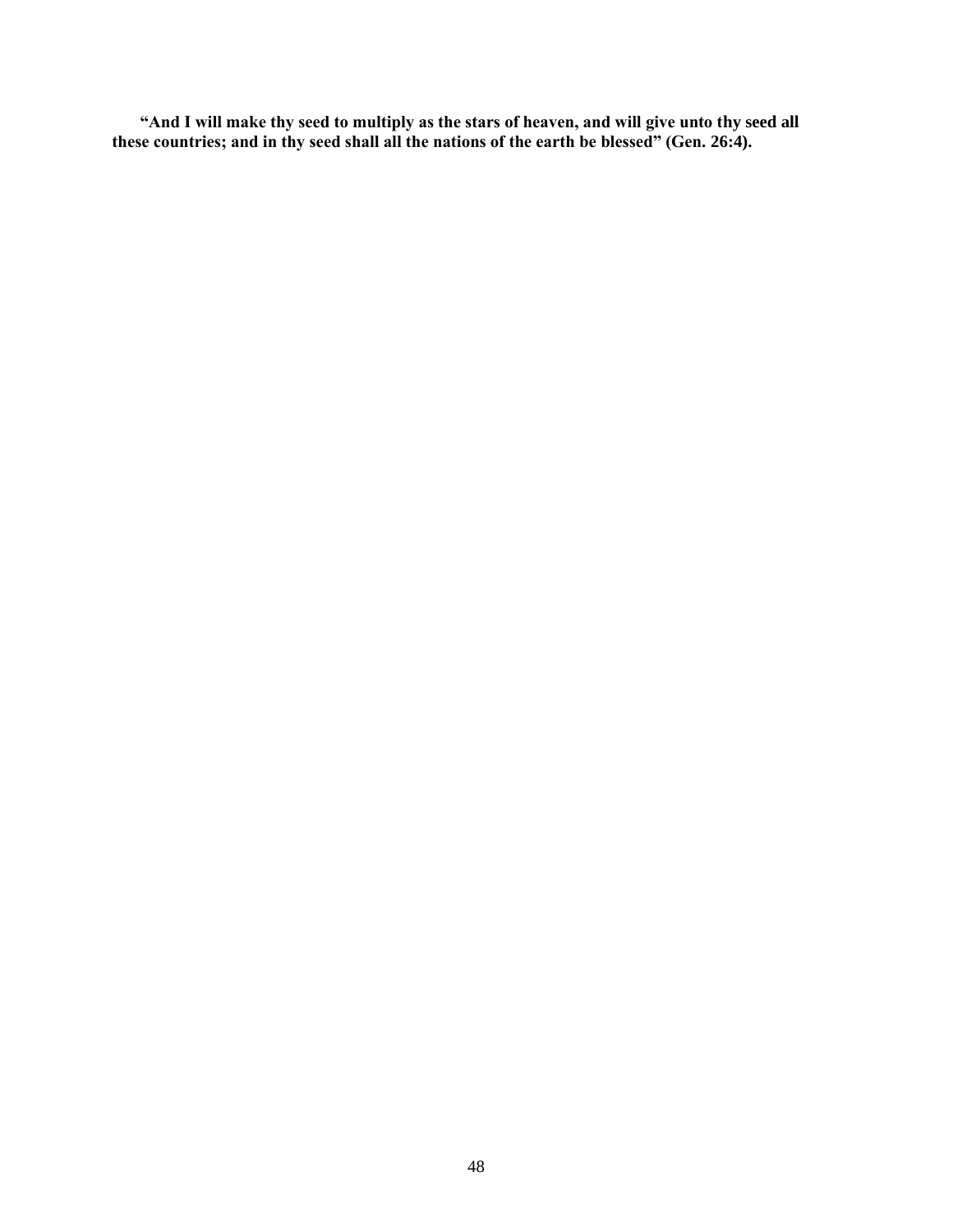# Jesus Christ Corner Stone And Stumbling Block

# **THE FALL AND RISE OF MANY IN ISRAEL**

It is strange that the *Authorized*, or *King James Version* of the Bible, based on *Textus Receptus* (the *Received* or *Majority* text), renders Simeon's statement in Luke 2:34 thus:

## **"Behold, this child is set for the fall and RISING AGAIN of many in Israel."**

Here AV departed from *Textus Receptus,* which reads: *"Lo, this [child] is set for [the] fall and RISING UP of many in Israel.*"

*Nestle's Interlinear,* which appeared more than three centuries after *Textus Receptus* also reads *"rising again"* in the *English* wording, but the Greek is *anastasis*, "rising up," as in *Textus Receptus*.

Whatever the reasons why AV departed from *Textus Receptus* in this passage, a careful examination of the facts will show that *Textus Receptus* must be correct—and will show incidentally that a knowledge of manuscript evidence and of the languages involved alone do not qualify one to translate the Scriptures. Logical and theological evidence too is important in the translation of the Holy Bible.

Simeon, in the passage above, was *not* predicting the fall and rising *again* of many in Israel, but rather the fall of some and the rise of others.

Since the Greek word *anastasis* (rising up) is sometimes used of resurrection, the *King James* translators probably concluded that at least a kind of resurrection was intended here. But the word *anastasis* itself does not mean rising *again*, but simply rising *up*. This, in addition to an examination of many translations and reference works on the subject, and especially an examination of related Scriptures, leads us to conclude that Simeon was predicting the fall of some and the rise of others *in* Israel. Otherwise the statement is not true, for those who fell in Israel did not, and will not, rise again.<sup>17</sup>

While our respect for the *King James Version* keeps growing the more we study the Word, we feel that this particular passage should be corrected to conform to the *Received Text*, the text upon which it was based to begin with.

#### **THE FACTS IN THE CASE**

Only when thus corrected does this passage harmonize with the facts, for while it is true that Israel as a nation will rise again from her fall, those who fell *in* Israel will *not* rise again—at least not in the sense in which they have fallen—and remember, this passage deals, not with Israel as a nation, but with "many in Israel"

That there was to be no rising again of those who thus fell in Israel is emphasized by our Lord's warning that those who should "speak," "sin," or "blaspheme" against the Holy Spirit would "never" find forgiveness, "neither in this age nor in the age to come" (See Matt. 12:32; Mk. 3:29).

 $\overline{\phantom{a}}$ 

<sup>&</sup>lt;sup>17</sup> The resurrection of *the dead* is not contemplated here, but rather the question of their rising from their fall.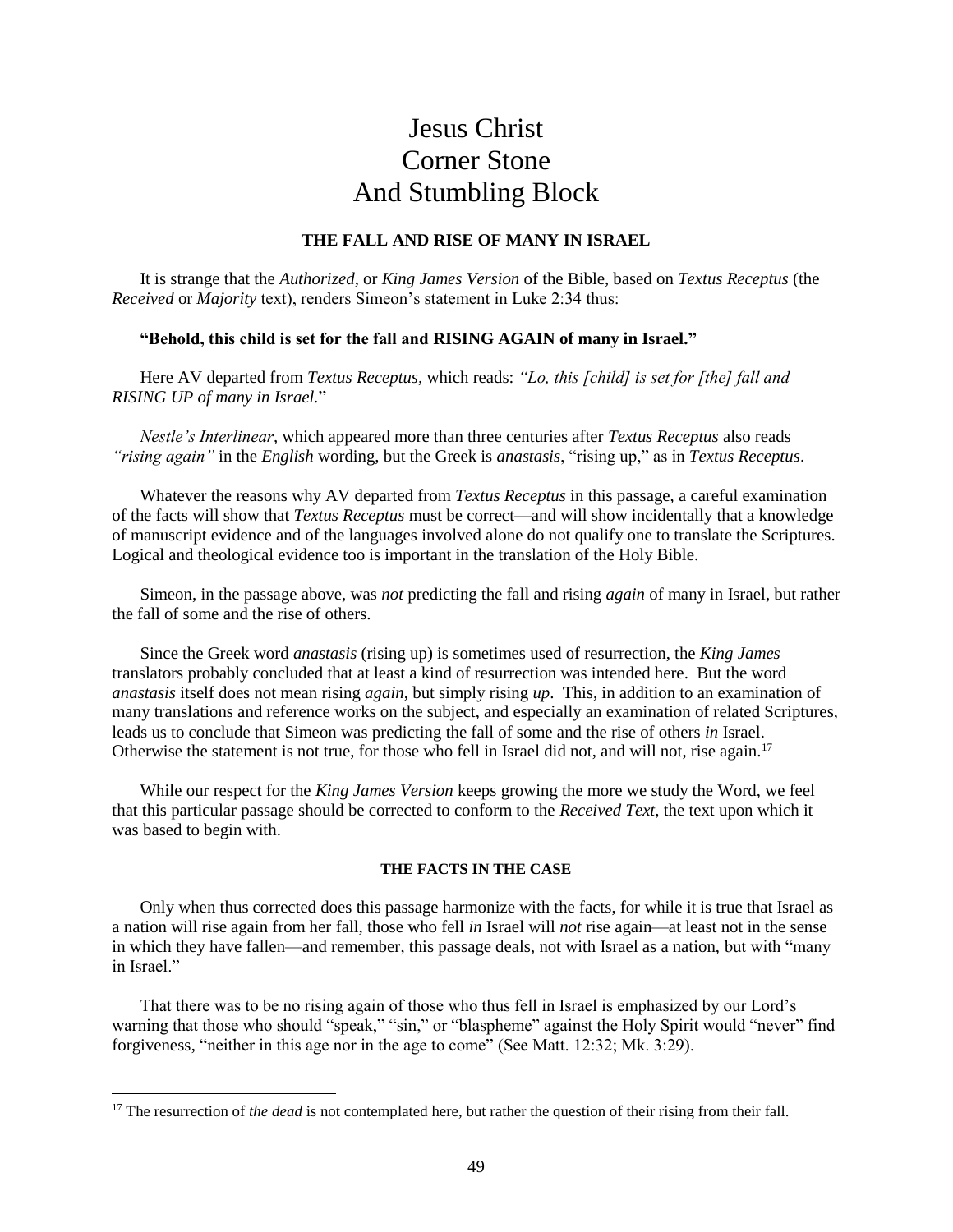This speaking, sinning and blaspheming against the Holy Spirit is exactly what the Christ-rejecters of the Pentecostal period were guilty of. Theirs was an unpardonable sin. They will never rise from their fall.

But while some in Israel stumbled over Christ and fell, others rose as Simeon, by the Spirit, had predicted.

#### **THE GOSPEL RECORDS**

Hear John the Baptist as he sternly warns the Pharisees and Sadducees in Matt. 3:7-10.

# **"But when he saw many of the Pharisees and Sadducees come to his baptism, he said unto them, O generation of vipers, who hath warned you to flee from the wrath to come?**

**"Bring forth therefore fruits meet for repentance;**

**"And think not to say within yourselves, We have Abraham to our father: for I say unto you, that God is able of these stones to raise up children unto Abraham.**

**"And now also the axe is laid unto the root of the trees: therefore every tree which bringeth not forth good fruit is hewn down, and cast into the fire."**

Later this warning was changed to a prediction by our Lord Himself, when He said:

**"Therefore say I unto you, The kingdom of God shall be taken from you, and given to a nation bringing forth the fruits thereof.**

# **"And whosoever shall fall on this stone shall be broken: but on whomsoever it shall fall, it will grind him to powder" (Matt. 21:43, 44).**

Note carefully that the doom of these Christ-rejectors is inevitable and final. Their falling on that Stone will "break" or injure them, and His falling on them will "grind them to powder." They will not rise again.

But note also that the kingdom taken from Israel's rulers was to be given to a nation—not nations, but "a nation"—bringing forth the fruits thereof.

This verse has been so carelessly dealt with that multitudes of believers suppose it refers to the sending of the gospel to the Gentiles. But are the Gentiles a nation? No. And have the Gentiles brought forth the fruits of the kingdom? Most assuredly not.

Nor could this "nation" refer to the Church of this age. The Body of Christ is not a nation and the members of that Body have not brought forth the fruits of the kingdom any more than have the Gentiles. Indeed, we have done very poorly at yielding the fruits of the Spirit, as the dark pages of our history testify.

To which nation, then, did our Lord refer? Luke 12:32 gives the answer:

# **"Fear not, little flock; for it is your Father's good pleasure to give you the kingdom."**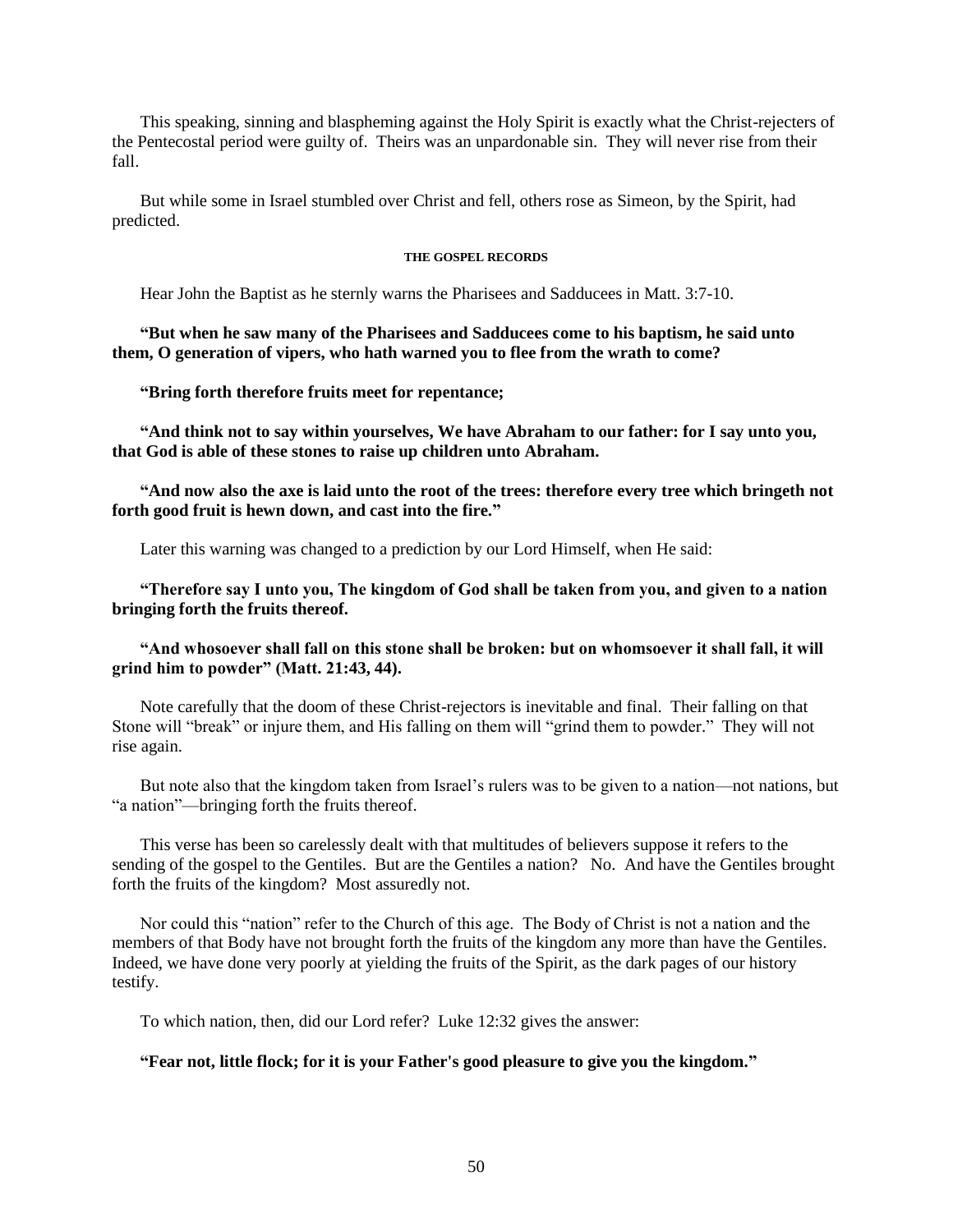The kingdom taken from the rulers of Israel was to be given to the little band who followed Him in His earthly ministry.

But did they constitute a nation?

Indeed! Besides promising them the kingdom, had not our Lord assured the twelve who were closest to Him that they would sit upon twelve thrones, reigning with Him over the twelve tribes of Israel? (Matt. 19:28). A government was already being organized for this new nation.

In Luke 22:28-30 we find our Lord saying:

# **"Ye are they which have continued with Me in My temptations.**

## **"And I appoint unto you a kingdom, as My Father hath appointed unto Me;**

# **"That ye may eat and drink at My table in My kingdom, and sit on thrones judging the twelve tribes of Israel."**

Thus, because of Christ, some in Israel were to fall while others were to rise.

#### **THE ACTS RECORDS**

The book of Acts continues to relate to us in detail the story of the fall of Israel's rulers and the rise of the "little flock."

In Acts 2 and 3 we find the apostles accusing Israel and especially its rulers of the crucifixion of Christ and calling upon their nation to repent. This, of course, does not please the rulers. It grieves them deeply. Nevertheless three thousand are brought to Messiah's feet, and before the passing of a few days the number has already increased to five thousand.

In the 4<sup>th</sup> chapter we find the apostles arrested and brought before the Sanhedrin itself—the Supreme Court of their nation. But there, rather than offering any defense, they again accuse their rulers of the murder of Messiah, adding:

**"This is the Stone which was set at nought of you builders, which is become the head of the corner.**

# **"Neither is there salvation in any other: for there is none other name under heaven given among men, whereby we must be saved" (Acts 4:11, 12).**

After private consultation the rulers call the apostles, threatening them and commanding them not to speak at all nor teach in the name of Jesus.

# **"But Peter and John answered and said unto them, Whether it be right in the sight of God to hearken unto you more than unto God, judge ye.**

#### **"For we cannot but speak the things which we have seen and heard" (Acts 4:19, 20).**

Enraged, but fearing the people, and "finding nothing how they might punish them," the rulers merely threaten them further and let them go.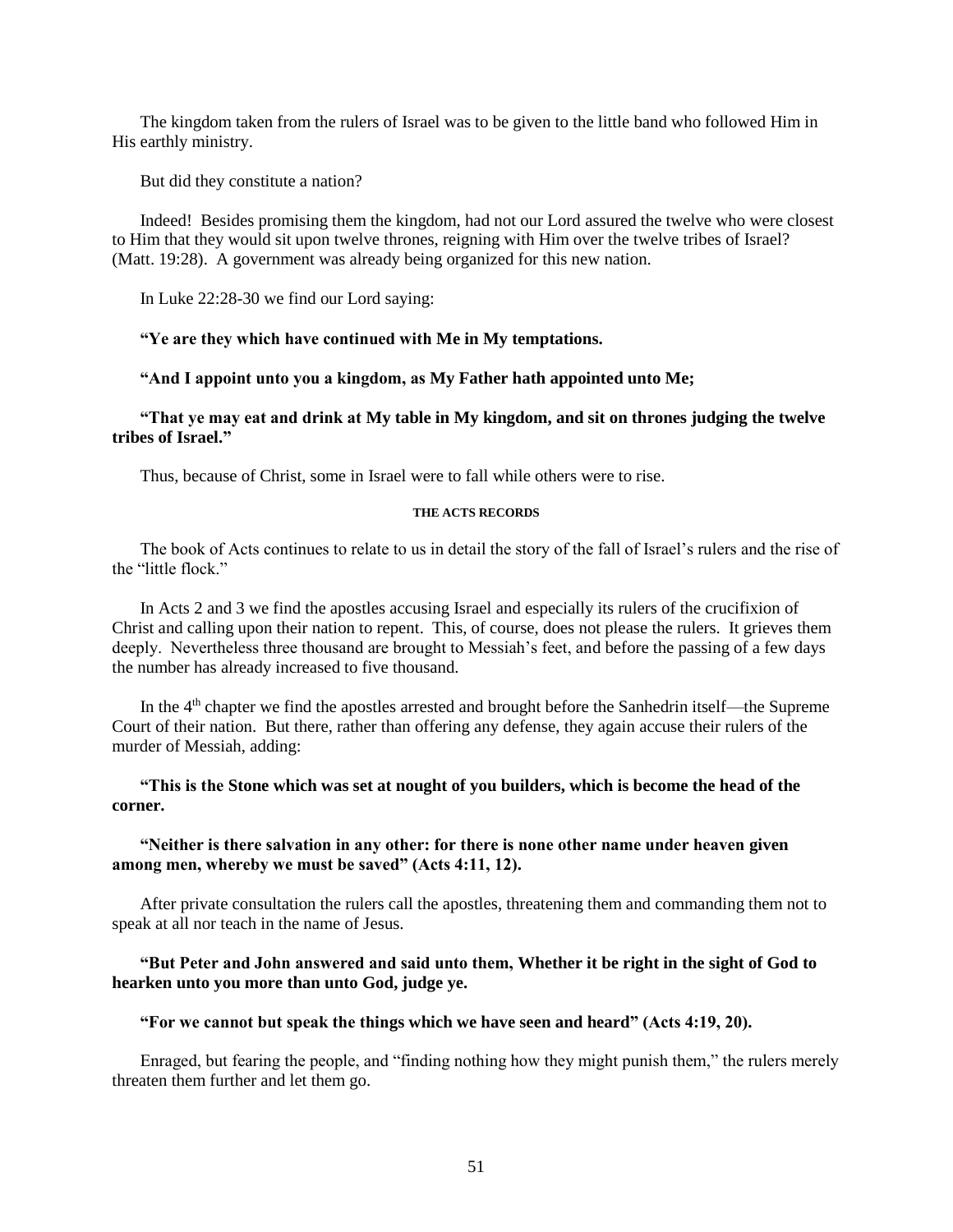It is easy to see who are the winners in the struggle. The very fact that the apostles are not held for contempt of court for thus defying their highest rulers is significant of the weakness of the Sanhedrin and the strength of the apostles.

In the 5<sup>th</sup> chapter, while believers are being "the more added to the Lord, multitudes both of men and women," we find the apostles again imprisoned but delivered by an angel and sent back unto the temple to teach.

Meanwhile the august assemblage of jurists convenes to try the apostles again. But when the officers return to report the prison empty, though securely locked and guarded, the rulers are thrown into a quandary, fearing "whereunto this would grow."

Finding the apostles teaching in the temple, the captain and officers finally bring them, this time without violence, before the Sanhedrin.

Once more the judges find themselves on the defensive, for the apostles straightway press home the charge of Messiah's crucifixion, assuring their questioners, however, that God has exalted Christ "to give repentance to Israel and forgiveness of sins."

This time Gamaliel, a venerable doctor of the law, advises the council to "refrain from these men, and let them alone." He argues that if this movement is not of God it will die out of itself while, if it is of God (as he seems to fear), they might be found fighting even against God. "And to him they all agreed."

From now on the apostles are to receive what is sometimes called "the silent boycott." The rulers say, as it were: "Let us ignore them. Let us never speak of them nor mention their names nor even take notice of them."

But even Gamaliel's advice does them no good, for while the Sanhedrin remains silent the apostles do all the talking and still more disciples are won!

Once more the apostles have won the day, for Acts 6 opens with the information that "the number of disciples was multiplied," while Verse 7 of the same chapter says: "And the number of the disciples multiplied in Jerusalem greatly; and a great company of the priests were obedient to the faith." The leaders are losing their power and influence, while that of the little flock is growing steadily.

And now Stephen appears on the scene—a man "full of faith and power," doing "great wonders and miracles among the people." Some enter into debate with him, but we read that *"they were not able to resist the wisdom and the spirit by which he spake."*

How can the rulers longer remain silent?

In Chapter 7 Stephen is brought before the Sanhedrin and the judges hear the testimony of a man whose face shines "as it had been the face of an angel" (Acts 6:15). But it seems that he does not even have an opportunity to finish his address, for suddenly his tone changes—perhaps because he sees the fierce anger of the judges—and, losing no time, he brings against them the awful indictment that we find in Acts 7:51-53, in which he charges them with resisting the Holy Spirit as well as betraying and murdering the Son of God.

The rulers are "cut to the heart." Stopping their ears, crying out with a loud voice and running upon him with one accord, they cast him out of the city and there stone him to death.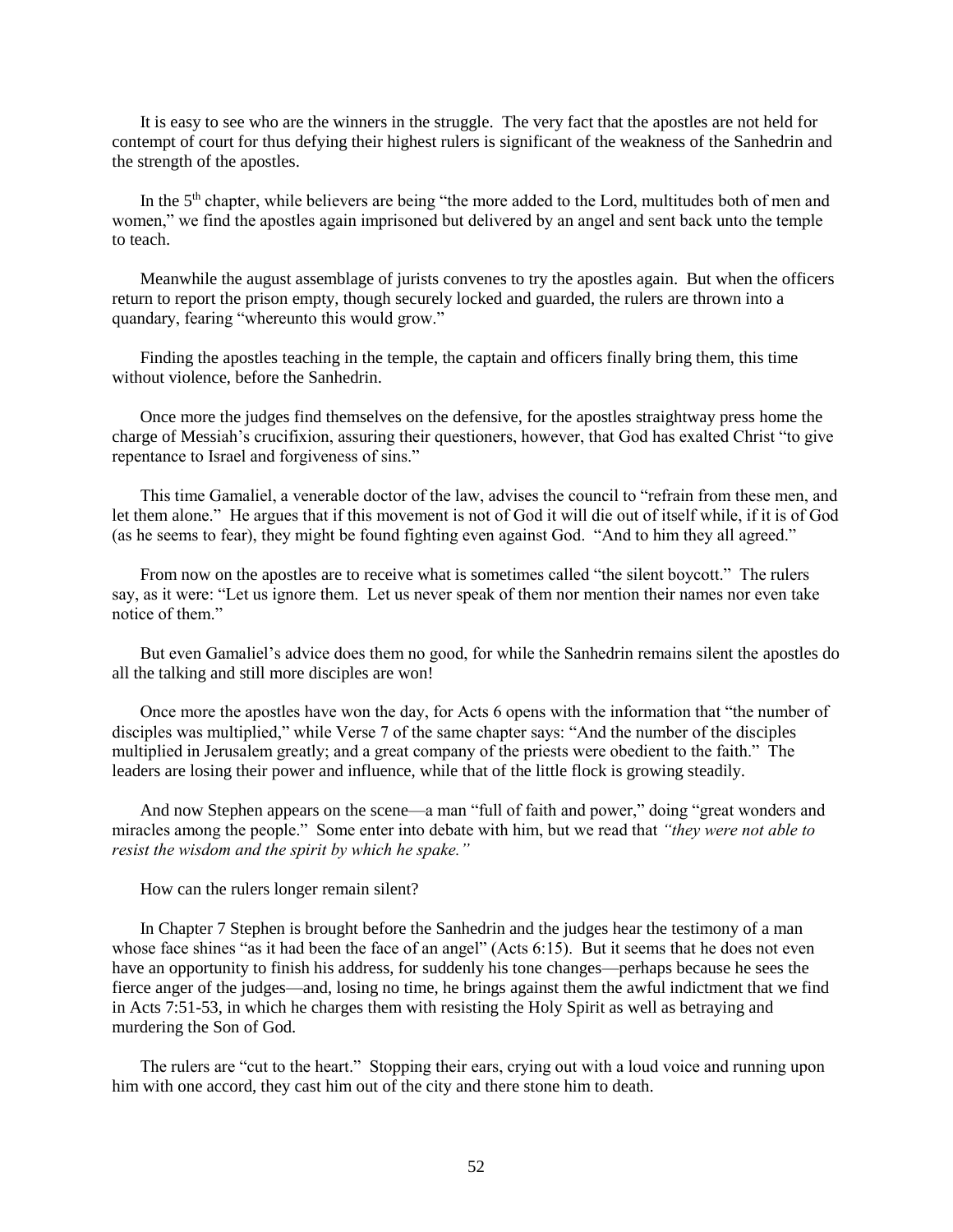At first sight it may seem as though the rulers have won a victory in dealing this cruel blow to the followers of Messiah, but in reality they have dealt themselves a worse blow. They have lost their tempers because a man with a shining countenance has told them the truth. They are beside themselves with rage while he, gazing heavenward, exclaims that he sees the Son of Man standing at the right hand of God. They are killing him with stones while he humbly prays that God might not lay this sin to their charge. They have lost another battle—a moral one.

In the next chapter we find Saul of Tarsus, not only consenting to Stephen's death, but leading a bitter persecution against the church at Jerusalem. This persecution is so violent that the believers are all "scattered abroad throughout the regions of Judaea and Samaria, except the apostles."

The outlook for the little flock is now dark indeed for in Saul of Tarsus they have an exceedingly bitter and relentless foe.

As for Saul, he makes havoc of the Church. Entering into every house and haling men and women, he commits them to prison. He scourges them in every synagogue in Jerusalem and compels them to blaspheme; he is exceedingly mad against them and pursues them even to distant cities. Later, writing to the Galatians, he says:

# **"Ye have heard…how that beyond measure I persecuted the church of God and wasted it" (Gal. 1:13).**

But God has not been defeated. Indeed, He is now ready to deliver His master stroke. Reaching down from heaven to intervene in the crisis, He saves Saul, the blaspheming persecutor of His people, thus exhibiting the exceeding riches of His grace and incidentally leaving the opposition without its brilliant and aggressive leader!

A glorious triumph of grace: one which is to change the course of history, but another defeat to the leaders of Israel and all their followers. As they continue on their downward course we are reminded of the words of our Lord in Luke 6:39: *"Can the blind lead the blind? Shall they not both fall into the ditch?"*

In the same chapter which records the conversion of Saul we read these significant words:

# **"Then had the churches rest throughout all Judaea and Galilee and Samaria, and were edified; and walking in the fear of the Lord, and in the comfort of the Holy Ghost, were multiplied" (Acts 9:31).**

The persecution has subsided. After the conversion of Saul the Pharisees and Sadducees creep into their holes again, as it were, and by the time we reach the 15<sup>th</sup> chapter of Acts we find the Jewish believers actually holding their own council at Jerusalem, utterly repudiating the spiritual authority of Israel's leaders.

Evidently the scattered believers have been returning, and in great numbers, to their native home and have become so strong there that the great Jerusalem council is made possible.

By the time we reach the  $21<sup>st</sup>$  chapter we find James and his brethren saying to Paul:

# **"Thou seest, brother, how many thousands of Jews there are which believe; and they are all zealous of the law" (Acts 21:20).**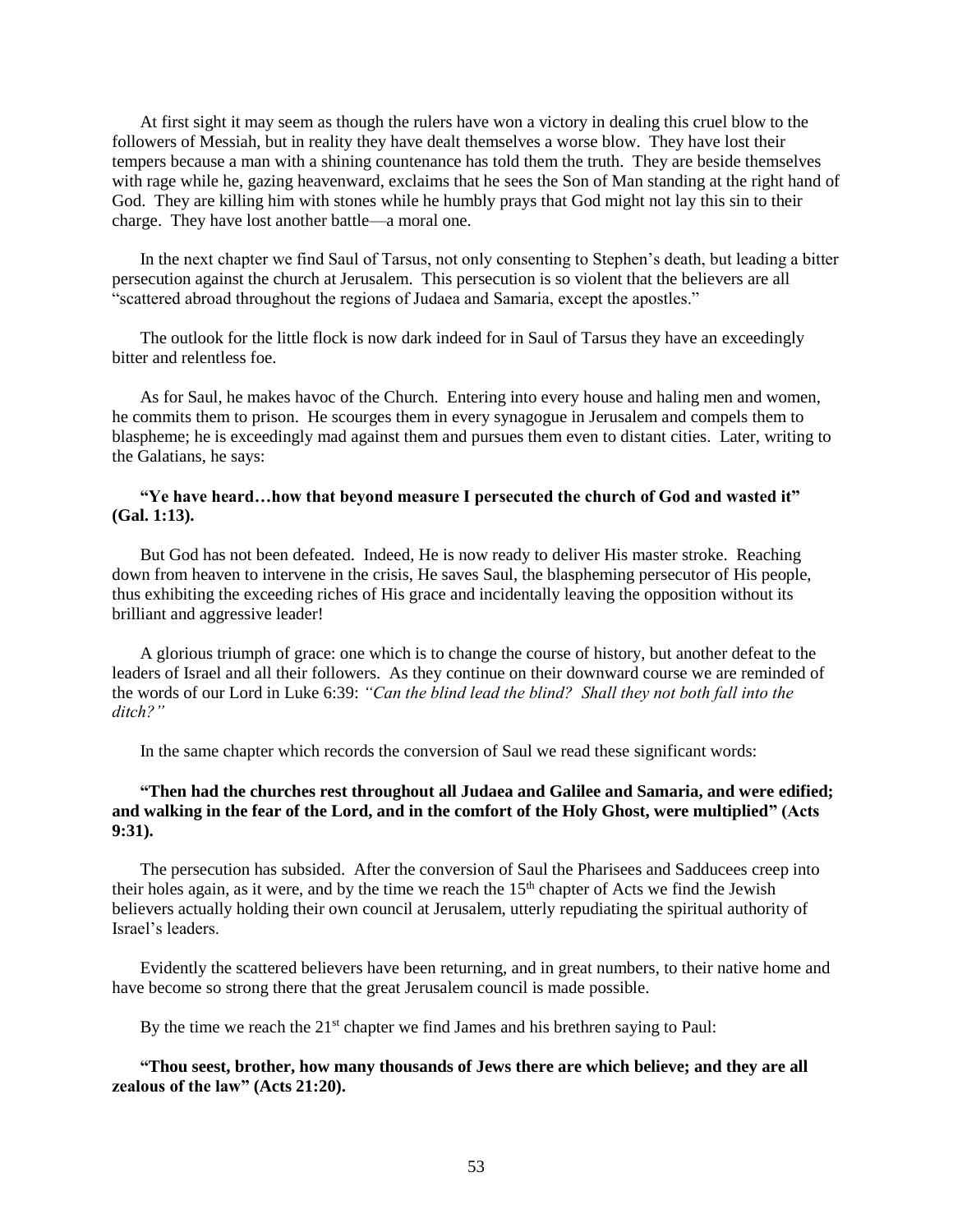What a contrast between the persecuted, scattered band of early Acts and this great throng!

It is clear that Israel as a government, as a nation, has not accepted the Lord Jesus Christ. It is also clear that not enough individual Jews have accepted Him to warrant the establishment of the kingdom at this time. This must be postponed until a later date, but notice carefully who have been falling and who have been rising in Israel.

Just once more, in later Acts, we find the rulers, that "generation of vipers," leaping out of the fire, as it were, to destroy Paul, whom God has raised up to make known to the world the exceeding riches of His grace.

Little wonder, for if they, and their father, the devil, have been opposed to the establishment of the kingdom, how must they now feel about the ushering in of the glorious dispensation of the grace of God proclaimed by this sinner, now saved by grace?

But the apostle shakes his assailants back into the fire, as he did the symbolic viper of Acts 28,<sup>18</sup> and feels no harm. In spite of all opposition the unfolding of the marvelous message of grace goes on as the apostle writes from his prison in Rome about the reconciliation of believing Jews and Gentiles unto God in one body by the cross, and about their glorious position and blessings in the heavenliness in Christ. The enemy cannot stop it. God is to show all men everywhere that He saves, not according to the will of men—not even Pharisees and Sadducees—but according to His own purpose, and grace, and through the Lord Jesus Christ.

The rulers of Israel, in opposing the Lord Jesus Christ, fall, never to rise again, but the "little flock" is honored and, in fulfillment of His promise, will someday share the glory of Messiah's reign.

#### **THE EPISTLES**

In Rom. 10:19 we read the following significant words:

# **"But I say, Did not Israel know? First Moses saith, I will provoke you to jealousy by them that are no people, and by a foolish nation I will anger you."**

Now this provoking of Israel to jealousy by a foolish nation must not be confused with Rom. 11:11 where we read that God sought to provoke Israel to jealousy by sending salvation to the Gentiles, for Gentiles are not a nation.

In Rom. 10:19 Paul quotes from Deut. 32:21, where we read that God was to use a nation—not nations—to anger Israel. Paul now applies this passage to the present situation. God has angered Israel and provoked her to jealousy. How? Again through a nation: the "little flock," that "foolish nation."

Imagine the rulers of Israel raging! "Who are these people? Do they actually suppose that they can uproot the government of Israel? Do they not know that the Sanhedrin is as old as Moses? The impudence! We will show them!"

Yet these leaders, as powerful and influential as they had been, were already beginning to fall, while that "foolish" little group was rising to ever-increasing influence and power.

 $\overline{\phantom{a}}$ 

<sup>18</sup> Acts 28:1-6 is interesting to study in this connection.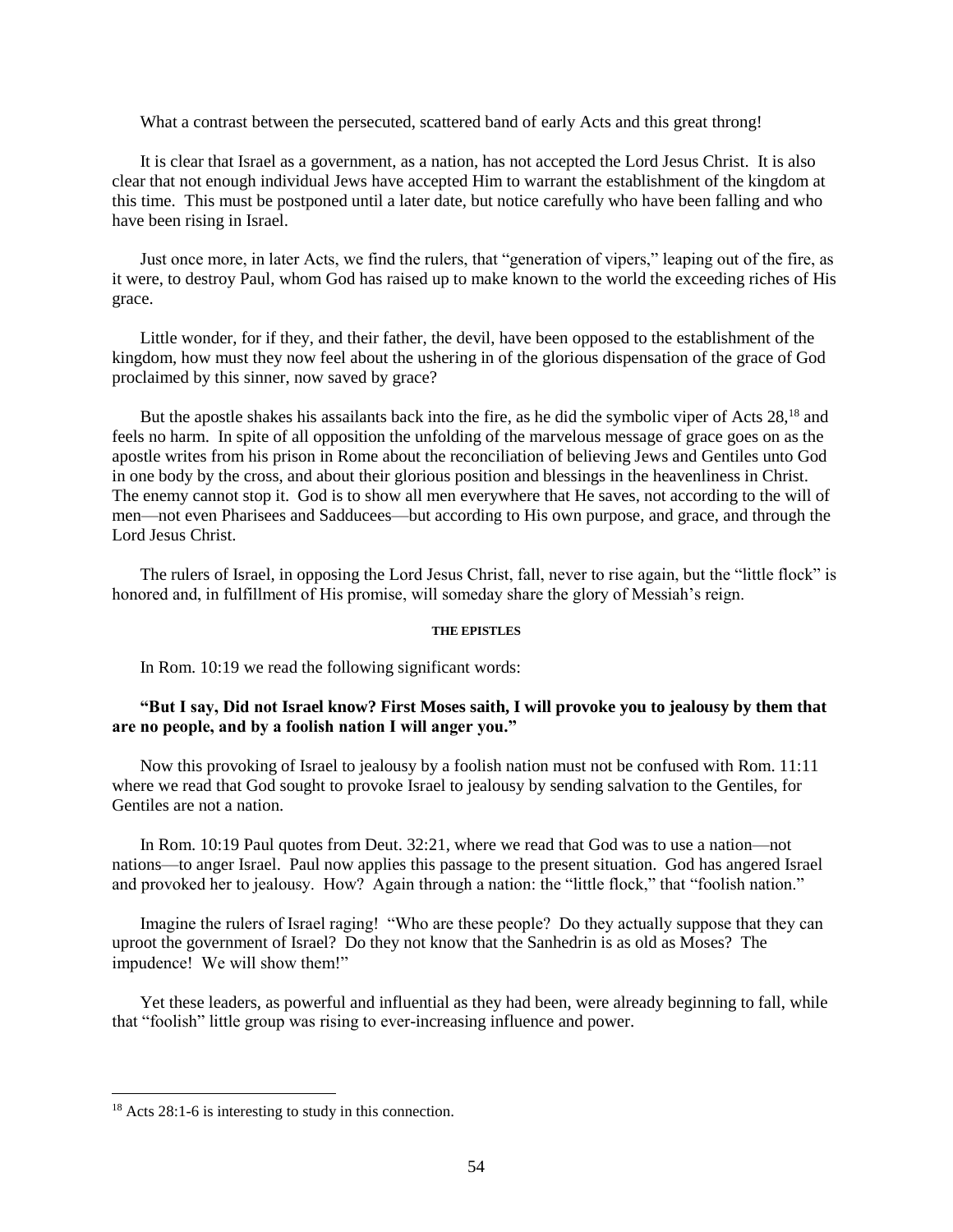This was the nation through which God was now angering Israel and provoking her to jealousy. Members of this nation who were out of Peter's personal reach were later addressed in his letters to the *diaspora*, "the dispersion," where they read:

**"But ye are a chosen generation, a royal priesthood, an holy nation, a peculiar people; that ye should shew forth the praises of Him who hath called you out of darkness into His marvelous light:**

# **"Which in time past were not a people, but are now the people of God: which had not obtained mercy, but now have obtained mercy" (I Pet. 2:9, 10).**

How descriptive! Once "not a people"! Israel's rulers would surely have agreed to that! But God had made a people out of them! In this they foreshadowed the future redeemed Israel, for today God calls Israel *"Lo-ammi"*—*"Not My people"*—but one day *"it shall come to pass, that in the place where it was said unto them, Ye are not My people, there it shall be said unto them, Ye are the sons of the living God"* (Hos. 1:9, 10).

The above passage from Hosea is referred to by Paul in Rom. 9:25, 26 and is also thought by many to refer to the Gentiles because the preceding verse speaks of "us, whom He hath called, not of the Jews only, but also of the Gentiles."

Here, however, the apostle merely *uses* the Old Testament passage to show that God can make those His people who formerly were not His people. It cannot be denied that the passage in Hosea refers to Israel. Furthermore, Paul himself also goes on to say in the next verse (Rom. 9:27): "Esaias also crieth *concerning Israel….*"

Returning now to Rom. 10, it is interesting to note that the chapter closes with four verses, each of which begins with the word "But," and each of which, upon investigation clearly refers to Israel.

The 18th verse begins: *"But, I say, Have they not heard?"* The answer is that since all the world has had a testimony, how can Israel, the custodian of God's Word, plead that she has not heard?

Verse 19 begins: *"But I say, Did not Israel know?"* The answer is that of course she knew. Had not God gone so far as to anger the rulers and provoke them to jealousy by that foolish nation, the little flock?

Verse 20 begins: *"But Esaias is very bold."* Mark well: not very *kind*, but very *bold*. This vitally affects the rest of the verse, which some would again apply to the Gentiles. When he goes on to say: *"I was found of them that sought Me not; I was made manifest unto them that asked not after Me,"* He refers, not to His graciously going to the Gentiles, but to His boldly appearing to the house of Israel, though unwanted, as He did through the apostles and the "little flock." The rest of the passage in Isa. 65:1 bears this out for it closes:

#### **"I said, Behold Me, behold Me, unto a nation that was not called by My name."**

Read thus, Rom. 10:21 naturally brings us to the next and last verse of the chapter:

# **"But to Israel He saith, All day long I have stretched forth My hands unto a disobedient and gainsaying people."**

The phrase *"But unto Israel He saith,"* does not indicate that in the preceding verse He had been speaking of the Gentiles, for Verses 20 and 21 are quoted from the first two verses of Isaiah 65, both which emphatically refer to Israel.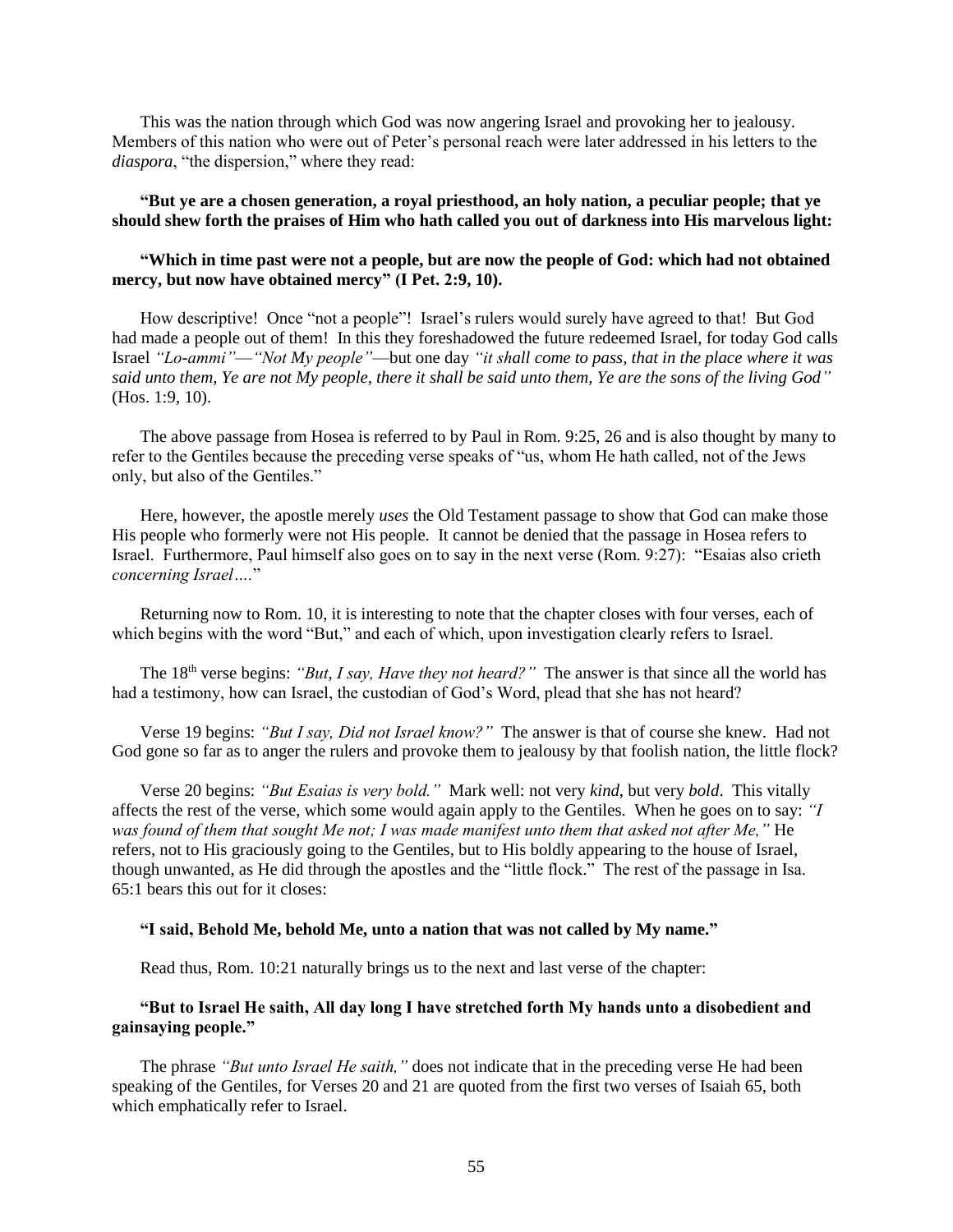The use of the word "but" in all four of the last verses of Romans 10 is for emphasis. Israel's guilt is being pressed home. *"But…Have they not heard?" "But…Did not Israel know?"* Perhaps there is some excuse. If only there were! *"But Esaias is very bold."* He describes how God manifested Himself to Israel even though unwanted, and exclaims:

# **"But to Israel He saith, All day long I have stretched forth My hands unto a disobedient and gainsaying people."**

Israel had been provoked to jealousy first by a nation and then by the nations. Compare Rom. 10:19 with 11:11. The former has to do with prophecy, the latter with the mystery revealed to Paul.

There was no excuse. Israel had "heard" and "knew" but was "disobedient and gainsaying."

The fallen nation will rise again according to prophecy, but not the generation that fell. The position of those in the nation who fell or rose in the struggle over Christ remains unchanged.

There is a great spiritual lesson for us here.

While our Lord walked this earth *"there was a division among the people because of Him"* (John 7:43). Until the end of Acts it was still so. *"Some believed…and some believed not"* (Acts 28:24). Their attitude toward Messiah was a vital matter too, for it determined their destiny (See John 3:35, 36). Some rose, some fell, because of their attitude toward Him.

This has not changed today. He is now the glorified Lord and Savior in heaven, but still today it is our attitude toward Him that fixes our destiny. Some rise because of Him; others fall (See John 1:10-12).

And the lesson does not stop here. It affects God's children too, for we must not forget that Israel and her leaders were God's covenant people. Surely this lesson teaches us that God is no respecter of persons. How He brings the mighty down and exalts those of low degree! This applies even today among God's people. Our Lord is set for the fall and rising up of many in the Church today. True, born again believers can never be *lost*, but they can suffer shameful loss at the judgment seat of Christ when the rewards for service are given out.

All of us who stand in the pulpit today are like Israel's spiritual leaders of old, in a special sense the custodians of God's Word. Let us remember, then, the words of Paul addressed especially to us Gentile believers in I Cor. 3:10, 14, 15:

**"According to the grace of God which is given unto me, as a wise masterbuilder, I have laid the foundation, and another buildeth thereon."**

**"If any man's work abide which he hath built thereupon, he shall receive a reward.**

# **"If any man's work shall be burned, he shall suffer loss: but he himself shall be saved; yet so as by fire."**

Within the professing Church today, as within Israel of old, there is a struggle over Christ. Today the question is: Is He enough or not? Is the believer really complete in Christ, or are certain human works necessary to make him so?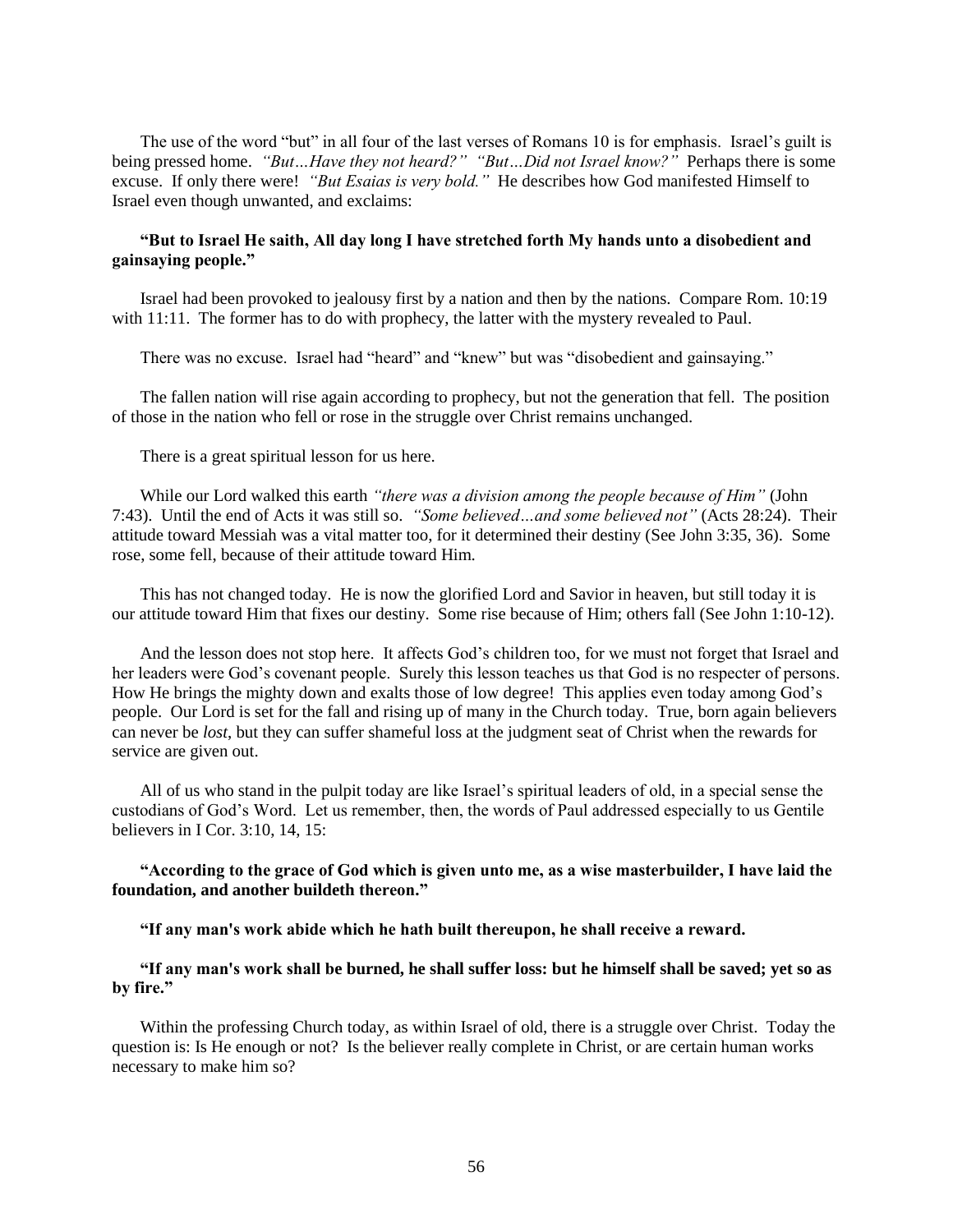In this struggle some will rise; some will fall. Let us be sure we are in the right, for in the battle that rages over the truth the weakest are strong with God on their side, while the strongest are weak without Him.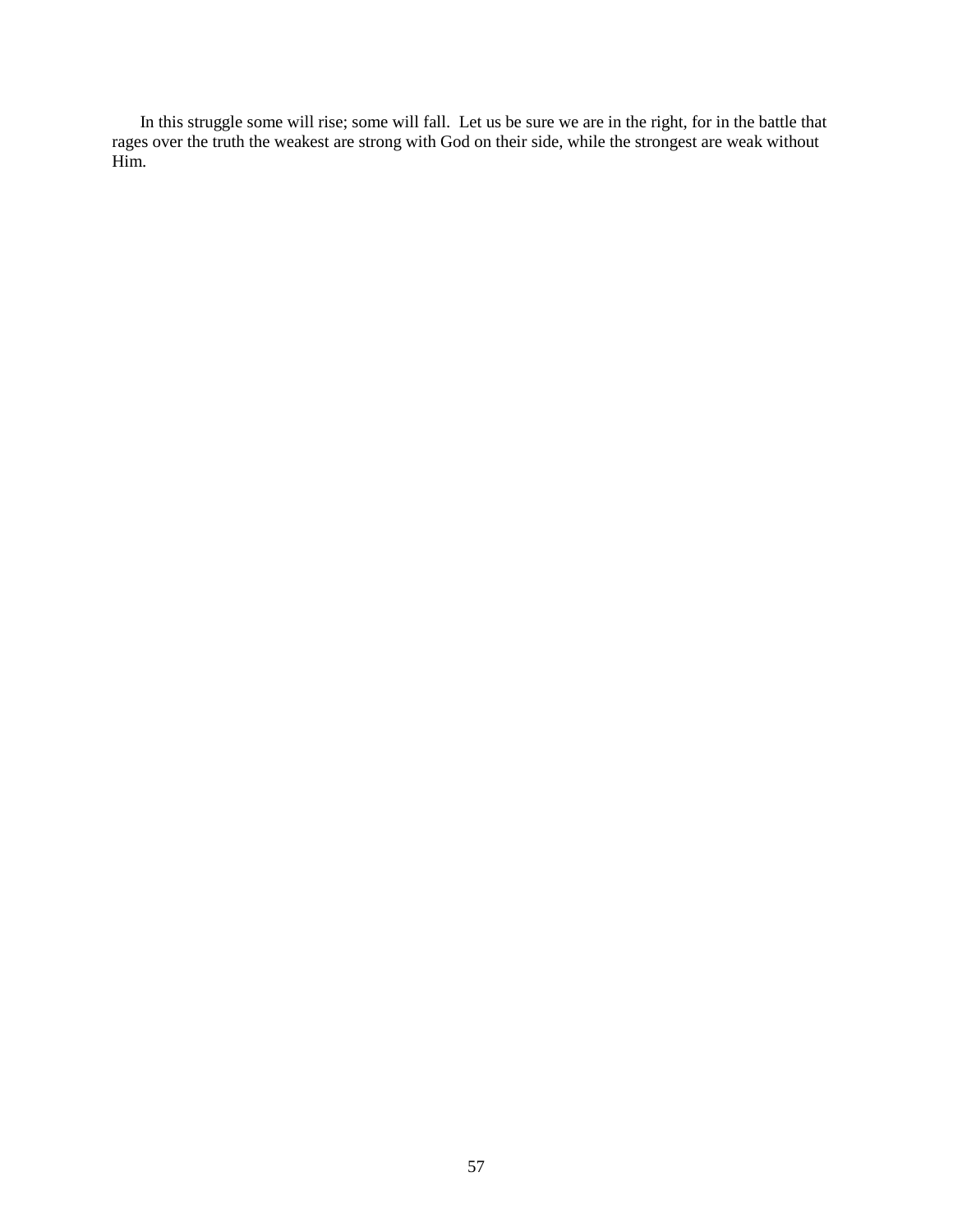# Three Times When the Lord Wouldn't Answer **THE PARADOX OF GRACE**

# **A GENTILE WOMAN IN TROUBLE (Matt. 15:21-28)**

Mark's account of our Lord and the Syrophenician woman describes how Jesus had sought to conceal Himself from the public but "could not be hid" because this woman, whose daughter was being tormented by a demon, had heard of His presence and had sought Him out.

In her distress she cried: "Have mercy on me," but she did not fail to recognize His royal position, addressing Him: "O Lord, thou son of David."

#### **"But He answered her not a word" (Matt. 15:23).**

He who had gone about the cities of Israel helping the oppressed; He who had always been so quick to respond to the appeals of the needy, did not even answer this poor soul. And He could be silent with emphasis! "Not a word" did she receive in response to her cries of distress.

His conduct was an open rebuff. He apparently did not mean to show kindness or even courtesy to this woman.

His disciples may have partly understood His action, for the woman was a Gentile. Nevertheless, interceding for her, they besought Him, saying, "Send her away,<sup>19</sup> for she crieth after us" (Ver. 23).

# **"But He answered and said, I am not sent but unto the lost sheep of the house of Israel" (Ver. 24).**

Mark well, this was said to His disciples, for He still declined to speak to the woman. He was driving home a lesson she had to learn: that she had no claim on Israel's Messiah, no right to expect help from Him. God had given up the Gentiles long ago when, at the tower of Babel, they had made it clear that they did not even wish to retain Him in their knowledge.

# **"And even as they did not like to retain God in their knowledge, God gave them over to a reprobate mind, to do those things which are not convenient."<sup>20</sup> (Rom. 1:28).**

# **"Then came she and worshipped Him, saying, Lord, help me" (Ver. 25).**

The word "worshipped," here, is a strong one in the original. Literally, the woman came and prostrated herself before Him. Falling down at His feet, she begged for His help.

At this pathetic plea the Lord was constrained to address her, but still by no means consented to help her. She must first learn the lesson He had begun to teach—yes, and we must learn it too; this is why this incident is recorded for us in the Scriptures.

<sup>19</sup> From His reply it is evident that they meant that He should grant her request and dispose of her case.

 $\overline{a}$ 

<sup>&</sup>lt;sup>20</sup> Lit., "becoming."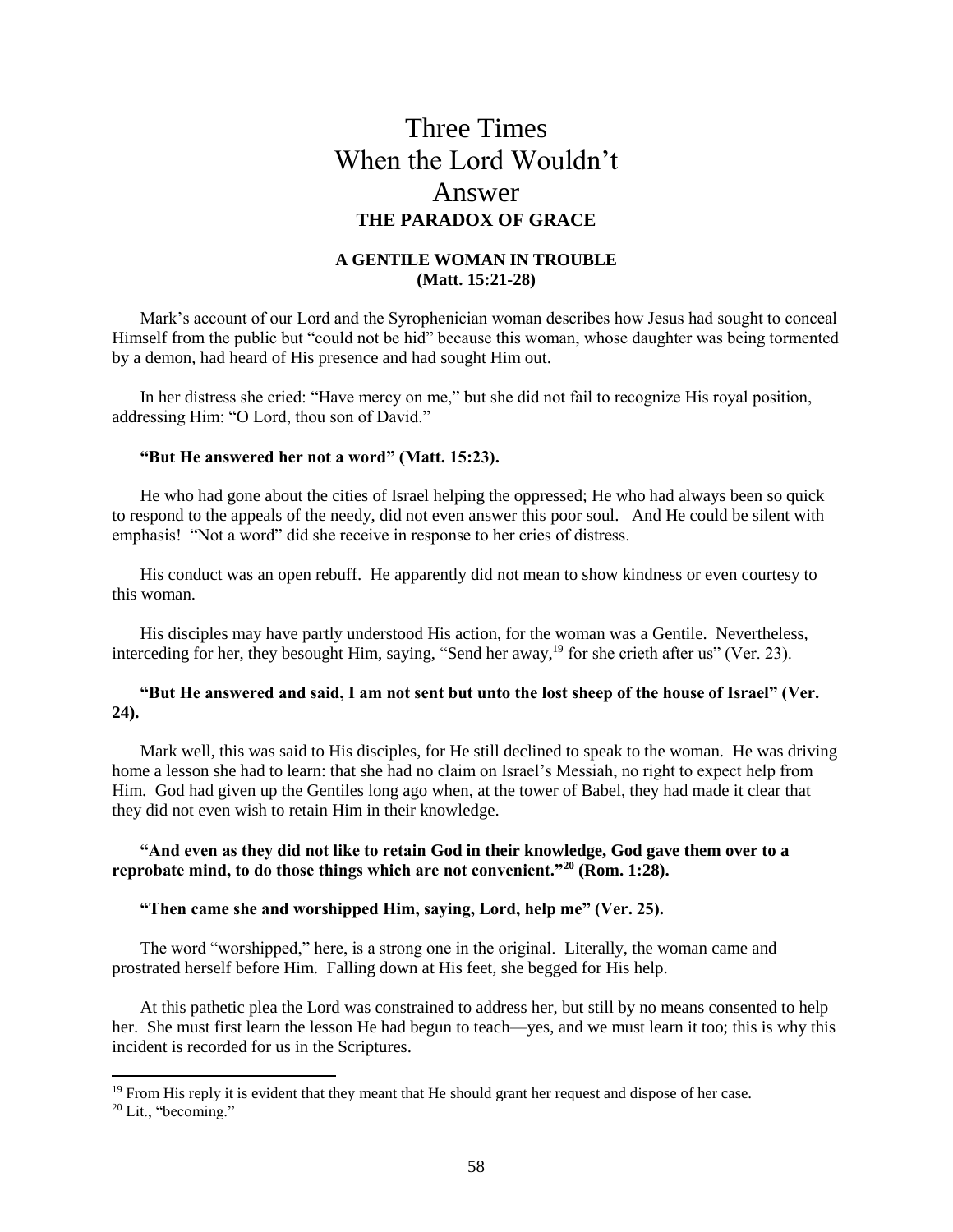# **"Wherefore remember, that ye being in time past Gentiles…were without Christ, being aliens from the commonwealth of Israel, and strangers from the covenants of promise, having no hope, and without God in the world" (Eph. 2:11, 12).**

This is why the Lord seemed so obstinate in His dealings with this Gentile woman. Even now, He addressed her only to point out why He should *not* help her. For the third time we find that negative word "but" used. First she had cried for help, "*but* He answered her not a word." Then His disciples had interceded for her, "*but* He answered and said, I am not sent but unto the lost sheep of the house of Israel." Now she falls at His feet and begs for the help that only He can give: "*But* He answered and said, It is not meet to take the children's bread, and cast it to dogs.

## **"And she said, Truth Lord…" (Ver. 26, 27).**

Ah, she has learned the lesson and has frankly acknowledged her unworthy position. But here her faith shines as she points out that while, indeed, she has no claim on Him, He may, if He will, show mercy<sup>21</sup> to her.

Yes, we too must learn this lesson. As we have seen, the Gentiles are strangers from the covenants of promise (Eph. 2:12). These promises pertain to Israel (Rom. 9:4). Even during the kingdom reign of Christ, when the nations are finally brought to Messiah's feet, it will not be in fulfillment of any promises made to them. It will be in fulfillment of promises made to Israel. This is clearly brought out in Rom. 15:8, 9:

# **"Now I say that Jesus Christ was a minister of the circumcision<sup>22</sup> for the truth of God, to confirm the promises made unto the fathers:**

# **"And that the Gentiles might glorify God for His mercy."**

And so the woman continued pleading:

### **"Truth Lord: yet the dogs eat of the crumbs which fall from their masters' table."**

It should be noticed that our Lord had really used the diminutive for dog, as the original brings out; the equivalent of our word "doggie." This was the first hint of the compassion He had in His heart for her and she was quick to take it up. He had spoken of "casting" the children's food to the little dogs. She, in turn, had acknowledged her place but had argued: Could not the master let a few crumbs "fall" from his bountiful table for the little dogs to enjoy? Did he not have a right to do this?

What a plea! What faith in both His love and power! Think of calling the casting out of a demon "crumbs from the master's table!" She had shown a keener appreciation of Christ's power to bless than could be found anywhere in Israel. How could we expect the story to close in any other way than it does?

# **"Then Jesus answered and said unto her, O woman, great is thy faith: be it unto thee even as thou wilt. And her daughter was made whole from that very hour."**

l

 $21$  The story is told of a woman whose son, a soldier in Napoleon's army, had been condemned to death. As she pleaded with the Emperor to have mercy on her son, the Emperor said: "But he doesn't deserve mercy. This is his second serious offense." "But sire," the woman came back: "it would not *be* mercy if he *deserved* it;" at which Napoleon issued her son's pardon.

<sup>&</sup>lt;sup>22</sup> The Hebrew race.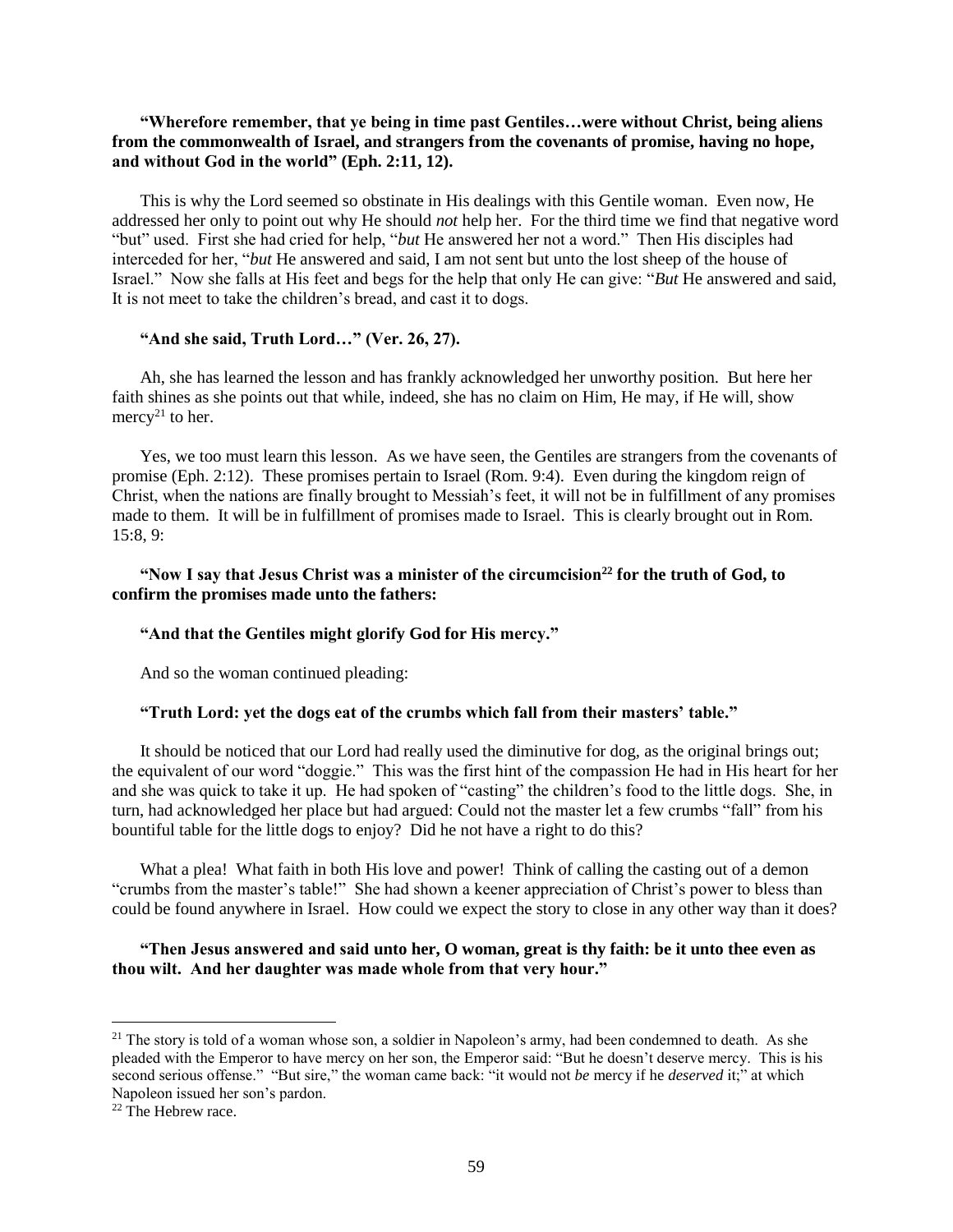#### **A JEWESS IN TROUBLE (John 8:1-11)**

We pass not from the story of the Gentile woman to that of a Jewess, also in trouble, but trouble of a very different kind.

Our Lord had spent the night on the Mount of Olives, His customary place of prayer, and had come, early in the morning, to the temple, where the people gathered to hear Him teach.

The scribes and Pharisees had come early too, but from a very different motive. While the Lord had been on the Mount of Olives, praying, they had been engaged in the most disgraceful business.

# **"And the scribes and Pharisees brought unto Him a woman taken in adultery: and when they had set her in the midst,**

#### **"They say unto Him, Master, this woman was taken in adultery, in the very act" (John 8:3, 4).**

Had they had an honest zeal to "clean up Jerusalem," there might have been some excuse for their conduct. But they had no such lofty motive. They had sought and apprehended this woman, not because they had been so shocked at her conduct or were so zealous for God's holy law. They were out to "get" Him whose holiness had shown up their hypocrisy. And to attain their purpose they had stooped to this. These base characters, really farther from God than the woman they had caught in sin, now "set her in the midst" not mainly to humiliate her, but *Him!* What despicable iniquity the human heart, yes, the religious heart, is capable of!

Having set the woman "in the midst" they proceeded to remind the Lord that Moses had commanded that such should be stoned, demanding: "But what sayest thou?" (Ver. 5).

These men were diabolically clever. They reasoned: He is always talking about forgiving sinners. He says that the publicans and harlots will enter the kingdom of God before us (Matt. 21:31). Now we will force Him either to acknowledge that this woman should be stoned to death or to openly champion immorality by taking the part of a harlot against Moses.

Now this Jewess had a great initial advantage over the Gentile woman of Matthew 15. In Rom. 3:1, 2 we read:

#### **"What advantage then hath the Jew? Or what profit is there of circumcision?**

#### **"Much every way: chiefly, because that unto them were committed the oracles of God."**

It was a great honor to be entrusted with the written Law, the revealed will of God, but it was a great responsibility too; a responsibility which, if violated, would change her positon from one of distinct advantage to one of distinct disadvantage. And this is exactly the situation in which this Jewess found herself.

Indeed, this was why the Law had been given to Israel. The Gentiles had already been proven hopelessly depraved; now God gave the Law to Israel to prove that the Jew was no better—that the sons of Abraham were, after all, the sons of Adam too! Thus that which had elevated her positionally above the Gentiles had brought her down again to the same level. She had broken the Law and it had condemned her.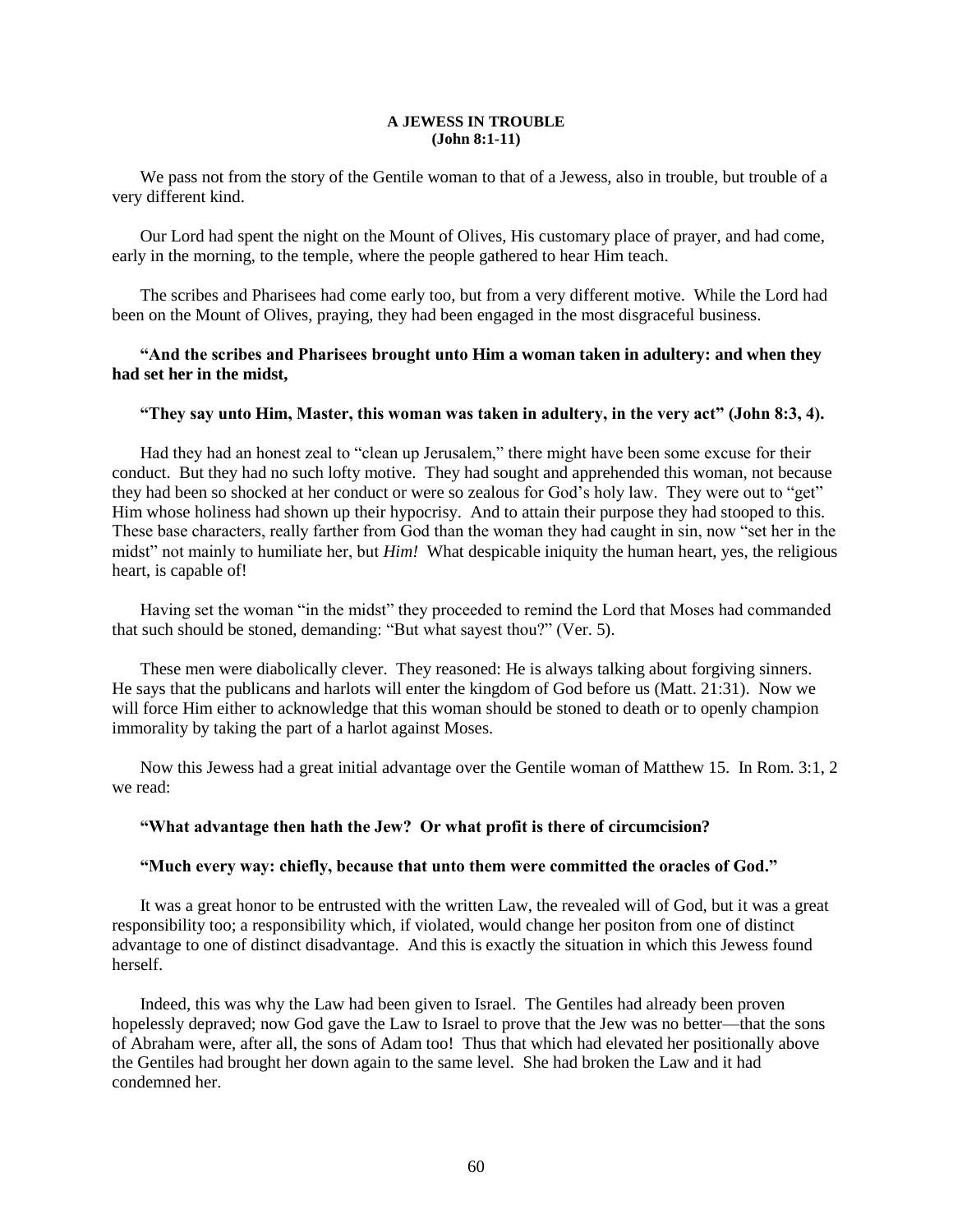#### **"Now we know that what things soever the law saith, it saith to them who are under the law: that every mouth may be stopped, and all the world may become guilty before God" (Rom. 3:19).**

The Law is the great leveler of mankind. No one can boast in its presence.

Thus this Jewess now stood condemned before the holy Son of God. The Gentile woman had earnestly sought access to Christ's presence, but to stand before Him was the very last thing this Jewess would have wished for.

Actually, it was a blessing in disguise for this woman that she had been made so conspicuous. It taught her, in another way, the same lesson which the Syrophenician woman had had to learn: that she too stood without claim before the Son of God, without a right to anything by His condemnation.

But our Lord proposed to teach her accusers this lesson too; these "just persons who needed no repentance" and had boasted again and again that they were the children of Abraham.

Ignoring their demands, He stooped to write on the ground, the woman all the while "standing in the midst." What He wrote we are not told, but the act itself reminds us that the Ten Commandments, too, were written with the finger of God" (Ex. 31:18). But her accusers were not to be ignored and went on demanding that He give His verdict in the matter. "So when they continued asking"—*they got what they asked for!*

# **"He that is without sin<sup>23</sup> among you, let him first cast a stone at her" (Ver. 7).**

#### Amazing reply! Withering rebuke!

 $\overline{a}$ 

Consider it carefully: He had not ignored the Law or taken a sinner's part against Moses. He had not denied that the woman deserved death by stoning. He had simply pointed out that they were in a rather poor position to bring the charge, since their own hands were soiled. Yes, the woman should be stoned *and so should they!* Thus they themselves were caught in the trap they had set for Him.

Having made His reply the Lord stooped down to write on the ground again and let that simple sentence do its work.

# **"And they which heard it, being convicted by their own conscience, went out one by one, beginning at the eldest, even unto the last: and Jesus was left alone, and the woman standing in the midst" (Ver. 9).**

What a combination we have now! A great sinner and a great Savior!

# **"When Jesus had lifted up Himself, and saw none but the woman, He said unto her, Woman, where are those thine accusers? Hath no man condemned thee?**

**"She said, No man, Lord. And Jesus said unto her, Neither do I condemn thee: go, and sin no more" (Vers. 10, 11).**

<sup>&</sup>lt;sup>23</sup> It is suggested that the words "without sin" here do not mean without any sin, but without the sin in question, i.e., "Let him that is free from her sin first cast a stone at her." See Matt. 5:28.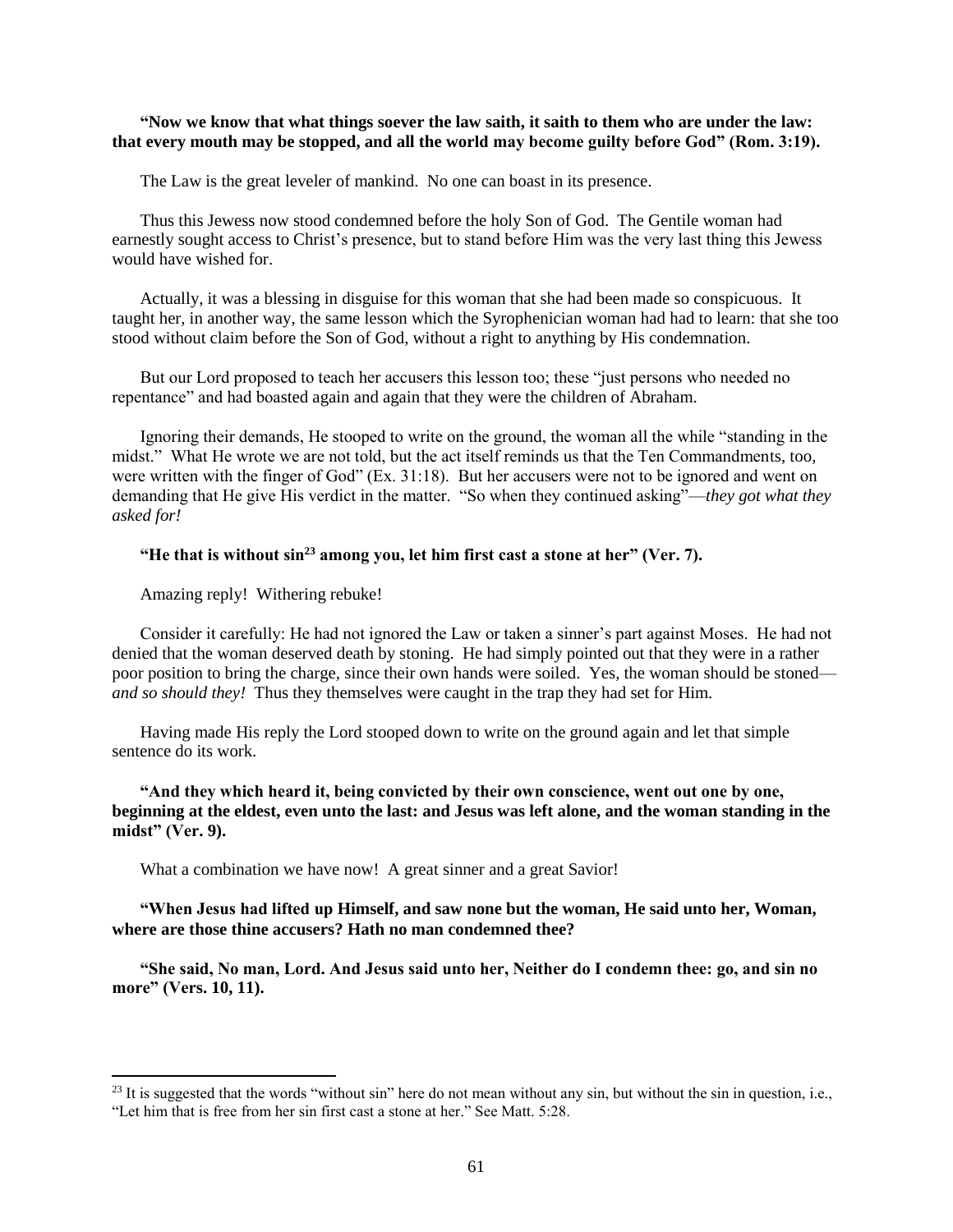What other course would one have expected the Lord to take? The scribes and Pharisees had brought this woman to Christ to judge, but now they were not even there to press the charge. They had left the courtroom in the middle of the trial!

#### **"Neither do I condemn thee; go and sin no more!"**

This was what really mattered. What the scribes and Pharisees said or thought about her really mattered nothing now; *He* had freely forgiven her. And thus she had received help from Christ, not because she belonged to the chosen race for, condemned by the Law, she had forfeited all claim to consideration on this ground. He had helped her, just as He had helped the Gentile woman—in His own sovereign grace.

But the question may well be asked at this point whether this free pardon of a convicted criminal was quite in accord with justice. And to bring the question nearer home: Is God's free forgiveness, yea, justification of sinners who believe on Christ today, quite in accord with justice?

In Deut. 25:1 Moses, in the name of God, strictly charged the judges of Israel:

# **"If there be a controversy between men, and they come unto judgment, that the judges may judge them; then they shall justify the righteous, and condemn the wicked."**

This is basic justice; the premise upon which the execution of law in any land is founded. It is so fundamental that one wonders why it need be stated.

In Job 8:20 we find Bildad the Shuhite saying to Job:

#### **"Behold, God will not cast away a perfect man, neither will He help the evil doers."**

And to this Job answered:

### **"I know it is so for a truth" (Job 9:2).**

In Prov. 17:15 God tells us how He feels about those who violate this very foundation of justice:

#### **"He that justifieth the wicked, and he that condemneth the just, even they both are abominations to the Lord."**

This is why all the sinner's turning over of new leaves, all his good works and religious performances, all his penances and tears and prayers fail to make him acceptable in the sight of God.

But what is this we find as we examine the rest of the record? Did not God condemn the righteous in the case of Christ? Is it not true that God allowed Him to die in shame and disgrace on Calvary's cross for sins He had never committed? Do we not read that "it pleased the Lord to bruise Him" and that "He hath put Him to grief"? (Isa. 53:10). Is it not written that "[God] hath made Him to be sin"? (II Cor. 5:21).

And, what is more, does not God Himself justify the wicked every day and even offer them free forgiveness and righteousness, no matter how guilty? Do we not read in Rom. 4:5.

# **"But to him that worketh not, but believeth on HIM THAT JUSTIFIETH THE UNGODLY, his faith is counted for righteousness."**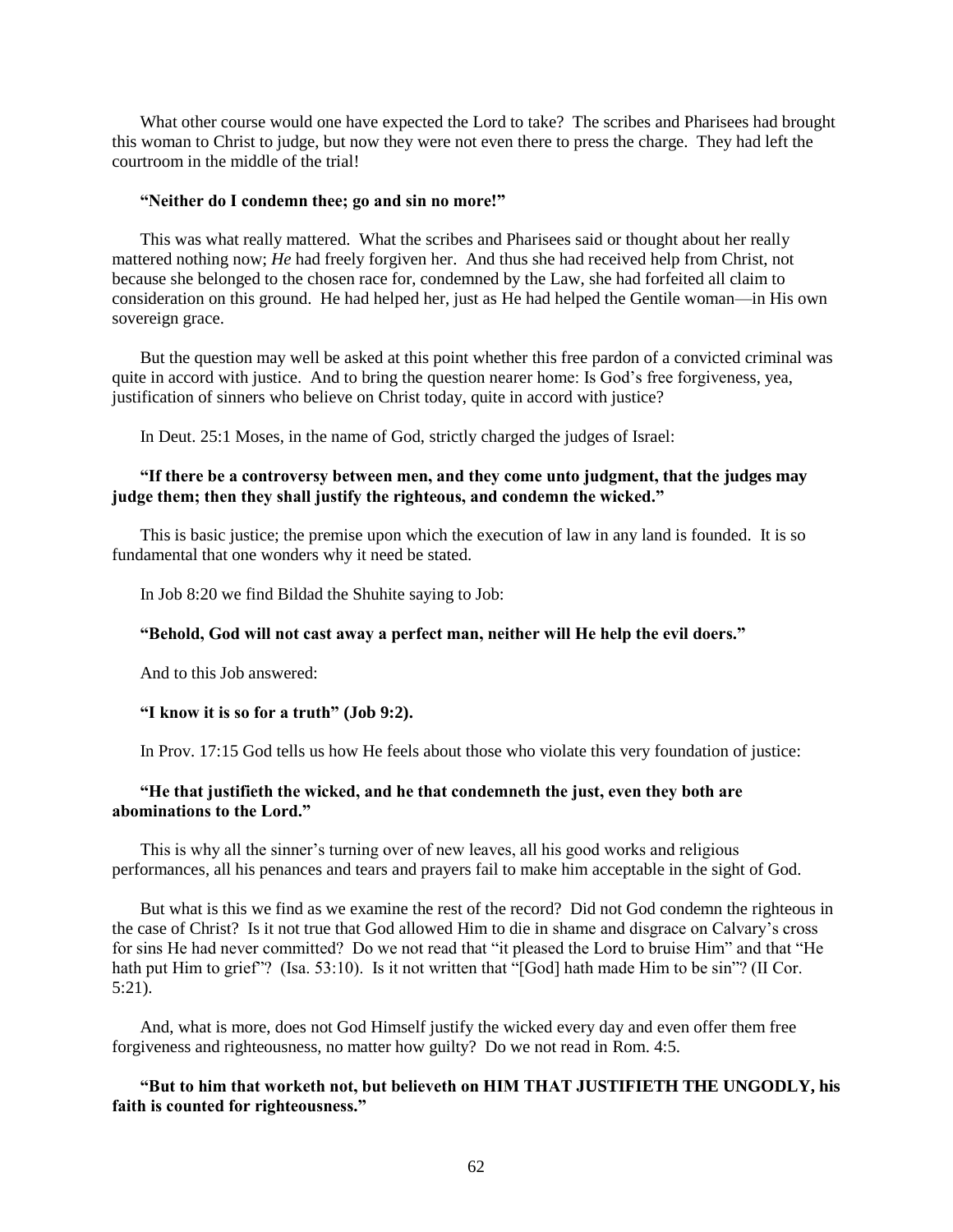How can God do this without violating the basic rules of justice?

This question brings us to still another occasion on which our Lord declined to answer. And here we will find *why* He could help both the Gentile and the Jewess and why, even today, He can justify "him which believeth in Jesus" and still maintain perfect justice.

#### **THE SON OF GOD BEFORE HIS ACCUSERS (Matt. 26:62, 63; 27:12-14)**

This time it is the Lord Himself who is in trouble. He stands on trial for His life before the representatives of Hebrew and Roman Law. Think of it! *They* sitting in judgment upon *Him*!

First He stands before Caiaphas, the Jew, charged with all sorts of crimes.

#### **"And the high priest arose, and said unto Him, Answerest thou nothing? What is it which these witness against thee?**

#### **"But Jesus held His peace…" (Matt. 26:62, 63).**

Next He stood before Pilate, the Gentile, while the multitude, particularly Israel's rulers, clamored for His death.

#### **"And when He was accused of the chief priests and elders, He answered nothing.**

**"Then said Pilate unto Him, Hearest thou not how many things they witness against thee?**

# **"And He answered him to never a word; insomuch that the governor marvelled greatly" (Matt. 27:12-14).**

But why did He not answer? Why did He stand there speechless, taking the blame for sins He had not committed? Picturing the scene, one feels like crying: Lord, answer for Thyself! Tell them the truth! Expose the wickedness of these contemptible creatures!

Surely the Lord could have given a thousand answers and have tied His accusers up in knots. Knowing all about them, as He did, He could have uncovered evidence which would have sent them fleeing from the scene.

Why did He not do so? Because He had come into the world especially to die for man's sin. As He had taken His place *with* sinners at His baptism by John (Matt. 3:5, 6, 13-15) so now He was to take the place *of* sinners in condemnation and death.

Some have wondered why Isaiah pictures Him as a sheep before His shearers, dumb and opening not His mouth when, as a matter of fact, He said many important things at His trials. The answer is that *when accused* He held His peace and took the blame. Indeed, had all the sinners of all ages been there and accused Him of their sins He would not have said one word in self-defense. Yes, and had you and I been there, charging Him with *our* sins, seeking to place the blame for our sins upon Him, He would still have remained speechless—so infinite was His love for us; so deep His determination to bear our judgment for us. See Him standing there! Yes, He is guilty; not in Himself but *as our representative*, for He stands there, not merely for us, but *as* us, taking the full responsibility for our sins. Thus God can dispense grace to sinners because he executed judgment upon sin at Calvary.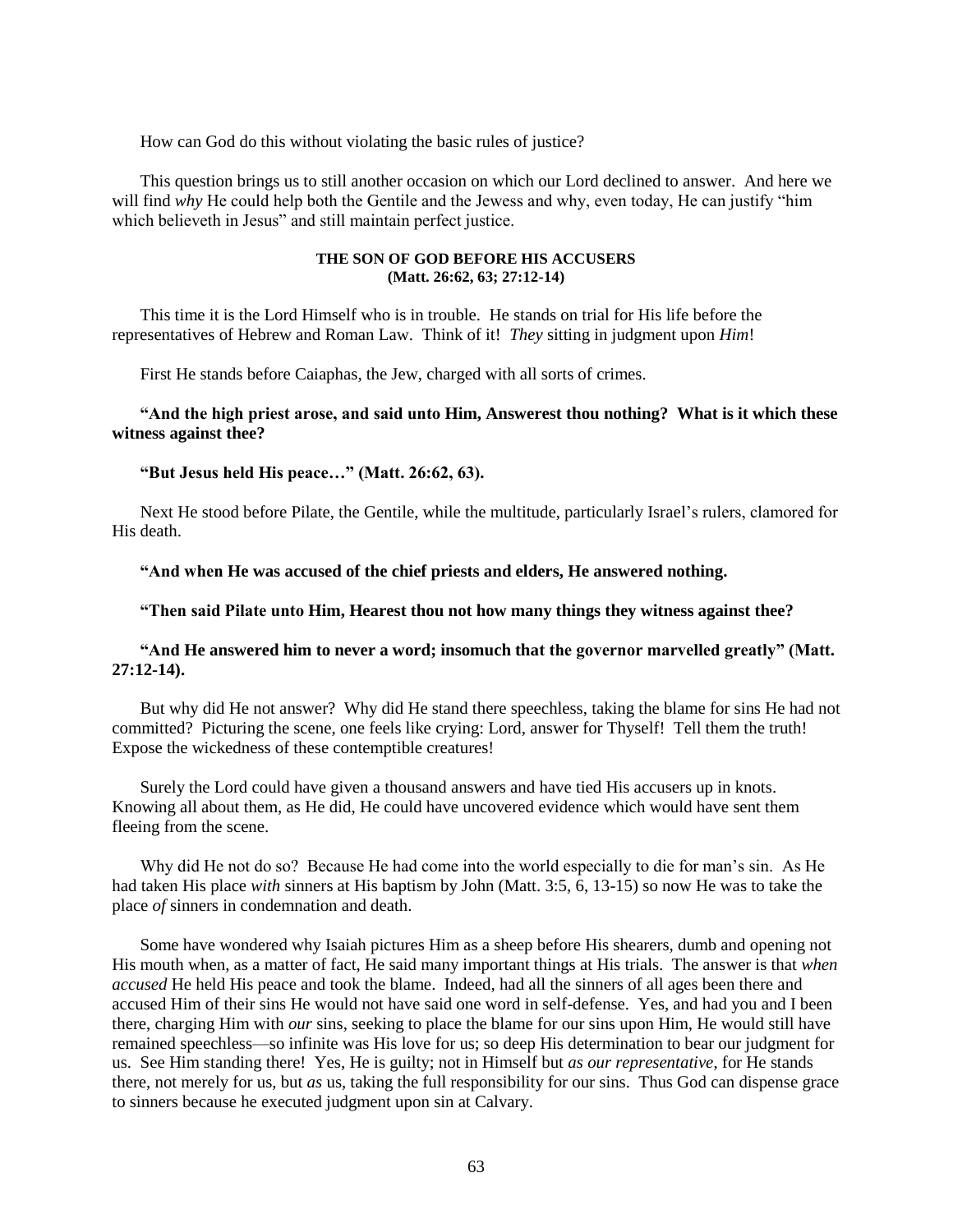Neither the Syrophenician woman nor the fallen Jewess understood all this, of course, for it had not yet taken place. Indeed, God's great purpose in Calvary was to be "testified in due time" *through the Apostle Paul*, some years after the crucifixion (I Tim. 2:4-7). Nevertheless it was the basis on which He could justly help both women and it is the basis on which He has ever justified sinners, whether Jews or Gentiles.

Unsaved friend, will you call upon God to save you for Jesus' sake?

He is ready to save you, but *you must call*. Will you do it now?

**"Therefore by the deeds of the law there shall no flesh be justified in His sight; for by the law is the knowledge of sin.**

**"But now the righteousness of God without the law is manifested, being witnessed by the law and the prophets:**

**"Even the righteousness of God which is by faith of Jesus Christ unto all and upon all them that believe…**

**"Being justified freely by His grace through the redemption that is in Christ Jesus:**

**"Whom God hath set forth to be a propitiation through faith in His blood, to declare His righteousness for the remission of sins that are past, <sup>24</sup> through the forbearance of God;** 

**"To declare, I say, at this time His righteousness: that He might be just, and the justifier of him which believeth in Jesus.**

**"Where is boasting then? It is excluded…" (Rom. 3:20-27).**

 $\overline{a}$ 

Hallelujah! The Law brings Jew and Gentile down to the same level and grace accepts them there!

**"…for there is no difference: for all have sinned and come short of the glory of God" (Rom. 3:22, 23).**

**"…there is no difference between the Jew and the Greek: for the same Lord over all is rich unto all that call upon Him" (Rom. 10:12).**

<sup>24</sup> Cf. "But now" (Ver. 22) and "at this time" (Ver. 26). We *now* know how God could justly forgive "the transgressions that were under the first testament" (Heb. 9:15).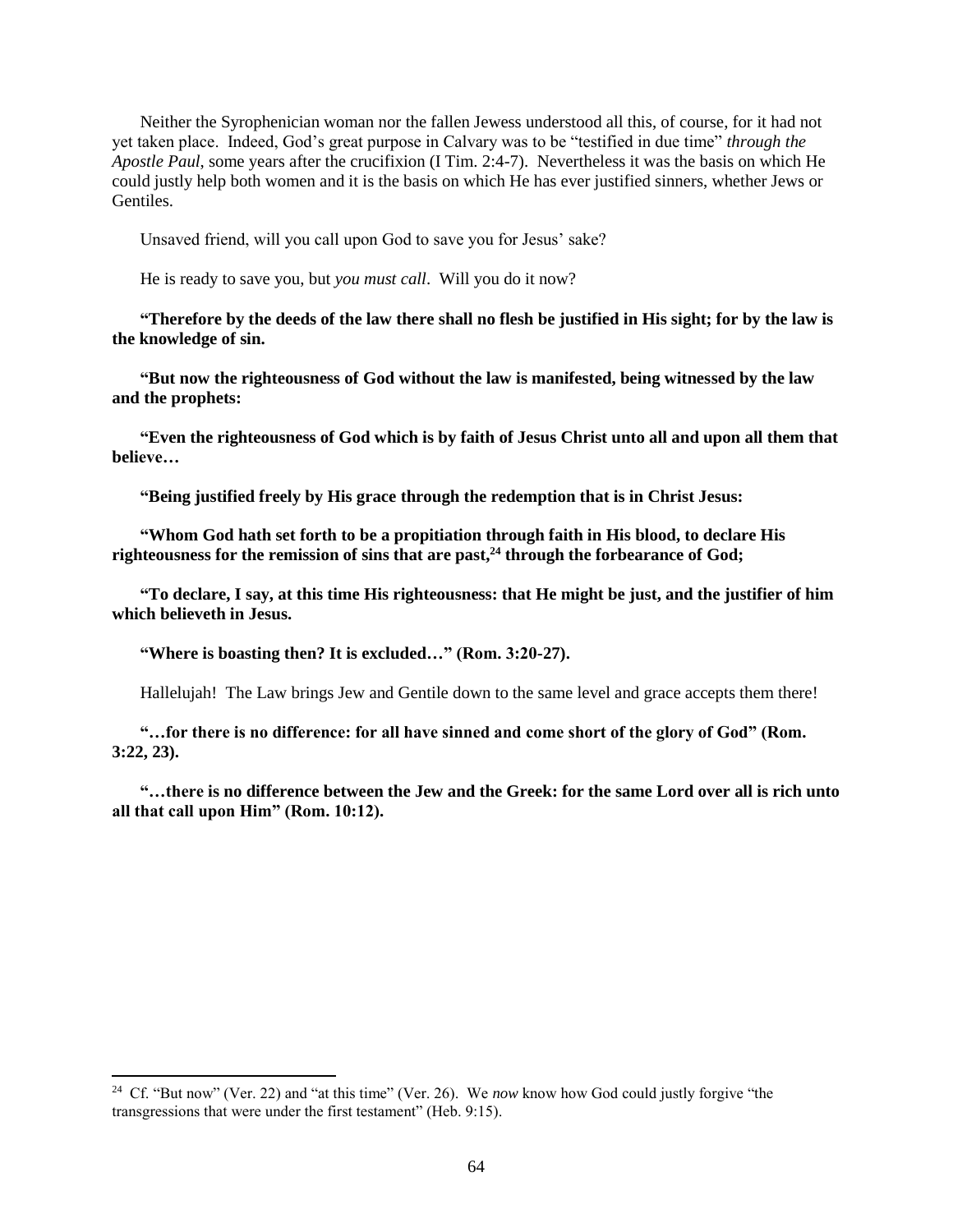# I Heard A Voice **HOW SALVATION WENT TO THE GENTILES**

#### **A STATEMENT BY PETER II Peter 1:16-18**

**"For we have not followed cunningly devised fables, when we made known unto you the power and coming of our Lord Jesus Christ, but were eyewitnesses of His majesty. For He received from God the Father honor and glory, when there came such a voice to Him from the excellent glory, This is My beloved Son, in whom I am well pleased. And this voice…we heard, when we were with Him in the holy mount."**

#### **A STATEMENT BY PAUL Acts 22:7, 14, 15**

**"And I fell unto the ground, and heard a voice saying unto me, Saul, Saul, why persecutest thou me?"**

**"And he [Ananias] said, The God of our fathers hath chosen thee, that thou shouldest know His will, and see that Just One, and shouldest hear the voice of His mouth. For thou shalt be His witness unto all men of what thou hast seen and heard."**

Both Peter and Paul saw the Lord in glory. Both heard voices from heaven. Both were sent to be witnesses of the things which they had seen and heard (Acts 4:20; 22:15), yet there was a distinct difference in the circumstances and the significance of their experiences.

Peter saw the Lord in His glory *on earth*. Paul saw Him in His glory *in heaven*.

Peter saw Him in *His kingdom glory*. Paul saw Him in *the glory of His grace*, at the Father's right hand.

The voice Peter heard had the *acceptance* of Christ in view. ("Hear ye Him" Matt. 17:5). The voice Paul heard had the *rejection* of Christ in view. ("Why persecutest thou Me?" Acts 9:4).

Peter's experience was a demonstration of *"the power and coming"* of Christ (II Pet. 1:16). Paul's was a demonstration of the grace that caused Him to *delay His coming* (II Pet. 3:9, 15).

Peter's experience harmonized with *his kingdom ministry*. Paul's harmonized with his ministry as *the apostle of the grace of God*.

#### **PETER ON THE MOUNTAIN TOP**

In Matt. 4:17 we read: "From that time Jesus began to preach, and to say, *Repent: for the kingdom of heaven is at hand,*" and the tenth chapter tells us how He sent the twelve forth with the same message.

How was the message received? See what happened some time later:

**Matt. 16:21: "From that time forth began Jesus to show unto His disciples, how that He must go unto Jerusalem, and suffer many things of the elders and chief priests and scribes, and be killed, and be raised again the third day."**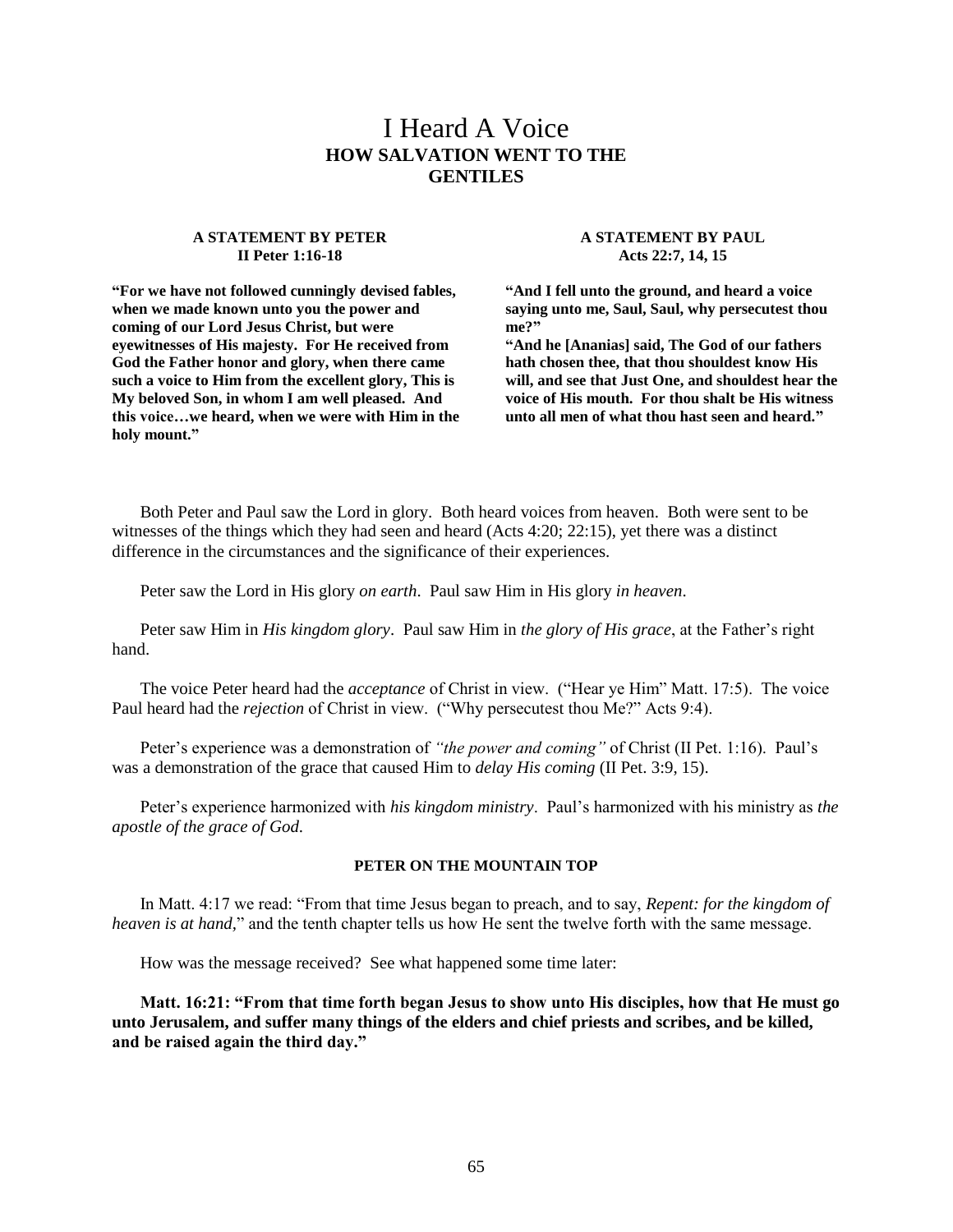Imagine the apostles' feelings now! Already they were discouraged over the negative response to their proclamation of the kingdom and now that the opposition of the rulers had become more acute the Lord had begun to talk about being killed.

What about His kingdom claims? True, He claimed He would rise again the third day, but that seemed too much to believe. Luke 18:34 tells us in three different ways that they could not take all this in. All they could see was His present rejection and the possibility of the collapse of their kingdom hopes. Notice Peter's reaction: *"Then Peter took Him, and began to rebuke Him, saying, Be it far from Thee, Lord: this shall not be unto Thee"* (Matt. 16:22).

Undoubtedly this attitude of doubt and fear was one great reason for the transfiguration of our Lord.

While telling them of His approaching death, the Lord was nevertheless to give them firm assurance that His promise would be fulfilled, for the very next chapter opens with the statement:

# **"And after six days Jesus taketh Peter, James, and John his brother, and bringeth them up into an high mountain apart, and was transfigured before them: and His face did shine as the sun, and His raiment was white as the light" (Matt. 17:1, 2).**

That day they became "eyewitnesses of His majesty" and heard the voice of God Himself confirming what they saw.

How they needed this just before the cross! Now, no matter what might happen, they at least had no reason to doubt that Christ would eventually reign in glory.

#### **SAUL ON THE ROAD TO DAMASCUS**

Strange to say, Peter and the rest of the apostles were unable to convince the nation that the resurrected Jesus was the Christ. The opposition of the government against their message became even more bitter than it had been before the cross, until finally "the blood of…Stephen was shed" and then more blood, and more and more.

This is where we first read of Saul of Tarsus, for it was he who inspired and led the "great persecution" against the Pentecostal believers.

Concerning the awful murder of Stephen we read: "And Saul was consenting unto his death," and in the same verse: *"And at that time there was [arose] a great persecution against the church which was at Jerusalem…"* (Acts 8:1).

That Saul was the chief persecutor there can be no doubt. In the Scripture record of the persecution he is placed in the foreground. Acts 8:3 says: *"As for Saul, he made havock of the Church…,"* and the next chapter finds him *"yet breathing out threatenings and slaughter against the disciples of the Lord."* The Damascus believers spoke of him as *"he that destroyed them which called on this name…"* (Acts 9:21). Paul himself said, years later: *"I persecuted this way unto the death, binding and delivering into prisons both men and women"* (Acts 22:4), *"and many of the saints did I shut up in prison…and when they were put to death, I gave my voice [vote] against them. And I punished them oft in every synagogue, and compelled them to blaspheme; and being exceedingly mad against them, I persecuted them even unto strange cities"* (Acts 26:10, 11). To the Galatians he wrote: *"Beyond measure I persecuted the Church of God and wasted it"* (Gal. 1:13).<sup>25</sup>

 $\overline{\phantom{a}}$ 

<sup>25</sup> See the author's booklet, *Saul, the Sinner and Paul, the Boaster*.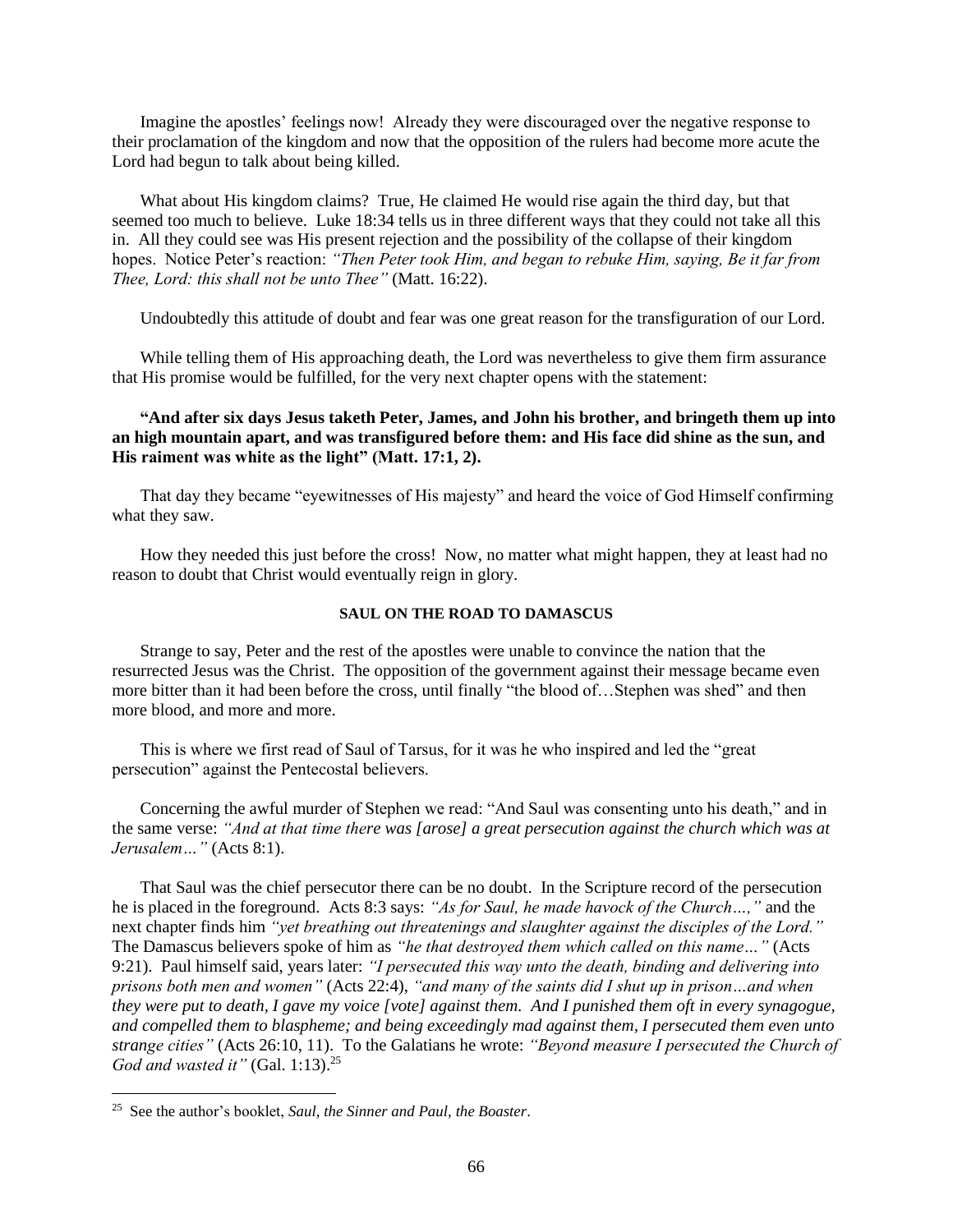Saul of Tarsus was unquestionably the representative of Israel's spirit of rebellion against Messiah, but on the road to Damascus, when the persecution was at its height, the rejected Lord Himself intervened, and Saul, like Peter, saw the Lord and heard a voice from heaven.

But how different were the circumstances!

Peter, as the Lord's apostle, had seen and heard that Jesus was indeed the Christ, but Saul had been Peter's bitterest enemy for proclaiming that fact. Peter was the leader of the Pentecostal Church. Paul was the leader of the persecution against the Church.

There are two things to notice particularly about the voice which Saul heard from heaven.

First, it should be noticed that the Lord's rejection by Israel was now assumed. Before the stoning of Stephen and the conversion of Saul, it had been assumed that Israel would repent and accept Messiah (Acts 1:6-8; 2:14-21, 36-41; 3:19-21; 4:32-35), but now, with Israel waging a great persecution against the Church, and with Saul of Tarsus making havock of the Church, the rejected Lord calls from heaven: *"Why persecutest thou Me?"* After that the kingdom was never again offered to Israel as far as the record of Scripture is concerned.

Secondly, we should notice that while the Lord considers Saul His enemy, yet He deals with him in matchless grace, for instead of judging him, He *saves* him!

All this is deeply significant, for since Israel had turned to be God's enemy, God was now to conclude them, along with the Gentiles, in unbelief, *"that He might have mercy upon all"!* (Rom. 11:32).

Looking back, years later, Paul wrote of himself as one "who was before a blasphemer, and a persecutor, and injurious," but he goes on to say that *"the grace of our Lord was exceeding abundant,"* adding: *"This is a faithful saying, and worthy of all acceptation, that Christ Jesus came into the world to save sinners, of whom I am chief."* But now notice most carefully the next verse:

# **"Howbeit, for this cause I obtained mercy, that in me first Jesus Christ might shew forth all longsuffering, for a pattern to them which should hereafter believe on Him to life everlasting" (I Tim. 1:16).**

It is difficult to understand how anyone can read this portion of Scripture without realizing that God began something new with the conversion of Saul. Rather than judge Israel and the world immediately, God demonstrated "the exceeding riches of His grace" in the salvation of Saul, and so ushered in the dispensation of grace in which we now live.

#### **THE SUFFERINGS AND THE GLORY**

In Matt. 19:28 our Lord had specifically promised that the twelve were to occupy twelve thrones with Him in His kingdom, and what Peter saw and heard "in the holy mount" concerned the glory which he himself was to share with Christ at His coming.

What *Paul* saw and heard, however, concerned the Lord's *rejection*, as well as his own. The rejected Lord said to Saul: *"Why persecutest thou Me?"* and He said to Ananias, concerning Saul: *"I will show him how great things he must suffer for My name's sake"* (Acts 9:16). Christ was to be rejected still, but Paul, the sinner saved by grace, was to bear the sufferings of His rejection.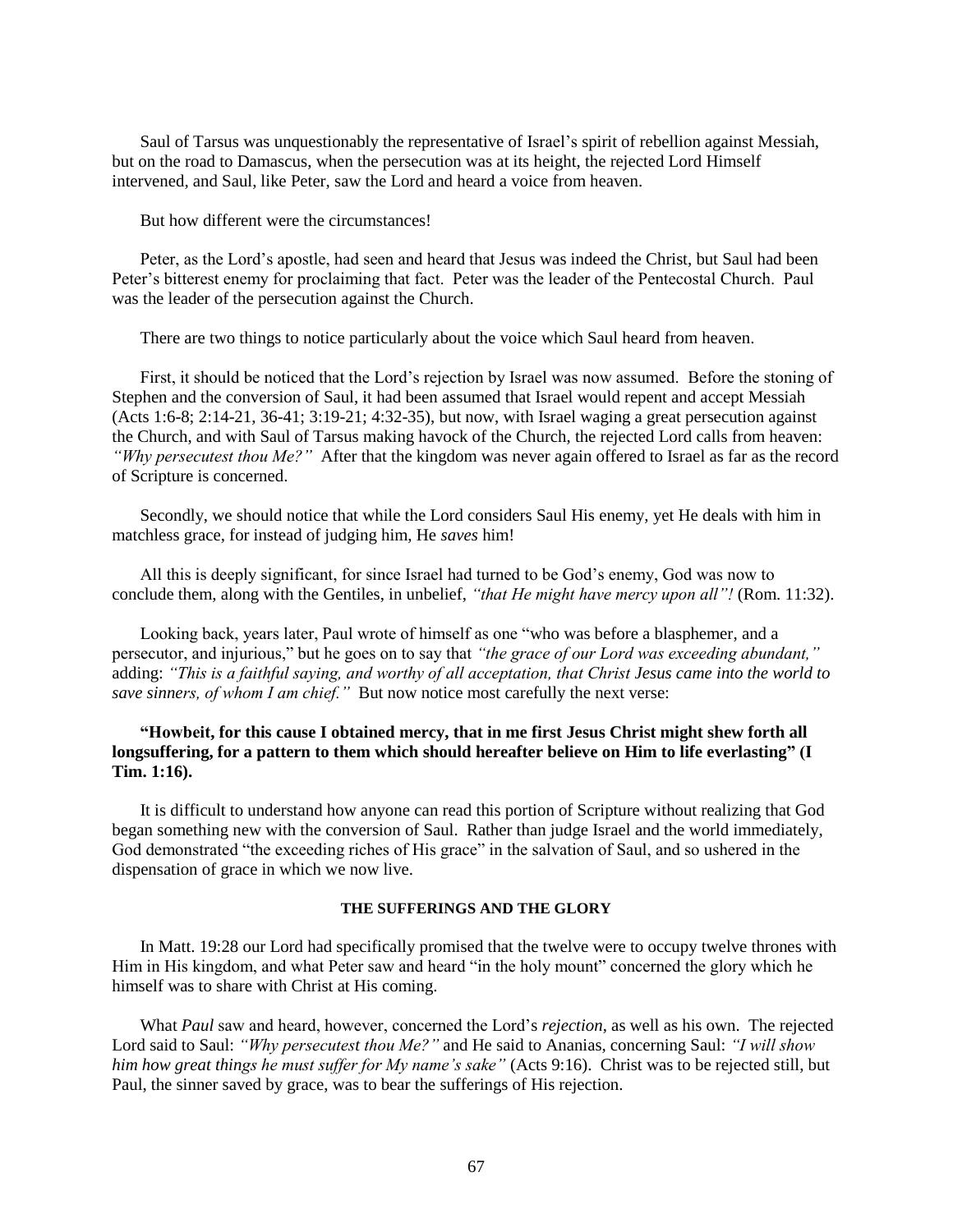In Col. 1:24 the apostle says: *"[I] now rejoice in my sufferings for you, and fill up that which is behind [still remains] of the afflictions of Christ in my flesh for His body's sake, which is the Church."*

Now, in what sense did Paul fill up that which remained of the afflictions of Christ? Surely he could add nothing to the finished work of salvation. The point is, that though Christ's vicarious suffering for sin was over, He was still rejected and in grace chose to remain so rather than judge His enemies immediately. So, putting off "the day of His wrath," He saved Saul, His chief enemy. Saul, the persecutor now became Paul the persecuted. He himself was now suffering Christ's rejection.

Someone asks: "But did not the twelve suffer for Christ too?" Yes, but always in the hope that Israel would yet accept Him. When Paul, rather than Peter, takes the place of prominence in the Book of Acts, it is because Israel's rejection of Christ is now recognized as final. This does not mean, of course, that God immediately closed His dealings with Israel as a nation. This does not take place until the sentence of Acts 28:28 is pronounced.

Paul preached Christ in a Christ-rejecting world and suffered for it. In Phil. 3:17 he says: *"Brethren, be followers together of me…."* Paul was chosen of God to fill up that which remained of the afflictions of Christ, for His Body's sake, and we are to be his followers in bearing "the reproach of Christ."

Christ is still rejected, but who bears the sufferings of His rejection? His people on earth! We are in a world at enmity with God and His Son and we stand before men as the representatives of Jesus Christ. We cry: "*We are ambassadors for Christ…we pray you in Christ's stead, be ye reconciled to God. For He hath made Him to be sin for us, who knew no sin; that we might be made the righteousness of God in Him*" (II Cor. 5:20, 21).

Like Paul, we plead with men and say: "Christ is not here; you did not want Him, but we are here in His stead to tell you that he loves you and died for you that you might be reconciled to God." Israel and the Gentiles have both been alienated from God, but we are here as ambassadors in a foreign land pleading with enemy aliens to be reconciled to God through Christ.

Christ died in our place at Calvary and we should consider it a privilege to stand before men in His place, no matter how great the suffering involved. Paul said: "[I] now *rejoice* in my sufferings for you…" (Col. 1:24). He called it *"the fellowship of His sufferings"* (Phil. 3:10) and wrote to Philippians:

**"For unto you it is given in the behalf of Christ, not only to believe on Him, but also to suffer for His sake" (Phil. 1:29).**

#### **TWO MORE VOICES**

We are loathe to close this study without pointing out that both Peter and Paul also heard voices from heaven while in trances.

Interestingly enough, it was Paul's experience, this time, which concerned the Jews and Peter's which concerned the Gentiles! But again we shall see that perfect harmony of the Scriptures in the unfolding of God's purposes.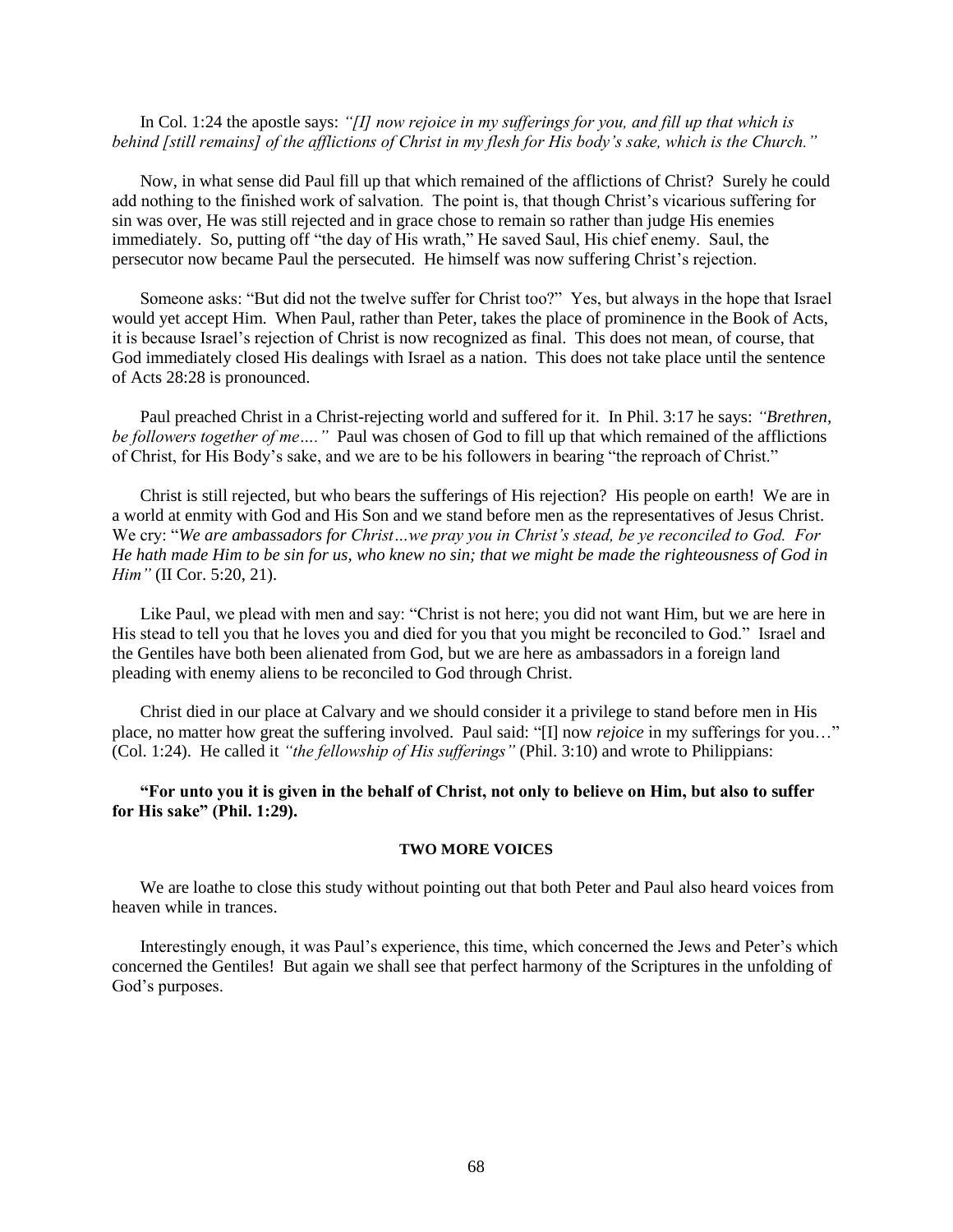#### **PETER AT JOPPA Acts 10:9-16**

**"On the morrow…Peter went up upon the housetop to pray, about the sixth hour.**

**"And he became very hungry, and would have eaten: but while they made ready, he fell into a trance, and saw heaven opened, and a certain vessel descending unto him, as it had been a great sheet knit at the four corners, and let down to the earth: Wherein were all manner of fourfooted beasts of the earth, and wild beasts, and creeping things, and fowls of the air. "And there came a voice to him, Rise, Peter; kill, and eat. But Peter said, Not so, Lord; for I have never eaten any thing that is common or unclean. And the voice spake unto him again the second time, What God hath cleansed, that call not thou common. "This was done thrice: and the vessel was received up again into heaven."**

#### **PAUL AT JERUSALEM Acts 22:17-21**

**"And it came to pass, that, when I was come again to Jerusalem, even while I prayed in the temple, I was in a trance; and saw Him [Christ] saying unto me, Make haste, and get thee quickly out of Jerusalem: for they will not receive thy testimony concerning Me.**

**"And I said, Lord, they know that I imprisoned and beat in every synagogue them that believed on Thee: And when the blood of Thy martyr Stephen was shed, I also was standing by, and consenting unto his death, and kept the raiment of them that slew him.**

**"And He said unto me, Depart: for I will send thee far hence unto the Gentiles."**

Here again, Peter and Paul both heard voices, but each this time while in a trance, and each while engaged in prayer.

Peter's experience concerned God's purpose to *go to the Gentiles*. Paul's concerned God's purpose to *turn from the Jews*. Both talked back to God.

Peter, in his abhorance of the unclean, objected that he had never eaten anything common or unclean. Paul in his eagerness to stay at Jerusalem and win his kinsmen according to the flesh, argued that they all knew that he had imprisoned and beaten the believers and had even had a part in the stoning of Stephen.

In each case, however, the Lord insisted on carrying out His purpose. To Peter He said: *"What God hath cleansed, that call not thou common,"* and bade him to go to the Gentiles *"nothing doubting."* To Paul He replied: *"Depart: for I will send thee far hence unto the Gentiles."*

We are quite aware of the fact that Peter did not proclaim the mystery of God's purpose of grace to these Gentiles. He did not even know it. He did not even know why God was sending him, and merely explained to his critics: *"What was I, that I could withstand God?"*

Nevertheless Peter's commission was one of the first steps in the unfolding of the mystery of God's plan to bless the nations in spite of Israel's rejection of Christ.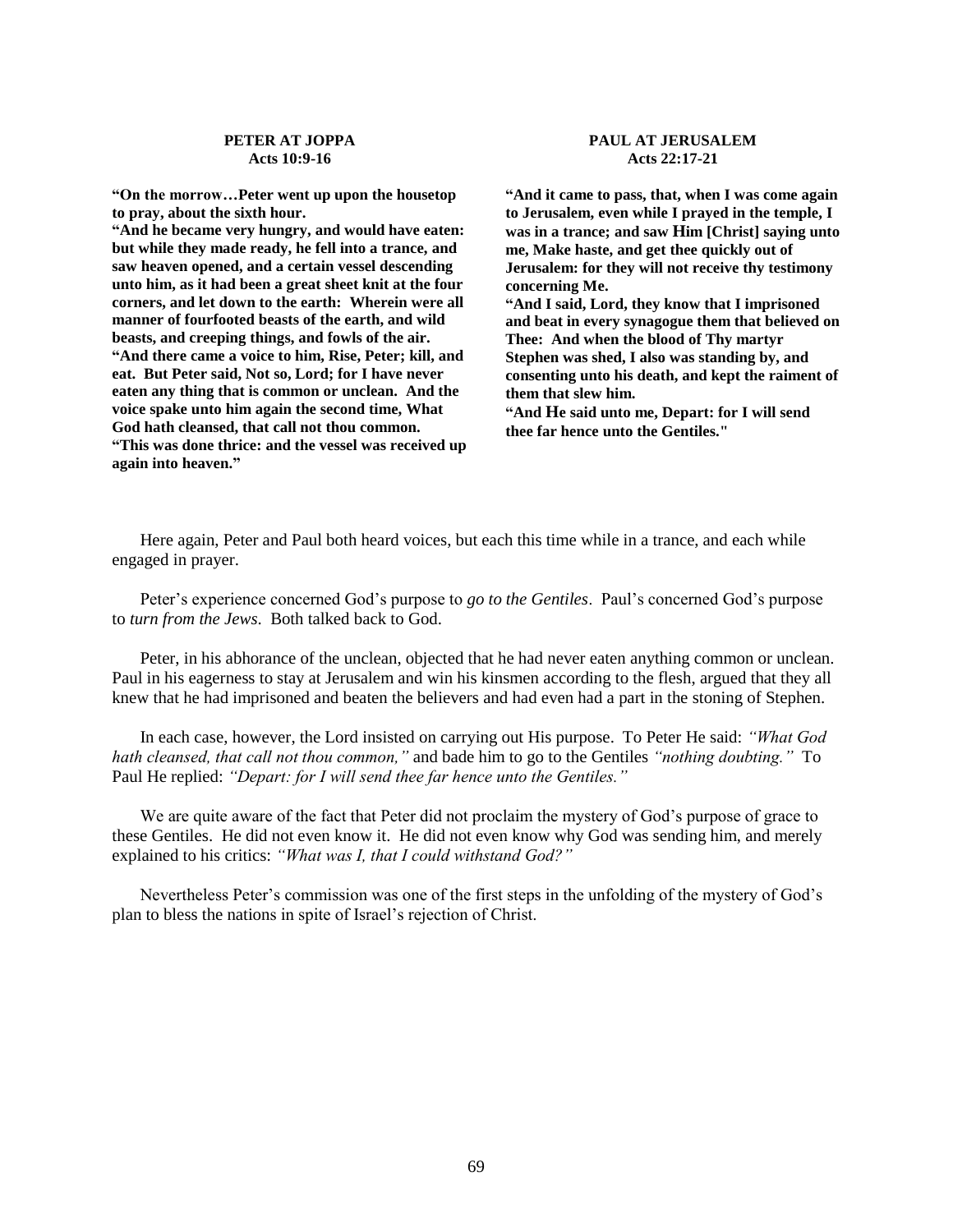While recognizing fully the kingdom aspect of Peter's visit to Cornelius' household, we should not forget that God did *not* send Peter to Cornelius because Israel was accepting Messiah and the good news of the kingdom could now go out to other nations. Rather, He sent him because Israel was *rejecting* Christ and the nations were now to be evangelized by grace, in spite of Israel's obstinacy and rebellion. In other words, Peter's visit to Cornelius was not the next step in the carrying out of the so-called "great commission," for Jerusalem itself had not yet been brought to Messiah's feet (Read carefully Luke 24:47 and Acts 1:8).<sup>26</sup>

As to Paul's experience, it again emphasized that God was about to send the gospel to the Gentiles because of Israel's rejection of Christ. As Paul tells it, it took place upon his return to Jerusalem, shortly after his conversion. His experience shows again that Israel's rejection of Christ was now assumed to be final, for the Lord says: *"They will not receive thy testimony concerning Me."* The rulers of Israel had not listened to the twelve; neither would they listen to Paul. God had concluded them in unbelief, and was about to break off His dealings with them.

But let us never forget *why* God thus temporarily broke off His dealings with Israel as a nation:

#### **"For God hath concluded them all in unbelief, that He might have mercy upon all.**

**"O the depth of the riches both of the wisdom and knowledge of God! How unsearchable are His judgments, and His ways past finding out!" (Rom. 11:32, 33).**

 $\overline{\phantom{a}}$ 

<sup>26</sup> See a fuller treatment of this subject on Pp. 40-43, under the chapter on *Two Hungry People*.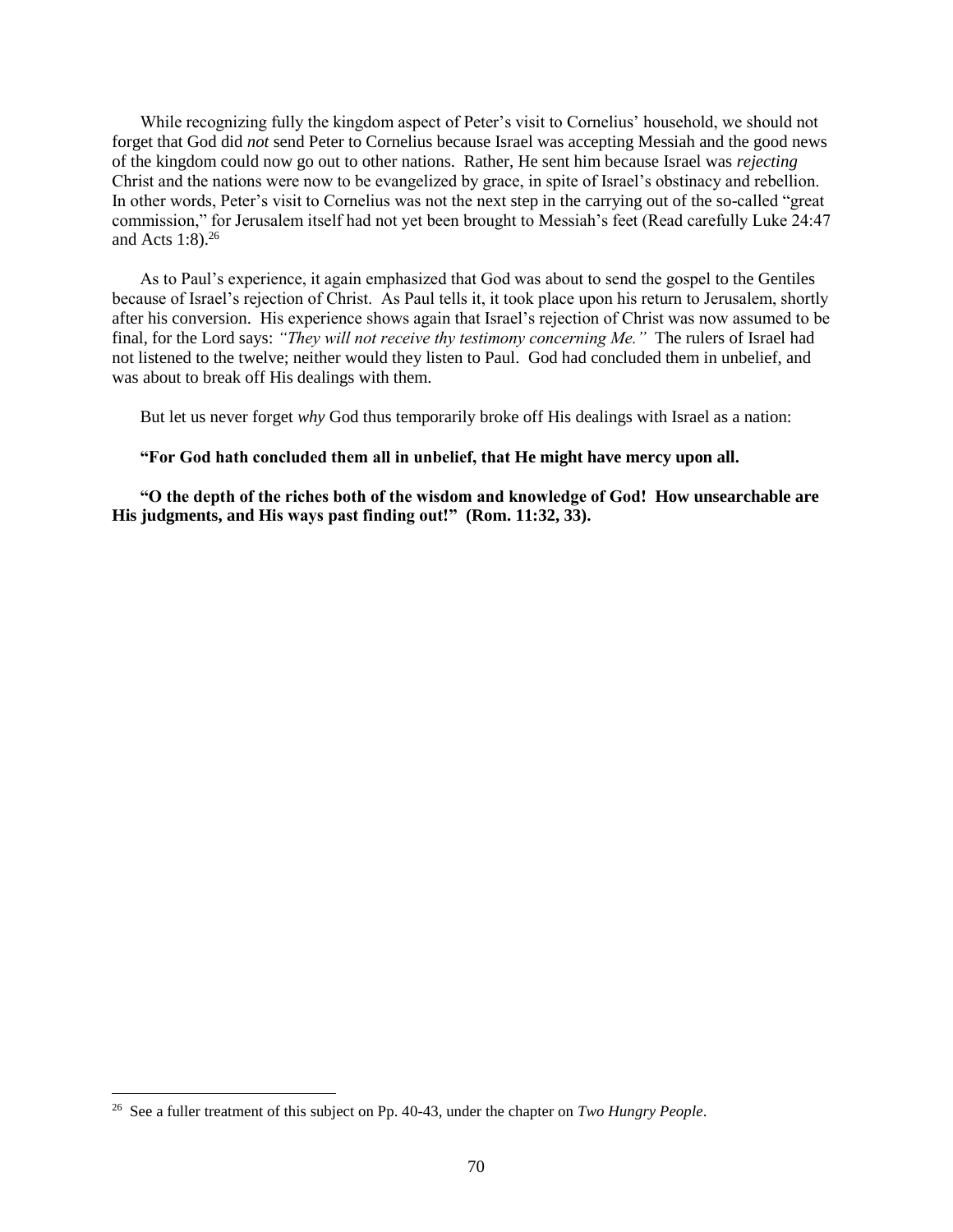# It Was Added **THE BIBLE'S BIGGEST "IF"**

**"Brethren, I speak after the manner of men; Though it be but a man's covenant, yet if it be confirmed, no man disannulleth or addeth thereto."**

**—Gal. 3:15.**

### **"Wherefore then serveth the Law? It was added because of transgressions…."**

**—Gal. 3:19.**

There is a paradox for you!

The apostle has just pointed out that it would not be legitimate to tamper with a covenant after it has been confirmed—even a man would not do that. Yet in almost the next breath he declares that God added the Law to the Abrahamic covenant.

Yes, God added qualifying clauses, indeed a whole new covenant, to the covenant He had already made and confirmed with Abraham. He added an "if," yes many "ifs" to the unconditional promises of the Abrahamic covenant.

Let us look at the problem as it is presented in the first two books of the Bible.

#### **THE ABRAHAMIC COVENANT**

God had made a covenant with Abraham. It was unconditional. There were no strings attached.

Some of the clauses of the Abrahamic covenant read as follows:

**"I will bless thee" (Gen. 12:2).**

**"Thou shalt be a blessing" (Gen. 12:2).**

**"In thee shall all the families of the earth be blessed" (Gen. 12:3).**

**"All the land which thou seest, to thee will I give it, and to thy seed for ever" (Gen. 13:15).**

**"And I will establish My covenant between Me and thee and thy seed after thee in their generations for an everlasting covenant, to be a God unto thee, and to thy seed after thee."**

**"And I will give unto thee, and to thy seed after thee, the land wherein thou art a stranger, all the land of Canaan, for an everlasting possession; and I will be their God" (Gen. 17:7, 8).**

**"And in thy seed shall all the nations of the earth be blessed" (Gen. 22:18).**

All this was unconditionally promised to Abraham and his circumcised seed.

**THE BIG "IF"**

But now what is this God is saying to the seed of Abraham a few hundred years later?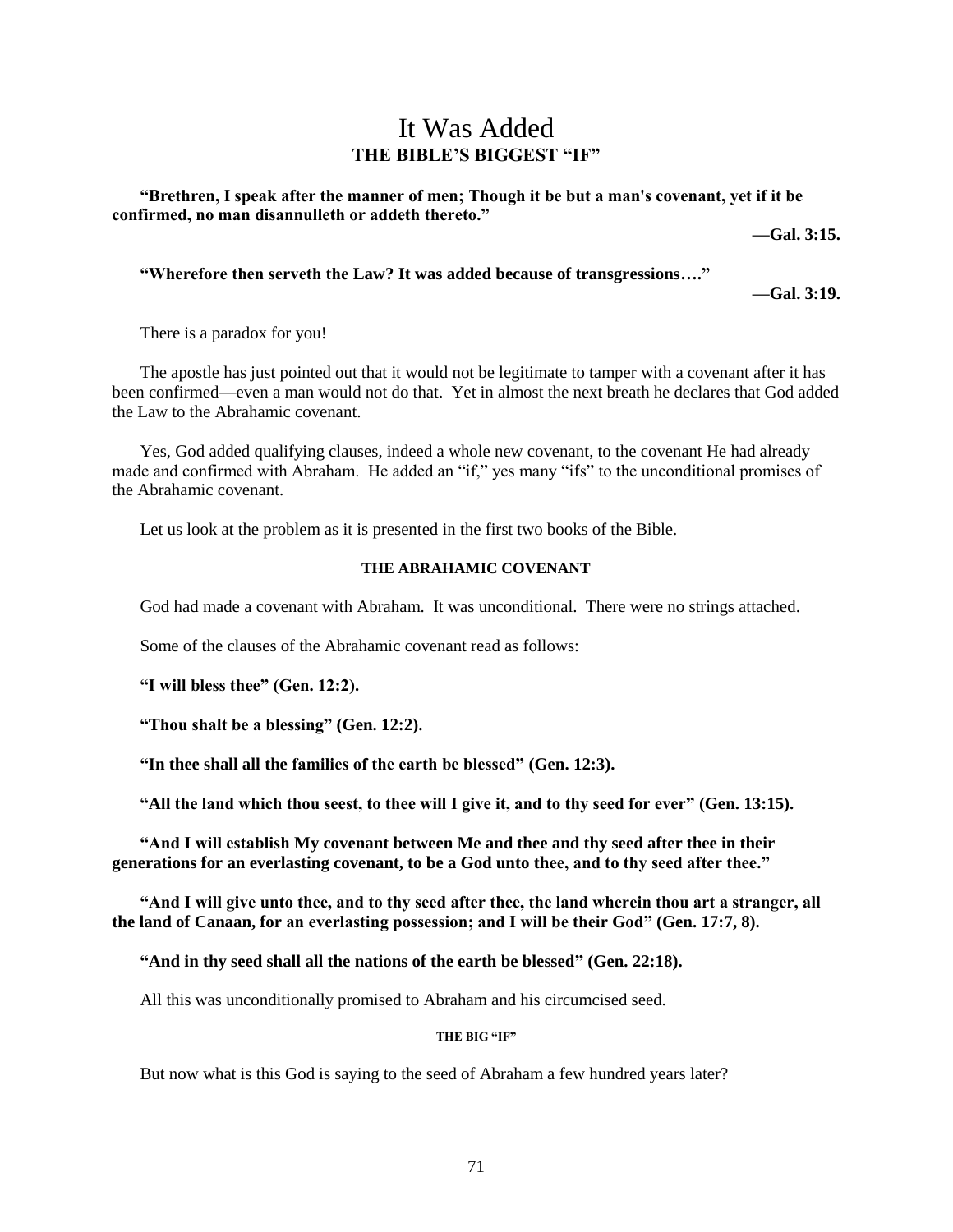# **"Now therefore, IF ye will obey My voice indeed, and keep My covenant (this added covenant), then ye shall be a peculiar treasure unto Me above all people, for all the earth is Mine" (Ex. 19:5).**

#### But:

God *had made* a covenant in which He had said: "*I will* bless them," "*I will* be their God," "And in thy seed *shall* all the nations of the earth be blessed."

Now, four hundred and thirty years later, He adds an "if": "I will—*if"!* And this is a very big "if." It includes a whole additional covenant; the covenant of the Law. *"If ye will obey My voice indeed, and keep My covenant…."*

If we should gather together the qualifying clauses, the "ifs," of the Law, they would undoubtedly run into the hundreds.

Can it be that God would be less just than men?—that He would actually make an unconditional promise and later add conditions?

#### **THE LAW CANNOT ANNUL**

Whatever the reasons for the giving of the Law, there is one basic point which the apostle by the Holy Spirit first drives home. It is the focal point of his argument in Galatians 3.

**"And this I say, that the covenant, that was confirmed before of God in Christ, the Law which was four hundred and thirty years after, cannot disannul [annul], that it should make the promise of none effect. For if the inheritance be of the Law, it is no more of promise: but God gave it to Abraham by promise" (Gal. 3:17, 18).**

Whosoever wrote the 130<sup>th</sup> Psalm understood this first simple fact, for he said, *"If thou, Lord, shouldest mark iniquities, O Lord, who shall stand? But there is forgiveness with Thee…"* (Vers. 3, 4). He evidently realized that God would not finally deal with him on the basis of the Law.

Even those who lived when the Mosaic covenant was added should have realized this. Or at least they should have said: "Lord, under these conditions we can never inherit the blessing. Hast Thou not *promised* these blessings to us long ago?" That would have been the course of humility and of faith. But instead, in their folly and pride, they accepted the terms of the added covenant without a question. *"And all the people answered together, and said, all that the Lord hath spoken we will do"* (Ex. 19:8).

In all this God was demonstrating an important fact to them, for before Moses could even get down from the mountain they had flagrantly violated the terms of the Law, the added covenant, dancing like heathen about a golden calf.

As far as they were concerned they had thrown away all their chances of blessing under any covenant, for they had signed their names to God's new proposition: "If ye will obey."

But how fortunate that as far as God was concerned, things remained unchanged! He had promised: "I will." He had promised—and He would fulfill, and any son of Abraham who really believed God could and did reap the rewards of his faith.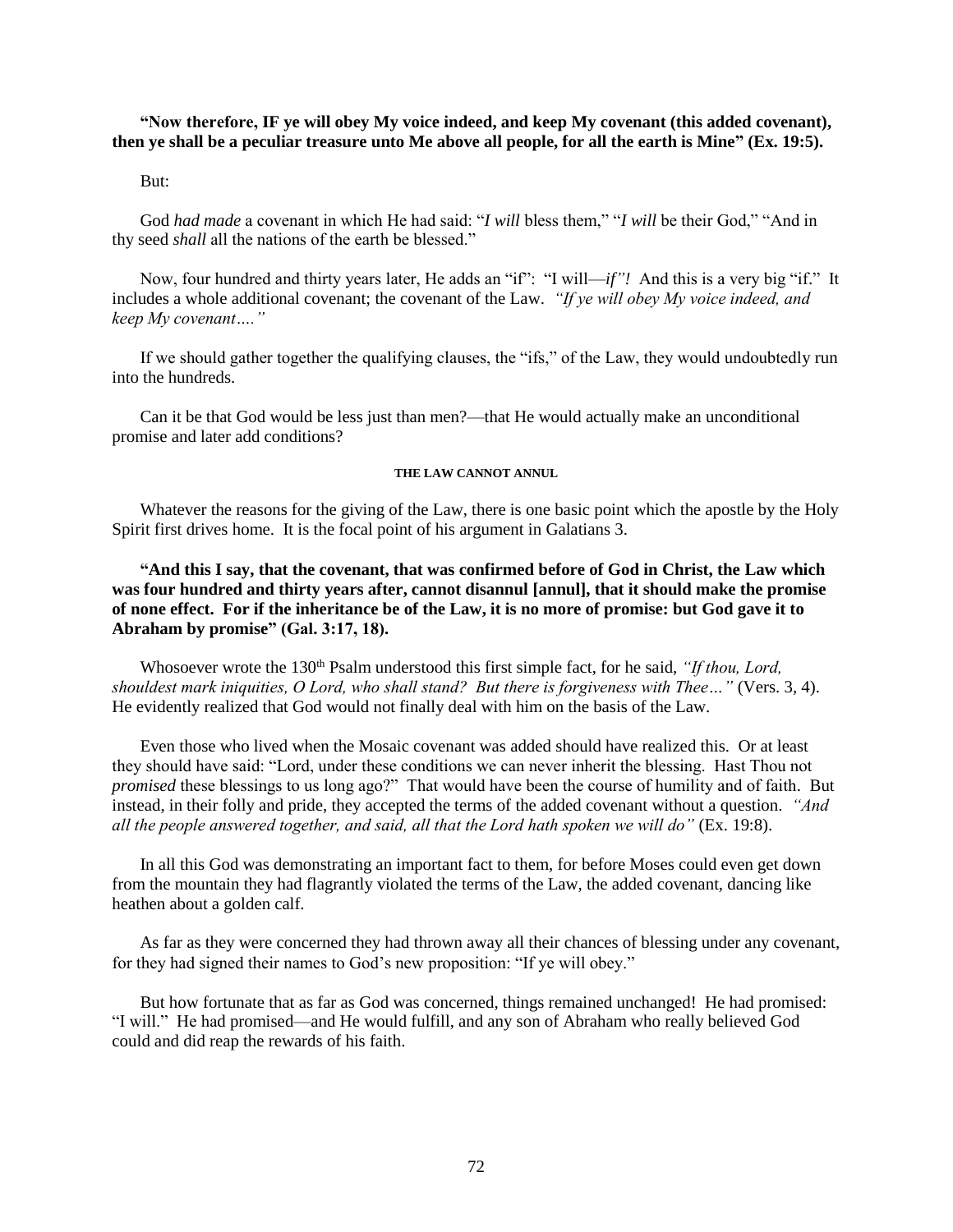#### **WHEREFORE THEN SERVETH THE LAW?**

If God did not mean the Mosaic covenant to make the Abrahamic covenant void, why did He give it?

Gal. 3:19 tells us: *"It was added, because of transgressions…."* This is in line with Romans 5:20, which says: *"Moreover the Law entered that the offence might abound…."*

God was showing Israel that man can never merit His blessing. He was not making the promise void. Indeed, He was using the Law to drive them back in faith to His promise: "I will." Nevertheless they had actually entered into a covenant of law with God. That covenant too was binding. How could God justly overcome this obstacle? *Through Christ!* He was showing them at the same time their deep need of Christ, the Savior. Furthermore, He was using them as a historical demonstration of the fact that all blessing is wrapped up in Christ, who died for our sins, and who alone can redeem from the curse of the Law (Gal. 3:13).

#### **THE COFFIN OF THE COVENANT**

It is interesting to notice that when God gave the Law (which in itself would *break* fellowship between God and Israel), He immediately began to make arrangements for a tabernacle, a place where He could *meet* with His people!

Another paradox!

God gives the Law which says: *"If ye will obey My voice indeed…then ye shall be a peculiar treasure unto Me…."* God knows that they will *not* obey His voice indeed, yet proceeds with plans for a place where He may dwell with them!

This is quite simply explained, however, and fits exactly into Paul's argument in Galatians 3.

The very first article of furniture which God commanded Moses to make for the tabernacle was—*a coffin*. It is a pity that the word has been translated "ark" in our versions. There are three words which have been translated "ark" and this one means simply "coffin." The very same word is used in Gen. 50:26, where it is said of Joseph that *"they embalmed him, and he was put in a coffin."*

And why did God want a coffin in the tabernacle? To bury the covenant of the Law in! Note the Scriptures carefully:

**"And let them make Me a sanctuary; that I may dwell among them…And they shall make an ark [coffin] of shittim wood: two cubits and a half shall be the length thereof, and a cubit and a half the breadth thereof, and a cubit and a half the height thereof….And thou shalt put into the ark [coffin] the testimony which I shall give thee. And thou shalt make a mercy seat of pure gold…And thou shalt put the mercy seat above upon the ark [coffin]..And there will I meet with thee, and I will commune with thee from above the mercy seat" (Ex. 25:8, 10, 16, 17, 21, 22).**

The phrase, "the ark of the covenant," has become familiar to all Bible believers. But how much more significant this phrase would be if the one vague word were changed to coffin! *"The coffin of the covenant!"* This would make it quite clear why Israel was blessed, and prospered, and won battles when that coffin was in their midst, for it was only as God buried the Law that Israel could inherit any blessing.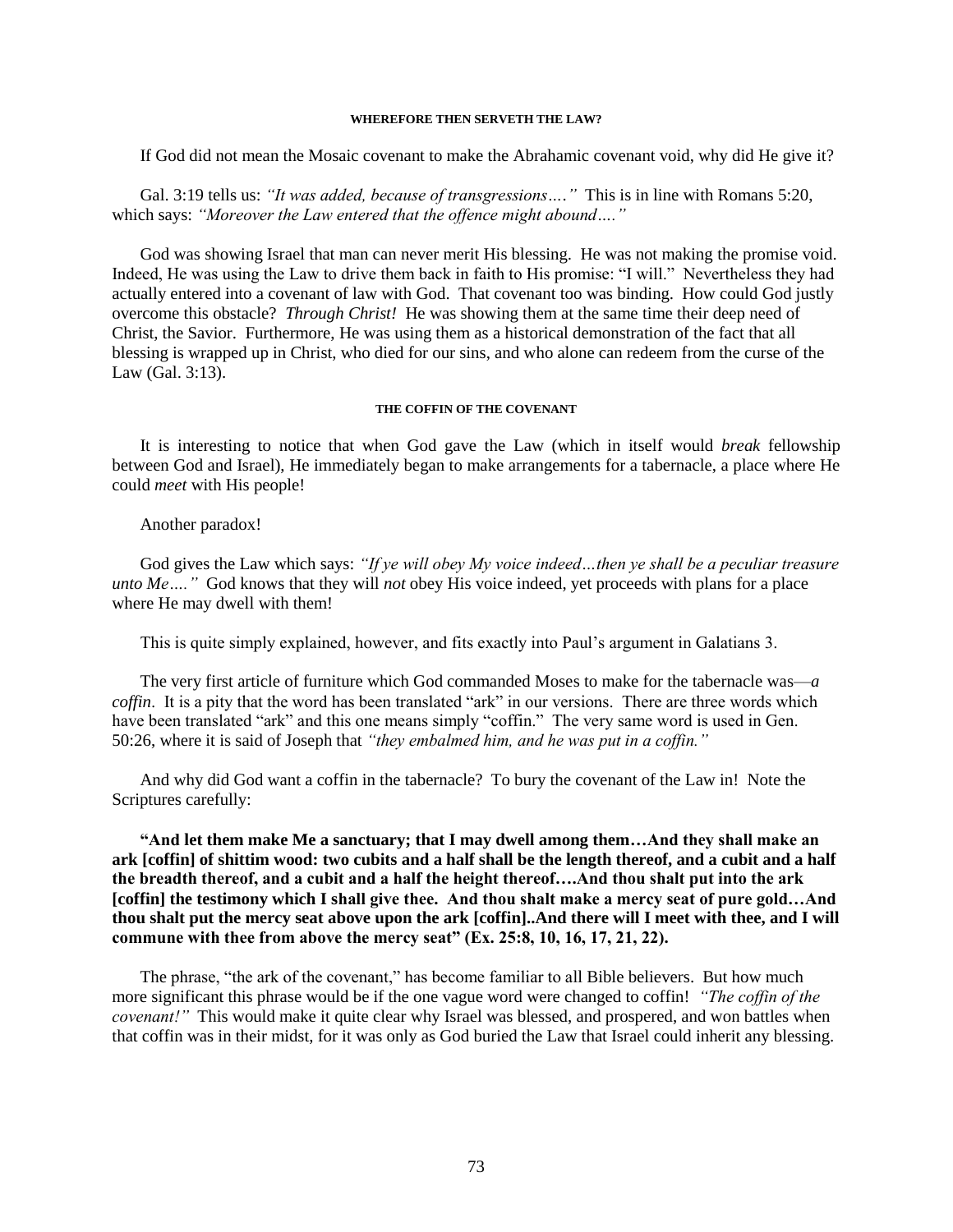This does not mean that the Law had historically been put away as yet. No, this blood-sprinkled mercy seat, this buried covenant was only a type. It was by the anti-type, a future transaction not yet understood, that believing Jews could find acceptance with God. But it did show that God had not meant in any way to make His promise void. He was merely teaching a lesson which all the world needed to learn.

The Abrahamic covenant will yet be fulfilled, because God buried the Mosaic covenant. Indeed, we today may be God's peculiar people (Tit. 2:14), and partakers of all God's blessings—*in Christ*, because God buried the Law:

**"Blotting out the handwriting of ordinances [decrees] that was against us, which was contrary to us, and TOOK IT OUT OF THE WAY, NAILING IT TO HIS CROSS" (Col. 2:14).**

**"By one man sin entered into the world and death by sin; and so death passed upon all men for that all have sinned" (Rom. 5:12).**

**"Moreover the Law entered, that the offence might abound" (Rom. 5:20).**

**"But where sin abounded, grace did much more abound: THAT AS SIN HATH REIGNED unto death, EVEN SO MIGHT GRACE REIGN through righteousness unto eternal life by Jesus Christ our Lord" (Rom. 5:20, 21).**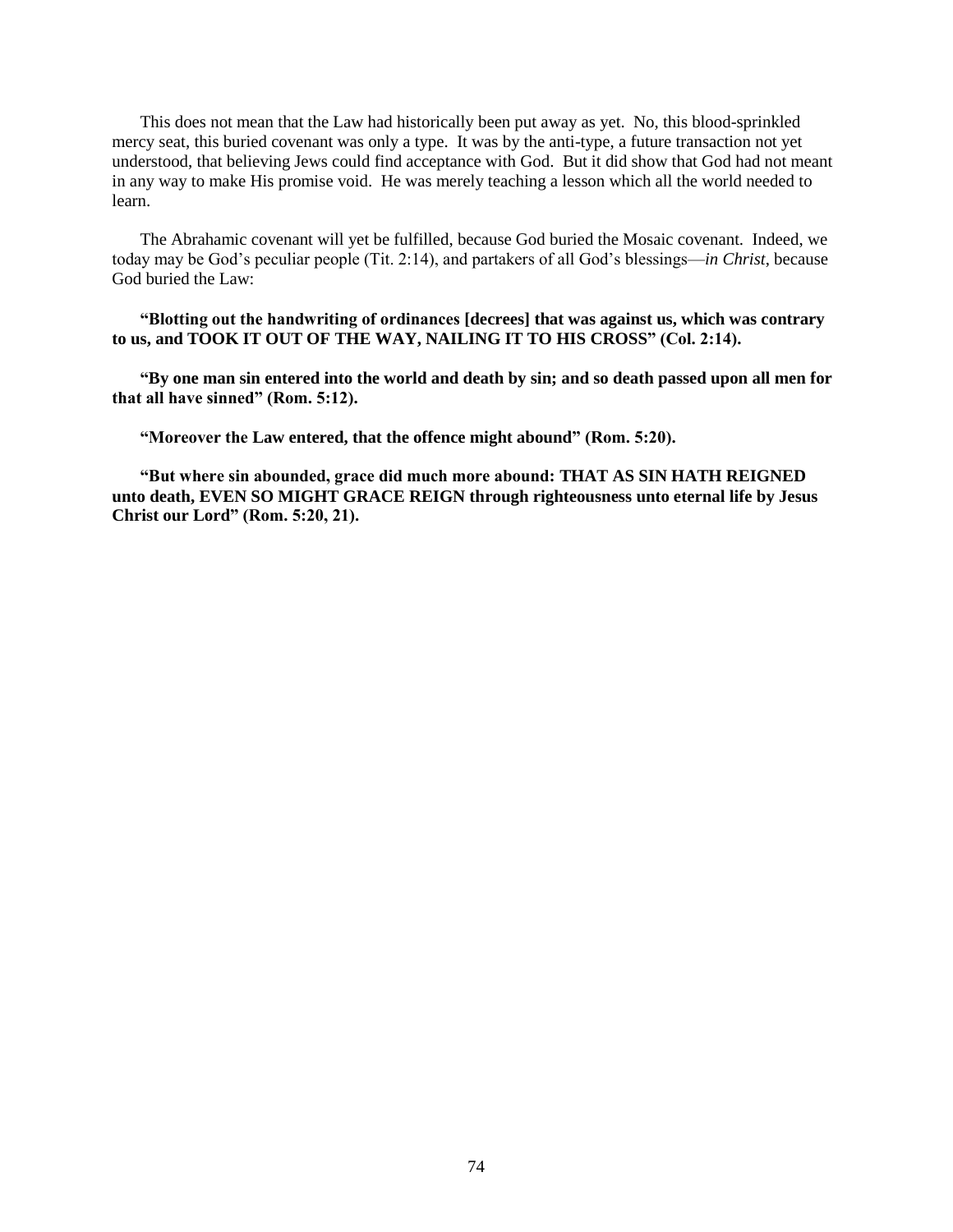## From Glory to Glory **AN EXPOSITION OF II COR. 3:6-18**

**"…our sufficiency is of God; who also hath made us able ministers of the new testament [covenant]."**

**—II Cor. 3:5, 6.**

## **A TWO-FOLD DANGER**

Much harm and loss has come to the Church because God's "workmen" have failed to note the distinctions and divisions in the Word of truth. But serious harm can also result from a failure to recognize the unity of God's great plan for the ages; from a failure to observe *connections* as well as distinctions.

For example, there are some who, reading such a passage as the above, immediately conclude that it has nothing whatever to do with the Body of Christ. The New Covenant, they argue, was made with Israel; what relation can it have to the Body?

From this they further conclude that Paul, when he wrote these early epistles, could not yet have come into his special Gentile ministry; that at that time he had a Jewish-kingdom ministry, working under the "great commission" and preaching "the gospel of the circumcision."

And this when the apostle himself, in these same early epistles, makes it so clear that the gospel of the circumcision had *not* been committed to him, but to Peter (Gal. 2:2, 7-9); that he writes to *Gentiles* (Rom. 11:13; I Cor. 12:2); that these Gentiles were *members of "the Body of Christ"* (I Cor. 12:27) with a hope in *heaven* (I Thes. 1:10; 4:16-18)!

Thus our adversary again attacks the great Pauline message, seeking to keep us from rightly dividing the Word of truth and, if possible, robbing us of half our private mail.

## **THE NEW COVENANT AND US**

But let us face the question. If the New Covenant was indeed made only with Israel what relation can it have to members of the Body of Christ? Let us see:

First, is it true that the New Covenant was made *exclusively* with the Hebrew nation?

Yes, for Jer. 31:31 clearly states:

## **"Behold, the days come, saith the Lord, that I will make a new covenant with the house of Israel, and with the house of Judah."**

What was the nature of the New Covenant?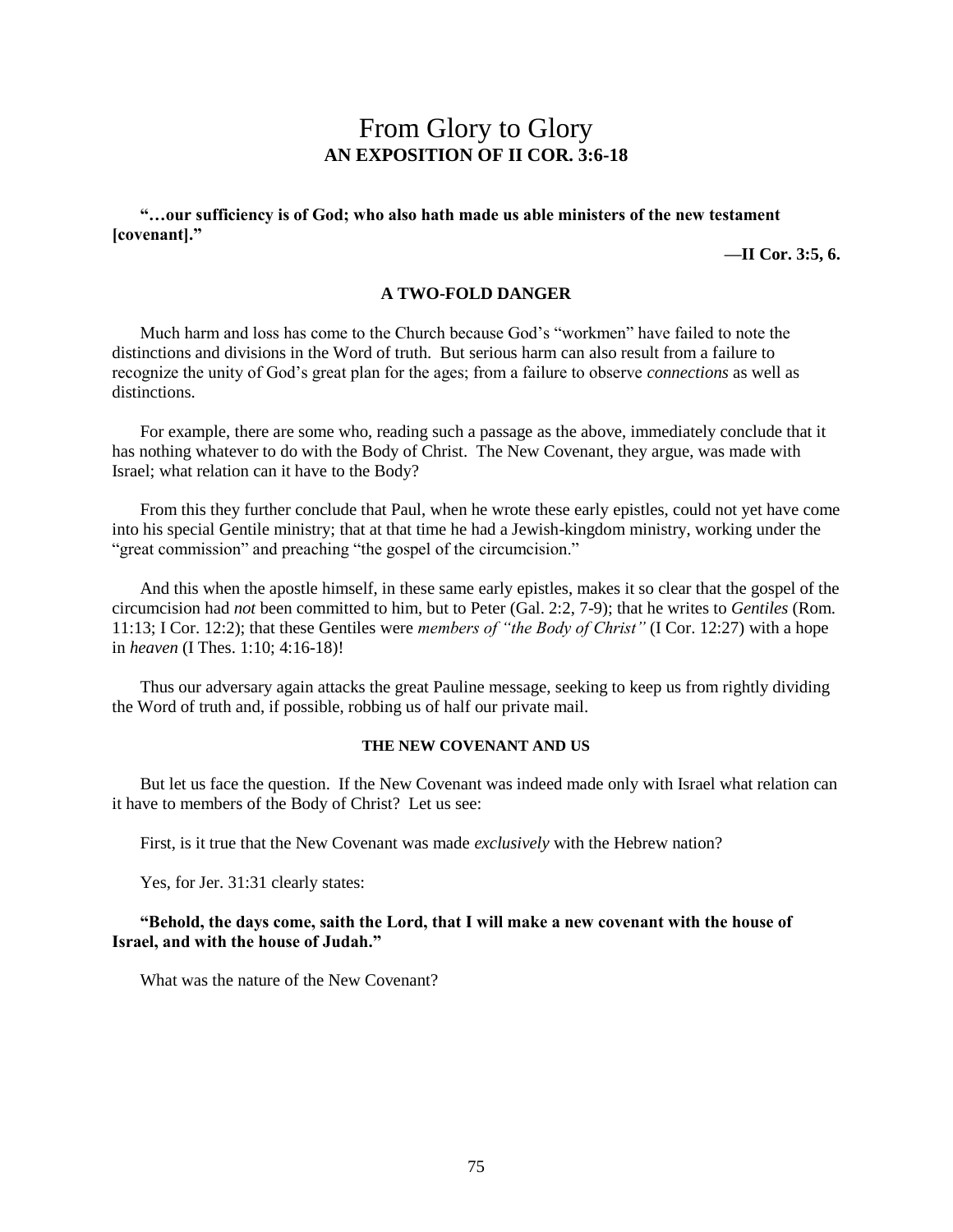It was all "spirit," not "letter," as the apostle points out in II Cor. 3:6. In it there are no legal stipulations, nor any mention of a land, a kingdom or a throne, but rather of the forgiveness of sins, of knowing the Lord and of an imparted desire to do His will.<sup>27</sup> What Israel had failed to do under "the letter," she would be—and will be—impelled and enabled to do by the Spirit.

When and where was the New Covenant made?

At Calvary, for in Mark 14:24 it is written:

## **"And He said unto them, This is My blood of the new testament [covenant], which is shed for many."**

The *making* of the New Covenant, however, must not be confused with the *fulfillment* of it, for it will not be fulfilled until all Israel knows the Lord, "from the least of them unto the greatest of them."

Do members of the Body of Christ receive any of the blessings outlined in the New Covenant?

Yes, *all* of them.

 $\overline{a}$ 

Has He not written His law upon our hearts? Is it not our desire to obey Him? Do we not "know the Lord," from the least of us to the greatest of us? Is He not our God? Are we not His people? Has He not forgiven our iniquities? Does He remember our sins against us?

Do we receive these blessings because they were in any way promised to us?

No; what was promised to Israel, we receive *by grace*. We receive these blessings because the blood of the New Covenant was also shed for the sins of the world.

## **"That He might reconcile both [Jews and Gentiles] unto God in one body by the cross" (Eph. 2:16).**

Those who have difficulty seeing how the New Covenant affects us should carefully read Rom. 3:19 and reflect how the Old Covenant, though made only with Israel, nevertheless condemns all the world. And was not the New Covenant given to displace the Old? (Heb. 10:9).

The Old Covenant can only curse us, not because it was made with us, but simply because it proclaims the standards of God's holiness, "without which no man shall see the Lord" (Heb. 12:14). It was made with Israel because the Gentiles "did not like [wish] to retain God in their knowledge" and He had given them up (Rom. 1:28).

Likewise the New Covenant contains a list of blessings that we now enjoy, not because it was made with us, but because the blood of the New Covenant met the claims of the Old that the Old, which condemned us, might be taken out of the way.

<sup>&</sup>lt;sup>27</sup> It is noteworthy that Paul is never called a minister of the Abrahamic, Mosaic or Davidic covenants, but only of the New Covenant.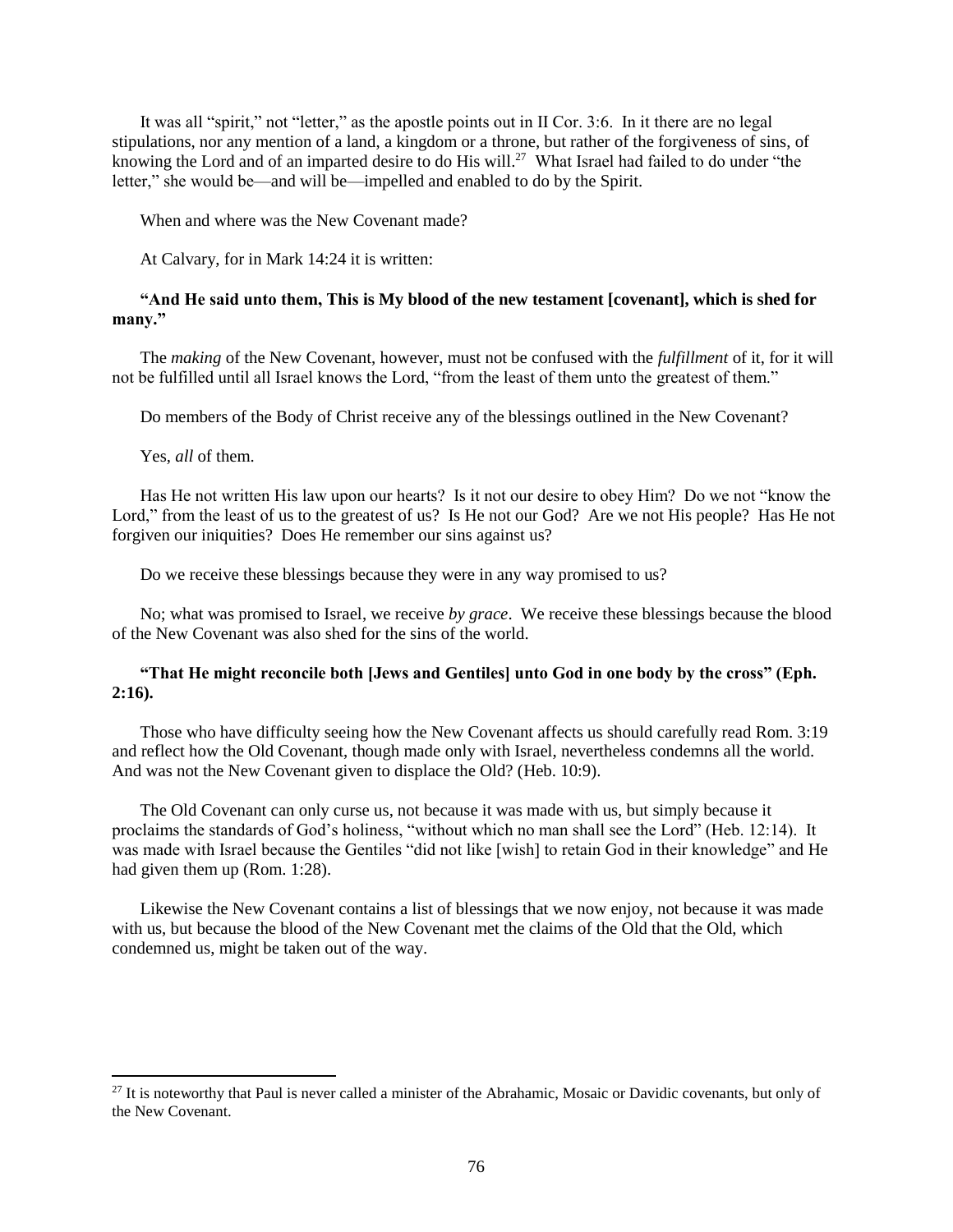Should some reader still have difficulty understanding how the New Covenant can affect members of the Body of Christ, he should remember the simple fact that what was promised to Israel under the New Covenant, we have received by grace, through the shed blood of Christ. Is it not significant in this regard that it is not Peter and the eleven, but Paul, who is designated an "able minister of the new covenant"? The "mystery" had to be revealed before these blessed promises could be fulfilled to Israel.

We must never forget that "the mystery," or secret, revealed through Paul, is the secret of the New Covenant too. It is the secret of *all* God's good news (Eph. 6:19). It explains how it is that God could promise such rich blessings to Israel of the future, *and* at the same time, how it is that we can enjoy these blessings now.

#### **THE MINISTRATION OF CONDEMNATION AND DEATH**

Contrasting the New Covenant with the Old, the apostle points out that "the letter" with its requirements and penalties, "killeth." Therefore the dispensation of the Law is called *"the ministration of condemnation"* and *"the ministration of death"* (II Cor. 3:7, 9).

The ministration of the Law began in a blaze of glory. Mount Sinai was "altogether on a smoke…as the smoke of a furnace." There were thunderings and lightnings and an earthquake. There was the sound of a trumpet, exceeding loud. There was the glorious Shekinah cloud in which *God Himself appeared* and *"spake all these words"* (Ex. 19:9—20:1).

But ere Moses had even come down from the mount with the tables of stone, the people were breaking the very first commandment, dancing like heathen about a golden calf.

From here on the ministration of the Law took on another aspect. Judgment had to be pronounced and penalties inflicted. Nor could any escape its just sentence of condemnation and death. What had begun in glory led but to gloom.

#### **"Because the law worketh wrath…" (Rom. 4:14).**

**"…For it is written: Cursed is every one that continueth not in all things which are written in the book of the law to do them" (Gal. 3:10).** 

#### **THE MINISTRATION OF RIGHTEOUSNESS AND LIFE**

But there can be no gloom associated with the ministration of the New Covenant, says the apostle, for under it righteousness and life are ministered to all who will receive them by faith. And this because the claims of the Old Covenant were fully met by Christ at Calvary. Thus the ministration of the New Covenant outshines the ministration of the Old in every respect.

**"But if the ministration of death, written and engraven in stones, was glorious…**

#### **"How shall not the ministration of the Spirit be rather glorious?**

**"For if the ministration of condemnation be glory, much more doth the ministration of righteousness exceed in glory.**

**"For even that which was made glorious had no glory in this respect, by reason of the glory that excelleth.**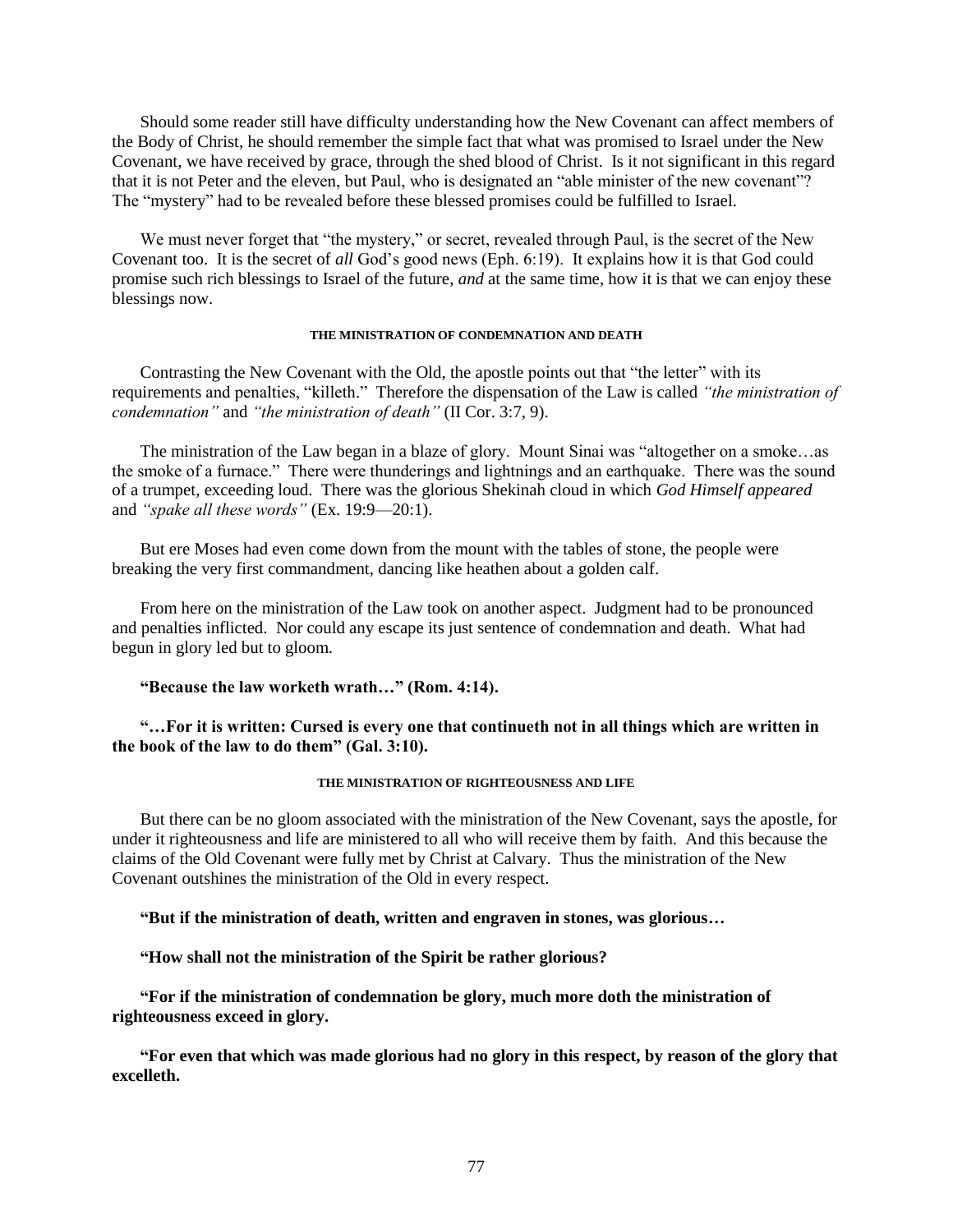#### **"For if that which is done away was glorious, much more that which remaineth is glorious" (II Cor. 3:7-11).**

What emotions must have filled the heart of Paul as he was first sent, by the grace of God, to minister righteousness and life to men cursed by sin! It was a foretaste of what Israel will one day receive by promise, but all the more remarkable because ministered in "this present evil age," entirely apart from the promises. Surely *"where sin abounded, grace did much more abound."*

God still requires perfect righteousness, to be sure. His holy standards have by no means been lowered. But He has also provided righteousness and His servants minister it to those who will receive it by faith. How it should thrill our hearts to realize that this wonderful ministry has also been committed to us! Read again the wonderful proclamation and rejoice in it!

#### **"But now the righteousness of God without the law is manifested, being witnessed by the law and the prophets;**

**"Even the righteousness of God which is by faith [fidelity] of Jesus Christ unto all and upon all them that believe; for there is no difference;**

**"For all have sinned, and come short of the glory of God;**

**"Being justified freely by His grace through the redemption that is in Christ Jesus.**

**"Whom God hath set forth…to declare His righteousness….**

**"To declare, I say, at this time His righteousness: that He [God] might be just, and the Justifier of him which believeth in Jesus" (Rom. 3:21-26).**

**"But to him that worketh not, but believeth on Him that justifieth the ungodly, his faith is counted for righteousness" (Rom. 4:5).**

## **"Therefore being justified by faith, we have peace with God through our Lord Jesus Christ" (Rom. 5:1).**

This, of course, is a judicial matter. Christ's righteousness is counted as ours. Our faith is counted for righteousness. Nothing is held against us on the books, so to speak, and this is of primary importance. But as we have seen, God does more than this for us. He imparts *life* by His Spirit, thus enabling us to do His will.

#### **THE LAW OF THE SPIRIT—LIFE IN CHRIST**

## **"For the law of the Spirit, [that] of life in Christ Jesus, hath made me free from the law of sin and death" (Rom. 8:2).**

In Romans 7 and 8 we find several "laws," or fixed rules. There is first of all "The Law," God's holy rule of conduct. Then there is in each believer what the apostle calls "the law of my mind." Our minds have been "renewed" and we *desire* to do God's will. This, too, is a fixed rule. There can be no exception. Every true believer desires to do God's will. But there is also "the law of sin which is in my members." Even the most mature believer finds this law operating in him because he is by nature a son of fallen Adam. There is always in the old man that tendency toward sin. As Robinson put it: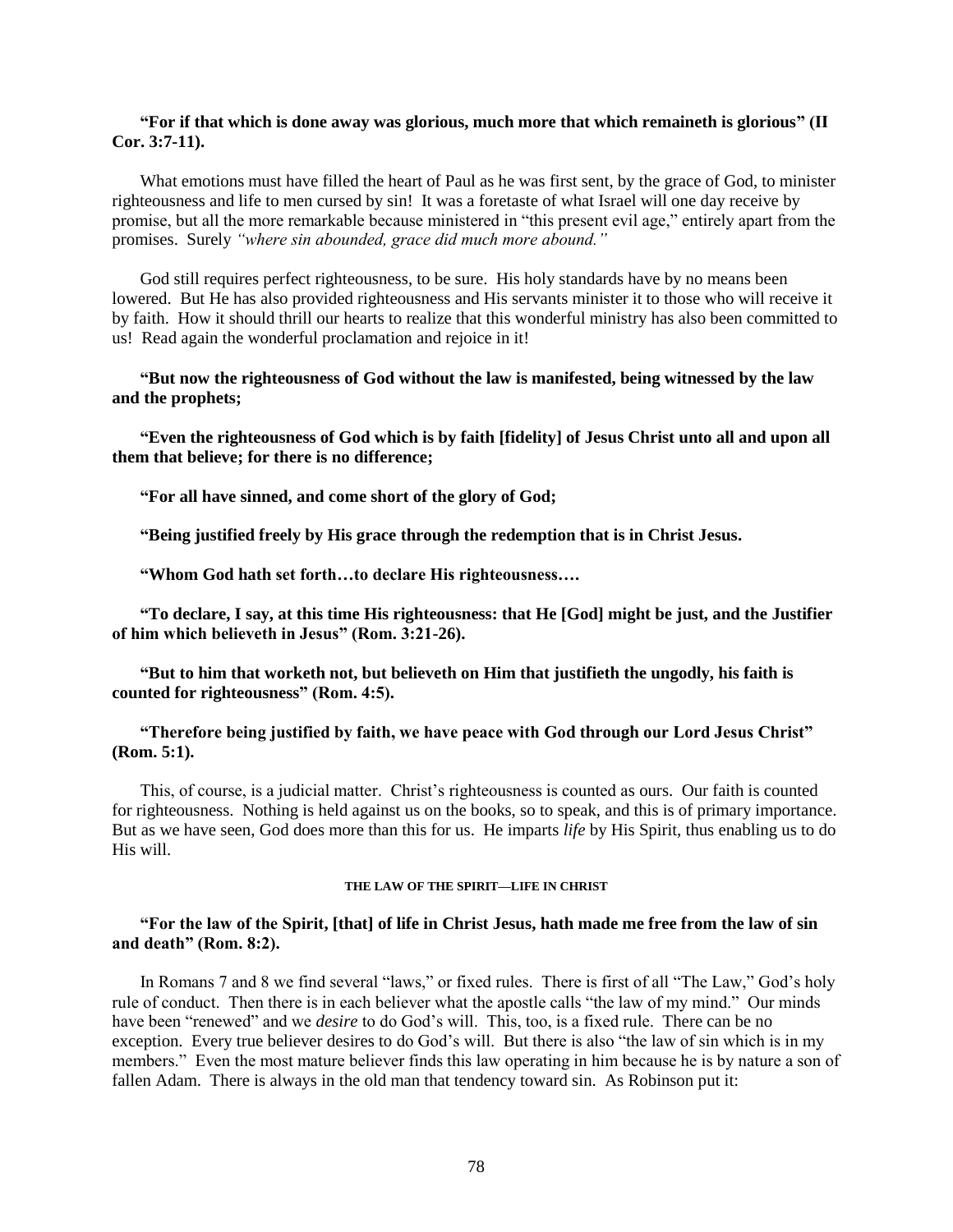"Prone to wander, Lord, I feel it;

Prone to leave the God I love."

Or, as the inspired apostle himself put it: *"I find then a law, that, when I would do good, evil is present with me"* (Rom. 7: 21).

Then there is also "the law of sin and death" (Rom. 8:2). This, too, is a fixed rule. *"The wages of sin is death"* (Rom. 6:23). *"By one man sin entered into the world, and death by sin"* (Rom. 5:12). "*Sin when it is finished, bringeth forth death*" (Jas. 1:15).

But there is still another law in operation in the believer: *"The law of the Spirit*, [that] of life in Christ." And this law, says the apostle, *"hath made me free from the law of sin and death"* (Rom. 8:2).

Thank God for the law of the Spirit! It, too, is unalterable, for as surely as God's Word from Sinai was an inflexible law, a fixed rule; as surely as it is a fixed rule that any true believer will desire to do God's will; that sin, nevertheless works in our members; that sin brings death; so surely is it *a fixed rule, an unchangeable law,* that *"he that hath the Son hath life."* "The law of the Spirit" is *"life in Christ Jesus.*" It is never otherwise. The Spirit imparts life to every believer in Christ. And it is only this quickening power of the Spirit that enables us to live pleasing to God.

In Rom. 8:11, 12 the apostle says:

## **"But if the Spirit of Him that raised up Jesus from the dead dwell in you, He that raised up Christ from the dead shall also quicken your mortal bodies by His Spirit that dwelleth in you.**

#### **"Therefore, brethren, we are debtors, not to the flesh, to live after the flesh."**

This passage is sometimes erroneously applied to the future resurrection of the dead in Christ, but the word "mortal" relates to the living, not to the dead. It is this *mortal* body which the Spirit quickens and enables to do the will of God. Therefore we are debtors, not to the flesh, but to God.

Thus we, as followers of Paul, minister righteousness and life to all who will receive it—not because the New Covenant was made with them, but entirely by the grace of God.

#### **MOSES AND HIS VEIL**

How often the mistranslation of a single word has obscured the meaning of a whole passage, or perhaps several passages of Scripture! The account of Moses and his veil is a case in point.

It is generally supposed that Moses, having come from the presence of God with the Law, had a countenance so glorious that he covered it with a veil in order to address the children of Israel.

This is not so. It is true that the children of Israel could not "steadfastly" behold Moses' face, but he did not hide his glory from them.

This incident took place, it must be remembered, after the apostasy of the golden calf, as Moses brought down the Ten Commandments for the second time. It is true that Aaron and the children of Israel "were afraid to come nigh," when they saw the glory of Moses' countenance, *but he called them back*.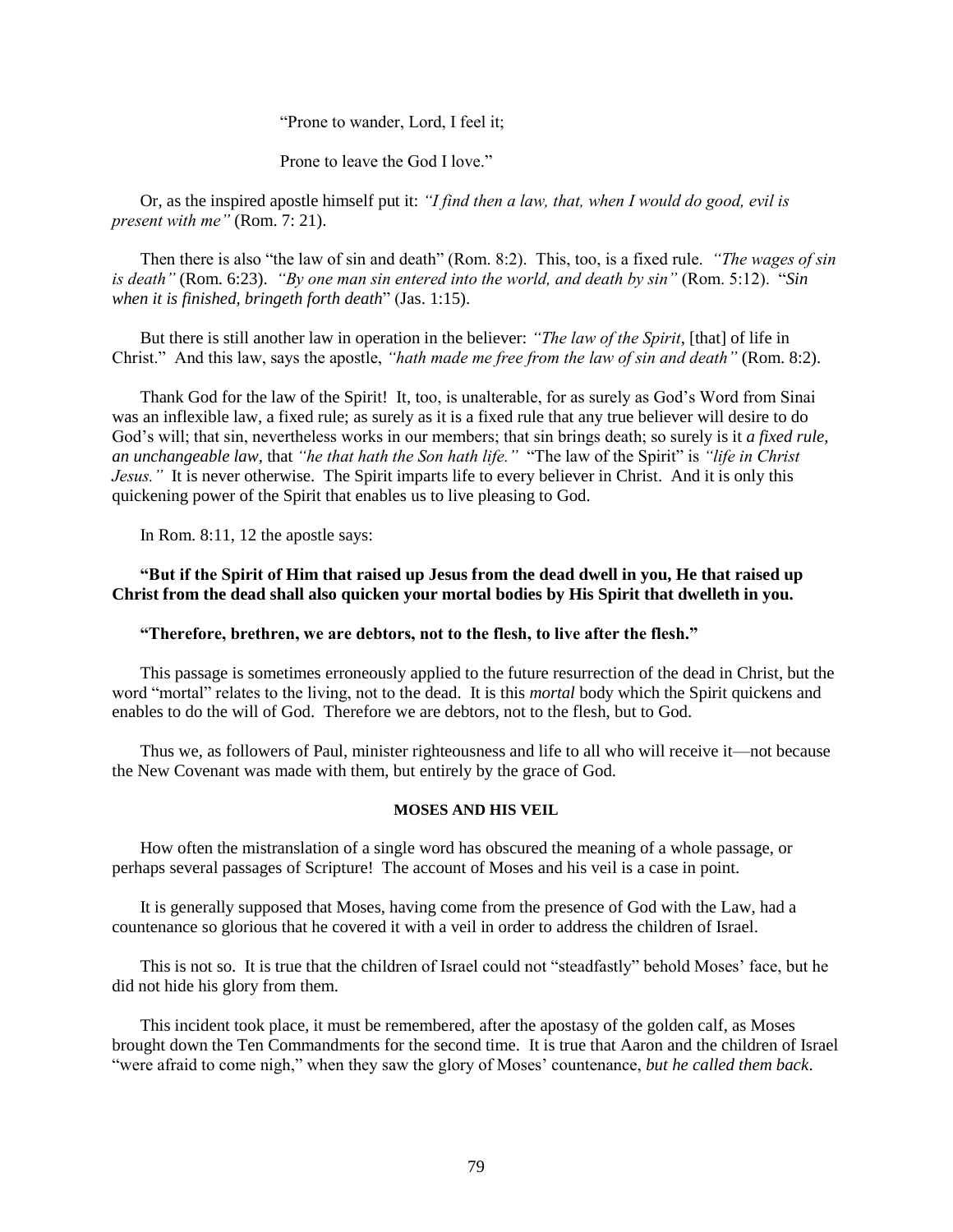## **"…and Aaron and all the rulers of the congregation returned unto him: and Moses talked with them.**

## **"And afterward all the children of Israel came nigh: and he gave them in commandment all that the Lord had spoken with him in Mount Sinai" (Ex. 34:31, 32).**

Nothing is said here about Moses covering his face with a veil. Indeed, it is distinctly stated that when Moses came out from the presence of the Lord a second time.

## **"The children of Israel saw the face of Moses, that the skin of Moses' face shone" (Ex. 34:35).**

It was when he had *finished* speaking with them that he put the veil over his face, that they might not see the glory *fade*.

The misconception of this incident has no doubt arisen from one word erroneously supplied in the *Authorized Version*. Verse 33 in the *Authorized* reads:

#### **"And till Moses had done speaking with them, he put a veil on his face."**

The word "till" is not found in the original<sup>28</sup> and its injection tends only to confuse the picture. More correctly we might supply the word "when," so that the passage reads:

## **"And when Moses had done speaking with them, he put a veil on his face."**

It does not seem, however, that it is necessary to supply any word, for as it is the passage would read:

#### **"And Moses, done speaking with them, put a veil on his face."**

The point is that Moses had no intention of hiding the glory of his countenance from the children of Israel, but rather wished them to see it. This is why he called them back when they fled. He put the veil on his face when he had done speaking, only that they might not see the glory *disappear*.

This explains II Cor. 3:7 and 13, where we read *"the glory of his countenance…was to be done away"* (Lit., "disappear"), and that he "put a veil over his face, that the children of Israel could not steadfastly *look to the end of that which is abolished"* (Again, lit., *"which was to disappear"*).

The glory of the Law will never fade away; but the ministration of it, though begun in glory, ended in shame and disgrace, and this is what Moses' transient glory typified. As he communicated the Law of God to the children of Israel his face shone, but this glory soon passed away and the further ministration of the Law brought judgment and death.

It is interesting to note that the dispensation of the Law began and ended as men with shining countenances addressed the people of Israel.

It began as Moses, with the glory of God upon his face, gave to Israel the divine commandments. It ended as Stephen, his face also aglow with heaven's glory, charged Israel with breaking these commandments.<sup>29</sup> And the record regarding Stephen is no less significant than that regarding Moses.

 $\overline{\phantom{a}}$ 

<sup>28</sup> The *Authorized Version* wisely indicates this by printing the word in italics.

<sup>&</sup>lt;sup>29</sup> Sir Robert Anderson called this the "secret crisis" in Israel's history, after which God raised up Paul to proclaim salvation by grace, apart from the Law.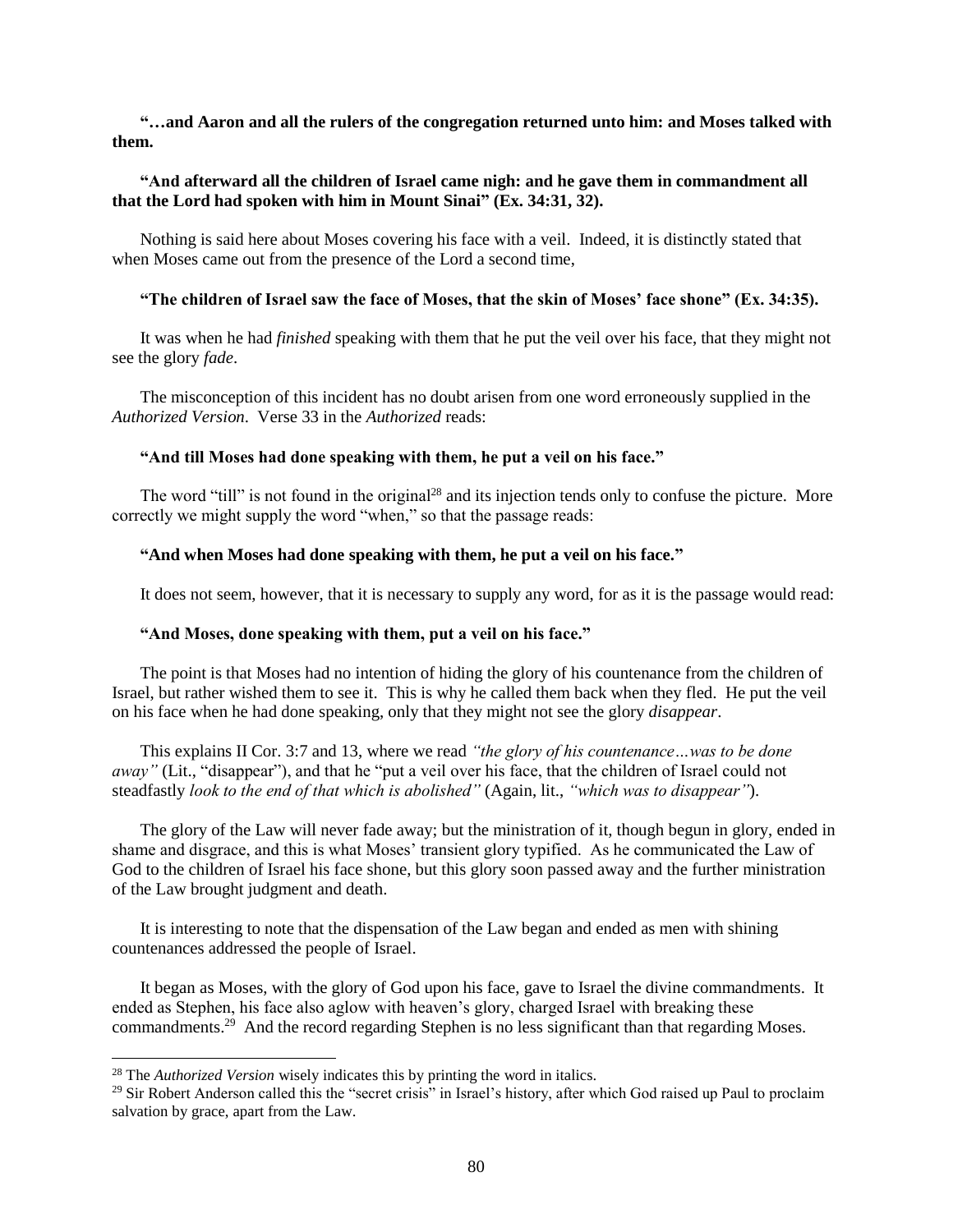#### **"And all that sat in the council, looking stedfastly on him, saw his face as it had been the face of an angel" (Acts 6:15).**

And this man, with shining countenance, closed his address with the words:

## **"Ye stiffnecked and uncircumcised in heart and ears, ye do always resist the Holy Ghost: as your fathers did, so do ye.**

**"Which of the prophets have not your fathers persecuted? And they have slain them which shewed before of the coming of the Just One; of whom ye have been now the betrayers and murderers:**

### **"Who have received the law by the disposition of angels, and have not kept it" (Acts 7:51-53).**

But the glory departed from Stephen's face too; not because of any failure in him, but because of their wickedness, for in response to these words they dragged him out and stoned him to death. And so the ministration of the Law had indeed ended in gloom.

But Israel could not—and cannot yet—see it. As the apostle says: though the veil is off Moses' face, it is still upon their hearts (II Cor. 3:15). They do not see that the Law can only condemn them.

## **"For they being ignorant of God's righteousness, and going about to establish their own righteousness, have not submitted themselves unto the righteousness of God.**

#### **"For Christ is the end of the law for righteousness to every one that believeth" (Rom. 10:3, 4).**

#### **UNFADING GLORY OURS**

But we do not minister condemnation and death. We minister righteousness and life. Hence the apostle says:

### **"Seeing then that we have such hope, we use great plainness [boldness] of speech.**

## **"And not as Moses, who put a veil over his face, that the children of Israel could not stedfastly look to the end of that which is abolished [was to disappear]" (II Cor. 3:12, 13).**

God is not today demanding obedience and prescribing penalties for disobedience. He is rather imparting life, through the Spirit, "and where the Spirit of the Lord is, there is liberty," not bondage (Ver. 17).

The glory of this ministry will never fade. We may speak without reserve, not needing, as Moses did, a veil to hide the passing glory.

## **"But we all, with open [unveiled] face beholding as in a glass the glory of the Lord, are changed into the same image from glory to glory, even as by the Spirit of the Lord" (Ver. 18).**

The glass here referred to is, of course, a mirror. We look into it, not through it. This mirror, in which we behold Christ, is the Word. Nor is this the only passage in which the Word is called a mirror. In James 1:23, 24 we read: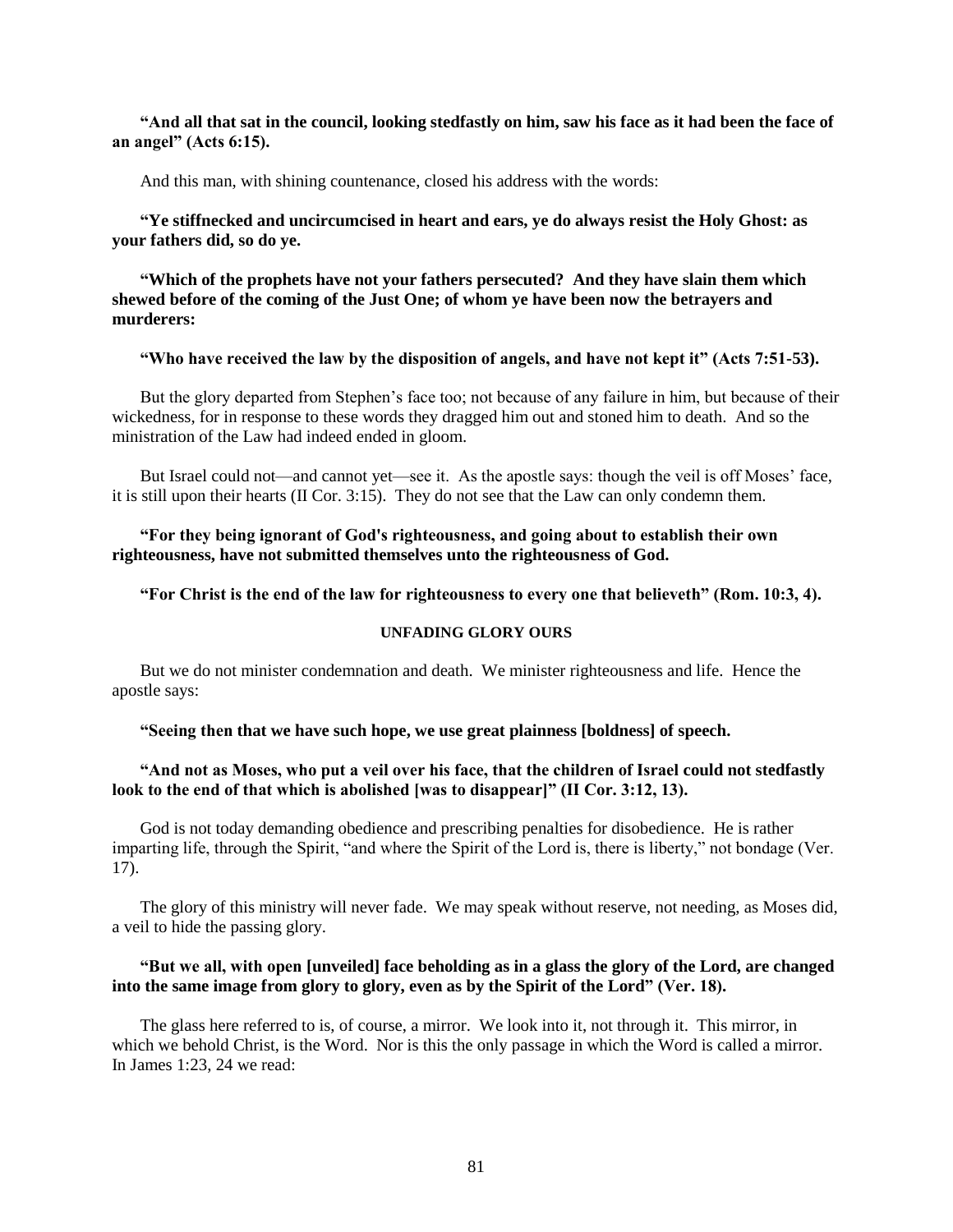**"For if any be a hearer of the word, and not a doer, he is like unto a man beholding his natural face in a glass:**

**"For he beholdeth himself, and goeth his way, and straightway forgetteth what manner of man he was."**

Thus, in the divine Mirror we may behold *ourselves*, or we may behold *Christ*.

It is well to use it first to behold ourselves and see the ruin sin had brought. But let us not stop here. Let a man look into a mirror and find a bright light in it and the glory will be reflected in his face. And so it is with the Word. When we see ourselves in it we must necessarily be disappointed, but when we look for *Him* in the Word and find *Him* there, His glory casts its reflection upon us!

What need have we then to hide our faces? If David could say: "*They looked unto Him, and were lightened: and their faces were not ashamed"* (Psa. 34:5), how much more should this be said of us! We know, or should know, more of Him than those of David's day, and those Scriptures specially addressed to us send us forth, not to proclaim God's righteous demands, but to proclaim Christ, the Righteous One, who met those demands at Calvary and offers justification and life to all.

And as, in our study of the Scripture, we turn from the shame of man to the glory of Christ; as we behold Him and see all we have and are in Him, His glory is reflected in us and we become gradually more like Him, *"changed into the same image from glory to glory, even as by the Spirit of the Lord."*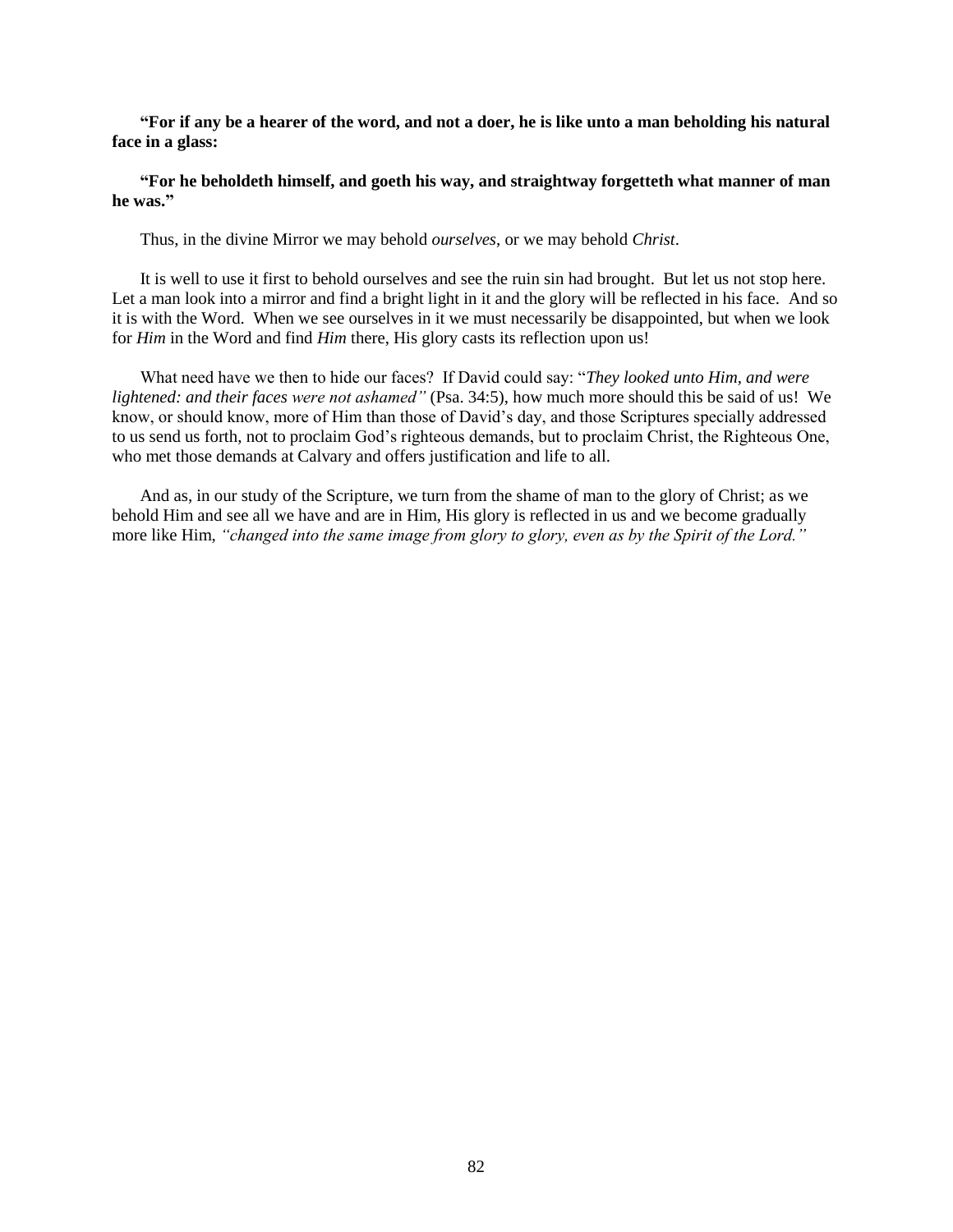## The Trouble at Antioch **WHO WAS TO BLAME?**

#### **A PARADOX**

#### **Gal. 2:11-14**

**"But when Peter was come to Antioch I withstood him to the face, because he was to be blamed. For before that certain came from James, he did eat with the Gentiles; but when they were come he withdrew and separated himself, fearing them which were of the circumcision. And the other Jews dissembled likewise with him; insomuch that Barnabas also was carried away with their dissimulation.**

**"But when I saw that they walked not uprightly according to the truth of the gospel, I said unto Peter before them all…."**

#### **Eph. 4:1-6**

**"I therefore, the prisoner of the Lord, beseech you that ye walk worthy of the vocation wherewith ye are called,**

**"With all lowliness and meekness, with longsuffering, forbearing one another in love; endeavoring to keep the unity of the Spirit in the bond of peace.**

**"There is one body, and one Spirit, even as ye are called in one hope of your calling; One Lord, one faith, one baptism, One God and Father of all, who is above all, and through all, and in you all."**

How can we reconcile these two statements by Paul?

Did *he* show lowliness and meekness, longsuffering and forbearance, in his actions toward Peter at Antioch?

Was *he* "endeavoring to keep the unity of the Spirit in the bond of peace"? Was he practicing what he preached?

Surely his behavior must have caused strained relations in the assembly at Antioch. Feelings must have run high as Paul, but lately recognized as an apostle, publicly rebuked the great leader of the twelve.

Was he not forgetting the dignity of Peter's position? Was he not forgetting that Peter had been called as an apostle before him? Was he not forgetting that before he had even been saved God had used Peter to bring literally thousands of repentant sinners to Messiah's feet?

Was not Paul guilty of disturbing the peace as he withstood the great apostle to his face and rebuked him before them all?

No, he was not, for the trouble was more subtle than appeared on the surface. The trouble was that Peter, to whom God had shown the oneness of Jewish and Gentile believers, in Christ, now "withdrew and separated himself, fearing them which were of the circumcision" (Gal. 2:12).

#### **DOUBLE TROUBLE**

#### **Acts 11:2-4**

**"And when Peter was come up to Jerusalem they that were of the circumcision contended with him, saying, Thou wentest in to men uncircumcised and didst eat with them. But Peter rehearsed the matter from the beginning, and expounded it by order unto them…."**

#### **Gal. 2:11-12**

**"But when Peter was come to Antioch, I withstood him to the face, because he was to be blamed, for before that certain came from James he did eat with the Gentiles, but when they were come, he withdrew and separated himself, fearing them which were of the circumcision."**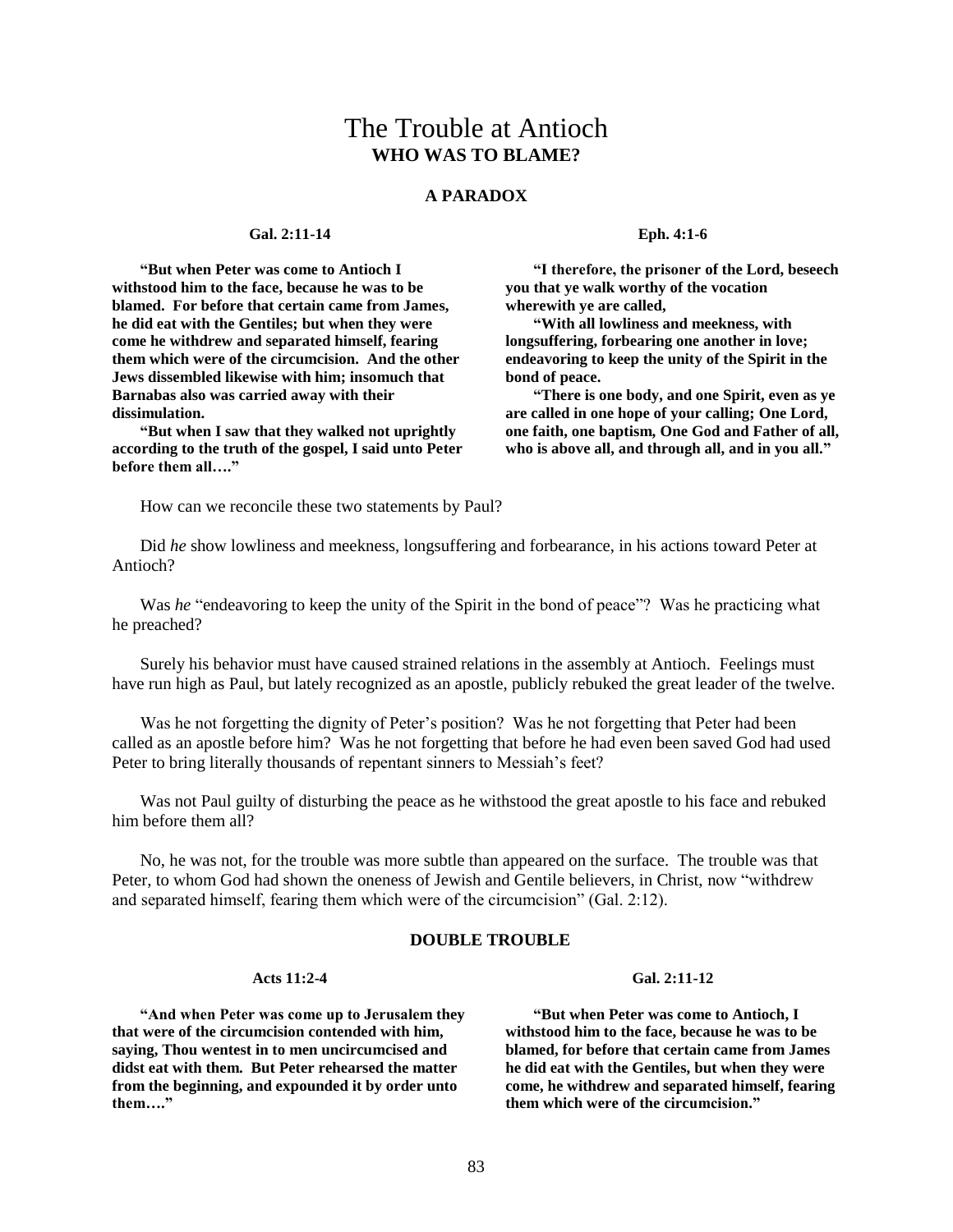Jerusalem was the headquarters of the Jewish Church.

Antioch was the headquarters of the Gentile Church.

When Peter was come to Jerusalem "they that were of the circumcision contended with him."

When Peter was come to Antioch Paul "withstood him to the face"!

At Jerusalem he was rebuked because he had eaten with Gentiles.

At Antioch he was rebuked because he had *stopped* eating with the Gentiles.

At Jerusalem he rightly defended his action.

*At Antioch he had no defense to offer.*

God had clearly shown Peter that he could and should have fellowship with Gentile believers.

When Peter first said to Cornelius and his household: "Ye know how that it is an unlawful thing for a man that is a Jew to keep company, or come unto one of another nation" (Acts 10:28), he meant that it was wrong to have *fellowship* with them. The Pharisees and scribes of Jesus' day murmured against Him, saying: *"This man receiveth sinners and eateth with them"* (Luke 15:2). Just so, in the case of Peter, "they that were of the circumcision contended with him, saying, *"Thou wentest in to men uncircumcised and didst eat with them."*

"But Peter rehearsed the matter from the beginning, and expounded it by order unto them…" (Acts 11:4). He showed how God had sent him to these Gentiles by a special commission, even though Israel had not yet been brought to Messiah's feet (Compare here Luke 24:47, Acts 1:8 and Acts 3:25, 26). Peter showed how God had told him to go *"nothing doubting,"* no longer calling them "common" or "unclean"

It is not strange, therefore, that years later, at Antioch, Peter "did eat with the Gentiles."

"As he had said at the great council at Jerusalem: "*God made choice among us, that the Gentiles by my mouth should hear the word of the gospel…and put no difference between us and them, purifying their hearts by faith"* (Acts 15:7-9).

This is not to say that Peter preached to Cornelius and his household the mystery of God's purpose in this dispensation of grace. He did not even know the mystery. But it was a step in the divine unfolding of the mystery. God was preparing the Jewish brethren for Paul's ministry among the Gentiles. He was beginning to show them that He would send salvation to the Gentiles in spite of Israel's rejection of Christ.

It is well to remember that before God sent Peter to the Gentiles, Israel had again officially rejected Christ in the dreadful murder of Stephen and was now waging "a great persecution" against the Church at Jerusalem (See Acts 7 and 8). At that time Peter was the leader of the Church and Saul of Tarsus was the leader of the persecution against the Church.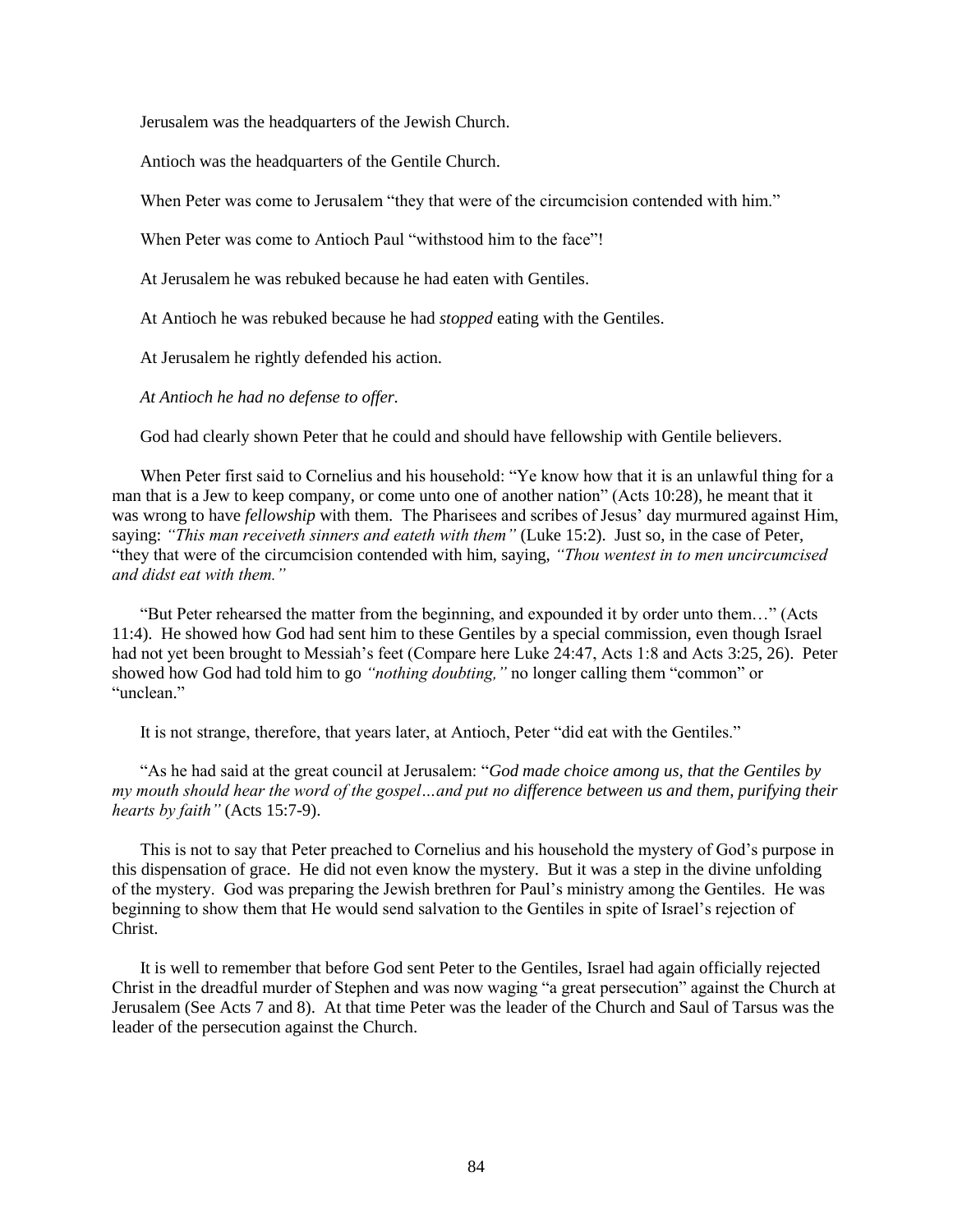God answered Israel's stubborn rebellion in a most wonderful way—*by the conversion of Saul!* Saul's conversion was the first step in the unfolding of the mystery of God's purpose of grace. Read again his words in I Tim. 1:13-16: *"I was before a blasphemer, and a persecutor, and injurious; but…the grace of our Lord was exceeding abundant….But for this cause I obtained mercy, that in me first Jesus Christ might show forth all longsuffering, for a pattern to them which should hereafter believe on Him to life everlasting."*

So God answered the stoning of Stephen and the awful persecution against His Church at Jerusalem by the conversion of Saul and the mission of Peter to the Gentiles, thus placing His stamp of approval upon Paul's subsequent ministry among the Gentiles and preparing the Jewish brethren for it, for Paul, not Peter, was to become "the apostle of the Gentiles" (Rom. 11:13).

We must remember, too, that while the Jewish believers at Jerusalem went on with circumcision and the Law, God sent Paul to the Gentiles with a message in which neither circumcision nor the Law had any place.

It must not be supposed, however, that the Jewish believers immediately looked upon this with favor. It was not long before "certain men which came down from Judaea taught the brethren [at Antioch], and said, Except ye be circumcised after the manner of Moses, ye cannot be saved" (Acts 15:1). And remember, they had Scripture to back up their statements.

Nevertheless, Paul had received *"the gospel of the uncircumcision"* by revelation from the Lord Himself, and he refused to allow the Judaizers to bind circumcision and the Law upon the Gentile believers.

These Judaizers, it should be noticed, had not been sent by the twelve, for they knew better from Peter's experience (See Acts 15:24).

#### **PAUL AND BARNABAS**

We must notice here how Barnabas had stood firmly with Paul against the innovations of the Judaizers. Acts 15:2 says: *"When therefore Paul and Barnabas had no small dissension and disputation with them, they determined that Paul and Barnabas, and certain other of them, should go up to Jerusalem unto the apostles and elders about this question."*

At the Jerusalem council, again, there was *"much disputing,"* for *"there rose up certain of the sect of the Pharisees which believed, saying that it was needful to circumcise them, and to command them to keep the law of Moses"* (Acts 15:5). Paul says concerning these men: *"to whom we gave place by subjection, no, not for an hour…"* (Gal. 2:5). Barnabas apparently stood firmly with Paul here too, for Paul's "we" follows his statement: "I...went up again to Jerusalem with Barnabas..." (Gal. 2:1).

The outcome of this council at Jerusalem we all know.

Gal. 2:7-9: *"When they saw that the gospel of the uncircumcision was committed unto me [Paul] as the gospel of the circumcision was unto Peter…they gave unto me and Barnabas the right hands of fellowship...,"* and once for all it was decided, under the guidance of the Holy Spirit, that the Gentiles were to go on under the teachings of Paul and were not to be bound by circumcision and the Law.

No such decision, of course, was made in regard to the Jewish believers. It is true that the Law was done away *by* the cross, but Israel's relation to the Law was not discussed.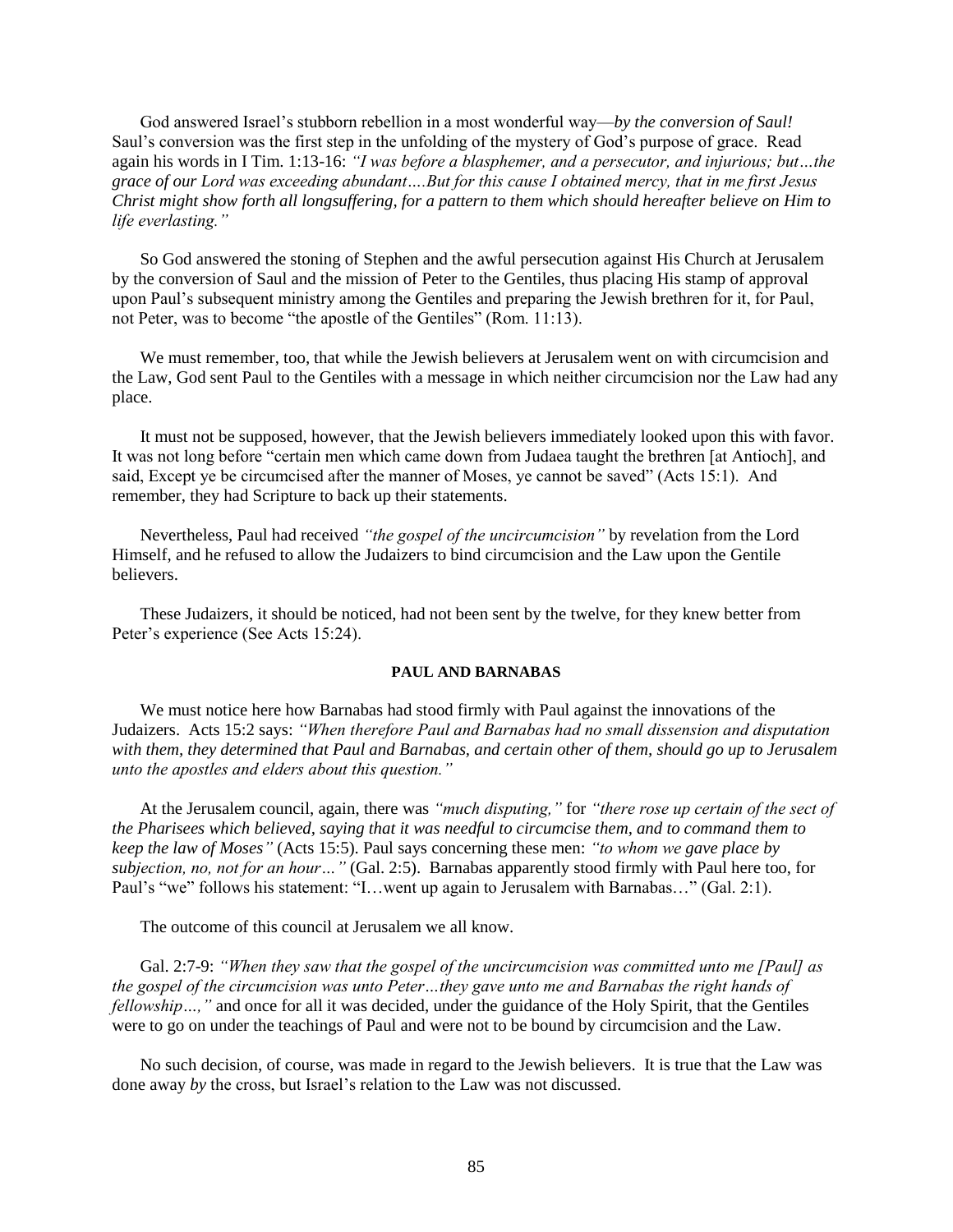Years later, when Paul came to Jerusalem again, the leaders there said to him: *"Thou seest, brother, how many thousands of Jews there are which believe; and they are all zealous of the law"* (Acts 21:20). But see Verse 25: *"as touching the Gentiles which believe, we have written and concluded that they observe no such thing."*

Because the kingdom had not yet been officially postponed and God was still dealing with Israel, He allowed these two groups to go on with different programs. But while outwardly separate, it was already becoming clear that they were one in Christ.

Before going back to the trouble at Antioch, it would be interesting here to note some of Paul's comments on the oneness of Jewish and Gentile believers, written in his earlier epistles during the Acts period.

#### **ONE BODY IN CHRIST**

**Rom. 12:5: "So we, being many, are one body in Christ."**

**I Cor. 12:13: "For by one Spirit are we all baptized into one body, whether we be Jews or Gentiles."**

**Gal. 3:26-28: "For ye are all the children of God by faith in Christ Jesus. For as many of you as have been baptized into Christ have put on Christ. There is neither Jew nor Greek…for ye are all one in Christ."**

Compare this with what we find in Eph. 2, written after the close of Acts.

## **Eph. 2:14-16: "For He is our peace, who hath made both one, and hath broken down the middle wall of partition between us…that He might reconcile both unto God in one body by the cross…."**

Is it not plain that Paul's ministry in the book of Acts tells the story of the breaking down of the middle wall or partition? Is it not plain that the oneness of Jewish and Gentile believers, in Christ, was already being demonstrated before Acts 28, while God was in the process of setting Israel aside as a nation?

A study of Acts 15 will show that Peter had had no small part in swaying the council at Jerusalem toward the recognition of Gentile believers. He had shown how God had put "*no difference between us and them, purifying their hearts by faith"* (Acts 15:9). He had even added: *"But we believe that through the grace of the Lord Jesus Christ we [Jews] shall be saved even as they [Gentiles]"!*

As the leaders of the twelve extended "the right hand of fellowship" to Paul and Barnabas it became evident that the Jewish believers could now have fellowship with Gentile believers.

Peter had seen this very clearly and had come to rejoice in it, "for before that certain came from James, he did eat with the Gentiles…" (Gal. 2:12).

#### **THE TROUBLE AT ANTIOCH**

Picture that scene, before the Judaizers arrived! Believing Jews and Gentiles all together, rejoicing in Christ.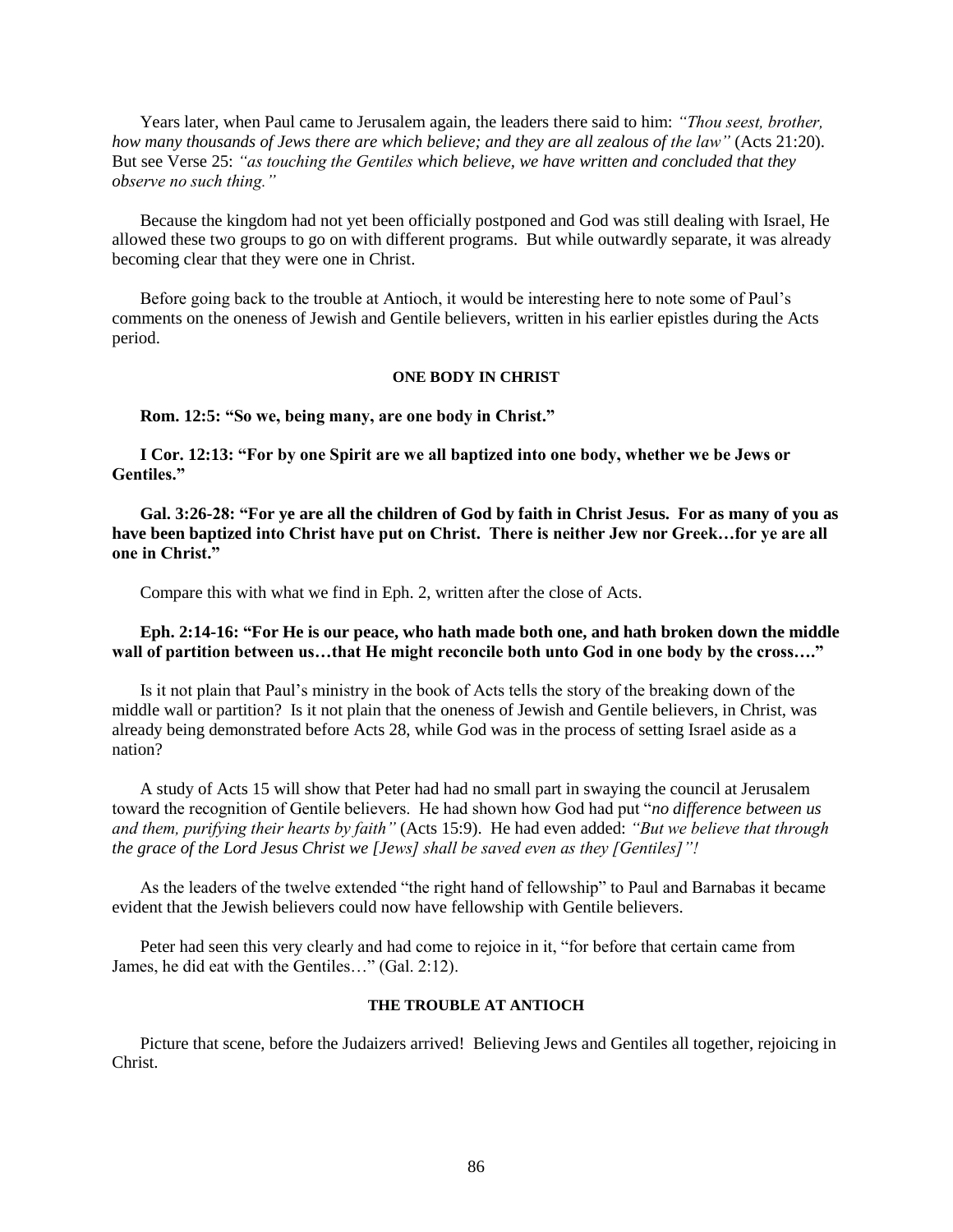#### **"But…."**

#### **"But when they were come, he withdrew and separated himself, fearing them which were of the circumcision."**

Here was the real trouble at Antioch.

Peter had been taught of God that he should have fellowship with these Gentile believers, but "he withdrew and separated himself, fearing them which were of the circumcision."

And see the results:

## **"And the other Jews dissembled likewise with him; insomuch that Barnabas also was carried away with their dissimulation" (Gal. 2:13).**

Even Barnabas! Great, spiritual Barnabas! Barnabas, who had fought with Paul again and again, against the innovations of Judaism. Now he is carried away with the throng. Yet all of them know they are wrong. The Word of God says: *"they walked not uprightly."* They were guilty of "dissimulation," hypocrisy. And Peter had started it all.

It is easy to see what would have happened if Paul had not spoken out. See what had already happened!

It was no longer a question of "endeavoring to keep the unity of the Spirit." The unit of the Spirit had been broken, at least the enjoyment of it, and must be restored, and it was no lack of humility on Paul's part when he withstood Peter to his face and rebuked him before them all. This was the only right and honest thing to do, and it was necessary since the whole assembly had been affected by Peter's action.

Though the results of Paul's rebuke may not have appeared immediately, it was nevertheless a lesson to them and to us as to the importance of "keeping" the unity of the Spirit.

#### **THE CHURCH TODAY**

As we consider the story again, we think of the Church today, and serious thoughts fill our minds.

The Church of our day, even Fundamental Protestantism, is disintegrating. It is falling to pieces.

God says "there is one body," yet in the United States alone there are more than four hundred denominations.

What should our attitude be in the midst of this situation?

When we speak out, some remind us of Eph. 4:2, 3: *"With all lowliness and meekness, with longsuffering, forbearing one another in love; endeavoring to keep the unity of the Spirit in the bond of peace."*

We do want to have the lowliness and meekness and longsuffering of our blessed Lord, yet there is a time when silence becomes unfaithfulness.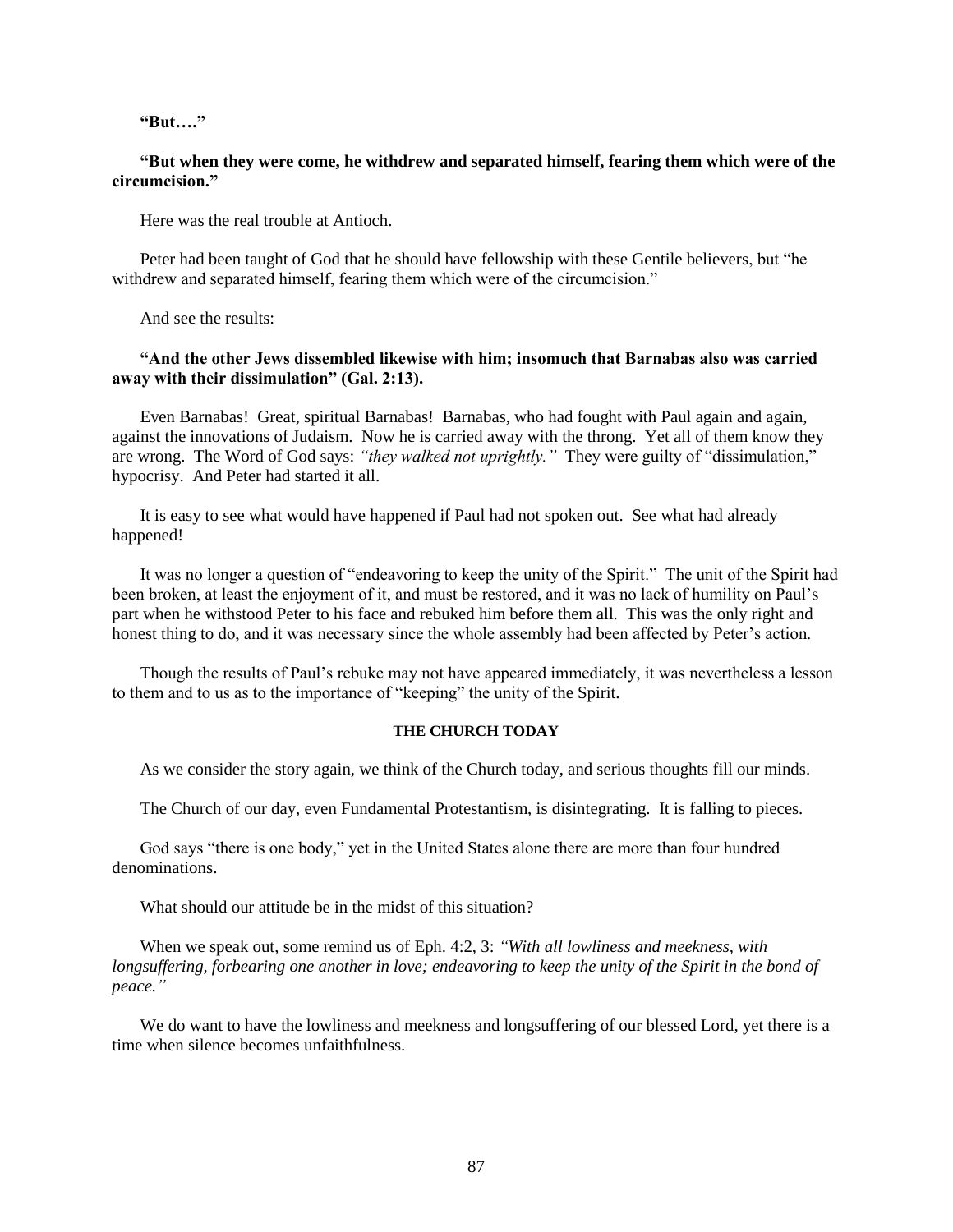One widely known Bible teacher writes us: "With all the many divisions in the Church, the most important thing now is to endeavor to keep the unity of the Spirit." But how can we keep the unity of the Spirit in a divided Church?!

This is the trouble. The unity of the Spirit has already been broken. One after another, believers have "withdrawn and separated themselves" from other believers as sincere as they. Great spiritual men like Peter have started it, and great spiritual men like Barnabas have been carried away with it. Nevertheless it is wrong.

Many of our Fundamentalist leaders are actually opposing the great truth that *"by one Spirit are we all baptized into one body"* (I Cor. 12:13), for while they continue to practice water baptism they ostracize and disfellowship those who believe that the "one baptism" of I Cor. 12:13 and Eph. 4:5 is enough. Yet they well know that water baptism and denominationalism go together. They know too that the "one body" and the "one baptism" go together and form part of God's seven-fold basis for the enjoyment of the unity of the "One Body" (Eph. 4:4-6).

Some years ago a leading Fundamentalist declared that to hold to the "one baptism" and to deny that water baptism is included in God's program for today, is *"sufficient ground for a refusal of Christian fellowship*," and warned spiritual leaders to keep out of the Christian pulpit those who believe this.

Another prominent Fundamentalist of the Middle West has said of those who believe this: *"Have nothing to do with them."*

Bible Institutes and Colleges in various parts of the country have taken decided stands against these truths, yet cannot discuss them openly in their classes.

Years ago an American group of independent fundamental churches passed a resolution which excluded from their organization sincere believers who do not subscribe to some form of baptism by water. Just "some form"!

As in Paul's day it is the leaders who are "to be blamed."

And shall we be silent as more and more "withdraw" and "separate themselves"? Surely silence here would not be humility. Silence now will not "keep the unity of the Spirit." The Church is disintegrating before our very eyes, while at the same time the new evangelicals ask us to forget our differences and evangelize!

The "dissimulation" must cease. We must courageously withstand and rebuke those who say they believe in "one body" and "one baptism" and yet deny it by their actions.

We must withstand and rebuke them even though their names be Barnabas and Peter. If we are not faithful in this the defection will go on and the Church will lose all its power.

It is true, we cannot stand in Paul's shadow, but we have his message and his responsibility. He is not here, but he wrote to the Philippians: *"that whether I come and see you, or else be absent, I may hear of your affairs, that ye stand fast in one spirit, with one mind striving together for the faith of the gospel"* (Phil. 1:27).

May God drive us again to our knees and to our Bibles—from the greatest spiritual leader to the most obscure believer. May God hasten the day when the unity and the power of the true Church shall be restored.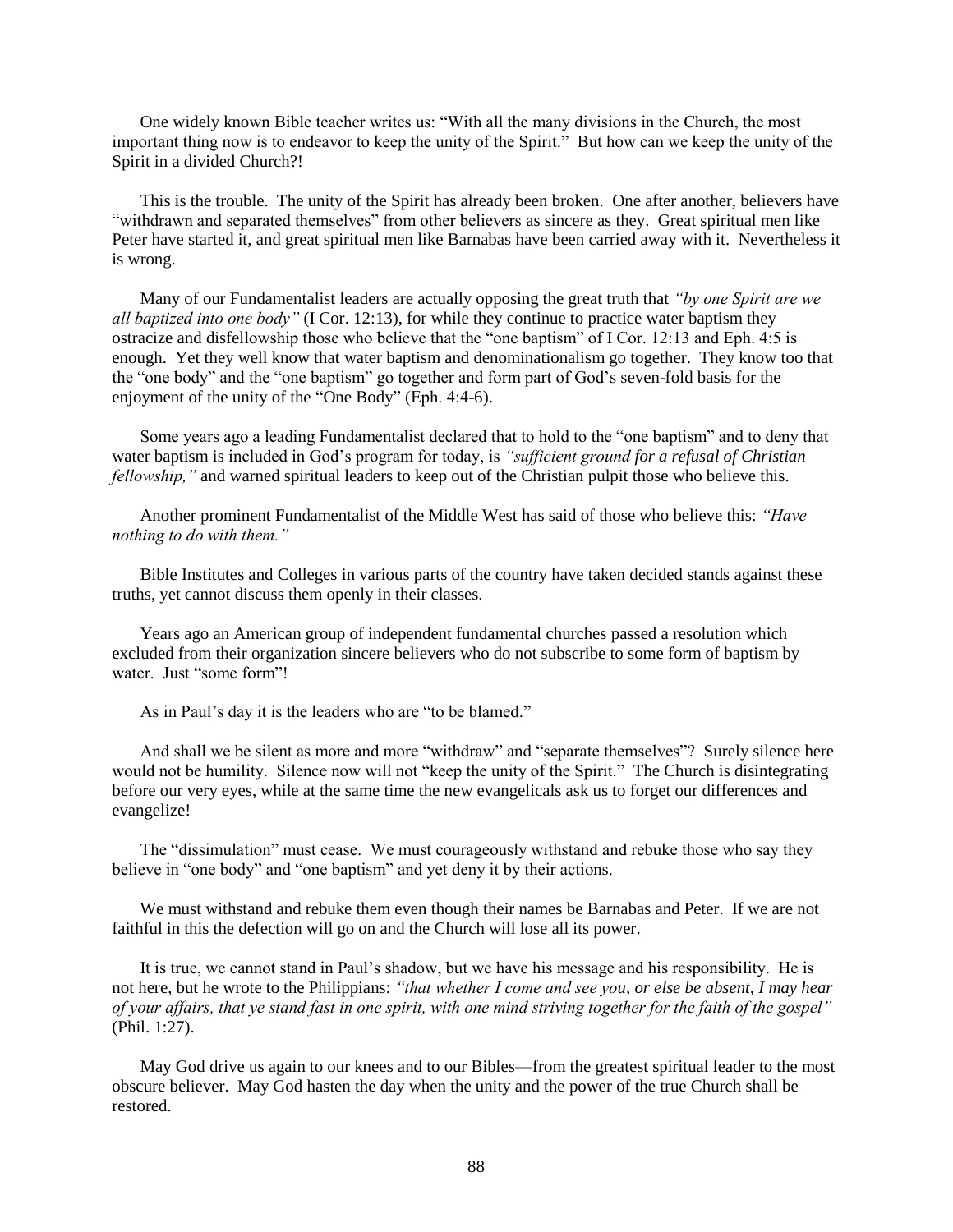## The Man Who Fell Asleep in Church **AND FELL FROM A THIRD STORY WINDOW**

**"And upon the first day of the week, when the disciples came together to break bread, Paul preached unto them, ready to depart on the morrow; and continued his speech until midnight. And there were many lights in the upper chamber, where they were gathered together.**

**"And there sat in a window a certain young man named Eutychus, being fallen into a deep sleep: and as Paul was long preaching, he sunk down with sleep, and fell down from the third loft, and was taken up dead.**

**"And Paul went down, and fell on him, and embracing him said, Trouble not yourselves; for his life is in him. When he therefore was come up again, and had broken bread, and eaten, and talked a long while, even till break of day, so he departed.**

**"And they brought the young man alive, and were not a little comforted."** 

**—Acts 20:7-12.**

What a privilege it must have been to sit at the feet of Paul!

He had once been the archenemy of believers.

Before his conversion he had "made havock of the church" (Acts 8:3), "breathing threatenings and slaughter against the disciples of the Lord" (Acts 9:1). He had "punished them" and "compelled them to blaspheme." He had "shut [them] up in prison," both "men and women," pursuing them "even unto strange cities," "and when they were put to death," he says, "I gave my voice [vote] against them" (Acts 22:4; 26:10, 11).

In Gal. 1:13 he says: "beyond measure I persecuted the Church of God and wasted it [laid it waste]." And his conflict with Christ was the more tense because it was so sincere, for, years later he said to King Agrippa:

## **"I verily thought with myself that I ought to do many things contrary to the name of Jesus of Nazareth" (Acts 26:9).**

And this was the man who was now preaching Christ in the upper room at Troas!

God has stopped him in his wild career and had saved him by grace. Paul could never forget that day, on the road to Damascus, when he had met his Enemy face to face, astonished at the glory of the rejected Savior, and still more astonished at the tenderness in that plea: *"Saul, Saul, why persecutest thou Me?"*

The glorified Lord could have crushed His blaspheming enemy that day, but instead He had saved him and Paul never got over it. The love of Christ had revolutionized his life.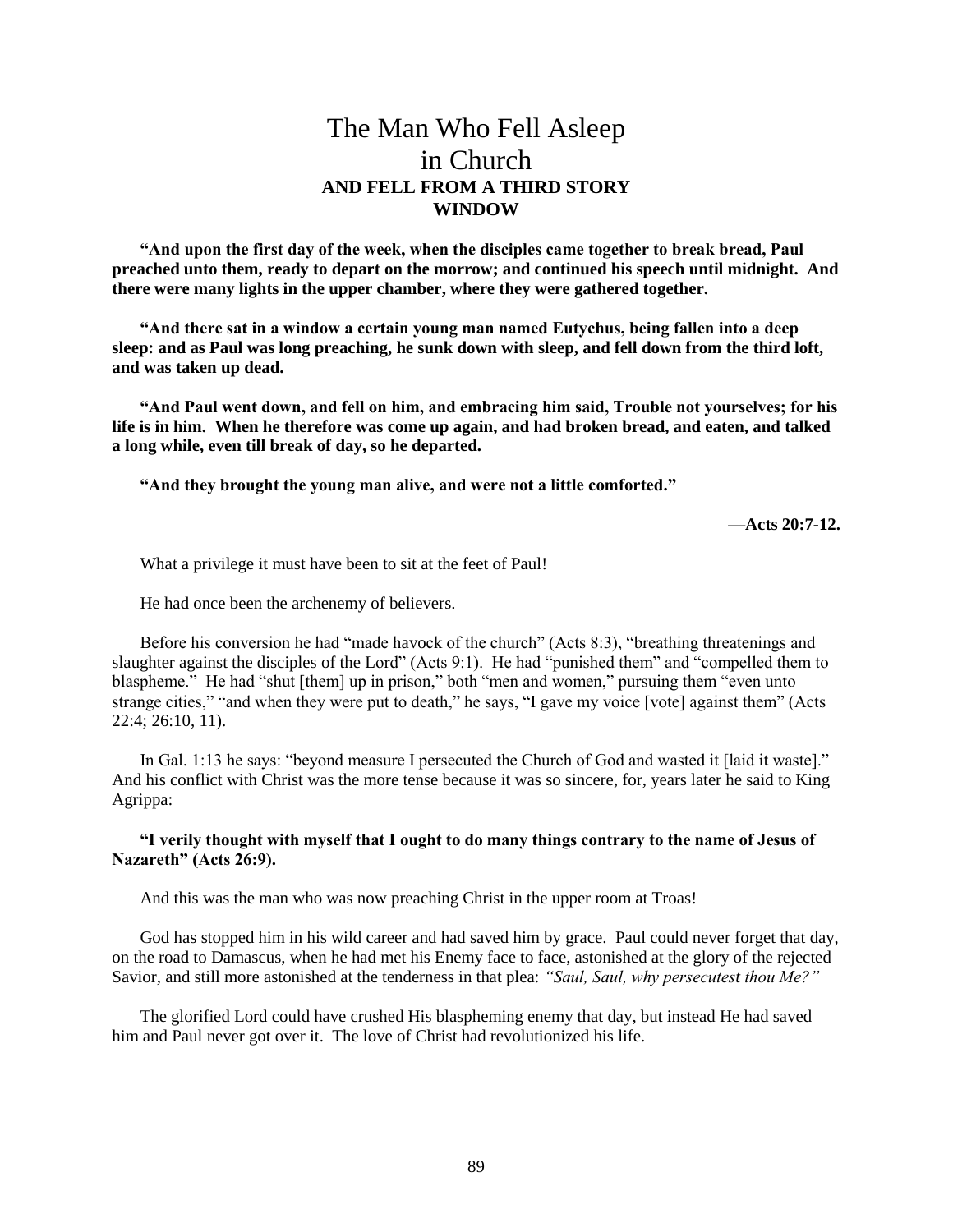Who couldn't listen to such a man preach, even if he "continued his speech until midnight"! Who, in any congregation, could even become drowsy as Paul told them of the love of God and explained how God had saved *him*, the chief of sinners, to "show forth all longsuffering, for a pattern" to those who should thereafter turn to Christ for salvation?

And yet someone did fall asleep in that audience—someone named Eutychus. Of course, he was a "young man." Perhaps he had been working hard that day. Besides, there were "many lights" in the place of meeting and probably a good–sized crowd, for this young man "sat in a window." All this might tend to make one's eyes heavy.

It is hardly probable that Eutychus meant to allow himself to fall soundly asleep. Doubtless he fought sleep at first and then merely indulged in a little dozing, but the fact remains that it was not long before he had "fallen into a deep sleep; and as Paul was long preaching, he sank down with sleep." And the results were not amusing, for, losing his balance, he fell from his position in the window sill to the ground, three floors below, "and was taken up dead."

Eutychus means *Fortunate*, and fortunate he was that Paul was the preacher that night, for by the power of God the apostle restored him to life and brought him again to the place of meeting on the third floor.

What an interesting narrative!

But why does God record it? Surely the stories of the Bible were not told merely to keep us interested. There must be some spiritual significance.

Let us now consider this story in the light of the truth which God has since revealed in His word, noting especially the following facts:

- 1. Paul was the preacher.
- 2. He continued preaching for a long time.
- 3. Someone fell asleep under his preaching.
- 4. The sleeper fell out of the third story window, where he was sitting, and was "taken up dead."
- 5. Paul, by God's power, restored him to life again and to the place of meeting on the third floor.

## **PAUL IS PREACHING TODAY**

Our Lord had sent the twelve out after His resurrection, telling them that "Repentance and remission of sins should be preached in His name among all nations, beginning at Jerusalem" (Luke 24:47).

They had begun at Jerusalem, crying to the "men of Israel: "*Repent and be baptized every one of you in the name of Jesus Christ for the remission of sins*…" (Acts 2:38).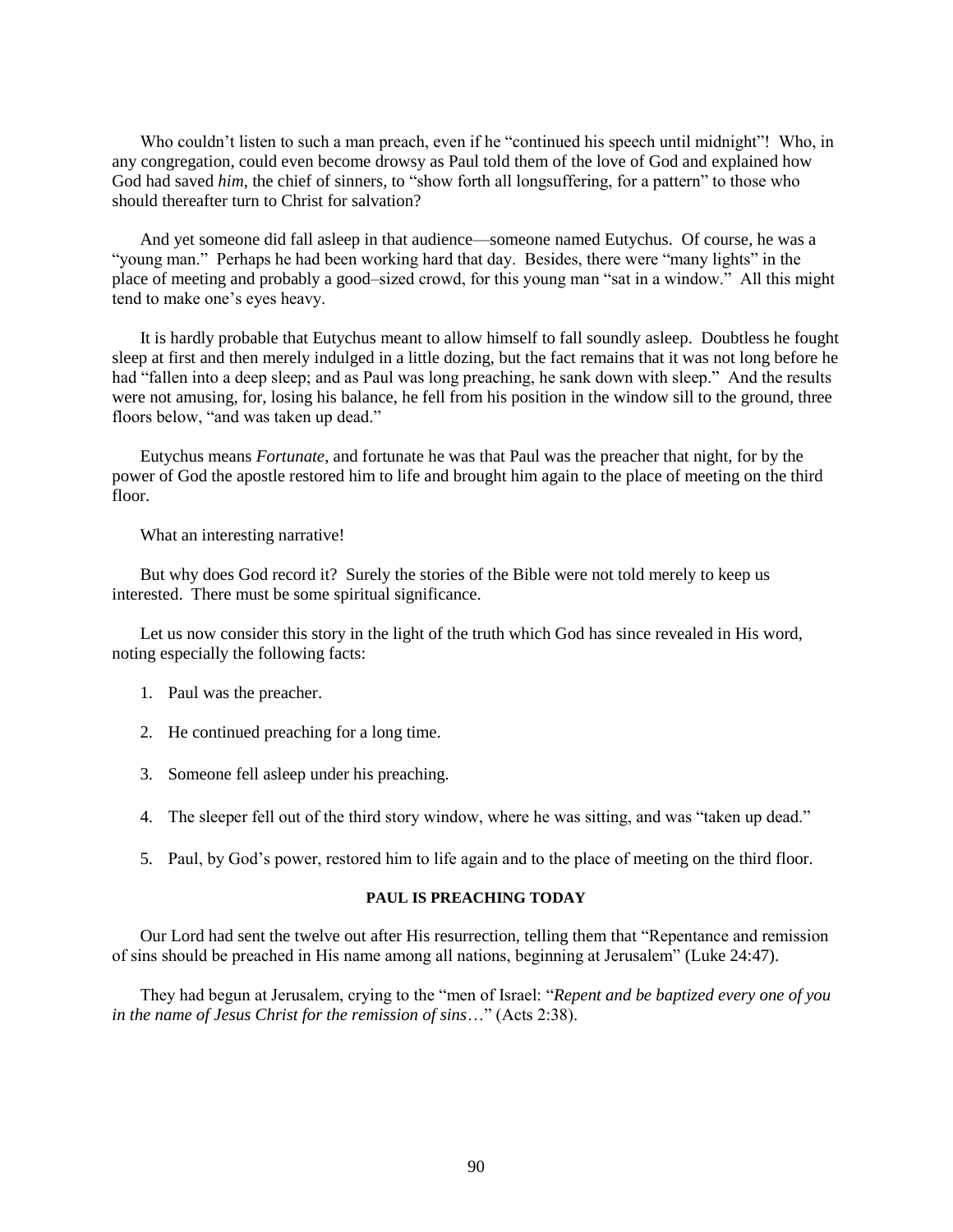Shortly after Pentecost Peter had said to them:

**"Ye are the children of the prophets, and of the covenant which God made with our fathers, saying unto Abraham, and in thy seed shall all the kindreds of the earth be blessed. Unto you first God, having raised up His Son Jesus, sent Him to bless you, in turning away every one of you from his iniquities" (Acts 3:25, 26).**

It was clear from Peter's word as well as from the Scriptures already written, that it was God's revealed purpose to bless the nations through Israel as the seed of Abraham. This is why our Lord sent the twelve to "all nations, *beginning at Jerusalem*."

But Israel as a nation spurned the call to repentance, continued to reject her Messiah, and even organized an opposition against *Him*. The leader of the rebellion? *Saul of Tarsus*.

It was then that God showed "the exceeding riches of His grace," as well as "the exceeding greatness of His power" for, saving Saul, He actually sent him forth as the ambassador of reconciliation, God's offer of grace to a world at enmity with Himself.

Gal. 2:7-9 records how the twelve, who at first had been sent to "all nations," now handed over their Gentile ministry to Paul. The "great commission" had stalled because of Israel's rejection of Messiah, but God's purpose of grace could not be thwarted. He had "concluded them all in unbelief that He might have mercy upon all" (Rom. 11:32).

Let us remember, then, that though the twelve had been sent "into all the world" "beginning at Jerusalem," Paul now was to take their place as the apostle to the Gentiles in view of Israel's rejection of Christ. See his own comments on this:

#### **Rom. 11:13: "…I am the apostle of the Gentiles, I magnify mine office."**

**Eph. 3:1-3: "For this cause I Paul, the prisoner of Jesus Christ for you Gentiles, if ye have heard of the dispensation of the grace of God which is given me to you-ward: how that by revelation He made known unto me the mystery."**

## **Rom. 3:22-24: "…For there is no difference: for all have sinned, and come short of the glory of God, being justified freely by His grace, through the redemption that is in Christ Jesus."**

When such verses as these are contrasted with Mark 16:16, Acts 2:38 and Acts 21:18-22 it is clear that Paul is God's preacher to the lost world today, and that the "great commission" has given place to the greater commission of II Cor. 5:16-21.

But let us continue with our story and note further that

#### **PAUL HAS BEEN PREACHING LONG**

even as he was "long preaching" at the Troas meeting. Paul has preached even longer than Moses. Moses preached for about fifteen hundred years; Paul has been preaching for nearly two thousand. The Law reigned for about fifteen hundred years; grace has been reigning for nearly two thousand. How great is the longsuffering of the Almighty! Let us compare here what Paul and Peter have to say about the longsuffering of God.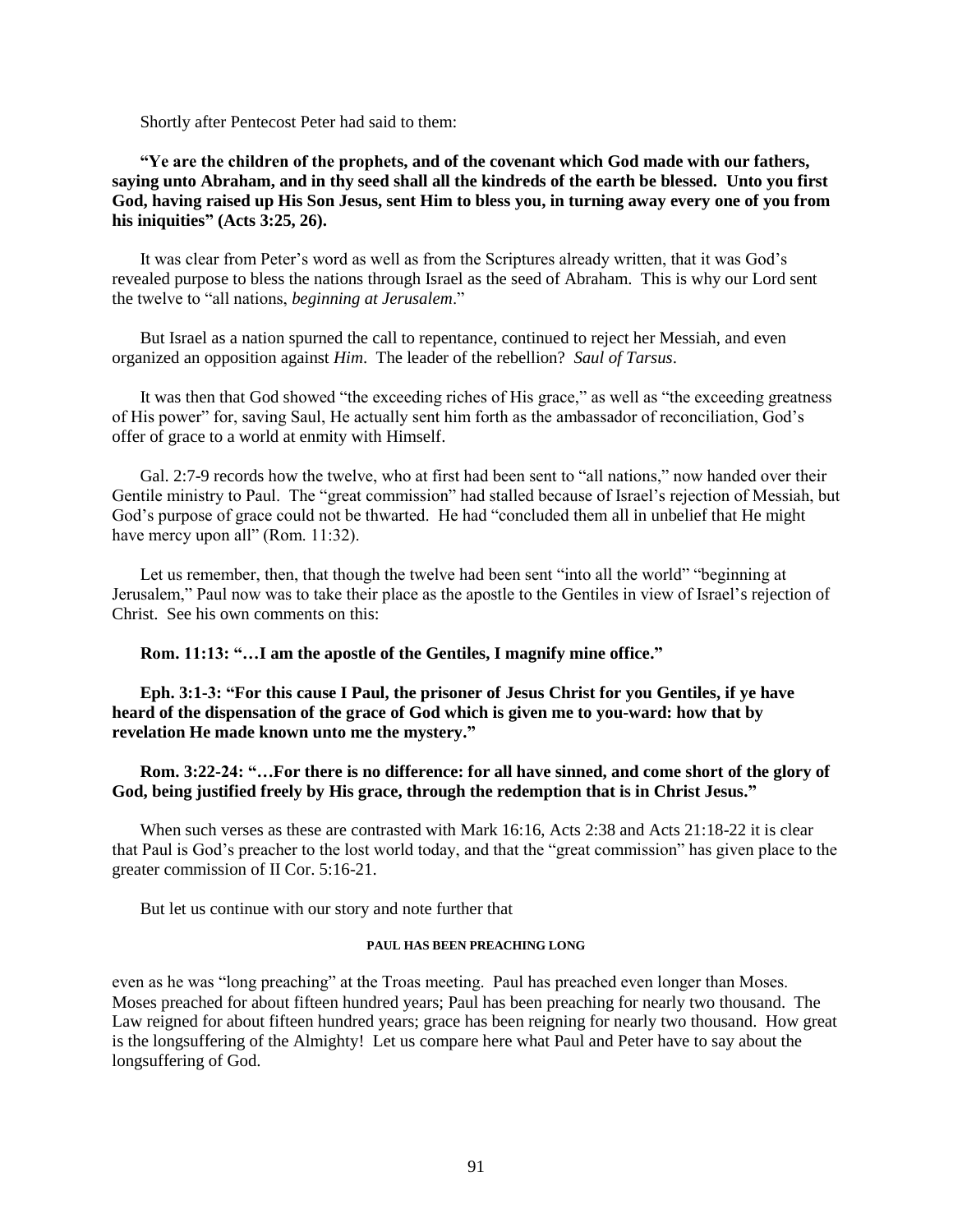**Paul, in I Tim. 1:16: "Howbeit for this cause I obtained mercy, that in me first Jesus Christ might show forth all longsuffering, for a pattern to them which should hereafter believe on Him to life everlasting."**

**Peter, in II Pet. 3:9: "The Lord is not slack concerning His promise, [the promise of His return to judge and reign] as some men count slackness; but is longsuffering to us-ward, not willing that any should perish, but that all should come to repentance."**

## **Peter, in II Pet. 3:15: "And account that the longsuffering of our Lord is salvation; even as our beloved brother Paul also according to the wisdom given unto him hath written unto you."**

Remember that in Paul first, or chiefly, God showed forth this "all longsuffering," and then reflect that God is still waiting—waiting before He judges the wicked, Christ-rejecting world and sets up His Son as King of kings and Lord of lords.

Still the day of His wrath has not come.

Still the message of grace goes forth.

Paul is still preaching.

But as Eutychus fell asleep, even under Paul's preaching, so

#### **THE CHURCH FELL ASLEEP UNDER PAUL'S PREACHING**

not all at once, to be sure, but the fact remains that the Church lost hold, one after another, of the glorious truths which are so distinctively Pauline: The "mystery" of the Body of Christ and its heavenly calling and position, the rapture, the blessed hope of Christ's return for His Church, and justification by faith alone.

During the dark ages the Church had fallen into "a deep sleep" and had "sunk down with sleep," and like Eutychus,

#### **THE CHURCH FELL FROM ITS POSITION IN THE THIRD LOFT**

Paul speaks of being caught up into the third heaven (II Cor. 12:2). This is the highest, as far as Scripture is concerned, and it reminds us that when God raised Christ from the dead He "set Him at His own right hand in the heavenly places, [Gr., *epouranios*—"upper-heavenlies"]" (Eph. 1:20). It reminds us too that God *"hath raised us up together, and made us sit together in heavenly places [the upperheavenlies] in Christ Jesus"* (Eph. 2:6), and that He *"hath blessed us with all spiritual blessings in heavenly places [the upper-heavenlies] in Christ"* (Eph. 1:3).

As the Church fell asleep under Paul's preaching, the realization and appreciation of all this was lost, and the life of the Church was gone. Could it be awakened from the sleep of death? How it needed someone, in those dark ages, to cry: "Awake thou that sleepest, and arise from the dead, and Christ shall *give thee light"!* (Eph. 5:14).

#### *Eutychus! Fortunate!*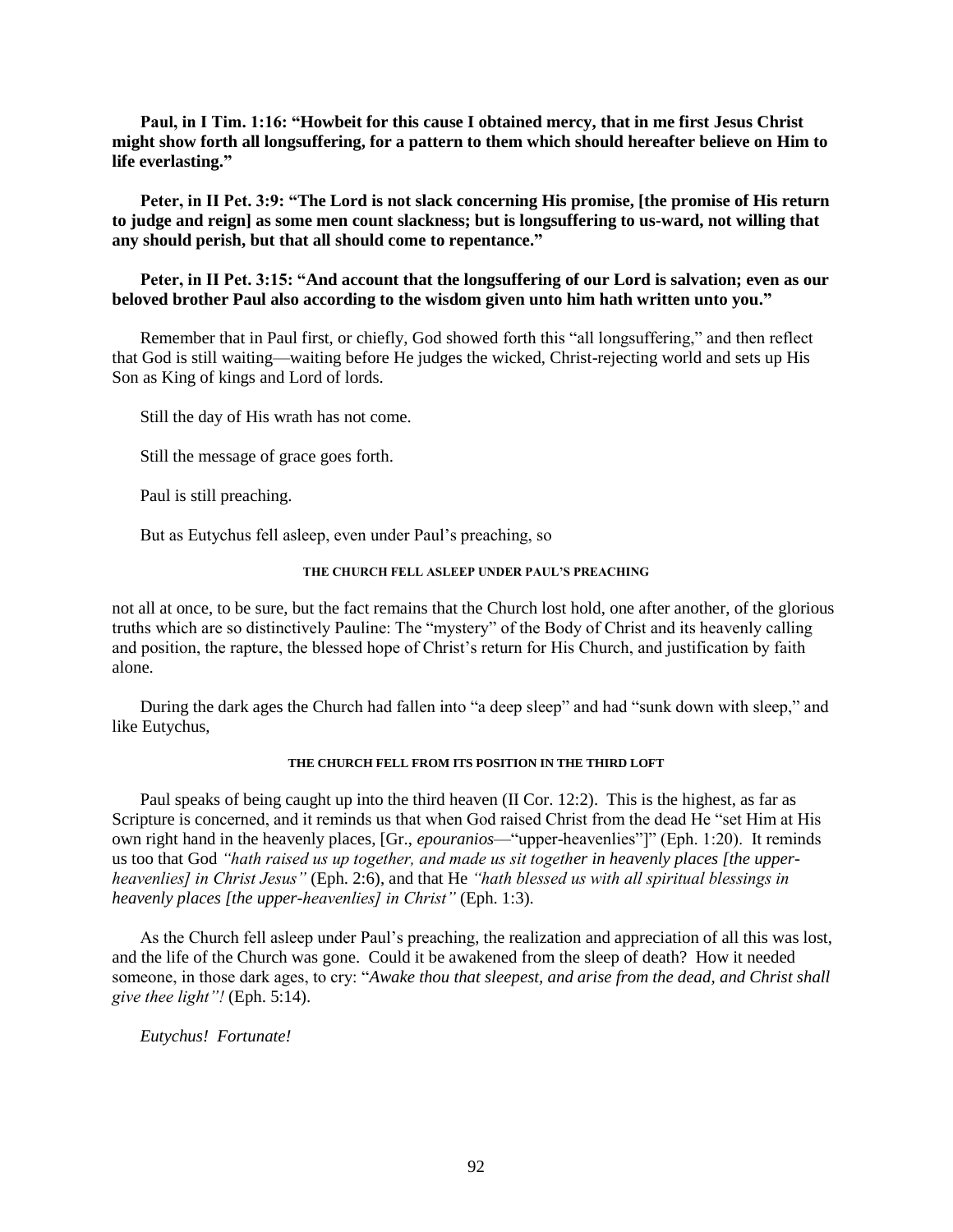Surely it was only infinite grace that raised up men like Martin Luther to awaken the Church and restore it to life again. But in a deeper sense, who was it that God used? Who was it that went down to restore Eutychus to life? It was Paul, and

#### **GOD USED PAUL TO RESTORE THE CHURCH TO LIFE AGAIN**

Luther did not preach his own ideas but the great Pauline message of justification by faith. The very theme of his message was *Sola Gratia—grace alone*. And with Luther's preaching the awakening had only begun. Luther did not see grace in all its purity. Emerging from the dark ages, as he did, he still clung to many of the errors of Romanism which were directly contrary to the grace he taught. But he was true to the light he had, and soon others followed with more light on God's precious Word. Centuries later, under John Darby and others, the "blessed hope" of the Lord's return for His own was recovered for the Church and today the "mystery" is gradually being recovered, to the spiritual enrichment of multitudes of believers all over the world.

Let us note carefully that as Paul was used to restore Eutychus to life, so it is the recovery of Pauline truth that has begun to restore the Church to life. God's message of grace has undoubtedly sent more missionaries to foreign lands and has produced a greater body of believers in the world than ever in the history of man.

One thing still remains to be done to complete the picture. Eutychus must be restored to his position in the third loft. The Church must once more be brought to a full appreciation of her position in heavenly places in Christ.

There are still many thousands of sincere believers who do not fully appreciate the glory of their position in Christ. May God help us to show it to them from the Word, and may He open their eyes to see it.

**"Wherefore henceforth know we no man after the flesh: yea, though we have known Christ after the flesh, yet now henceforth know we Him [so] no more.**

**"Therefore if any man be in Christ, he is a new creature: old things are passed away; behold all things are become new."**

## **"For He hath made Him to be sin for us, [Him] who knew no sin; that we might be made the righteousness of God in Him" (II Cor. 5:16, 17, 21).**

Crucified with Christ (Gal. 2:20).

Buried with Him (Col. 2:12).

Raised with Him (Col. 2:12).

Seated whith Him in heavenly places (Eph. 2:6).

Blessed with all spiritual blessings in heavenly places in Christ (Eph. 1:3).

Complete in Him (Col. 2:10).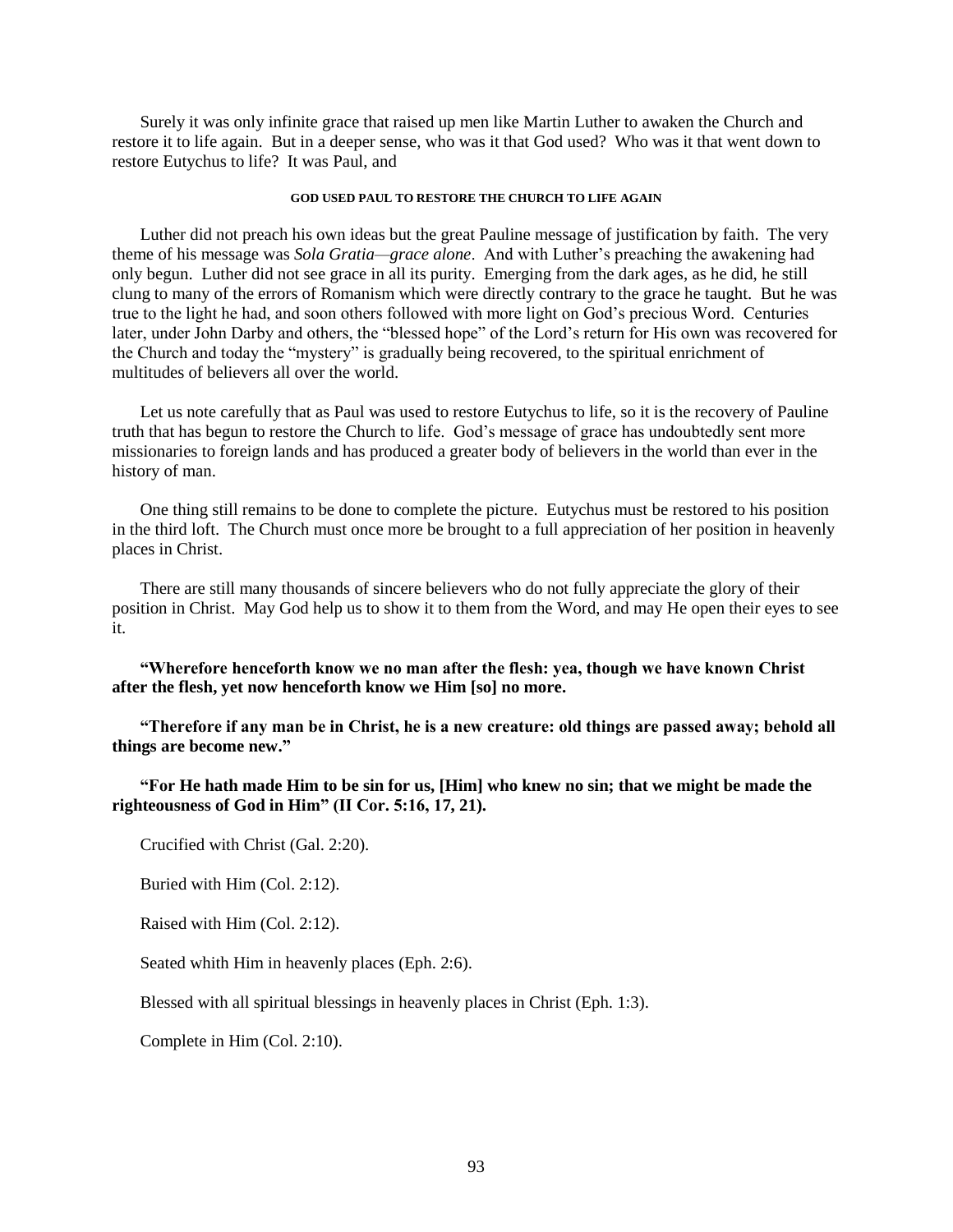This, Christian friend, is your position in Christ. And if God says this is your position you should *occupy* it. Do not allow Satan to keep or drive you from it. *"For we wrestle not against flesh and blood, but against principalities, against powers…against wicked spirits in heavenly places,"* who would fain drive us from our God-given position in the heavenlies.

Our adversary, the Devil, would make us "dull of hearing" and "slow of heart to believe." He would lull us to sleep while he robs us of the blessings which are ours in Christ. But "we are not ignorant of his devices," and we have "the whole armor of God" to help us to *"withstand in the evil day, and having done all, to stand."*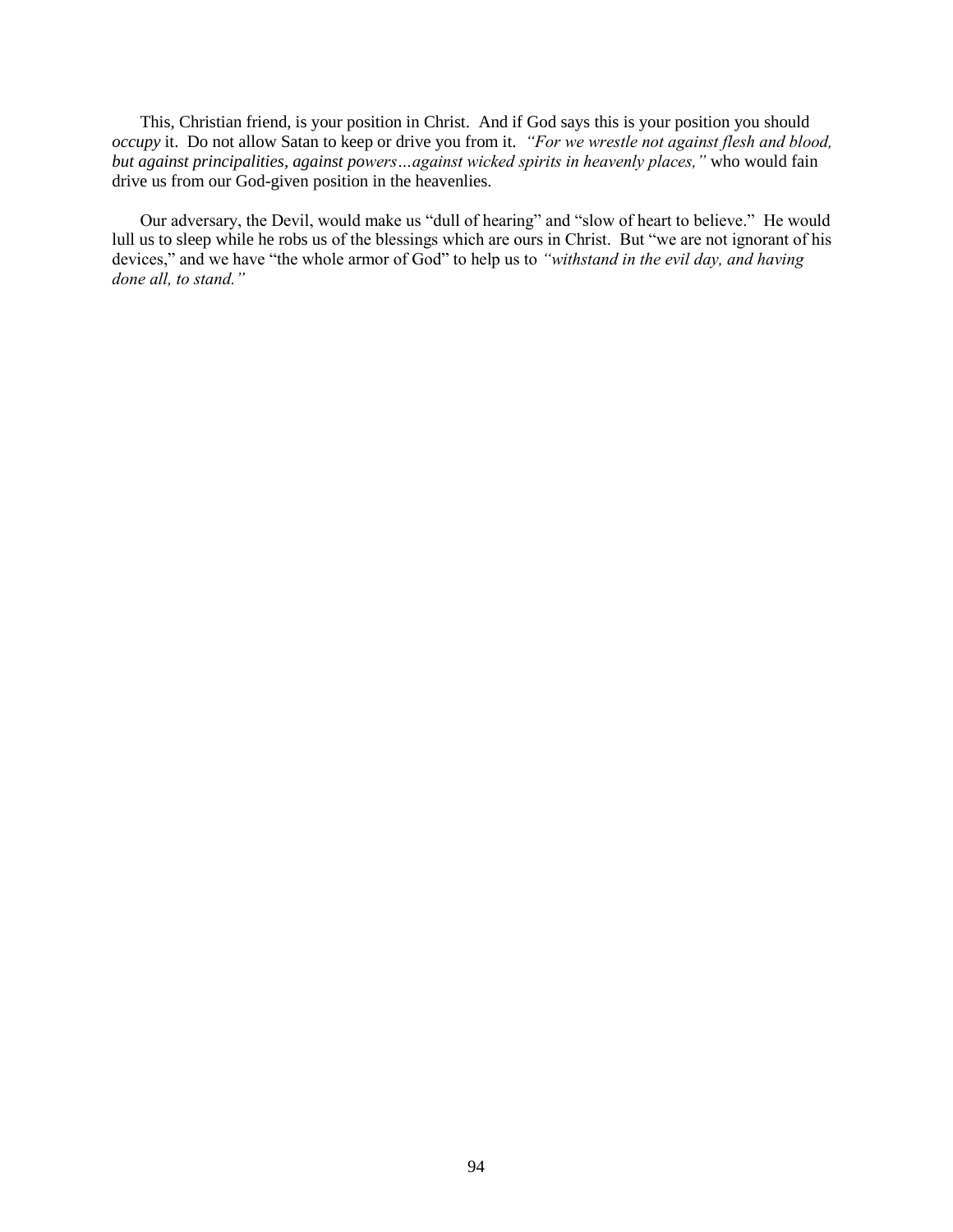## That Precious Deposit **A SACRED TRUST**

**"O Timothy, keep that which is committed to thy trust, avoiding profane and vain babblings, and oppositions of science falsely so called:** 

**"Which some professing have erred concerning the faith. Grace be with thee. Amen."**

**—I Timothy 6:20, 21.**

**"For the which cause I also suffer these things; nevertheless I am not ashamed; for I know whom I have believed, and am persuaded that He is able to keep that which I have committed unto Him against that day.** 

**"Hold fast the form of sound words, which thou hast heard of me, in faith and love which is in Christ Jesus.**

**"That good thing which was committed unto thee keep by the Holy Spirit which dwelleth in us."**

**—II Timothy 1:12-14.**

#### **AN IMPORTANT FINANCIAL TERM**

At the risk of causing the reader to lay this book aside at this point we are going to discuss a few interesting Greek words. In this way we will be better prepared to appreciate the above passage from the pen of Paul.

The careful student of Scripture will soon notice that in addition to its general phraseology the Bible—especially the so-called New Testament—employs many special technical terms. There are, for example, the political terms used by Matthew, the former publican, and the medical terms used by Doctor Luke. Luke also employs nautical terms in his accounts of Paul's voyages and Paul, in turn uses legal, military, architectural and other special terms, doubtless the result of his familiarity with Hebrew and Roman law, the Roman soldiery, Greek architecture, sports, etc.

Among the technical terms often passed over by commentators are those which have to do with business and finance.

One of these is the word *trapeza* which, when it refers to the low tables at which men ate, is translated simply *table*. Sometimes, however, the word refers to the table, or bench, at which the money changers, or bankers, conducted their business. Indeed, our English word *bank* has come to us through the German *bank*, which means *bench*.

Thus we read that our Lord overthrew the "tables," or benches, of "the money changers" (Mark 11:15; John 2:15). Thus too, the unfaithful servant in the parable of the nobleman is asked why he did not place his lord's money in the "bank" (Gr., *trapeza*) so that it could draw interest (Luke 19:23). Likewise the "wicked and slothful servant" of a similar parable is told that he should have placed his lord's money with the "exchangers"<sup>30</sup> (Matt. 25:27).

 $\overline{\phantom{a}}$ 

<sup>30</sup> Lit., bankers, *trapezetees*, so called from the benches at which they conducted their business.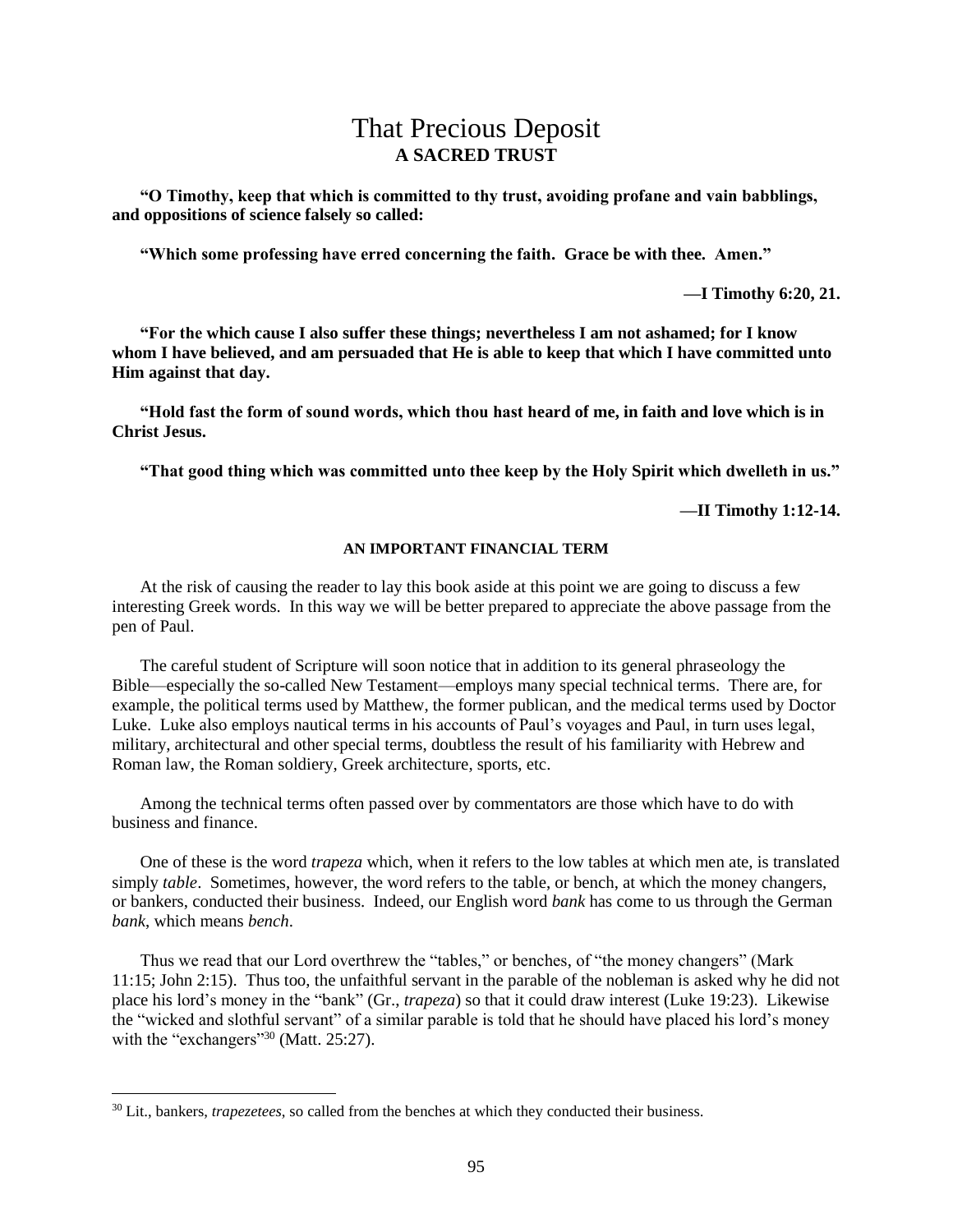A glance at *Webster's Unabridged Dictionary* will reveal that our word bankrupt comes from the fact that when an ancient banker became insolvent his bench was broken; he was bank-rupt.

In the passages we are considering we have another interesting and important financial term. Three times in the *Authorized Version* it is designated as that which is committed to one's trust. In the original the word is *paratheekee* (Lit., "to put with") or *parakatatheekee* ("to put down with"). Whether in its shorter or longer form, the word simply means *deposit*, that which is committed and entrusted for faithful keeping.

Some have been puzzled over the fact that the phrase rendered "that which I have committed unto Him," (II Tim. 1:12) in the *Authorized Version,* is rendered "that which *He* hath committed unto *me*" in some other versions—exactly the opposite! This is not so disturbing, however, when we note that in the original the words are simply "my deposit," and Paul's declaration that the Lord is able to keep his deposit, corresponds with his exhortation to Timothy to keep that deposit *"by the Holy Ghost which dwelleth in us"* (Verse 14).

In this connection there is one more word to consider before going into the above passages.

In II Timothy 1:14 this deposit is called "good" (Gr., *kalos*). Now, in what sense is it good? In any complete English dictionary there are at least a dozen different definitions for the word *good*, and it is the same in the Greek. Thayer says that the word was "applied by the Greeks to everything so distinguished in form, excellence, goodness, usefulness, as to be pleasing." The word, then, has a broad usage and, as in English, the sense in which a thing is good must be determined by the nature of the thing so called.

Thus the "good Shepherd" is the *kind* Shepherd; a "good soldier" is a *brave* soldier and one who willingly endures hardship; a "good foundation" is a *solid* foundation; "good measure" is *abundant* measure; "good works" are works which are *morally right*; "good fruit" is *sound, healthy* fruit; a "good steward" is a *faithful* steward; "goodly stones" and "goodly pearls" are stones and pearls of *high quality*, hence *valuable* or *costly*. In each case the subject referred to as *kalos*, or *good*, excels in its own particular way.

Thus the phrase, "that good deposit," means literally, "that *precious* deposit," and it is so translated in several versions. This definition of *kalos* here is consistent with the word *deposit* as well as with Paul's earnest exhortations to Timothy to "keep" (guard, defend) it, and with his declaration that in all his persecutions he is trusting God to keep that deposit safe.

#### **WHAT IS THIS DEPOSIT?**

What the divine deposit is, to which Paul refers, should not be difficult to determine, for both the immediate and the larger context make this abundantly clear.

In I Timothy 6:20, 21 above, the apostle declares that those who "opposed" that which was thus deposited with Timothy, had "erred concerning the faith." The deposit referred to, then, must be "the faith" which had first been committed to Paul and then, through him, to Timothy: the "one faith" of Eph. 4:5.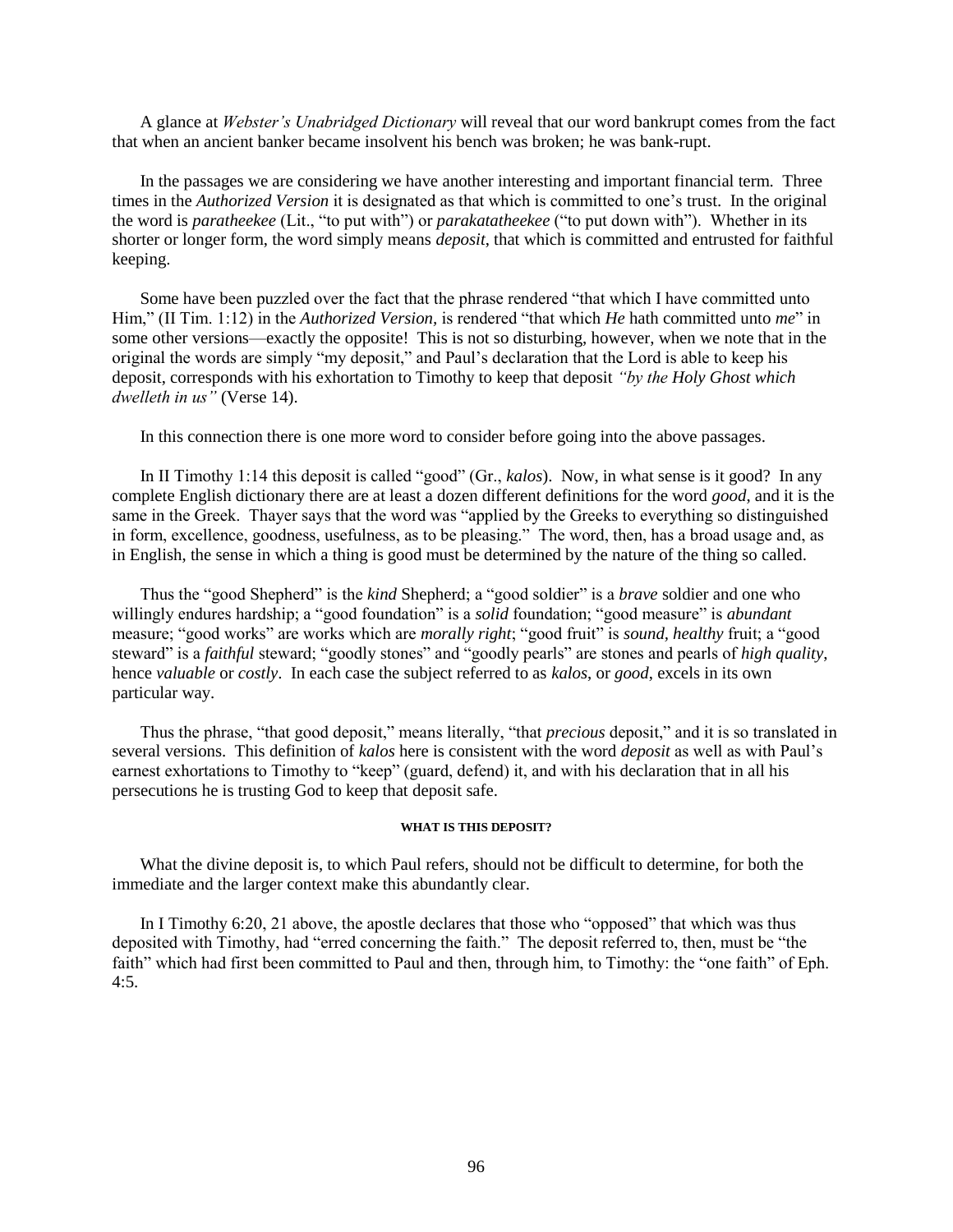"The faith" here is not the mere act of believing, nor is it all that the saints of other ages have believed. It is the special message committed by revelation to the Apostle Paul. Comparing it with that which saints of former ages had known and believed, Paul calls it *"the faith which should afterwards be revealed"* (Gal. 3:23). He emphasizes the fact that it was *"testified in due time"—through him* (I Timothy 2:6, 7; cf. Tit. 1:2, 3) and that he was divinely appointed as the apostle to make it known (II Timothy 1:9-11).

Then, between Verses 12 and 14 of II Tim. 1, in both of which verses this "deposit" is mentioned, the apostle exhorts:

## **"Hold fast the form of sound words, which thou hast heard of me, in faith and love which is in Christ Jesus" (Ver. 13).**

This "precious deposit," he goes on to say, Timothy must keep by the Holy Spirit who indwells him (Ver. 14).

Could the apostle have stated any more clearly or emphatically that the deposit to which he referred was the distinctive message, yes, the very words, which he had proclaimed and had charged Timothy to proclaim? In Rom. 16:25 he calls it *"my gospel, and the preaching of Jesus Christ according to the revelation of the mystery."* In Ephesians 3:1-3 he explains how this "mystery"—"the dispensation of the grace of God"—was made know to him "by revelation." In Col. 1:25-27 he insists that after it had been "hid from ages and from generations" God had chosen him to make it known and that it was God's will that "the saints" should appreciate and rejoice in *"the riches of the glory of this mystery among the Gentiles."*

"That precious deposit," then, which Paul fought and suffered to keep inviolate, and which he so earnestly besought Timothy to guard and defend, was the special message committed to him by revelation—"the mystery."

#### **THE SECRET**

The Greek word *musterion*, rendered "mystery" in the *Authorized Version*, is simply our word *secret*. Like our English "secret," however, *musterion* has a two-fold meaning. It may mean that which is kept hidden, as in: "He keeps his whereabouts a secret," or, it may mean that which is understood only by the initiated, as in: "the secret of his success." Indeed, sometimes both meanings are blended together in Paul's writings.

Now, the mystery, or secret, proclaimed by Paul had indeed been kept hidden until it was given to him to make known. This he insists upon again and again (See Rom. 16:25; Eph. 3:1-9; Col. 1:26; etc.). But even after the apostle had proclaimed it widely, it still was understood and appreciated only by the initiated. Hence Paul's earnest prayers for the saints, that they may be given "the spirit of wisdom and revelation" (Eph. 1:17) that they may be *"filled with the knowledge of His will in all wisdom and spiritual understanding"* (Col. 1:9) and that they may possess *"the full assurance of understanding…the full knowledge of the mystery"* (Col. 2:2).

#### **THE SECRET OF THE GOSPEL**

The above phrase, found in Eph. 6:19, deserves our most careful consideration. Here the apostle, by the Spirit, refers, not to the good news of the secret but to "the secret of the good news"—*all* the good news which God ever did or ever will proclaim to man.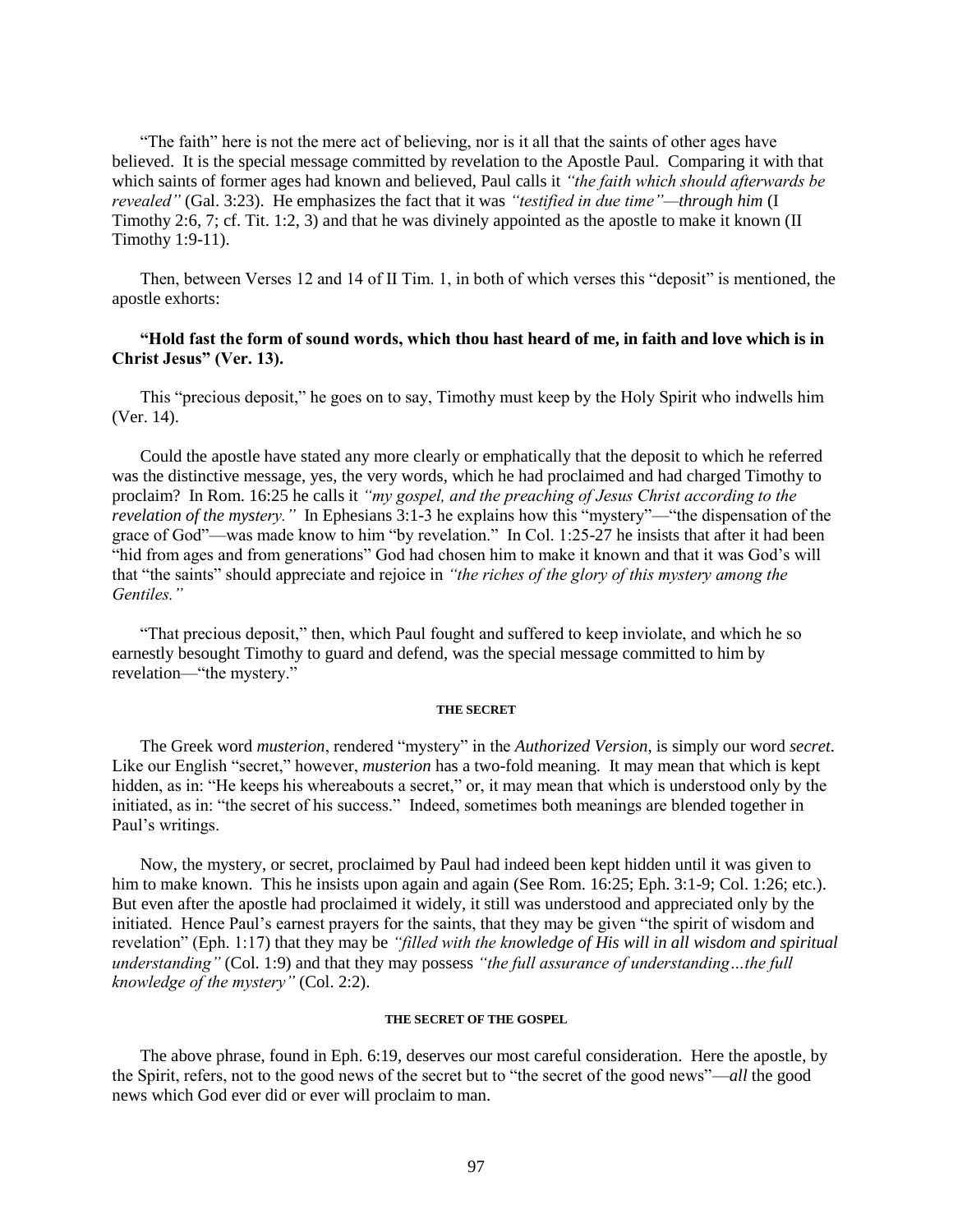God had proclaimed gospel, or good news, to man all down through the ages, but *what was "the mystery of the gospel"; what was the secret of the good news? How could a just and holy God proclaim good news to sinners?*

When God told Abel he could offer a blood sacrifice for his sins,<sup>31</sup> that was gospel; it was good news, but what was the secret of this good news? Did it lie in the sacrifice itself? No, for *"it is not possible that the blood of bulls and of goats should take away sins"* (Heb. 10:4). The secret of the good news was bound up in Calvary, though Abel did not yet know it.

What was the *secret* of all God's good news to Adam, Noah, Abraham, David, Daniel? It was the finished work of Christ as later proclaimed by Paul in his "preaching of the cross." There never could have been one word of good news to any son of Adam apart from what Christ was to accomplish at Calvary.

What was the secret of Gen. 3:15; Ex. 25:16, 17; Lev. 17:11; Psa. 8:3-5 and a thousand other Old Testament riddles? Go to Calvary—*as Paul presents it*—and you will find the answer.

Indeed, our Lord's death, as Paul proclaimed it, is the secret of all the rich blessings which are associated with this present dispensation of grace. We are "justified freely by His grace *through the redemption that is in Christ Jesus*" (Rom. 3:24). We are "reconciled to God *by the death of His Son*" (Rom. 5:10). We are "made nigh by the *blood of Christ*" (Eph. 2:13). We are joined together in "one body *by the cross*" (Eph. 2:16).

There is not one detail of "the gospel of the grace of God," nor a single one of our "all spiritual blessings" that must not be explained by Calvary—not as Peter referred to it at Pentecost, but as Paul later proclaimed it in his "preaching of the cross."

To those whose eyes have been opened it is indescribably blessed to see the cross as Paul proclaimed it by revelation: the key to every blessing, and solution to every problem, the reply to all opposition.<sup>32</sup>

That Calvary, as "the secret of the gospel," was not proclaimed until it was revealed to and through the Apostle Paul is clear from any passages of Scripture.

The prophets knew nothing of it, certainly, for we read in I Pet. 1:10-12 that they *"inquired and searched diligently,"* but in vain, to discover *"what…the Spirit…which was in them did signify* when He testified beforehand the sufferings of Christ and the glory that should follow."

That the apostles, as they minister with Christ on earth, did not know this secret is equally clear, for they did not even know He was to die! (See Matt. 16:21, 22; Luke 9:22, 44, 45; 18:31-34; 24:25, 26).

Nor did the apostles know this secret at Pentecost, or Peter would have proclaimed the crucifixion as good news instead of charging his hearers with the death of Christ and demanding repentance and baptism for the remission of sins (Acts 2:22-24, 36-38).

 $\overline{\phantom{a}}$ 

 $31$  Heb. 11:4 tells us he brought the sacrifice "by faith" and Rom. 10:17 that "faith cometh by hearing," so God must have instructed Abel (and Cain) to bring the sacrifice.

<sup>32</sup> For a fuller discussion of this subject see the author's book, *Things That Differ*, Chapter III.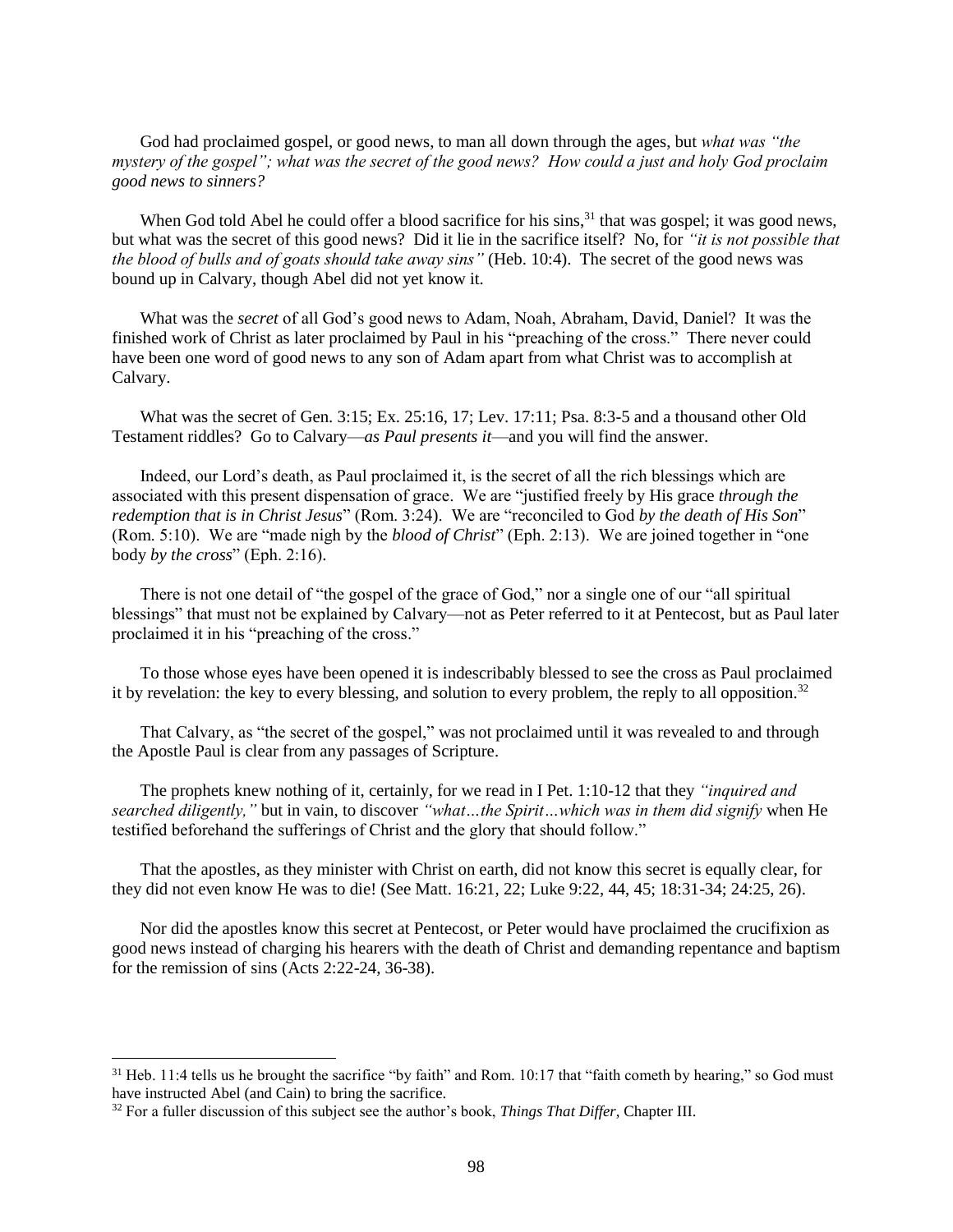This great secret is what Paul by inspiration calls *"the faith which should afterward be revealed"* (Gal. 3:23). It was to be revealed *"in due time"* and *through him*, as he declares in I Tim. 2:6, 7. No one until Paul could or did bring men from the shadows of the Law into the sunlight of grace with the words: *"But now…I say at this time* [we declare] His righteousness: that He might be just and the Justifier of him that believeth in Jesus" (Rom. 3:21-26).

#### **THE GOSPEL OF THE SECRET**

But the Pauline epistles unfold the good news of the secret as well as the secret of the good news, for the apostle designates "the preaching of Jesus Christ according to the revelation of the mystery" as "my gospel" (Rom. 16:25).

The proclamation of the cross as the secret of all God's good news was itself good news—the most blessed news that has ever been proclaimed by God to man. And the unfolding of this wonderful gospel was accompanied by the revelation of *a purpose hitherto kept secret.*

Salvation was now to come to the Gentiles through Israel's *fall* (Rom. 11:11). Indeed, God was to conclude all in unbelief *"that He might have mercy upon all"* (Rom. 11:32) and *"that He might reconcile both* [*Jews and Gentiles*] *unto God in one body"* (Eph. 2:16) and give them a position *in the heavenlies*  (Eph. 2:4-6), there to be blessed with *"all spiritual blessings"* (Eph. 1:3).

#### **GUARD THAT PRECIOUS DEPOSIT**

All this and more is included in the "deposit" committed to Paul, to Timothy—and now to us. "The riches of the glory" of this "precious deposit" is so fabulous that the worthiest of its custodians must feel like teen-agers guarding millions. Indeed, it should both humble and encourage us that:

**"God hath chosen the foolish things of the world to confound the wise; and God hath chosen the weak things of the world to confound the things which are mighty;**

**"And base things of the world, and things which are despised, hath God chosen, yea, and things which are not, to bring to naught things that are:**

**"That no flesh should glory in His presence" (I Cor. 1:27-29).**

**"…we have this treasure in earthen vessels, that the excellency of the power may be of God, and not of us" (II Cor. 4:7).**

Thus the apostle exclaims:

**"I know whom I have believed, and am persuaded that He is able to keep my deposit" (II Tim. 1:12).**

Thus he exhorts:

**"Keep that precious deposit by the Holy Ghost which dwelleth in us" (Ver. 14).**

Thus he challenges:

**"For God hath not given us the spirit of fear; but of power, and of love, and of a sound mind.**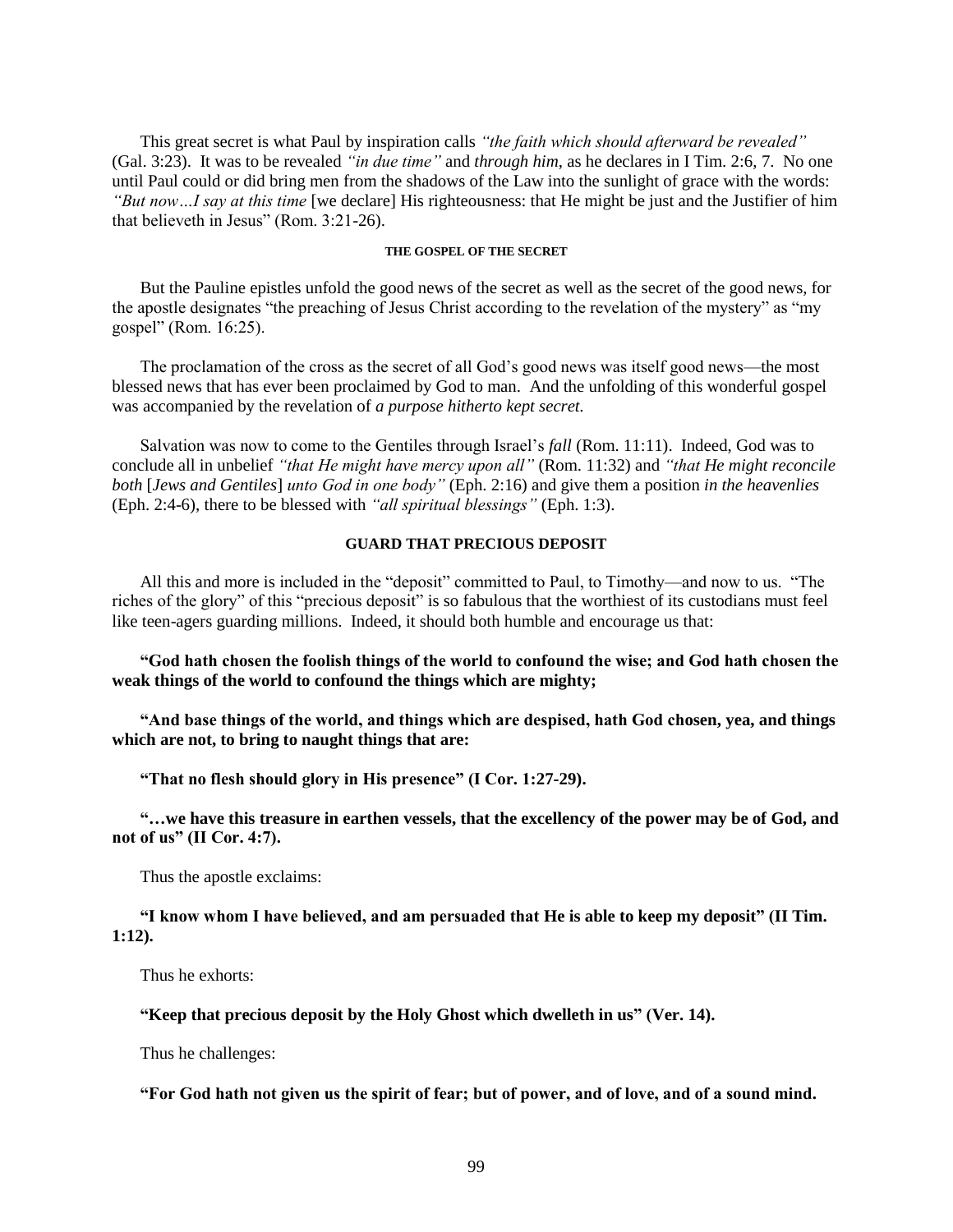## **"Be not thou therefore ashamed of the testimony of our Lord, nor of me His prisoner: but be thou partaker of the afflictions of the gospel according to the power of God" (II Tim. 1:7, 8).**

In the light of all this not one believer is exempt from his responsibility to guard that precious deposit, yet none can boast if successful. Though all about us Galatians lapse into legalism, Corinthians fall into immorality and Colossians embrace heresy; though on every hand God's people are either indifferent or cry "Back to Moses!" and "Back to Pentecost!" it is ours to keep the great Pauline revelation pure and unadulterated.

Ben Locke, an engineer who had done fifty-seven years of service with the Lackawanna Railroad without ever receiving a single mark of demerit, was forced to leave Scranton twenty-five minutes late on his last run into Hoboken. As he stepped into the cab he removed his cap and uttered his usual prayer for a safe run, adding this time: "Lord help me to bring her in on time." He couldn't gain a second on the steep climb up the Pocono Mountains. In fact the climb seemed steeper and slower than ever. But once over the crest of the mountain things began to break just right. He just held the throttle steady and the train seemed to fly down the mountain. Finally the Hoboken train shed loomed into sight and Ben looked at his watch and saw that they had made it—just on the dot. As he stood there wiping the sweat from his face there was the tap of a cane on the outside of the cab. When Ben looked out, there stood the president of the road, all smiles, saying: "A good run, sir! A very good run!"

That pleased Ben more than anything else that could have happened on the last run, and to him it was symbolic. "When I come to the close of this life," said Ben, "and pull into the Great Terminal, if I can just hear Him say: 'A good run, sir! A very good run!' "

That was Paul's great desire too, and shortly before his death he was able to say:

#### **"I have fought a good fight, I have finished my course, I have kept the faith:**

## **"Henceforth there is laid up for me a crown…" (II Tim. 4:7, 8).**

God help us to meet this challenge by His grace, giving our all to reach others with the unadulterated gospel of the grace of God and guarding that precious deposit whatever the cost, so that when this short life is over and we stand before Him we may receive His commendation and the victor's crown!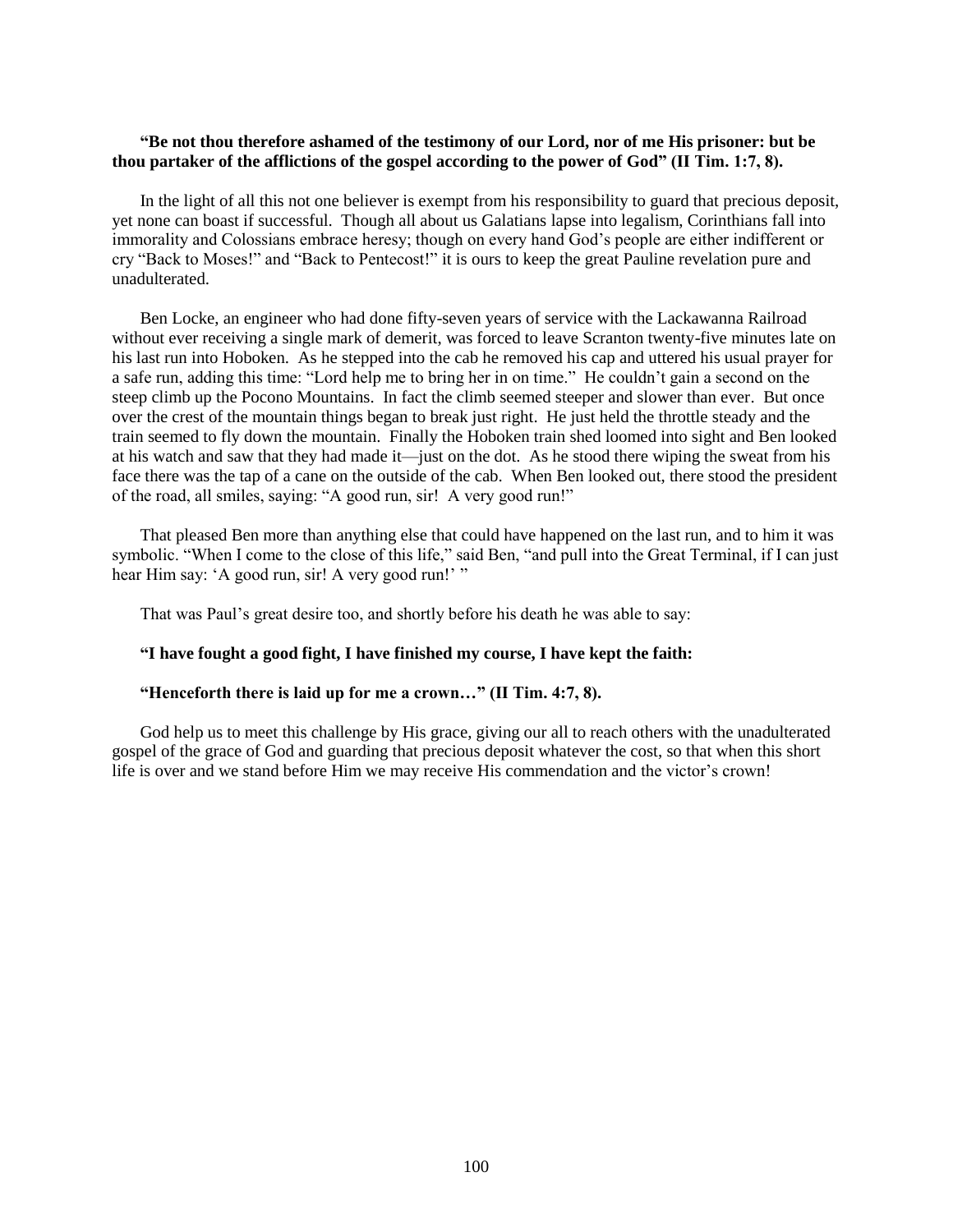## Buying Up the Time **A WARNING AGAINST PRESUMPTION**

# **"Redeeming the time, because the days are evil."**

**—Eph. 5:16.**

Few people really understand what is meant by the phrase "redeeming the time." They know, to be sure, that it has to do with buying up the opportunities to work and witness for Christ, but unless the mystery of God's purpose and grace is understood, most of the meaning of this phrase is lost.

## **THE WRATH OF GOD**

The Old Testament prophets had clearly and emphatically predicted that God would judge the world for its rejection of Christ.

Look at the Psalms alone.

**Psalm 110:1: "The Lord said unto my Lord, Sit Thou at My right hand, until I make Thine enemies Thy footstool."**

**Psalm 2:1-5: "Why do the heathen rage, and the people ["of Israel," See Acts 4:25-27] imagine a vain thing?** 

**"The kings of the earth set themselves, and the rulers take counsel together, against the Lord, and against His anointed, saying,**

**"Let us break their bands asunder, and cast away their cords from us.**

## **"HE THAT SITTETH IN THE HEAVENS SHALL LAUGH…"**

Yes, He shall laugh! This does not at all imply that He is pleased, either with their folly or their calamity, for the next verse speaks of His "sore displeasure." We laugh at the ridiculous. We laugh at jokes, and God laughs at the vain attempts of Christ-rejecting nations to get along without His Son! He laughs, as selfish, jealous rulers try to talk peace while they reject His Anointed, "the Prince of Peace!" To think of it!

## **"HE THAT SITTETH IN THE HEAVENS SHALL LAUGH; THE LORD SHALL HAVE THEM IN DERISION.**

**"THEN SHALL HE SPEAK UNTO THEM IN HIS WRATH, AND VEX THEM IN HIS SORE DISPLEASURE."**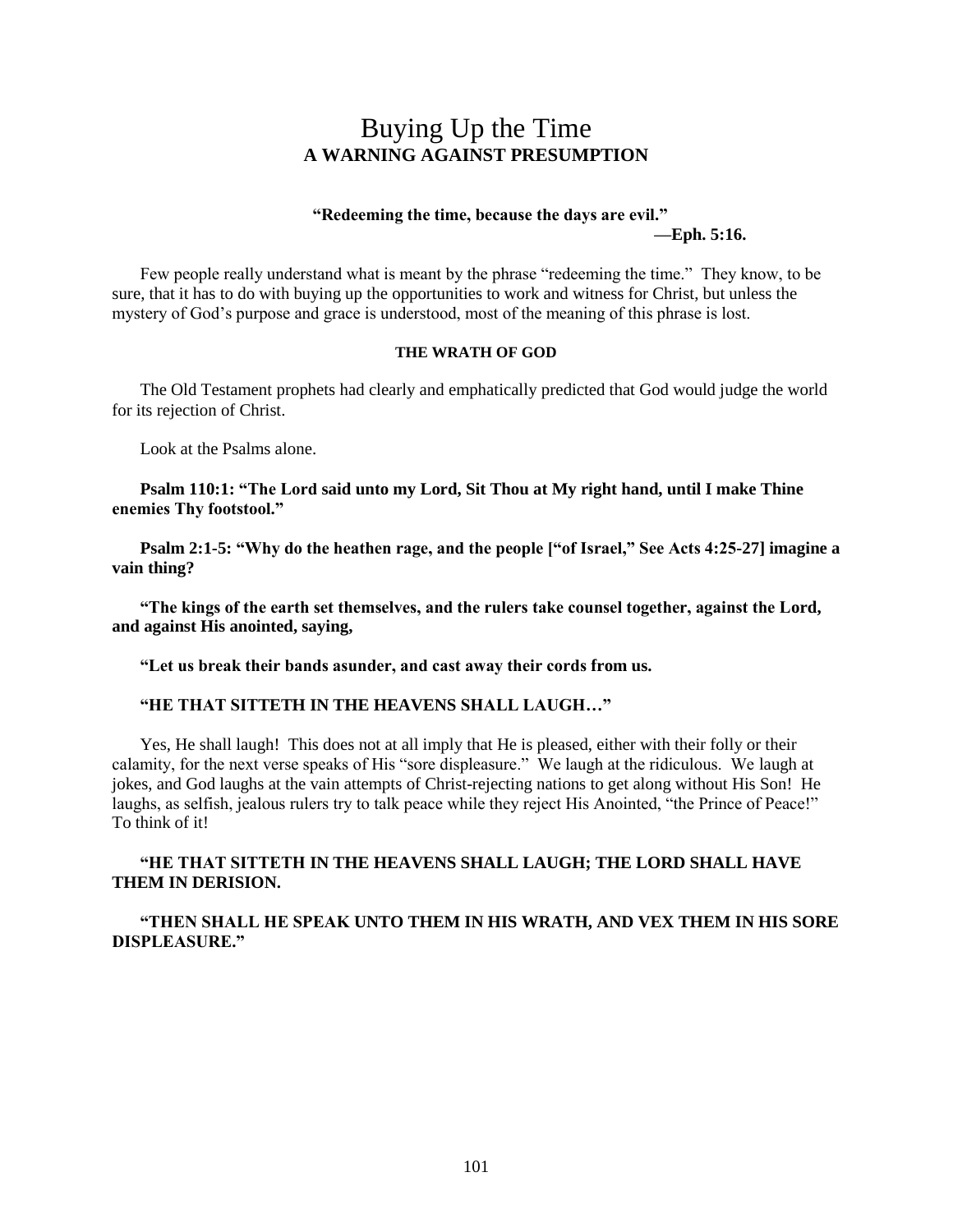#### **THE STAGE SET**

At Pentecost, as far as prophecy was concerned, the stage was set for the day of God's wrath to begin. When Peter quoted Joel's prophecy concerning "the last days," he said: *"This is that,"* and he was right. As far as God's revealed plan was concerned the last days had begun. The sufferings of Christ were over and all was in readiness for the glory that should follow (I Pet. 1:11). The rejected Messiah had ascended to the Father's right hand; the next number on the program was for God to make Christ's enemies His footstool. The signs of Pentecost were to be followed, as far as prophecy was concerned, by the signs of the "great tribulation," which should usher in "the great and the terrible day of the Lord" (See Joel 2:28- 32).

#### **THE MERCY OF GOD**

But God is longsuffering. He is "slow to anger and plenteous in mercy."

He had said, to be sure: *"Sit Thou at My right hand, until I make Thine enemies Thy footstool,"* but He had not made known whether He would subdue Christ's enemies *immediately* or at some later time. He had never intimated how long a period would elapse between our Lord's ascension to His Father's right hand and the judgment of His enemies. The prophets had testified beforehand the sufferings of Christ and the glory that should follow, but they did not, indeed could not, tell how soon after the sufferings the glory should come, even though they "inquired and searched diligently" to find out.

They could not find out, because God had a secret purpose which He could not yet divulge; a plan which, purposely, He had "kept secret since the world began" (Rom. 16:25).

Thus it was that something amazing took place which the prophets had never uttered nor even known. Interjected into the midst of the prophetic scheme was a whole new dispensation, a whole new order of things, a new divine administration!

Delaying the fearful judgments He had predicted, God ushered in a period of grace. He concluded all in unbelief that He might have mercy upon all (Rom. 11:32), simply and only through the merits of His crucified, risen, glorified, Son.

#### **THE DISPENSATION OF GRACE**

Just as surely as the dispensation of the grace of God was hidden from the prophets, so surely was it revealed to and through the apostle Paul—not the twelve apostles.

See Paul's words to the Romans, the Corinthians, the Galatians, the Ephesians, the Colossians. Read them, carefully, prayerfully.

### **"For this cause I Paul, the prisoner of Jesus Christ for you Gentiles,**

**"If ye have heard of the dispensation of the grace of God which is given me to you-ward: How that BY REVELATION HE MADE KNOWN UNTO ME THE MYSTERY…which in other ages was not made known…THE UNSEARCHABLE RICHES OF CHRIST…THE MYSTERY WHICH FROM THE BEGINNING OF THE WORLD HATH BEEN HID IN GOD…THE ETERNAL PURPOSE which He purposed in Christ Jesus our Lord" (Eph. 3:1-11).**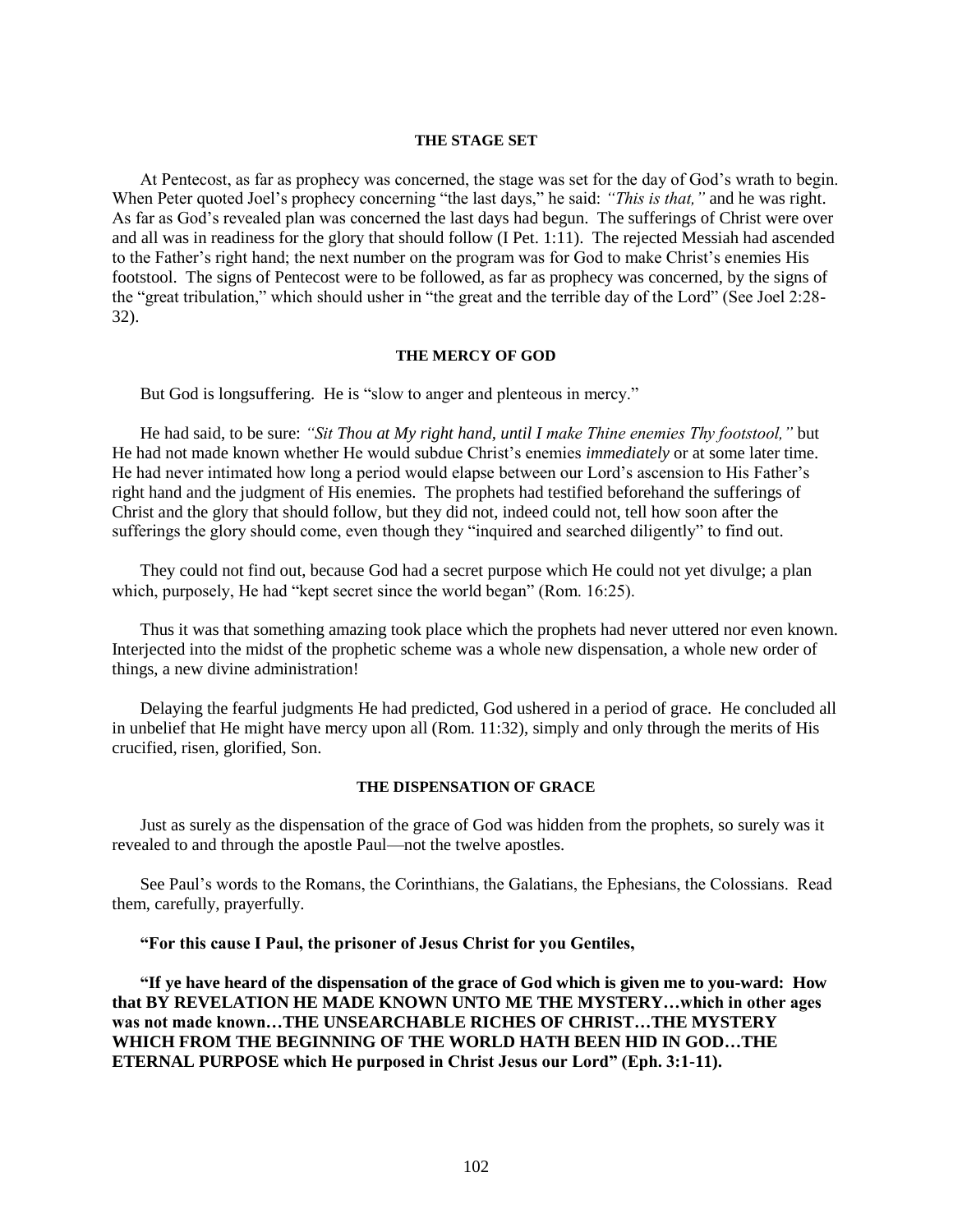**"Now to Him that is of power to establish you according to MY GOSPEL, and the preaching of Jesus Christ according to THE REVELATION OF THE MYSTERY, which was kept secret since the world began" (Rom. 16:25).**

**"But we speak the wisdom of God in A MYSTERY…THE HIDDEN…which God ordained before the world unto our glory." (I Cor. 2:7. The words "even" and "wisdom" are in italics and are not found in the original).**

**"But I certify you, brethren, that the gospel which was preached of me is not after man. For I neither received it of man, neither was I taught it, but by THE REVELATION OF JESUS CHRIST… and I went up by revelation, and communicated unto them [the leaders at Jerusalem] that gospel which I preach among the Gentiles, but privately to them which were of reputation, lest by any means I should run, or had run, in vain" (Gal. 1:11, 12; 2:2).**

**"Whereof I am made a minister, according to the dispensation of God which is given to me for you, to fulfill [complete] the Word of God: Even THE MYSTERY WHICH HATH BEEN HID FROM AGES AND FROM GENERATIONS, BUT NOW IS MADE MANIFEST to His saints: to whom God would make known what is the riches of the glory of this mystery among the Gentiles; which is Christ in you, the hope of glory" (Col. 1:25-27).**

**"Praying always…for me, that utterance may be given unto me, that I may open my mouth boldly, to make known THE MYSTERY OF THE GOSPEL, for which I am an ambassador in bonds: that therein I may speak boldly, as I ought to speak" (Eph. 6:18-20).**

**"Withal praying also for us, that God would open unto us a door of utterance, to speak THE MYSTERY OF CHRIST, for which I am also in bonds:**

**"That I may make it manifest, as I ought to speak" (Col. 4:3, 4).**

#### **HOW LONG WILL IT LAST?**

Since the dispensation of grace was not prophesied, no one can tell how long it will last. There are no signs to mark the time of its termination and the rapture of the Church. Believers from Paul's day until now were told to be *"looking for that blessed hope,"* and *"to wait for His Son from heaven,"* and unbelievers are not given the slightest assurance that it will last for another day, or that judgment will not strike tomorrow!

It is an astonishing fact that "this present evil age" is also the age of grace, yet this fact merely emphasizes the true character of grace. It is a testimony to the infinite mercy and longsuffering of God that this dispensation of grace has lasted longer than any other.

St. Peter, speaking of the delay in Christ's return to judge and reign, says:

## **"The Lord is not slack concerning His promise, as some men count slackness; but is longsuffering to usward, not willing that any should perish, but that all should come to repentance" (II Pet. 3:9).**

It is not slackness on God's part that causes Him to postpone the judgment; it is the very opposite. It is *longsuffering*. He controls and restrains Himself because He is loathe to judge. Thus Peter adds: